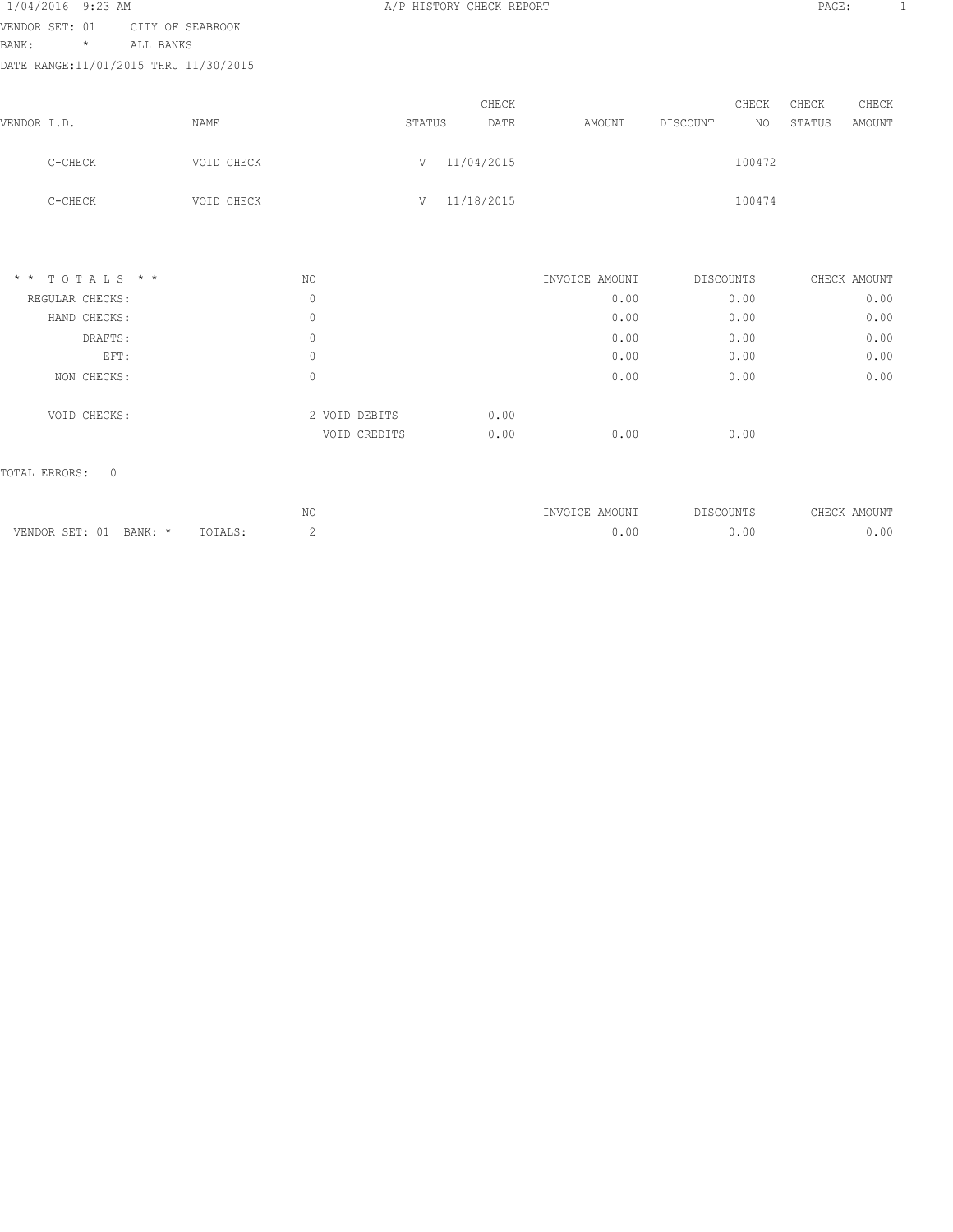| 1/04/2016 9:23 AM |                 |  |
|-------------------|-----------------|--|
| itainan ann. AA   | $ATMVI$ $ATMVI$ |  |

VENDOR SET: 99 CITY OF SEABROOK

BANK: \* ALL BANKS

|             | DATE RANGE:11/01/2015 THRU 11/30/2015 |                                             |        |                     |        |          |             |                 |                 |
|-------------|---------------------------------------|---------------------------------------------|--------|---------------------|--------|----------|-------------|-----------------|-----------------|
| VENDOR I.D. |                                       | NAME                                        | STATUS | CHECK<br>DATE       | AMOUNT | DISCOUNT | CHECK<br>NO | CHECK<br>STATUS | CHECK<br>AMOUNT |
| 2557        |                                       | CLEAR CREEK ISD                             |        |                     |        |          |             |                 |                 |
|             | C-CHECK                               | CLEAR CREEK ISD                             |        | UNPOST V 11/04/2015 |        |          | 122633      |                 | 670.00CR        |
| 2557        |                                       | CLEAR CREEK ISD                             |        |                     |        |          |             |                 |                 |
|             | M-CHECK                               | CLEAR CREEK ISD                             |        | UNPOST V 11/17/2015 |        |          | 122633      |                 | 670.00CR        |
|             | C-CHECK                               | VOID CHECK                                  |        | $V = 11/11/2015$    |        |          | 122739      |                 |                 |
|             | C-CHECK                               | VOID CHECK                                  |        | $V = 11/11/2015$    |        |          | 122775      |                 |                 |
|             | C-CHECK                               | VOID CHECK                                  |        | V 11/18/2015        |        |          | 122829      |                 |                 |
| 0200        |                                       | TEXAS MUNICIPAL                             |        |                     |        |          |             |                 |                 |
|             | C-CHECK                               | TEXAS MUNICIPAL                             |        | VOIDED V 11/18/2015 |        |          | 122830      |                 | 42,891.71CR     |
|             | C-CHECK                               | VOID CHECK                                  |        | $V = 11/18/2015$    |        |          | 122831      |                 |                 |
| 2241        |                                       | TEXAS SOCIAL SECURITY PROGRAM               |        |                     |        |          |             |                 |                 |
|             | C-CHECK                               | TEXAS SOCIAL SECURITY PRVOIDED V 11/18/2015 |        |                     |        |          | 122832      |                 | 35.00CR         |
| 0217        |                                       | TX MUNICIPAL POLICE ASSN                    |        |                     |        |          |             |                 |                 |
|             | C-CHECK                               | TX MUNICIPAL POLICE ASSNVOIDED V 11/18/2015 |        |                     |        |          | 122833      |                 | 284.24CR        |
|             | C-CHECK                               | VOID CHECK                                  |        | $V = 11/18/2015$    |        |          | 122838      |                 |                 |

| TOTALS * *<br>$\star$ $\star$ | NO.           | INVOICE AMOUNT             | DISCOUNTS | CHECK AMOUNT |
|-------------------------------|---------------|----------------------------|-----------|--------------|
| REGULAR CHECKS:               | 0             | 0.00                       | 0.00      | 0.00         |
| HAND CHECKS:                  | 0             | 0.00                       | 0.00      | 0.00         |
| DRAFTS:                       | 0             | 0.00                       | 0.00      | 0.00         |
| EFT:                          | 0             | 0.00                       | 0.00      | 0.00         |
| NON CHECKS:                   | 0             | 0.00                       | 0.00      | 0.00         |
| VOID CHECKS:                  | 9 VOID DEBITS | 0.00                       |           |              |
|                               | VOID CREDITS  | 44,550.95CR<br>44,550.95CR | 0.00      |              |

TOTAL ERRORS: 0

|                        |         |         | NΟ | INVOICE AMOUNT | DISCOUNTS | CHECK AMOUNT |
|------------------------|---------|---------|----|----------------|-----------|--------------|
| VENDOR SET: 99 BANK: * |         | TOTALS: |    | 44,550.95CR    | 0.00      | 0.00         |
| BANK: *                | TOTALS: |         |    | 44,550.95CR    | 0.00      | 0.00         |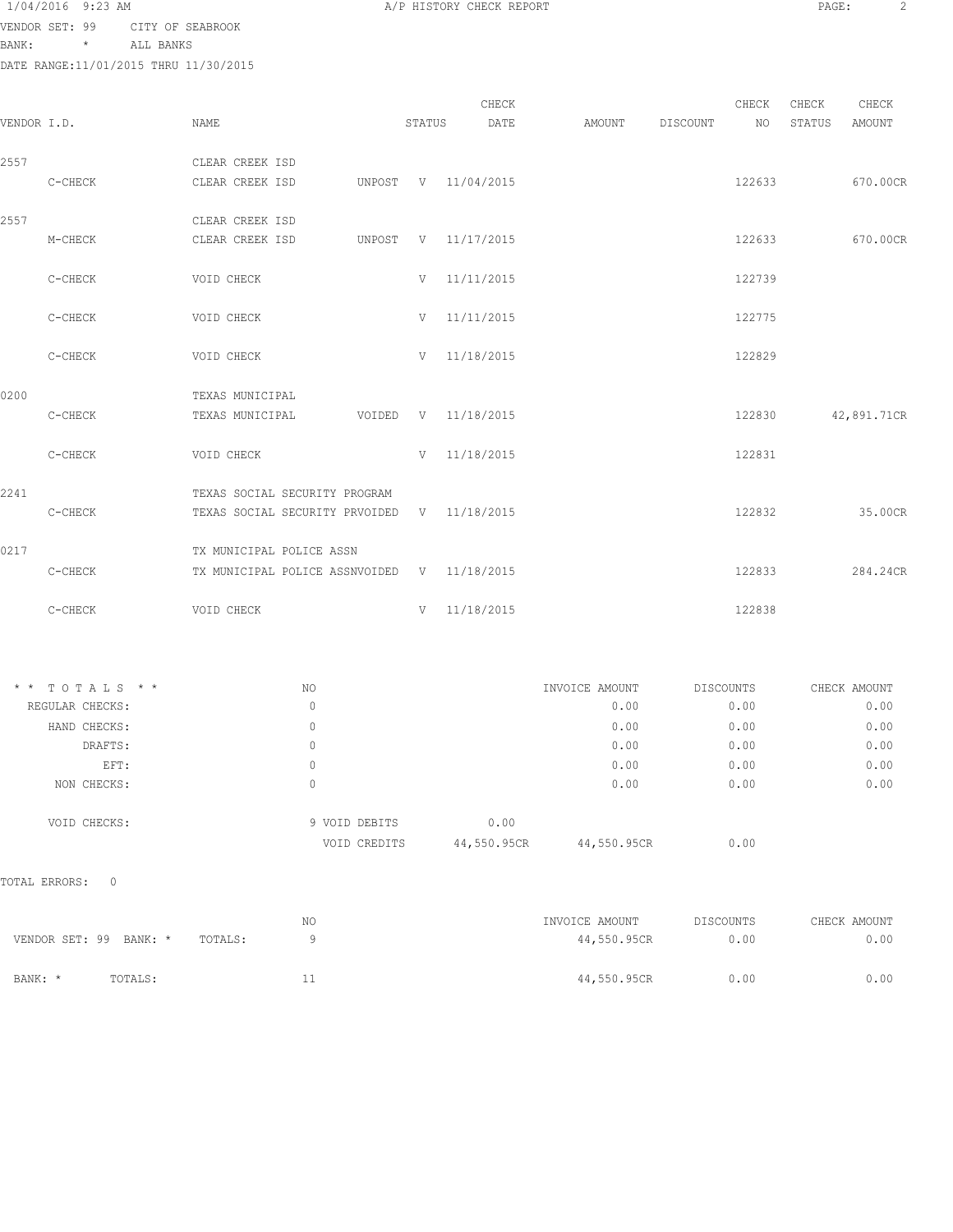|                |          | 1/04/2016 9:23 AM |                   |                                        |                 | A/P HISTORY CHECK REPORT |                       |          |          | PAGE:  |          | 3 |
|----------------|----------|-------------------|-------------------|----------------------------------------|-----------------|--------------------------|-----------------------|----------|----------|--------|----------|---|
| VENDOR SET: 70 |          |                   |                   | CITY OF SEABROOK                       |                 |                          |                       |          |          |        |          |   |
| BANK:          |          | 70                | SEDC <sub>2</sub> |                                        |                 |                          |                       |          |          |        |          |   |
|                |          |                   |                   | DATE RANGE: 11/01/2015 THRU 11/30/2015 |                 |                          |                       |          |          |        |          |   |
|                |          |                   |                   |                                        |                 | CHECK                    |                       |          | CHECK    | CHECK  | CHECK    |   |
| VENDOR I.D.    |          |                   |                   | <b>NAME</b>                            | STATUS          | DATE                     | AMOUNT                | DISCOUNT | NO.      | STATUS | AMOUNT   |   |
| 0120           |          |                   |                   | BUSINESS CARD P/C                      |                 |                          |                       |          |          |        |          |   |
|                |          | I-201511030633    |                   | OCT15 STATEMENT                        |                 | R 11/04/2015             |                       |          | 004603   |        |          |   |
|                |          | 70 707-5020       |                   | DUES & SUBSCRIPTIONS                   | OCT15 STATEMENT |                          | 500.00                |          |          |        |          |   |
|                | 70       | 070-0710          |                   | PREPAID EXPENSE                        | OCT15 STATEMENT |                          | 679.84                |          |          |        | 1,179.84 |   |
|                |          |                   |                   |                                        |                 |                          | *** VENDOR TOTALS *** |          | 1 CHECKS |        | 1,179.84 |   |
| 0149           |          |                   |                   | MARSH DARCY PARTNERS INC               |                 |                          |                       |          |          |        |          |   |
|                | $I-2096$ |                   |                   | CONSULTING SERVICES                    |                 | R 11/18/2015             |                       |          | 004604   |        |          |   |
|                |          | 70 707-5227       |                   | PROF FEES-CONSULTANT                   |                 | CONSULTING SERVICES      | 966.25                |          |          |        | 966.25   |   |
|                |          |                   |                   |                                        |                 |                          | *** VENDOR TOTALS *** |          | 1 CHECKS |        | 966.25   |   |
|                |          |                   |                   |                                        |                 |                          |                       |          |          |        |          |   |

| $*$ * TOTALS * * | NO |               | INVOICE AMOUNT | DISCOUNTS | CHECK AMOUNT |
|------------------|----|---------------|----------------|-----------|--------------|
| REGULAR CHECKS:  |    | 2             | 2,146.09       | 0.00      | 2,146.09     |
| HAND CHECKS:     |    | 0             | 0.00           | 0.00      | 0.00         |
| DRAFTS:          |    | 0             | 0.00           | 0.00      | 0.00         |
| EFT:             |    | 0             | 0.00           | 0.00      | 0.00         |
| NON CHECKS:      |    | 0             | 0.00           | 0.00      | 0.00         |
| VOID CHECKS:     |    | 0 VOID DEBITS | 0.00           |           |              |
|                  |    | VOID CREDITS  | 0.00<br>0.00   | 0.00      |              |

TOTAL ERRORS: 0

|                         | G/L ACCOUNT    | NAME                 | AMOUNT         |           |              |
|-------------------------|----------------|----------------------|----------------|-----------|--------------|
|                         |                |                      |                |           |              |
|                         | 070-0710<br>70 | PREPAID EXPENSE      | 679.84         |           |              |
|                         | 707-5020<br>70 | DUES & SUBSCRIPTIONS | 500.00         |           |              |
|                         | 707-5227<br>70 | PROF FEES-CONSULTANT | 966.25         |           |              |
|                         |                | *** FUND TOTAL ***   | 2,146.09       |           |              |
|                         | NO.            |                      | INVOICE AMOUNT | DISCOUNTS | CHECK AMOUNT |
| VENDOR SET: 70 BANK: 70 | TOTALS:        | 2                    | 2,146.09       | 0.00      | 2,146.09     |
| BANK: 70<br>TOTALS:     |                | 2                    | 2,146.09       | 0.00      | 2,146.09     |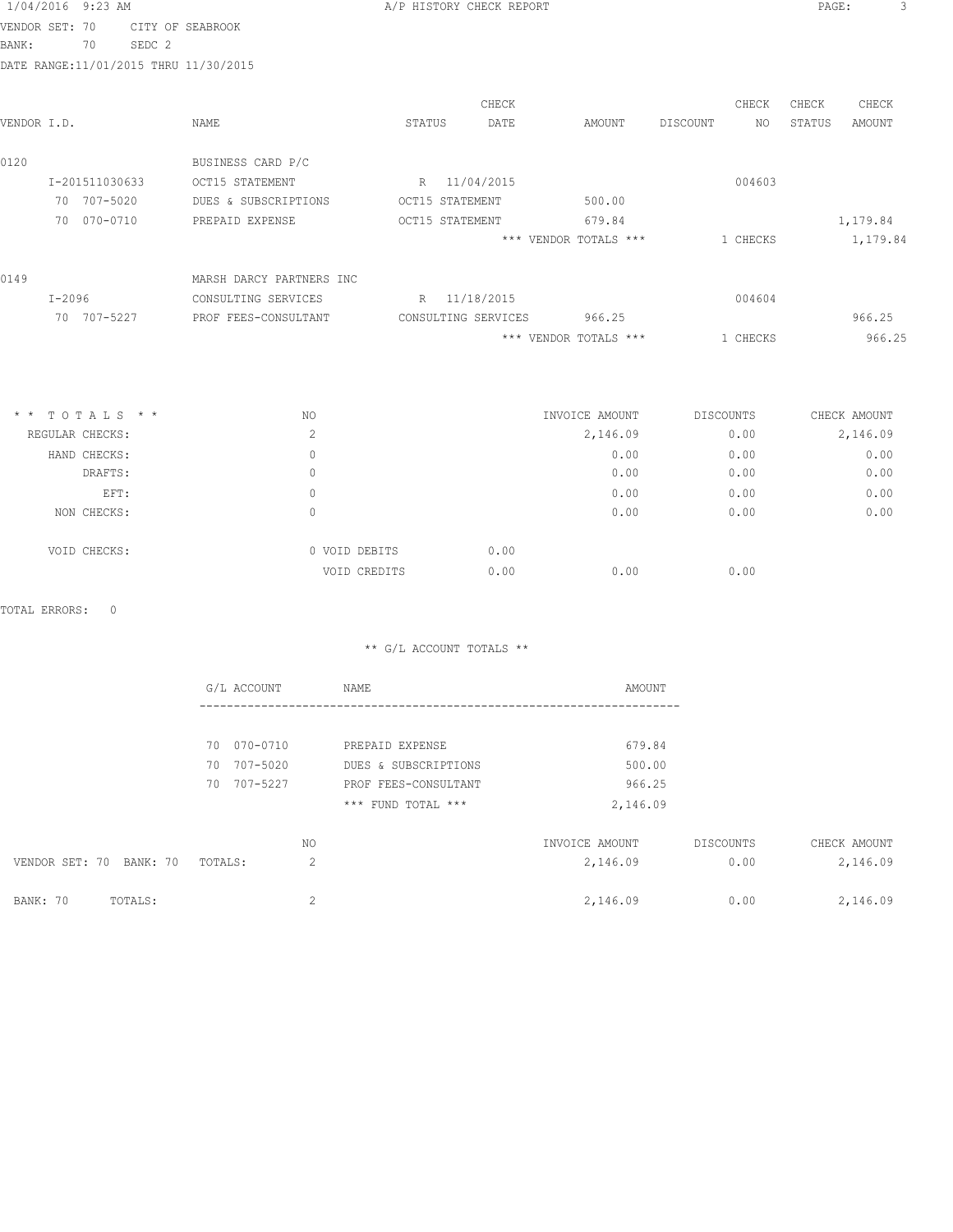VENDOR SET: 99 CITY OF SEABROOK

BANK: AP ACCTS PAYABLE DISBURSEMEN

| 1/04/2016 9:23 AM | A/P HISTORY CHECK REPORT | PAGE: |  |
|-------------------|--------------------------|-------|--|
|-------------------|--------------------------|-------|--|

|             |             |                                                             |        |        | CHECK               |                       |        |          | CHECK    | CHECK  | CHECK                  |
|-------------|-------------|-------------------------------------------------------------|--------|--------|---------------------|-----------------------|--------|----------|----------|--------|------------------------|
| VENDOR I.D. |             | NAME                                                        |        | STATUS | DATE                |                       | AMOUNT | DISCOUNT | NO       | STATUS | AMOUNT                 |
|             |             | CHARLES GRAVES                                              | UNPOST |        |                     |                       |        |          |          |        |                        |
|             | M-CHECK     | CHARLES GRAVES                                              |        |        | UNPOST V 11/18/2015 |                       |        |          | 122525   |        | 100.00CR               |
| 2555        |             | A & B ENVIRONMENTAL SERVICES I                              |        |        |                     |                       |        |          |          |        |                        |
|             | I-218898    | WATER SAMPLES                                               |        |        | R 11/04/2015        |                       |        |          | 122614   |        |                        |
|             | 20 902-5285 | LABORATORY FEES                                             |        |        | WATER SAMPLES       |                       | 60.00  |          |          |        |                        |
|             | I-219219    | WATER SAMPLES                                               |        |        | R 11/04/2015        |                       |        |          | 122614   |        |                        |
|             | 20 902-5285 | LABORATORY FEES                                             |        |        | WATER SAMPLES       | *** VENDOR TOTALS *** | 260.00 |          | 1 CHECKS |        | 320.00<br>320.00       |
| 1750        |             | A & L AUTOMOTIVE                                            |        |        |                     |                       |        |          |          |        |                        |
|             | I-14216     | P8 OIL CHANGE                                               |        |        | R 11/04/2015        |                       |        |          | 122615   |        |                        |
|             | 01 200-5110 | MAINT-AUTOS & EQUIPMENT P8 OIL CHANGE                       |        |        |                     |                       | 47.96  |          |          |        | 47.96                  |
| 1750        |             | A & L AUTOMOTIVE                                            |        |        |                     |                       |        |          |          |        |                        |
|             | I-14240     | P44 OIL CHANGE                                              |        |        | R 11/11/2015        |                       |        |          | 122697   |        |                        |
|             | 01 200-5110 | MAINT-AUTOS & EQUIPMENT P44 OIL CHANGE                      |        |        |                     |                       | 65.50  |          |          |        |                        |
|             | I-14241     | P5 OIL CHANGE                                               |        |        | R 11/11/2015        |                       |        |          | 122697   |        |                        |
|             | 01 200-5110 | MAINT-AUTOS & EQUIPMENT P5 OIL CHANGE                       |        |        |                     |                       | 27.00  |          |          |        | 92.50                  |
| 1750        |             | A & L AUTOMOTIVE                                            |        |        |                     |                       |        |          |          |        |                        |
|             | I-14256     | P40 INSPECTION R 11/18/2015                                 |        |        |                     |                       |        |          | 122782   |        |                        |
|             | 01 200-5110 | MAINT-AUTOS & EQUIPMENT P40 INSPECTION                      |        |        |                     |                       | 25.50  |          |          |        |                        |
|             | I-14262     | P28 REPAIR                                                  |        |        | R 11/18/2015        |                       |        |          | 122782   |        |                        |
|             | 01 200-5110 | MAINT-AUTOS & EQUIPMENT P28 REPAIR                          |        |        |                     |                       | 35.00  |          |          |        |                        |
|             | $I - 14281$ | P39 REPAIR                                                  |        |        | R 11/18/2015        |                       |        |          | 122782   |        |                        |
|             | 01 200-5110 | MAINT-AUTOS & EQUIPMENT P39 REPAIR                          |        |        |                     |                       | 527.84 |          |          |        | 588.34                 |
|             |             |                                                             |        |        |                     | *** VENDOR TOTALS *** |        |          | 3 CHECKS |        | 728.80                 |
| 2574        |             | ACME PARTY & TENT RENTAL                                    |        |        |                     |                       |        |          |          |        |                        |
|             | $I - 60570$ | CELEBRATION SEABROOK                                        |        |        | R 11/11/2015        |                       |        |          | 122698   |        |                        |
|             | 15 150-5468 | SEABROOK FESTIVAL EXP - CITY CELEBRATION SEABROOK 26,000.00 |        |        |                     | *** VENDOR TOTALS *** |        |          | 1 CHECKS |        | 26,000.00<br>26,000.00 |
| 0560        |             | ACT PIPE & SUPPLY INC                                       |        |        |                     |                       |        |          |          |        |                        |
|             | I-116915    | VALVE BOX                                                   |        |        | R 11/04/2015        |                       |        |          | 122616   |        |                        |
|             | 20 902-5130 | MAINT-WATER SYSTEM MINOR                                    |        |        | VALVE BOX           |                       | 120.00 |          |          |        | 120.00                 |
|             |             |                                                             |        |        |                     | *** VENDOR TOTALS *** |        |          | 1 CHECKS |        | 120.00                 |
| 0005        |             | ADMIRAL LINEN & UNIFORM                                     |        |        |                     |                       |        |          |          |        |                        |
|             | I-OC17645   | LINEN SERVICE                                               |        |        | R 11/04/2015        |                       |        |          | 122617   |        |                        |
|             | 41 410-5030 | RENTALS & SERVICE AGREEMENTS LINEN SERVICE                  |        |        |                     |                       | 32.50  |          |          |        | 32.50                  |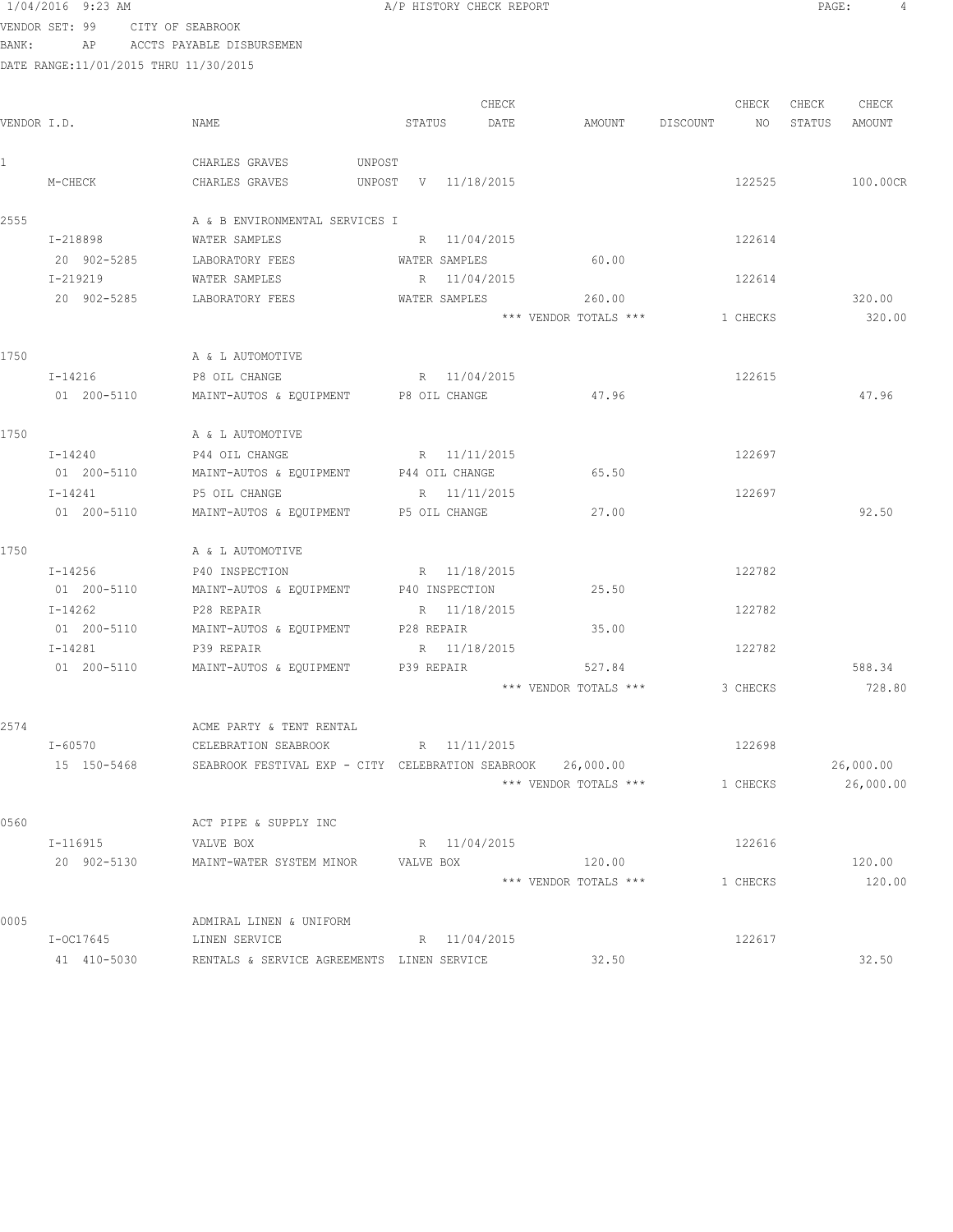VENDOR SET: 99 CITY OF SEABROOK BANK: AP ACCTS PAYABLE DISBURSEMEN

|             |              |                                            |                     | CHECK |                                       | CHECK    | CHECK | CHECK         |
|-------------|--------------|--------------------------------------------|---------------------|-------|---------------------------------------|----------|-------|---------------|
| VENDOR I.D. |              | NAME                                       | STATUS              | DATE  | AMOUNT DISCOUNT NO                    |          |       | STATUS AMOUNT |
| 0005        |              | ADMIRAL LINEN & UNIFORM                    |                     |       |                                       |          |       |               |
|             | I-32395      | LINEN SERVICE                              | R 11/11/2015        |       |                                       | 122699   |       |               |
|             | 41 410-5030  | RENTALS & SERVICE AGREEMENTS LINEN SERVICE |                     |       | 55.00                                 |          |       |               |
|             | I-N027261    | LINEN SERVICE                              | R 11/11/2015        |       |                                       | 122699   |       |               |
|             | 41 410-5030  | RENTALS & SERVICE AGREEMENTS LINEN SERVICE |                     |       | 82.35                                 |          |       | 137.35        |
| 0005        |              | ADMIRAL LINEN & UNIFORM                    |                     |       |                                       |          |       |               |
|             | I-OC07478    | LINEN SERVICE                              | R 11/18/2015        |       |                                       | 122783   |       |               |
|             | 50 501-5340  | DETENTION SUPPLIES LINEN SERVICE           |                     |       | 117.00                                |          |       |               |
|             | I-OC17124    | LINEN SERVICE                              | R 11/18/2015        |       |                                       | 122783   |       |               |
|             | 50 501-5340  | DETENTION SUPPLIES                         | LINEN SERVICE       |       | 134.39                                |          |       |               |
|             | I-OC86749    | LINEN SERVICE                              | R 11/18/2015        |       |                                       | 122783   |       |               |
|             | 50 501-5340  | DETENTION SUPPLIES                         | LINEN SERVICE       |       | 117.00                                |          |       |               |
|             | I-OC96423    | LINEN SERVICE                              | R 11/18/2015        |       |                                       | 122783   |       |               |
|             | 50 501-5340  | DETENTION SUPPLIES                         | LINEN SERVICE       |       | 122.20                                |          |       | 490.59        |
|             |              |                                            |                     |       | *** VENDOR TOTALS ***                 | 3 CHECKS |       | 660.44        |
| 0006        |              | AFLAC                                      |                     |       |                                       |          |       |               |
|             | I-451970     | OCT15 PREMIUM                              | R 11/18/2015        |       |                                       | 122784   |       |               |
|             | 01 001-1030  | AFLAC INSURANCE DEDUCTS                    |                     |       | OCT15 PREMIUM 1,870.76                |          |       | 1,870.76      |
|             |              |                                            |                     |       | *** VENDOR TOTALS ***                 | 1 CHECKS |       | 1,870.76      |
| 2138        |              | AFTERMATH INC                              |                     |       |                                       |          |       |               |
|             | I-JC20153804 | BIO HAZARD CLEAN UP                        | R 11/18/2015        |       |                                       | 122785   |       |               |
|             | 50 501-5340  | DETENTION SUPPLIES                         |                     |       | BIO HAZARD CLEAN UP 245.00            |          |       | 245.00        |
|             |              |                                            |                     |       | *** VENDOR TOTALS ***                 | 1 CHECKS |       | 245.00        |
| 0392        |              | AMERICAN FENCE & SUPPLY                    |                     |       |                                       |          |       |               |
|             | I-000161502  | CATTLE GATE                                | R 11/11/2015        |       |                                       | 122700   |       |               |
|             | 01 400-5180  | MAINT-BLDGS & GROUNDS CATTLE GATE          |                     |       | 214.10                                |          |       | 214.10        |
|             |              |                                            |                     |       | *** VENDOR TOTALS *** 1 CHECKS 214.10 |          |       |               |
| 1611        |              | AMERICAN JANITORIAL SERVICES L             |                     |       |                                       |          |       |               |
|             | I-30890      | JANITORIAL SERVICES                        | R 11/18/2015        |       |                                       | 122787   |       |               |
|             | 01 107-5175  | JANITORIAL SERVICES                        | JANITORIAL SERVICES |       | 850.00                                |          |       |               |
|             | 01 200-5175  | JANITORIAL SERVICES                        | JANITORIAL SERVICES |       | 875.00                                |          |       |               |
|             | I-30968      | JANITORIAL SERVICES                        | R 11/18/2015        |       |                                       | 122787   |       |               |
|             | 41 410-5175  | JANITORIAL                                 | JANITORIAL SERVICES |       | 690.00                                |          |       |               |
|             | I-31072      | JANITORIAL SUPPLIES                        | R 11/18/2015        |       |                                       | 122787   |       |               |
|             | 01 107-5175  | JANITORIAL SERVICES                        | JANITORIAL SUPPLIES |       | 157.72                                |          |       | 2,572.72      |
|             |              |                                            |                     |       | *** VENDOR TOTALS ***                 | 1 CHECKS |       | 2,572.72      |
| 0169        |              | ARC                                        |                     |       |                                       |          |       |               |
|             | I-23206332   | PLOTTER LEASE                              | R 11/04/2015        |       |                                       | 122618   |       |               |
|             | 01 600-5030  | RENTALS & SERVICE AGRMTS                   | PLOTTER LEASE       |       | 241.07                                |          |       | 241.07        |
|             |              |                                            |                     |       | *** VENDOR TOTALS ***                 | 1 CHECKS |       | 241.07        |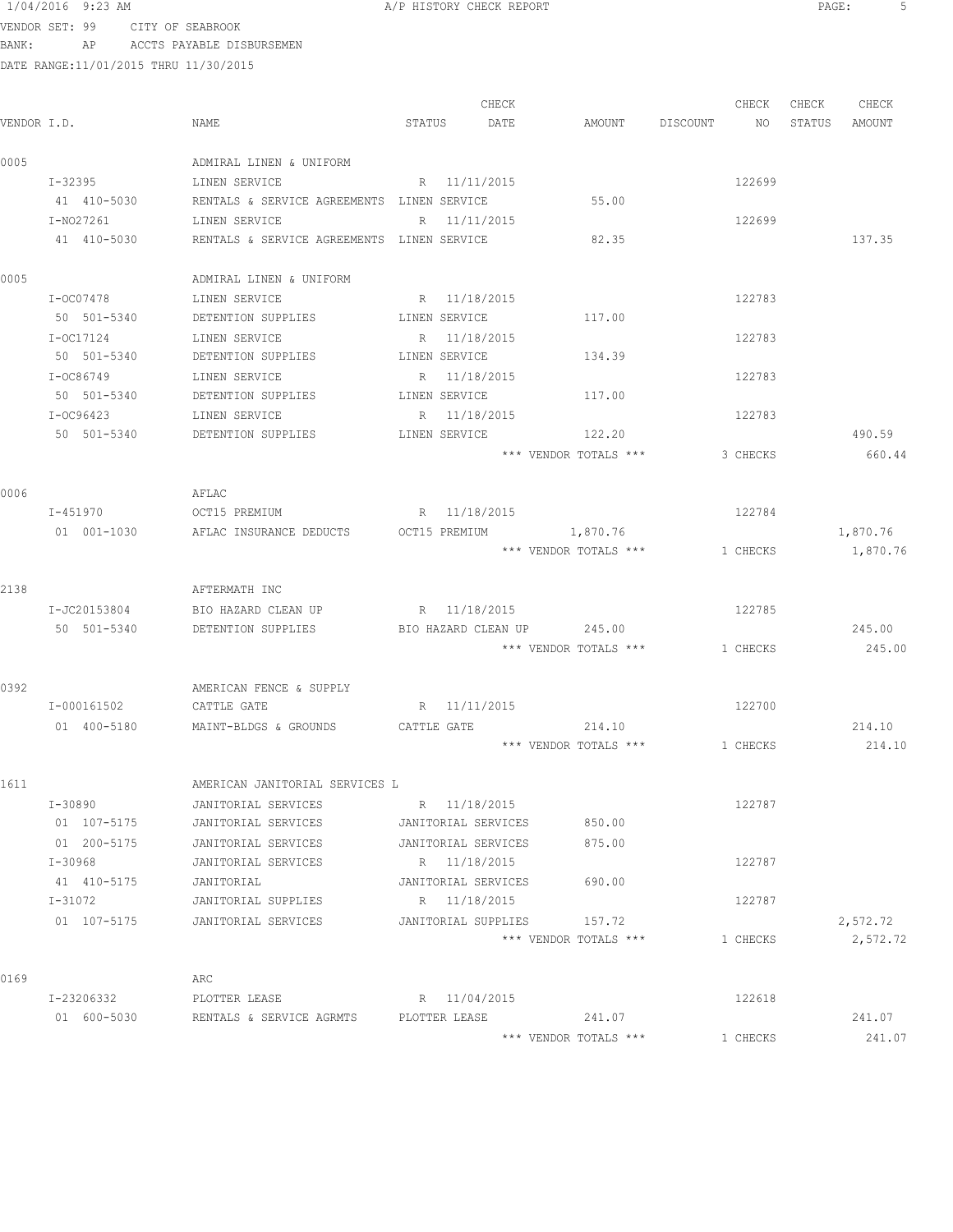|             | 1/04/2016 9:23 AM                     |                                                | A/P HISTORY CHECK REPORT       |                               |                         | PAGE:<br>6                         |
|-------------|---------------------------------------|------------------------------------------------|--------------------------------|-------------------------------|-------------------------|------------------------------------|
|             | VENDOR SET: 99                        | CITY OF SEABROOK                               |                                |                               |                         |                                    |
| BANK:       | AP                                    | ACCTS PAYABLE DISBURSEMEN                      |                                |                               |                         |                                    |
|             | DATE RANGE:11/01/2015 THRU 11/30/2015 |                                                |                                |                               |                         |                                    |
|             |                                       |                                                |                                |                               |                         |                                    |
| VENDOR I.D. |                                       | NAME                                           | CHECK<br>STATUS<br>DATE        | AMOUNT                        | CHECK<br>DISCOUNT<br>NO | CHECK<br>CHECK<br>STATUS<br>AMOUNT |
|             |                                       |                                                |                                |                               |                         |                                    |
| 2564        |                                       | JOSENA ARQUIETA                                |                                |                               |                         |                                    |
|             | I-201511090676                        | SPECIAL COMMISSIONER FEES                      | R 11/09/2015                   |                               | 122682                  |                                    |
|             | 13 130-6070                           | LAND ACOUISITIONS                              |                                | SPECIAL COMMISSIONER 1,100.00 |                         | 1,100.00                           |
|             |                                       |                                                |                                | *** VENDOR TOTALS ***         | 1 CHECKS                | 1,100.00                           |
|             |                                       |                                                |                                |                               |                         |                                    |
| 1443        |                                       | AT&T                                           |                                |                               |                         |                                    |
|             | I-201511180720                        | TELEPHONE                                      | R 11/18/2015                   |                               | 122789                  |                                    |
|             | 01 230-5400                           | TELEPHONE                                      | TELEPHONE                      | 58.81                         |                         | 58.81                              |
| 1443        |                                       | AT&T                                           |                                |                               |                         |                                    |
|             | I-201511180721                        | TELEPHONE                                      | R 11/18/2015                   |                               | 122790                  |                                    |
|             | 01 230-5400                           | TELEPHONE                                      | TELEPHONE                      | 151.39                        |                         | 151.39                             |
|             |                                       |                                                |                                |                               |                         |                                    |
| 1443        |                                       | AT&T                                           |                                |                               |                         |                                    |
|             | I-201511180722                        | TELEPHONE                                      | R 11/18/2015                   |                               | 122791                  |                                    |
|             | 41 410-5400                           | TELEPHONE                                      | TELEPHONE                      | 73.93                         |                         | 73.93                              |
|             |                                       |                                                |                                | *** VENDOR TOTALS ***         | 3 CHECKS                | 284.13                             |
|             |                                       |                                                |                                |                               |                         |                                    |
| 0914        |                                       | AUTO ZONE COMMERCIAL                           |                                |                               |                         |                                    |
|             | I-1491529099<br>01 200-5110           | MINI BULB<br>MAINT-AUTOS & EQUIPMENT           | R 11/04/2015<br>MINI BULB      | 5.54                          | 122619                  | 5.54                               |
|             |                                       |                                                |                                | *** VENDOR TOTALS ***         | 1 CHECKS                | 5.54                               |
|             |                                       |                                                |                                |                               |                         |                                    |
| 2570        |                                       | BALLOON SCAPE                                  |                                |                               |                         |                                    |
|             | I-201511100682                        | KID ZONE EXPENSES                              | R 11/11/2015                   |                               | 122702                  |                                    |
|             | 15 150-5468                           | SEABROOK FESTIVAL EXP - CITY KID ZONE EXPENSES |                                | 850.00                        |                         | 850.00                             |
|             |                                       |                                                |                                | *** VENDOR TOTALS ***         | 1 CHECKS                | 850.00                             |
|             |                                       |                                                |                                |                               |                         |                                    |
| 0958        |                                       | BAY AREA DESIGN & LANDSCAPE                    |                                |                               |                         |                                    |
|             | I-55091N<br>01 400-4095               | MULCH & PLANTS<br>NURSERY SUPPLIES             | R 11/04/2015<br>MULCH & PLANTS | 47.00                         | 122620                  | 47.00                              |
|             |                                       |                                                |                                |                               |                         |                                    |
| 0958        |                                       | BAY AREA DESIGN & LANDSCAPE                    |                                |                               |                         |                                    |
|             | I-54252N                              | LANDSCAPING                                    | R 11/11/2015                   |                               | 122703                  |                                    |
|             | 01 400-5180                           | MAINT-BLDGS & GROUNDS                          | LANDSCAPING                    | 221.60                        |                         | 221.60                             |
|             |                                       |                                                |                                | *** VENDOR TOTALS ***         | 2 CHECKS                | 268.60                             |
|             |                                       |                                                |                                |                               |                         |                                    |
| 0025        |                                       | BAY AREA ELECTRIC INC                          |                                |                               |                         |                                    |
|             | I-11635                               | SERVICE CALL                                   | E 11/11/2015                   |                               | 999999                  |                                    |
|             | 01 107-5180                           | MAINT-BLDGS & GROUNDS                          | SERVICE CALL                   | 260.00                        |                         | 260.00                             |
|             |                                       |                                                |                                | *** VENDOR TOTALS ***         | 1 CHECKS                | 260.00                             |
| 1064        |                                       | BAY AREA RENTALS INC                           |                                |                               |                         |                                    |
|             | I-16030                               | CONCRETE                                       | R 11/04/2015                   |                               | 122621                  |                                    |
|             | 01 500-5140                           | MAINT STREETS                                  | CONCRETE                       | 494.85                        |                         | 494.85                             |
|             |                                       |                                                |                                | *** VENDOR TOTALS ***         | 1 CHECKS                | 494.85                             |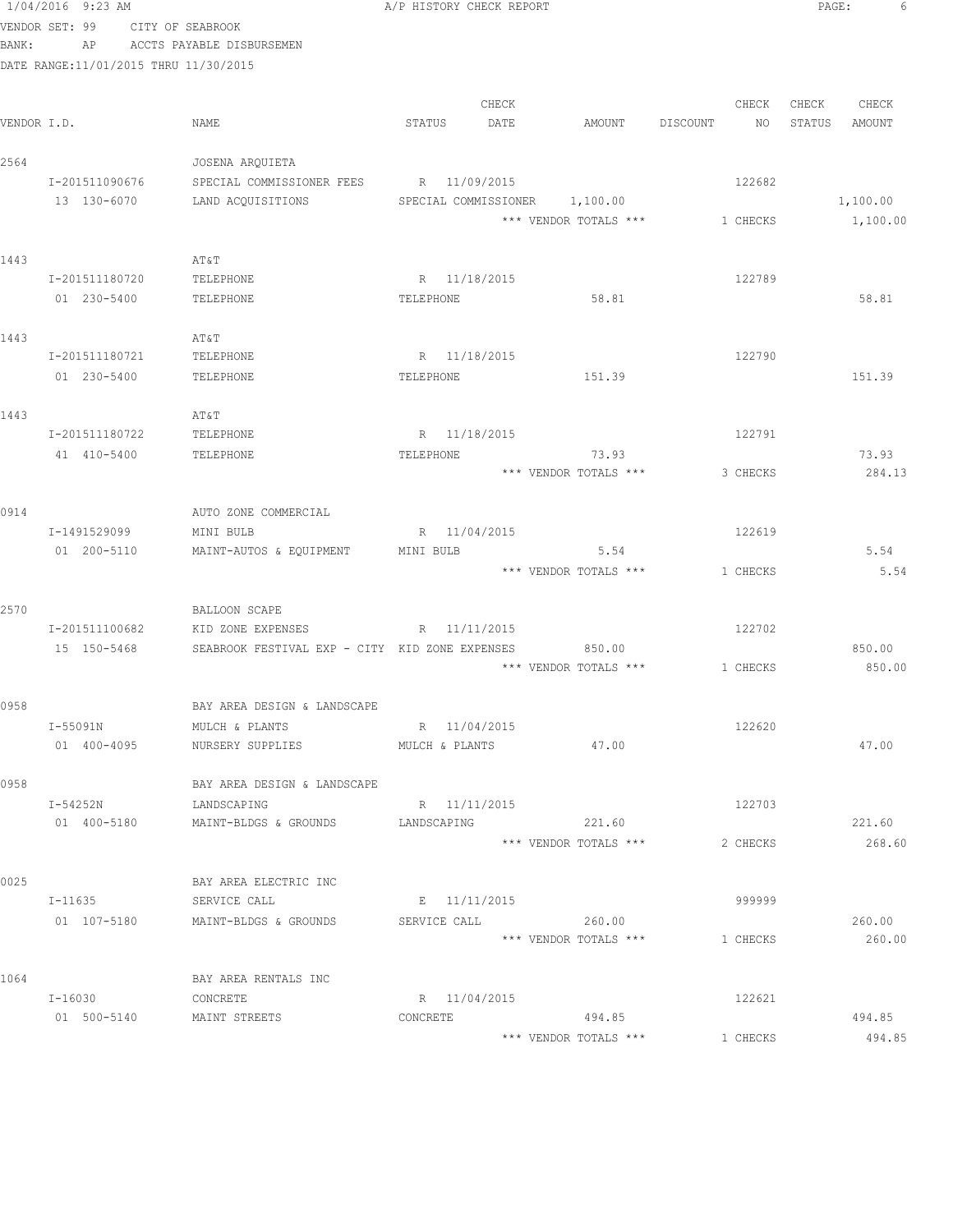VENDOR SET: 99 CITY OF SEABROOK BANK: AP ACCTS PAYABLE DISBURSEMEN

| VENDOR I.D. |                | NAME                     | CHECK<br>STATUS<br>DATE | AMOUNT                          | DISCOUNT | CHECK<br>NO | CHECK<br>STATUS | CHECK<br>AMOUNT  |
|-------------|----------------|--------------------------|-------------------------|---------------------------------|----------|-------------|-----------------|------------------|
| 1220        |                | BIRCH COMMUNICATIONS INC |                         |                                 |          |             |                 |                  |
|             | I-19793120     | TELEPHONE                | E 11/18/2015            |                                 |          | 999999      |                 |                  |
|             | 01 107-5400    | TELEPHONE                | TELEPHONE               | 0.98                            |          |             |                 |                  |
|             | 01 200-5400    | TELEPHONE                | TELEPHONE               | 0.97                            |          |             |                 |                  |
|             | 01 400-5400    | TELEPHONE                | TELEPHONE               | 156.64                          |          |             |                 |                  |
|             | 01 106-5400    | TELEPHONE                | TELEPHONE               | 600.88                          |          |             |                 |                  |
|             | 500-5400<br>01 | TELEPHONE                | TELEPHONE               | 51.31                           |          |             |                 |                  |
|             | 20<br>902-5400 | TELEPHONE                | TELEPHONE               | 74.40                           |          |             |                 |                  |
|             | 20 912-5400    | TELEPHONE                | TELEPHONE               | 120.60                          |          |             |                 | 1,005.78         |
|             |                |                          |                         | *** VENDOR TOTALS ***           |          | 1 CHECKS    |                 | 1,005.78         |
| 1550        |                | BUSINESS CARD A/C        |                         |                                 |          |             |                 |                  |
|             | I-201511030637 | OCT15 STATEMENT          | 11/04/2015<br>R         |                                 |          | 122622      |                 |                  |
|             | 01 400-5110    | MAINT-AUTOS & EQUIPMENT  | OCT15 STATEMENT         | 301.78                          |          |             |                 |                  |
|             | 01 500-5110    | MAINT-AUTOS & EQUIP      | OCT15 STATEMENT         | 301.78                          |          |             |                 |                  |
|             | 902-5110<br>20 | MAINT-AUTOS & EQUIPMENT  | OCT15 STATEMENT         | 301.78                          |          |             |                 |                  |
|             | 20 912-5110    | MAINT-AUTOS & EQUIPMENT  | OCT15 STATEMENT         | 301.78                          |          |             |                 | 1,207.12         |
|             |                |                          |                         | *** VENDOR TOTALS ***           |          | 1 CHECKS    |                 | 1,207.12         |
| 2115        |                | BUSINESS CARD G/C        |                         |                                 |          |             |                 |                  |
|             | I-201511030639 | OCT15 STATEMENT          | 11/04/2015<br>R         |                                 |          | 122623      |                 |                  |
|             | 01 102-5300    | TRAINING & CONFERENCE    | OCT15 STATEMENT         | 676.37                          |          |             |                 |                  |
|             | 01 107-4010    | OFFICE SUPPLIES          | OCT15 STATEMENT         | 247.73                          |          |             |                 |                  |
|             | 01 001-0710    | PREPAID EXPENSE          | OCT15 STATEMENT         | 340.40                          |          |             |                 | 1,264.50         |
|             |                |                          |                         | *** VENDOR TOTALS ***           |          | 1 CHECKS    |                 | 1,264.50         |
| 1816        |                | BUSINESS CARD G/S        |                         |                                 |          |             |                 |                  |
|             | I-201511040656 | OCT15 STATEMENT          | 11/04/2015<br>R         |                                 |          | 122673      |                 |                  |
|             | 01 103-5465    | MISC EXPENDITURES        | OCT15 STATEMENT         | 55.64                           |          |             |                 |                  |
|             | 01 107-4150    | SMALL EQUIPMENT          | OCT15 STATEMENT         | 41.99                           |          |             |                 |                  |
|             | 01 001-0710    | PREPAID EXPENSE          | OCT15 STATEMENT         | 574.09                          |          |             |                 | 671.72           |
|             |                |                          |                         | *** VENDOR TOTALS ***           |          | 1 CHECKS    |                 | 671.72           |
| 2438        |                | BUSINESS CARD J/A        |                         |                                 |          |             |                 |                  |
|             | I-201511180723 | OCT15 STATEMENT          | R 11/18/2015            |                                 |          | 122792      |                 |                  |
|             | 01 700-5020    | DUES & SUBSCRIPTIONS     | OCT15 STATEMENT         | 360.00                          |          |             |                 |                  |
|             | 01 700-4010    | OFFICE SUPPLIES          | OCT15 STATEMENT         | 92.68                           |          |             |                 |                  |
|             | 01 001-0710    | PREPAID EXPENSE          | OCT15 STATEMENT         | 433.35<br>*** VENDOR TOTALS *** |          | 1 CHECKS    |                 | 886.03<br>886.03 |
|             |                |                          |                         |                                 |          |             |                 |                  |
| 2510        |                | BUSINESS CARD K/P        |                         |                                 |          |             |                 |                  |
|             | I-201511030635 | OCT15 STATEMENT          | R 11/04/2015            |                                 |          | 122624      |                 |                  |
|             | 01 107-5030    | RENTALS & SERVICE AGRMTS | OCT15 STATEMENT         | 145.10                          |          |             |                 |                  |
|             | 01 400-5464    | EVENTS                   | OCT15 STATEMENT         | 964.28                          |          |             |                 |                  |
|             | 01 107-5295    | SAFETY COMMITTEE         | OCT15 STATEMENT         | 244.35                          |          |             |                 | 1,353.73         |
|             |                |                          |                         | *** VENDOR TOTALS ***           |          | 1 CHECKS    |                 | 1,353.73         |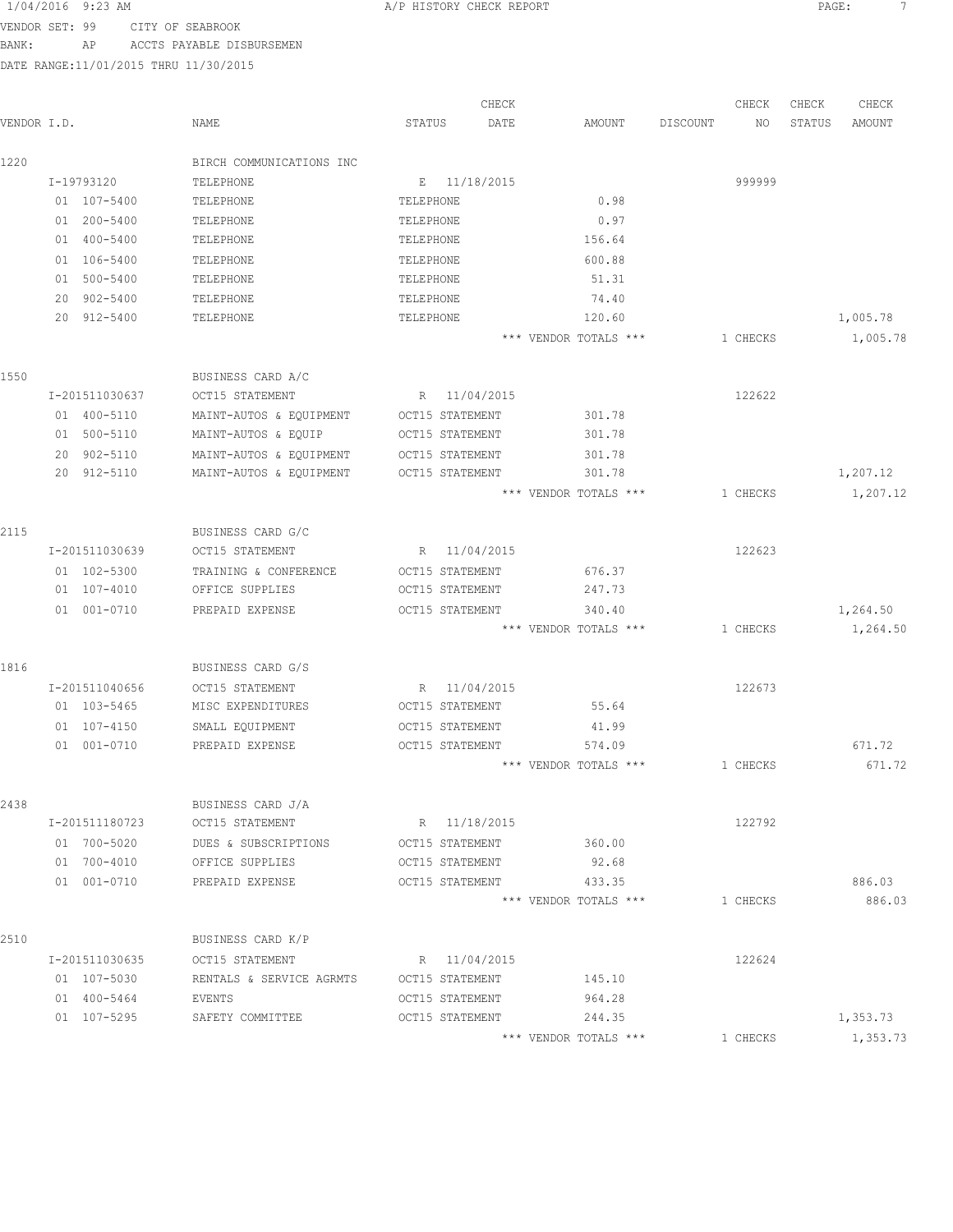## 1/04/2016 9:23 AM A/P HISTORY CHECK REPORT PAGE: 8 VENDOR SET: 99 CITY OF SEABROOK BANK: AP ACCTS PAYABLE DISBURSEMEN

|                |                          |                 | CHECK        |                       |          | CHECK    | CHECK  | CHECK    |
|----------------|--------------------------|-----------------|--------------|-----------------------|----------|----------|--------|----------|
| VENDOR I.D.    | <b>NAME</b>              | STATUS          | DATE         | AMOUNT                | DISCOUNT | NO       | STATUS | AMOUNT   |
| 2169           | BUSINESS CARD L/D        |                 |              |                       |          |          |        |          |
| I-201511030636 | OCT15 STATEMENT          | R 11/04/2015    |              |                       |          | 122625   |        |          |
| 15 150-5010    | ADVERTISING              | OCT15 STATEMENT |              | 214.00                |          |          |        |          |
| 01 001-0507    | DUE FROM EDC             | OCT15 STATEMENT |              | 31.39                 |          |          |        |          |
| 15 150-5300    | TRAVEL & CONFERENCE      | OCT15 STATEMENT |              | 158.21                |          |          |        |          |
| 15 150-5020    | DUES & SUBSCRIPTIONS     | OCT15 STATEMENT |              | 375.00                |          |          |        | 778.60   |
|                |                          |                 |              | *** VENDOR TOTALS *** |          | 1 CHECKS |        | 778.60   |
| 2114           | BUSINESS CARD P/L        |                 |              |                       |          |          |        |          |
| I-201511030638 | OCT15 STATEMENT          | R 11/04/2015    |              |                       |          | 122626   |        |          |
| 01 210-4400    | MISC SUPPLIES            | OCT15 STATEMENT |              | 70.75                 |          |          |        |          |
| 01 102-5300    | TRAINING & CONFERENCE    | OCT15 STATEMENT |              | 345.00                |          |          |        | 415.75   |
|                |                          |                 |              | *** VENDOR TOTALS *** |          | 1 CHECKS |        | 415.75   |
| 2517           | BUSINESS CARD R/H        |                 |              |                       |          |          |        |          |
| I-201511100683 | STATEMENT                | R 11/11/2015    |              |                       |          | 122704   |        |          |
| 01 107-5465    | MISC EXPENSE             | STATEMENT       |              | 208.95                |          |          |        |          |
| 01 001-0710    | PREPAID EXPENSE          | STATEMENT       |              | 2,001.75              |          |          |        | 2,210.70 |
|                |                          |                 |              | *** VENDOR TOTALS *** |          | 1 CHECKS |        | 2,210.70 |
| 1693           | BUSINESS CARD S/L        |                 |              |                       |          |          |        |          |
| I-201511030640 | OCT15 STATEMENT          | R 11/04/2015    |              |                       |          | 122627   |        |          |
| 01 107-4010    | OFFICE SUPPLIES          | OCT15 STATEMENT |              | 1,383.07              |          |          |        |          |
| 01 107-5030    | RENTALS & SERVICE AGRMTS | OCT15 STATEMENT |              | 933.80                |          |          |        |          |
| 01 001-0710    | PREPAID EXPENSE          | OCT15 STATEMENT |              | 549.68                |          |          |        | 2,866.55 |
|                |                          |                 |              | *** VENDOR TOTALS *** |          | 1 CHECKS |        | 2,866.55 |
| 2357           | BUSINESS CARD S/R        |                 |              |                       |          |          |        |          |
| I-201511040655 | OCT15 STATEMENT          |                 | R 11/04/2015 |                       |          | 122628   |        |          |
| 41 410-5465    | MISC EXPENDITURES        | OCT15 STATEMENT |              | 21.00                 |          |          |        | 21.00    |
|                |                          |                 |              | *** VENDOR TOTALS *** |          | 1 CHECKS |        | 21.00    |
| 2390           | BUSINESS CARD S/W        |                 |              |                       |          |          |        |          |
| I-201511100684 | OCT15 STATEMENT          | R 11/11/2015    |              |                       |          | 122705   |        |          |
| 01 200-5465    | MISC EXPENSE             | OCT15 STATEMENT |              | 539.00                |          |          |        |          |
| 50 501-5490    | CRIME PREVENTION DIV EXP | OCT15 STATEMENT |              | 175.00                |          |          |        |          |
| 01 200-4010    | OFFICE SUPPLIES          | OCT15 STATEMENT |              | 13.52                 |          |          |        |          |
| 50 501-5491    | BIKE PATROL              | OCT15 STATEMENT |              | 249.79                |          |          |        | 977.31   |
|                |                          |                 |              | *** VENDOR TOTALS *** |          | 1 CHECKS |        | 977.31   |
| 1053           | CENTERPOINT ENERGY       |                 |              |                       |          |          |        |          |
| I-201511030641 | UTILITY                  | R 11/04/2015    |              |                       |          | 122629   |        |          |
| 01 230-5410    | UTILITIES                | UTILITY         |              | 18.68                 |          |          |        | 18.68    |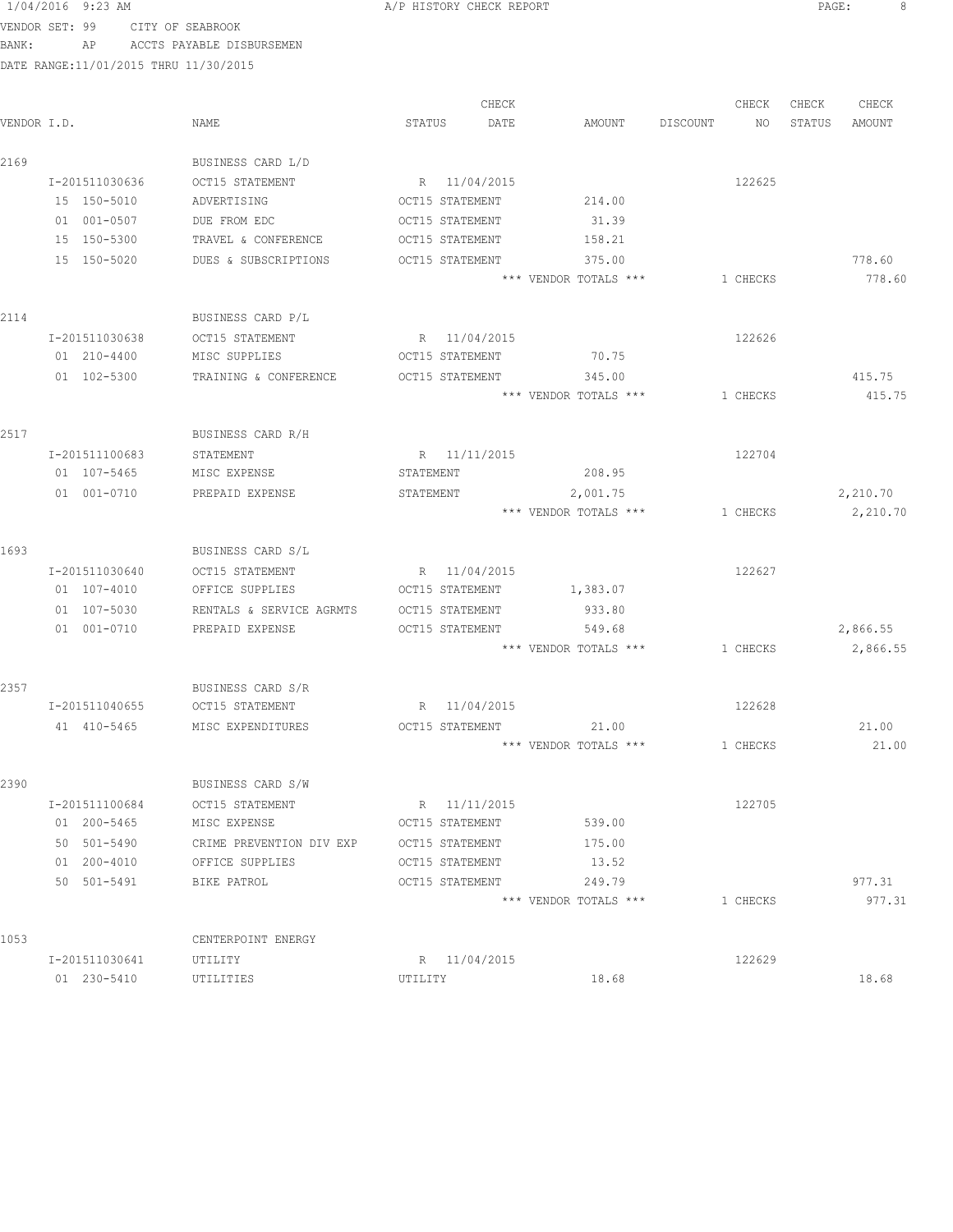### 1/04/2016 9:23 AM A/P HISTORY CHECK REPORT PAGE: 9 VENDOR SET: 99 CITY OF SEABROOK

BANK: AP ACCTS PAYABLE DISBURSEMEN DATE RANGE:11/01/2015 THRU 11/30/2015 CHECK CHECK CHECK CHECK CHECK CHECK CHECK CHECK CHECK CHECK CHECK CHECK CHECK CHECK CHECK CHECK CHECK CHECK CHECK CHECK CHECK CHECK CHECK CHECK CHECK CHECK CHECK CHECK CHECK CHECK CHECK CHECK CHECK CHECK CHECK CHECK CHECK VENDOR I.D. NAME STATUS DATE AMOUNT DISCOUNT NO STATUS AMOUNT 1053 CENTERPOINT ENERGY I-201511100685 UTILITY R 11/11/2015 R 11/11/2015 01 500-5410 UTILITIES UTILITY 5.40 20 902-5410 UTILITIES UTILITY 5.41 20 912-5410 UTILITIES UTILITY 5.41 16.22 1053 CENTERPOINT ENERGY I-201511100686 UTILITY R 11/11/2015<br>20 902–5410 UTILITIES UTILITY UTILITY 28.87 20 902-5410 UTILITIES UTILITY 28.87 28.87 1053 CENTERPOINT ENERGY I-201511100687 UTILITY R 11/11/2015<br>
01 400–5410 UTILITIES UTILITY 18.68<br>
18.68 01 400-5410 UTILITIES UTILITY 18.68 18.68 1053 CENTERPOINT ENERGY I-201511100688 UTILITY R 11/11/2015 122709 20 902-5410 UTILITIES UTILITY 42.88 42.88 1053 CENTERPOINT ENERGY I-201511100689 UTILITY R 11/11/2015 122710 01 107-5410 UTILITIES UTILITIES UTILITY 16.22 16.22 16.22 1053 CENTERPOINT ENERGY I-201511100690 UTILITY R 11/11/2015<br>01 107-5410 UTILITIES UTILITY UTILITY 24.21 01 107-5410 UTILITIES UTILITY 24.21 24.21 1053 CENTERPOINT ENERGY I-201511100691 UTILITY R 11/11/2015<br>122712 122712 122712 UTILITIES UTILITY 24.67 20 902-5410 UTILITIES UTILITY 24.67 24.67 1053 CENTERPOINT ENERGY I-201511100692 UTILITY R 11/11/2015 122713 20 902-5410 UTILITIES UTILITY 17.46 17.46 \*\*\* VENDOR TOTALS \*\*\* 9 CHECKS 207.89 0935 ARTURO CHAIREZ I-201511030642 SAFETY BOOTS R 11/04/2015 01 107-5295 SAFETY COMMITTEE SAFETY BOOTS 100.00 100.00 \*\*\* VENDOR TOTALS \*\*\* 1 CHECKS 100.00 2535 CHAMBER OF COMMERCE MAP PROJEC

I-CSCLR0625 ADVERTISING R 11/04/2015<br>15 150-5010 ADVERTISING ADVERTISING 2,001.00 122031<br>
15001.00 122031<br>
2,001.00 2,001.00 2,001.00 \*\*\* VENDOR TOTALS \*\*\* 1 CHECKS 2,001.00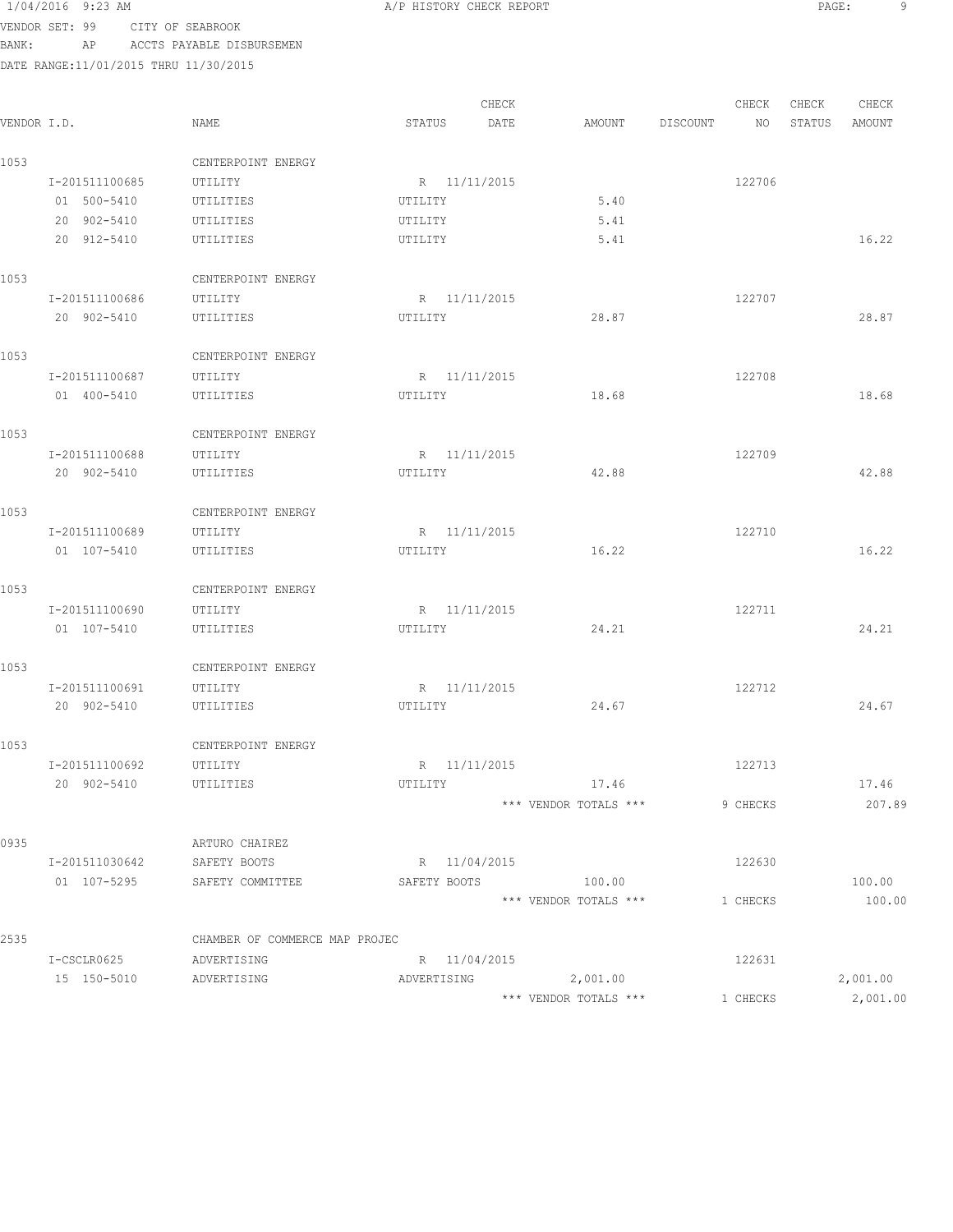VENDOR SET: 99 CITY OF SEABROOK

BANK: AP ACCTS PAYABLE DISBURSEMEN

| VENDOR I.D. |                   | NAME                      | STATUS              | CHECK<br>DATE    | AMOUNT                | DISCOUNT | CHECK<br>NO | CHECK<br>STATUS | CHECK<br>AMOUNT |
|-------------|-------------------|---------------------------|---------------------|------------------|-----------------------|----------|-------------|-----------------|-----------------|
| 1486        |                   | CHILD SUPPORT, HARRIS     |                     |                  |                       |          |             |                 |                 |
|             | I-CS3201511020627 | CHILD SUPPORT             |                     | D 11/02/2015     |                       |          | 000000      |                 |                 |
|             | 01 001-1032       | OTHER PAYROLL DEDUCTIONS  | CHILD SUPPORT       |                  | 300.00                |          |             |                 |                 |
|             | I-CS7201511020627 | CHILD SUPPORT             |                     | D 11/02/2015     |                       |          | 000000      |                 |                 |
|             | 01 001-1032       | OTHER PAYROLL DEDUCTIONS  | CHILD SUPPORT       |                  | 230.77                |          |             |                 | 530.77          |
| 1486        |                   | CHILD SUPPORT, HARRIS     |                     |                  |                       |          |             |                 |                 |
|             | I-CS3201511170716 | CHILD SUPPORT             |                     | D 11/17/2015     |                       |          | 000000      |                 |                 |
|             | 01 001-1032       | OTHER PAYROLL DEDUCTIONS  | CHILD SUPPORT       |                  | 300.00                |          |             |                 |                 |
|             | I-CS7201511170716 | CHILD SUPPORT             |                     | D 11/17/2015     |                       |          | 000000      |                 |                 |
|             | 01 001-1032       | OTHER PAYROLL DEDUCTIONS  | CHILD SUPPORT       |                  | 230.77                |          |             |                 | 530.77          |
|             |                   |                           |                     |                  | *** VENDOR TOTALS *** |          | 2 CHECKS    |                 | 1,061.54        |
| 0056        |                   | CITY OF PASADENA-WTR DEPT |                     |                  |                       |          |             |                 |                 |
|             | I-201511100697    | WATER                     |                     | R 11/11/2015     |                       |          | 122714      |                 |                 |
|             | 20 902-5451       | PASADENA WATER SUPPLY     | WATER               |                  | 37,426.32             |          |             |                 | 37,426.32       |
|             |                   |                           |                     |                  | *** VENDOR TOTALS *** |          | 1 CHECKS    |                 | 37, 426.32      |
| 0057        |                   | CITY OF SEABROOK          |                     |                  |                       |          |             |                 |                 |
|             | I-201511030651    | WATER                     |                     | R 11/04/2015     |                       |          | 122632      |                 |                 |
|             | 01 107-5410       | UTILITIES                 | WATER               |                  | 383.64                |          |             |                 |                 |
|             | 01 200-5410       | UTILITIES                 | WATER               |                  | 11.50                 |          |             |                 |                 |
|             | 01 400-5410       | UTILITIES                 | WATER               |                  | 1,501.48              |          |             |                 |                 |
|             | 41 410-5410       | UTILITIES                 | WATER               |                  | 443.10                |          |             |                 |                 |
|             | 20 912-5410       | UTILITIES                 | WATER               |                  | 3,766.60              |          |             |                 |                 |
|             | 01 500-5410       | UTILITIES                 | WATER               |                  | 83.96                 |          |             |                 | 6,190.28        |
| 0057        |                   | CITY OF SEABROOK          |                     |                  |                       |          |             |                 |                 |
|             | I-201511100698    | DUMPSTERS                 |                     | R 11/11/2015     |                       |          | 122715      |                 |                 |
|             | 01 107-5410       | UTILITIES                 | DUMPSTERS           |                  | 345.14                |          |             |                 |                 |
|             | 01 400-5410       | UTILITIES                 | DUMPSTERS           |                  | 1,320.44              |          |             |                 |                 |
|             | 01 500-5410       | UTILITIES                 | DUMPSTERS           |                  | 48.85                 |          |             |                 |                 |
|             | 20 902-5410       | UTILITIES                 | DUMPSTERS           |                  | 48.85                 |          |             |                 |                 |
|             | 20 912-5410       | UTILITIES                 | DUMPSTERS           |                  | 161.71                |          |             |                 | 1,924.99        |
|             |                   |                           |                     |                  | *** VENDOR TOTALS *** |          | 2 CHECKS    |                 | 8, 115.27       |
| 2557        |                   | CLEAR CREEK ISD           |                     |                  |                       |          |             |                 |                 |
|             | $I-6416$          | CELEBRATION SEABROOK      |                     | V 11/04/2015     |                       |          | 122633      |                 |                 |
|             | $I-6417$          | CELEBRATION SEABROOK      |                     | $V = 11/04/2015$ |                       |          | 122633      |                 | 670.00          |
| 2557        |                   | CLEAR CREEK ISD           |                     |                  |                       |          |             |                 |                 |
|             | M-CHECK           | CLEAR CREEK ISD           | UNPOST V 11/17/2015 |                  |                       |          | 122633      |                 | 670.00CR        |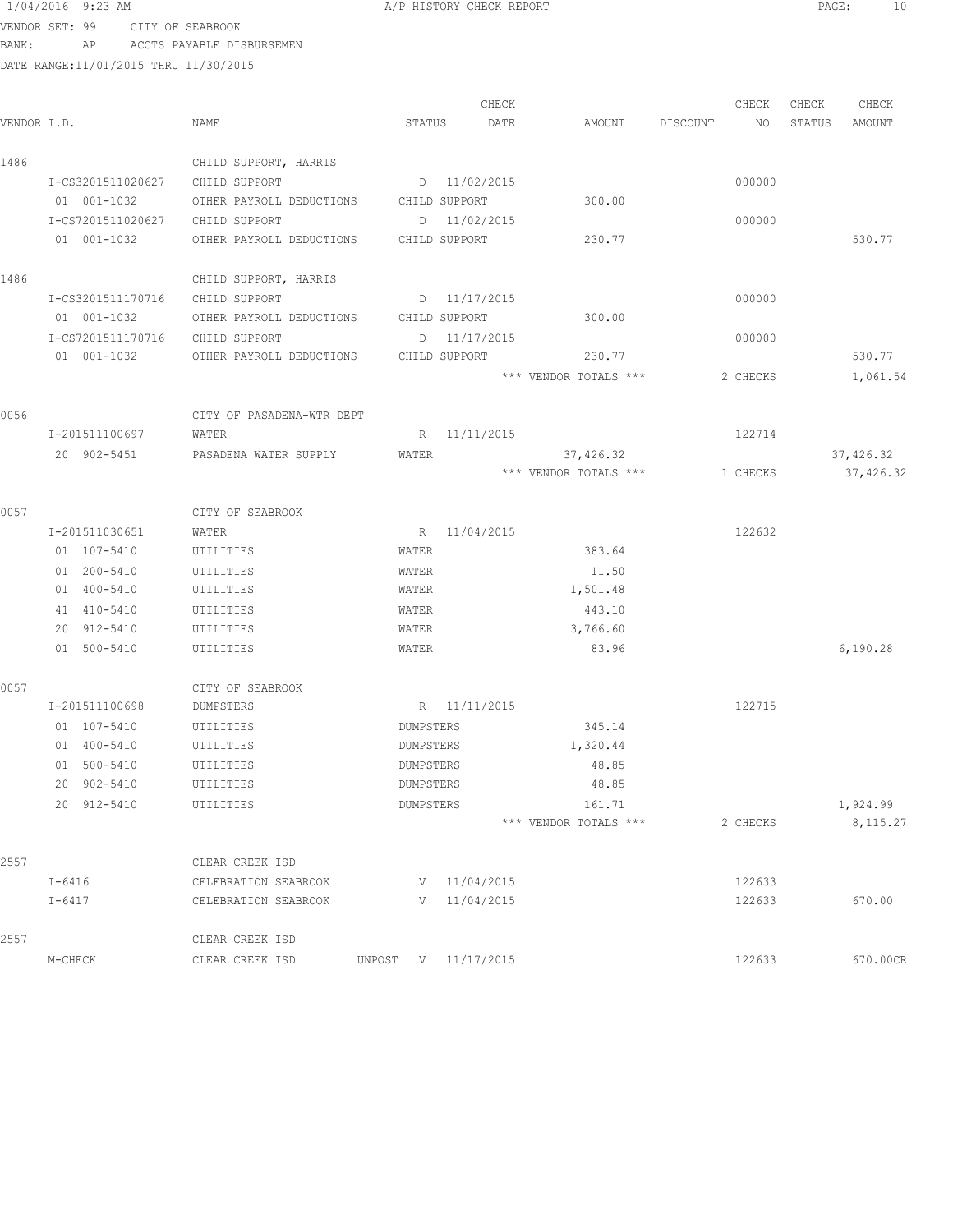VENDOR SET: 99 CITY OF SEABROOK BANK: AP ACCTS PAYABLE DISBURSEMEN

|             |                                                                                                                |                                                         |               | CHECK        |                                                         | CHECK    | CHECK  | CHECK     |
|-------------|----------------------------------------------------------------------------------------------------------------|---------------------------------------------------------|---------------|--------------|---------------------------------------------------------|----------|--------|-----------|
| VENDOR I.D. |                                                                                                                | NAME                                                    | STATUS        | DATE         | AMOUNT DISCOUNT                                         | NO       | STATUS | AMOUNT    |
| 2557        |                                                                                                                | CLEAR CREEK ISD                                         |               |              |                                                         |          |        |           |
|             | I-6416REV                                                                                                      | REVISED PARKING FEE                                     | R 11/18/2015  |              |                                                         | 122793   |        |           |
|             | 15 150-5468                                                                                                    | SEABROOK FESTIVAL EXP - CITY REVISED PARKING FEE 200.00 |               |              |                                                         |          |        |           |
|             | $I-6417REV$                                                                                                    | REVISED PARKINIG FEE                                    | R 11/18/2015  |              |                                                         | 122793   |        |           |
|             | 15 150-5468                                                                                                    | SEABROOK FESTIVAL EXP - CITY REVISED PARKINIG FEE       |               |              | 200.00                                                  |          |        | 400.00    |
|             |                                                                                                                |                                                         |               |              | *** VENDOR TOTALS ***                                   | 1 CHECKS |        | 400.00    |
| 0060        |                                                                                                                | CLEAR LAKE EMERGENCY MED CORPS                          |               |              |                                                         |          |        |           |
|             | I-201511100680                                                                                                 | NOV15 AMBULANCE CONTRACT FEE E 11/11/2015               |               |              |                                                         | 999999   |        |           |
|             | 01 107-5230                                                                                                    | CONTRACT-AMBULANCE SERV                                 |               |              | NOV15 AMBULANCE CONT 17,845.58<br>*** VENDOR TOTALS *** |          |        | 17,845.58 |
|             |                                                                                                                |                                                         |               |              |                                                         | 1 CHECKS |        | 17,845.58 |
| 1898        |                                                                                                                | CMRS/POC                                                |               |              |                                                         |          |        |           |
|             | I-201511100681                                                                                                 | POSTAGE FOR METER                                       |               | E 11/11/2015 |                                                         | 999999   |        |           |
|             | 01 107-4011                                                                                                    | POSTAGE                                                 |               |              | POSTAGE FOR METER 1,000.00                              |          |        | 1,000.00  |
|             |                                                                                                                |                                                         |               |              | *** VENDOR TOTALS ***                                   | 1 CHECKS |        | 1,000.00  |
| 1293        |                                                                                                                | COBB, FENDLEY & ASSOC INC.                              |               |              |                                                         |          |        |           |
|             | I-250961 and the state of the state of the state of the state of the state of the state of the state of the st | IMPACT FEE UPDATE                                       |               | R 11/11/2015 |                                                         | 122716   |        |           |
|             | 19 929-5215                                                                                                    | PROF FEES-ENGINEERING MEMPACT FEE UPDATE                |               |              | 18,000.00                                               |          |        | 18,000.00 |
| 1293        |                                                                                                                | COBB, FENDLEY & ASSOC INC.                              |               |              |                                                         |          |        |           |
|             | I-250993                                                                                                       | EAST MEYER SEWER IMPROVEMENT R 11/18/2015               |               |              |                                                         | 122794   |        |           |
|             | 19 929-5215                                                                                                    | PROF FEES-ENGINEERING EAST MEYER SEWER IMP 5,873.00     |               |              |                                                         |          |        | 5,873.00  |
|             |                                                                                                                |                                                         |               |              | *** VENDOR TOTALS ***                                   | 2 CHECKS |        | 23,873.00 |
| 1588        |                                                                                                                | COMCAST                                                 |               |              |                                                         |          |        |           |
|             | I-201511030643                                                                                                 | CABLE SERVICE                                           | R 11/04/2015  |              |                                                         | 122634   |        |           |
|             | 20 912-5030                                                                                                    | RENTALS & SERVICE AGRMTS CABLE SERVICE                  |               |              | 88.35                                                   |          |        | 88.35     |
| 1588        |                                                                                                                | COMCAST                                                 |               |              |                                                         |          |        |           |
|             | I-201511030644                                                                                                 | CABLE SERVICE                                           |               | R 11/04/2015 |                                                         | 122635   |        |           |
|             | 01 107-5030                                                                                                    | RENTALS & SERVICE AGRMTS CABLE SERVICE                  |               |              | 47.31                                                   |          |        | 47.31     |
| 1588        |                                                                                                                | COMCAST                                                 |               |              |                                                         |          |        |           |
|             | I-201511100693                                                                                                 | CABLE SERVICE                                           |               | R 11/11/2015 |                                                         | 122717   |        |           |
|             | 01 500-5030                                                                                                    | RENTALS & SERVICE AGRMTS                                | CABLE SERVICE |              | 25.14                                                   |          |        |           |
|             | 20 902-5030                                                                                                    | RENTALS & SERVICE AGRMTS                                | CABLE SERVICE |              | 25.13                                                   |          |        |           |
|             | 20 912-5030                                                                                                    | RENTALS & SERVICE AGRMTS                                | CABLE SERVICE |              | 25.13                                                   |          |        | 75.40     |
| 1588        |                                                                                                                | COMCAST                                                 |               |              |                                                         |          |        |           |
|             | I-201511100694                                                                                                 | CABLE SERVICE                                           |               | R 11/11/2015 |                                                         | 122718   |        |           |
|             | 01 400-5030                                                                                                    | RENTALS & SERVICE AGRMTS                                | CABLE SERVICE |              | 148.76                                                  |          |        | 148.76    |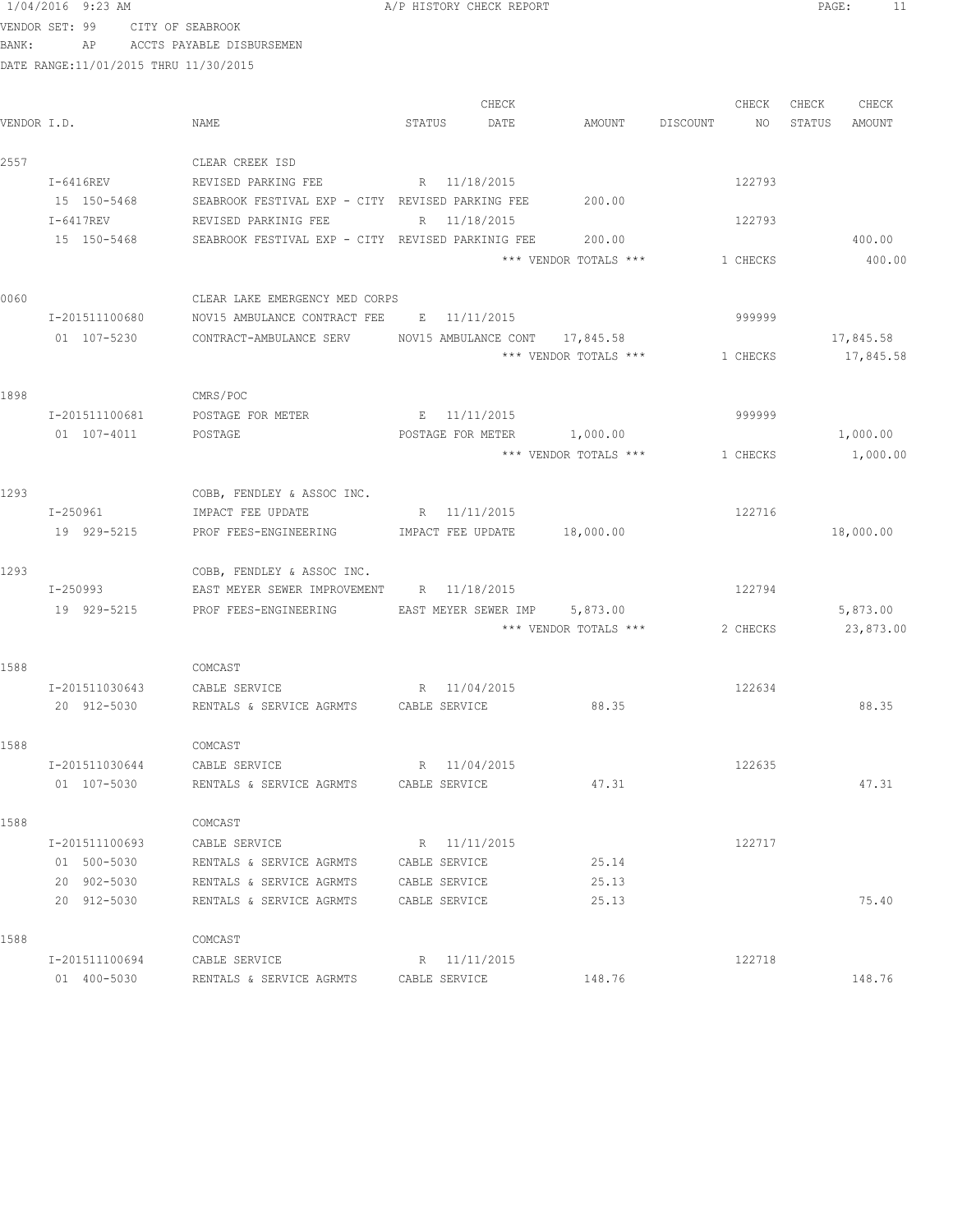|       | 1/04/2016 9:23 AM                      |                                                          | A/P HISTORY CHECK REPORT |       |                       |          |          |        | 12<br>PAGE: |
|-------|----------------------------------------|----------------------------------------------------------|--------------------------|-------|-----------------------|----------|----------|--------|-------------|
|       | VENDOR SET: 99                         | CITY OF SEABROOK                                         |                          |       |                       |          |          |        |             |
| BANK: | AP                                     | ACCTS PAYABLE DISBURSEMEN                                |                          |       |                       |          |          |        |             |
|       | DATE RANGE: 11/01/2015 THRU 11/30/2015 |                                                          |                          |       |                       |          |          |        |             |
|       |                                        |                                                          |                          |       |                       |          |          |        |             |
|       |                                        |                                                          |                          | CHECK |                       |          | CHECK    | CHECK  | CHECK       |
|       | VENDOR I.D.                            | NAME                                                     | STATUS                   | DATE  | AMOUNT                | DISCOUNT | NO       | STATUS | AMOUNT      |
| 1588  |                                        | COMCAST                                                  |                          |       |                       |          |          |        |             |
|       | I-201511100695                         | CABLE SERVICE                                            | R 11/11/2015             |       |                       |          | 122719   |        |             |
|       | 01 230-5030                            | RENTALS & SERVICE AGRMTS                                 | CABLE SERVICE            |       | 120.67                |          |          |        | 120.67      |
|       |                                        |                                                          |                          |       | *** VENDOR TOTALS *** |          | 5 CHECKS |        | 480.49      |
|       |                                        |                                                          |                          |       |                       |          |          |        |             |
| 2326  |                                        | CONSTELLATION NEWENERGY INC                              |                          |       |                       |          |          |        |             |
|       | I-0028613353                           | UTILITY                                                  | R 11/11/2015             |       |                       |          | 122720   |        |             |
|       | 01 107-5410                            | UTILITIES                                                | UTILITY                  |       | 3,764.89              |          |          |        |             |
|       | 01 107-5466                            | FIRE STATION EXPENSE                                     | UTILITY                  |       | 1,217.34              |          |          |        |             |
|       | 01 400-5410                            | UTILITIES                                                | UTILITY                  |       | 1,808.04              |          |          |        |             |
|       | 41 410-5410                            | UTILITIES                                                | UTILITY                  |       | 479.16                |          |          |        |             |
|       | 01 500-5410                            | UTILITIES                                                | UTILITY                  |       | 176.33                |          |          |        |             |
|       | 01 210-5410                            | UTILITIES                                                | UTILITY                  |       | 166.11                |          |          |        |             |
|       | 01 500-5411                            | UTILITIES - STREET LIGHTS                                | UTILITY                  |       | 15, 146. 34           |          |          |        |             |
|       | 01 200-5410                            | UTILITIES                                                | UTILITY                  |       | 254.82                |          |          |        |             |
|       | 20 912-5410                            | UTILITIES                                                | UTILITY                  |       | 9,637.57              |          |          |        |             |
|       | 20 902-5410                            | UTILITIES                                                | UTILITY                  |       | 2,078.45              |          |          |        | 34,729.05   |
|       |                                        |                                                          |                          |       | *** VENDOR TOTALS *** |          | 1 CHECKS |        | 34,729.05   |
| 2562  |                                        | CORE DETAILS                                             |                          |       |                       |          |          |        |             |
|       | I-115620                               | CELEBRATION SEABROOK R 11/04/2015                        |                          |       |                       |          | 122636   |        |             |
|       | 15 150-5467                            | SEABROOK FESTIVAL EXP - HOT CELEBRATION SEABROOK         |                          |       | 700.00                |          |          |        | 700.00      |
|       |                                        |                                                          |                          |       | *** VENDOR TOTALS *** |          | 1 CHECKS |        | 700.00      |
|       |                                        |                                                          |                          |       |                       |          |          |        |             |
| 1090  |                                        | CROWN TROPHY                                             |                          |       |                       |          |          |        |             |
|       | I-1525139                              | NAME PLATE                                               | R 11/18/2015             |       |                       |          | 122795   |        |             |
|       | 01 600-5465                            | MISC EXPENDITURES                                        | NAME PLATE               |       | 12.00                 |          |          |        | 12.00       |
|       |                                        |                                                          |                          |       | *** VENDOR TOTALS *** |          | 1 CHECKS |        | 12.00       |
|       |                                        |                                                          |                          |       |                       |          |          |        |             |
| 2567  |                                        | HUGH M CUNNINGHAM INC                                    |                          |       |                       |          |          |        |             |
|       | I-00427163                             | REPAIR PARTS                                             | R 11/11/2015             |       |                       |          | 122721   |        |             |
|       |                                        | 20 902-5130 MAINT-WATER SYSTEM MINOR REPAIR PARTS 422.78 |                          |       |                       |          |          |        | 422.78      |
|       |                                        |                                                          |                          |       | *** VENDOR TOTALS *** |          | 1 CHECKS |        | 422.78      |
|       |                                        |                                                          |                          |       |                       |          |          |        |             |
| 1232  |                                        | DISA INC.                                                |                          |       |                       |          |          |        |             |
|       | I-919738                               | DRUG TESTING                                             | R 11/11/2015             |       |                       |          | 122722   |        |             |
|       | 01  107-3145   DRUG TESTING            |                                                          |                          |       | DRUG TESTING 49.50    |          |          |        | 49.50       |
|       |                                        |                                                          |                          |       | *** VENDOR TOTALS *** |          | 1 CHECKS |        | 49.50       |
| 2426  |                                        | DOWNTOWN DECORATIONS INC                                 |                          |       |                       |          |          |        |             |
|       | $I - 25604$                            | DECORATIONS                                              | R 11/04/2015             |       |                       |          | 122637   |        |             |
|       |                                        | 01 107-5030 RENTALS & SERVICE AGRMTS DECORATIONS         |                          |       | 9,175.50              |          |          |        | 9,175.50    |
|       |                                        |                                                          |                          |       | *** VENDOR TOTALS *** |          | 1 CHECKS |        | 9,175.50    |
|       |                                        |                                                          |                          |       |                       |          |          |        |             |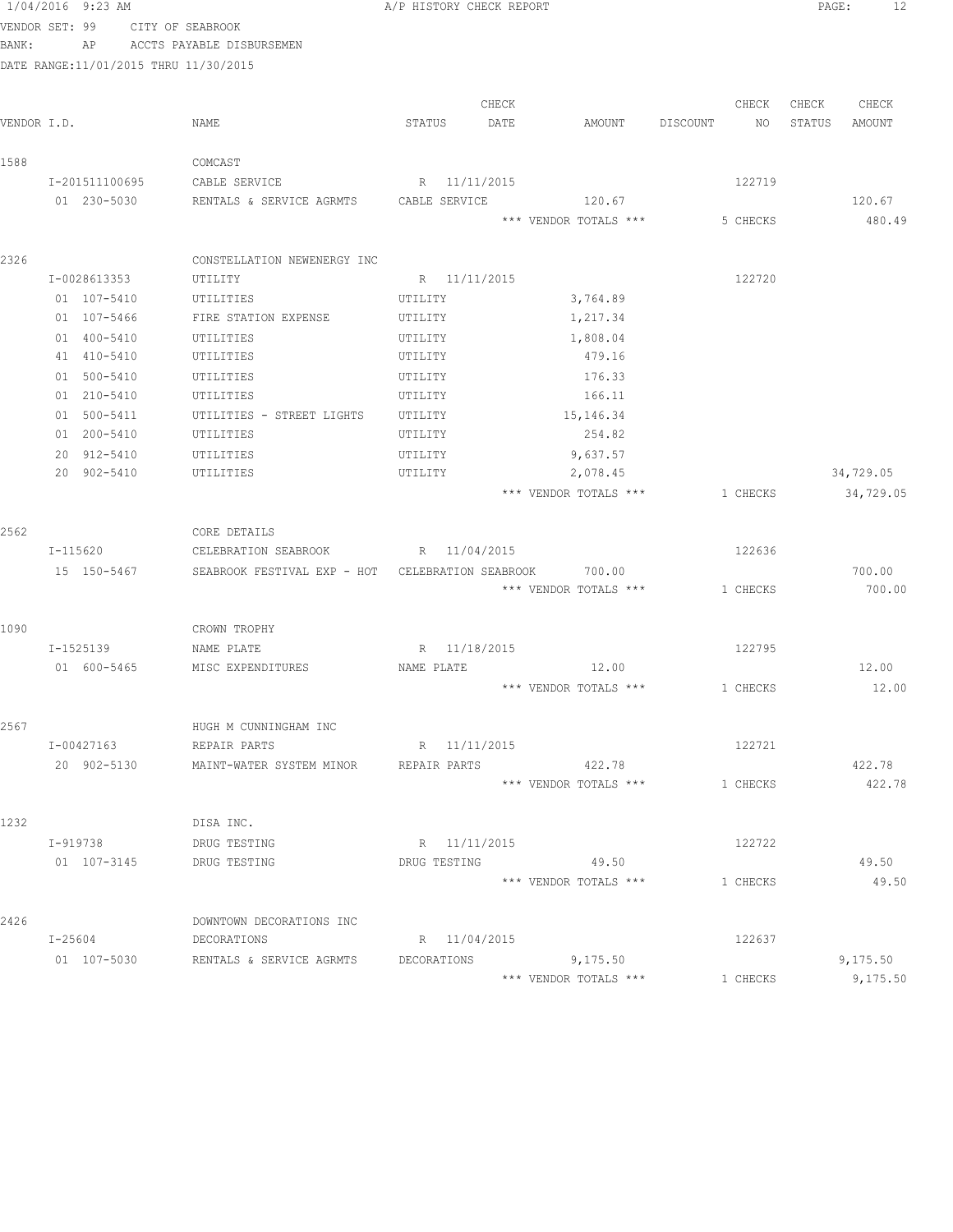|       | 1/04/2016 9:23 AM                     |                                                          |                | A/P HISTORY CHECK REPORT      |                       |          |          | PAGE:  | 13                   |  |
|-------|---------------------------------------|----------------------------------------------------------|----------------|-------------------------------|-----------------------|----------|----------|--------|----------------------|--|
|       | VENDOR SET: 99<br>CITY OF SEABROOK    |                                                          |                |                               |                       |          |          |        |                      |  |
| BANK: | AP                                    | ACCTS PAYABLE DISBURSEMEN                                |                |                               |                       |          |          |        |                      |  |
|       | DATE RANGE:11/01/2015 THRU 11/30/2015 |                                                          |                |                               |                       |          |          |        |                      |  |
|       |                                       |                                                          |                |                               |                       |          |          |        |                      |  |
|       |                                       |                                                          |                | CHECK                         |                       |          | CHECK    | CHECK  | CHECK                |  |
|       | VENDOR I.D.                           | NAME                                                     | STATUS         | DATE                          | AMOUNT                | DISCOUNT | NO       | STATUS | AMOUNT               |  |
|       |                                       |                                                          |                |                               |                       |          |          |        |                      |  |
| 2560  |                                       | DRESS UP SHOWS                                           |                |                               |                       |          |          |        |                      |  |
|       | I-201511030634                        | CELEBRATION SEABROOK                                     | R 11/04/2015   |                               |                       |          | 122638   |        |                      |  |
|       | 15 150-5468                           | SEABROOK FESTIVAL EXP - CITY CELEBRATION SEABROOK 750.00 |                |                               |                       |          |          |        | 750.00               |  |
|       |                                       |                                                          |                |                               | *** VENDOR TOTALS *** |          | 1 CHECKS |        | 750.00               |  |
|       |                                       |                                                          |                |                               |                       |          |          |        |                      |  |
| 2565  |                                       | GRANT DUNWOODY                                           |                |                               |                       |          |          |        |                      |  |
|       | I-201511090677                        | SPECIAL COMMISSIONER FEES R 11/09/2015                   |                |                               |                       |          | 122684   |        |                      |  |
|       | 13 130-6070                           | LAND ACQUISITIONS                                        |                | SPECIAL COMMISSIONER 1,100.00 | *** VENDOR TOTALS *** |          | 1 CHECKS |        | 1,100.00<br>1,100.00 |  |
|       |                                       |                                                          |                |                               |                       |          |          |        |                      |  |
| 0068  |                                       | DXI INDUSTRIES, INC                                      |                |                               |                       |          |          |        |                      |  |
|       | I-DE0500409515                        | CYLINDER DETENTION R 11/18/2015                          |                |                               |                       |          | 122796   |        |                      |  |
|       | 20 902-5030                           | RENTALS & SERVICE AGRMTS CYLINDER DETENTION              |                |                               | 48.00                 |          |          |        | 48.00                |  |
|       |                                       |                                                          |                |                               | *** VENDOR TOTALS *** |          | 1 CHECKS |        | 48.00                |  |
|       |                                       |                                                          |                |                               |                       |          |          |        |                      |  |
| 0070  |                                       | EASTEX ENVIRONMENTAL LABORATOR                           |                |                               |                       |          |          |        |                      |  |
|       | I-C15K382                             | LABORATORY FEE                                           |                | R 11/18/2015                  |                       |          | 122797   |        |                      |  |
|       | 20 912-5285                           | LABORATORY FEES                                          | LABORATORY FEE |                               | 648.00                |          |          |        | 648.00               |  |
|       |                                       |                                                          |                |                               | *** VENDOR TOTALS *** |          | 1 CHECKS |        | 648.00               |  |
|       |                                       |                                                          |                |                               |                       |          |          |        |                      |  |
| 0965  |                                       | ECMC                                                     |                |                               |                       |          |          |        |                      |  |
|       | I-ECM201511020627                     | ELIZABETH RUSHING xxx-xx-6549 R 11/04/2015               |                |                               |                       |          | 122639   |        |                      |  |
|       | 01 001-1032                           | OTHER PAYROLL DEDUCTIONS ELIZABETH RUSHING XX            |                |                               | 2.50                  |          |          |        | 2.50                 |  |
|       |                                       |                                                          |                |                               |                       |          |          |        |                      |  |
| 0965  |                                       | ECMC                                                     |                |                               |                       |          |          |        |                      |  |
|       | I-ECM201511170716                     | ELIZABETH RUSHING xxx-xx-6549 R 11/18/2015               |                |                               |                       |          | 122798   |        |                      |  |
|       | 01 001-1032                           | OTHER PAYROLL DEDUCTIONS ELIZABETH RUSHING xx 2.50       |                |                               |                       |          |          |        | 2.50                 |  |
|       |                                       |                                                          |                |                               | *** VENDOR TOTALS *** |          | 2 CHECKS |        | 5.00                 |  |
|       |                                       |                                                          |                |                               |                       |          |          |        |                      |  |
| 2225  | I-5038                                | ECONOMIC ALLIANCE<br>MAR15 LUNCHEON MEETING              | R 11/11/2015   |                               |                       |          | 122723   |        |                      |  |
|       | 01 102-5300                           | TRAINING & CONFERENCE                                    |                | MAR15 LUNCHEON MEETI          | 25.00                 |          |          |        | 25.00                |  |
|       |                                       |                                                          |                |                               | *** VENDOR TOTALS *** |          | 1 CHECKS |        | 25.00                |  |
|       |                                       |                                                          |                |                               |                       |          |          |        |                      |  |
| 1143  |                                       | ENTERPRISE RENT-A-CAR                                    |                |                               |                       |          |          |        |                      |  |
|       | I-2DNK81                              | AUTO RENTAL                                              | R 11/11/2015   |                               |                       |          | 122724   |        |                      |  |
|       | 09 901-5030                           | RENTAL & SERVICE AGRMTS                                  | AUTO RENTAL    |                               | 675.00                |          |          |        | 675.00               |  |
|       |                                       |                                                          |                |                               | *** VENDOR TOTALS *** |          | 1 CHECKS |        | 675.00               |  |
|       |                                       |                                                          |                |                               |                       |          |          |        |                      |  |
| 1491  |                                       | ENVIRONMENTAL IMPROVEMENTS, IN                           |                |                               |                       |          |          |        |                      |  |
|       | I-0027360IN                           | ALIGNED BLOWER METER                                     | R 11/11/2015   |                               |                       |          | 122725   |        |                      |  |
|       | 20 912-5120                           | MAINT-SEWER SYSTEM MINOR ALIGNED BLOWER METER            |                |                               | 700.00                |          |          |        | 700.00               |  |
|       |                                       |                                                          |                |                               | *** VENDOR TOTALS *** |          | 1 CHECKS |        | 700.00               |  |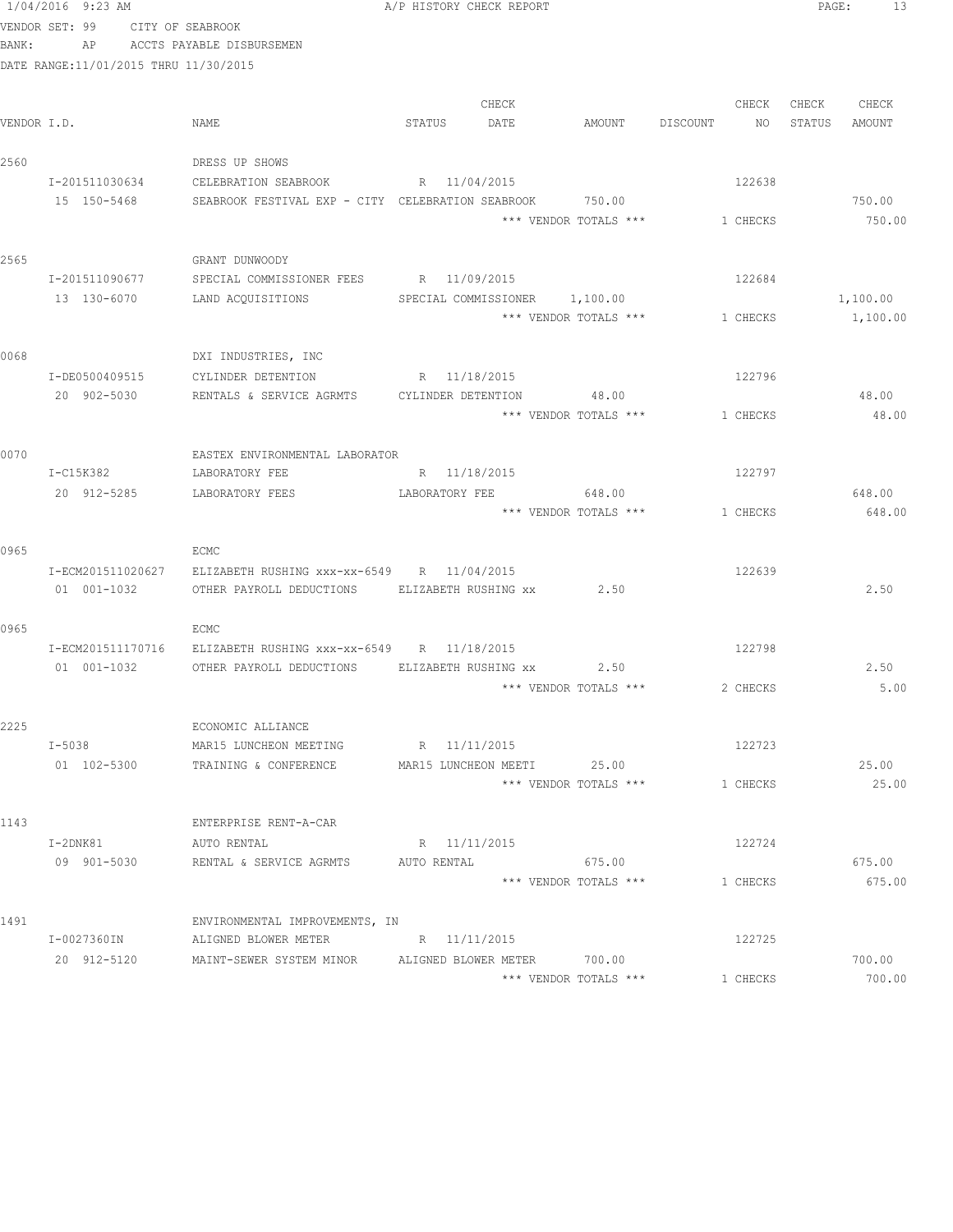|                                                                                                                                                                                                                                                                                                                                                                                                                                                                                                                                                                                                                                                                                                                                                                                                                                                                                                                                                                                                                                                                                                                |                                                                                                                                                                                                                                                                                                                                                                                                                                                                                                                                                                                                                                                                                                                                                                                                                                                                                                                                                                                                                                                                                                                               |                    | A/P HISTORY CHECK REPORT |       | $\mathtt{PAGE}$ :<br>14 |
|----------------------------------------------------------------------------------------------------------------------------------------------------------------------------------------------------------------------------------------------------------------------------------------------------------------------------------------------------------------------------------------------------------------------------------------------------------------------------------------------------------------------------------------------------------------------------------------------------------------------------------------------------------------------------------------------------------------------------------------------------------------------------------------------------------------------------------------------------------------------------------------------------------------------------------------------------------------------------------------------------------------------------------------------------------------------------------------------------------------|-------------------------------------------------------------------------------------------------------------------------------------------------------------------------------------------------------------------------------------------------------------------------------------------------------------------------------------------------------------------------------------------------------------------------------------------------------------------------------------------------------------------------------------------------------------------------------------------------------------------------------------------------------------------------------------------------------------------------------------------------------------------------------------------------------------------------------------------------------------------------------------------------------------------------------------------------------------------------------------------------------------------------------------------------------------------------------------------------------------------------------|--------------------|--------------------------|-------|-------------------------|
|                                                                                                                                                                                                                                                                                                                                                                                                                                                                                                                                                                                                                                                                                                                                                                                                                                                                                                                                                                                                                                                                                                                |                                                                                                                                                                                                                                                                                                                                                                                                                                                                                                                                                                                                                                                                                                                                                                                                                                                                                                                                                                                                                                                                                                                               |                    |                          |       |                         |
|                                                                                                                                                                                                                                                                                                                                                                                                                                                                                                                                                                                                                                                                                                                                                                                                                                                                                                                                                                                                                                                                                                                |                                                                                                                                                                                                                                                                                                                                                                                                                                                                                                                                                                                                                                                                                                                                                                                                                                                                                                                                                                                                                                                                                                                               |                    |                          |       |                         |
|                                                                                                                                                                                                                                                                                                                                                                                                                                                                                                                                                                                                                                                                                                                                                                                                                                                                                                                                                                                                                                                                                                                |                                                                                                                                                                                                                                                                                                                                                                                                                                                                                                                                                                                                                                                                                                                                                                                                                                                                                                                                                                                                                                                                                                                               |                    |                          |       |                         |
|                                                                                                                                                                                                                                                                                                                                                                                                                                                                                                                                                                                                                                                                                                                                                                                                                                                                                                                                                                                                                                                                                                                |                                                                                                                                                                                                                                                                                                                                                                                                                                                                                                                                                                                                                                                                                                                                                                                                                                                                                                                                                                                                                                                                                                                               |                    |                          |       |                         |
|                                                                                                                                                                                                                                                                                                                                                                                                                                                                                                                                                                                                                                                                                                                                                                                                                                                                                                                                                                                                                                                                                                                |                                                                                                                                                                                                                                                                                                                                                                                                                                                                                                                                                                                                                                                                                                                                                                                                                                                                                                                                                                                                                                                                                                                               |                    | CHECK                    | CHECK | CHECK<br>CHECK          |
|                                                                                                                                                                                                                                                                                                                                                                                                                                                                                                                                                                                                                                                                                                                                                                                                                                                                                                                                                                                                                                                                                                                |                                                                                                                                                                                                                                                                                                                                                                                                                                                                                                                                                                                                                                                                                                                                                                                                                                                                                                                                                                                                                                                                                                                               | NAME               | STATUS<br>DATE           | NO    | STATUS<br>AMOUNT        |
|                                                                                                                                                                                                                                                                                                                                                                                                                                                                                                                                                                                                                                                                                                                                                                                                                                                                                                                                                                                                                                                                                                                |                                                                                                                                                                                                                                                                                                                                                                                                                                                                                                                                                                                                                                                                                                                                                                                                                                                                                                                                                                                                                                                                                                                               |                    |                          |       |                         |
| 1963                                                                                                                                                                                                                                                                                                                                                                                                                                                                                                                                                                                                                                                                                                                                                                                                                                                                                                                                                                                                                                                                                                           |                                                                                                                                                                                                                                                                                                                                                                                                                                                                                                                                                                                                                                                                                                                                                                                                                                                                                                                                                                                                                                                                                                                               | FAIRCLOTH ELECTRIC |                          |       |                         |
|                                                                                                                                                                                                                                                                                                                                                                                                                                                                                                                                                                                                                                                                                                                                                                                                                                                                                                                                                                                                                                                                                                                | $I - 1507$                                                                                                                                                                                                                                                                                                                                                                                                                                                                                                                                                                                                                                                                                                                                                                                                                                                                                                                                                                                                                                                                                                                    | ELECTRICAL WORK    | R 11/18/2015             |       |                         |
|                                                                                                                                                                                                                                                                                                                                                                                                                                                                                                                                                                                                                                                                                                                                                                                                                                                                                                                                                                                                                                                                                                                |                                                                                                                                                                                                                                                                                                                                                                                                                                                                                                                                                                                                                                                                                                                                                                                                                                                                                                                                                                                                                                                                                                                               |                    |                          |       | 290.00                  |
|                                                                                                                                                                                                                                                                                                                                                                                                                                                                                                                                                                                                                                                                                                                                                                                                                                                                                                                                                                                                                                                                                                                |                                                                                                                                                                                                                                                                                                                                                                                                                                                                                                                                                                                                                                                                                                                                                                                                                                                                                                                                                                                                                                                                                                                               |                    |                          |       | 290.00                  |
|                                                                                                                                                                                                                                                                                                                                                                                                                                                                                                                                                                                                                                                                                                                                                                                                                                                                                                                                                                                                                                                                                                                |                                                                                                                                                                                                                                                                                                                                                                                                                                                                                                                                                                                                                                                                                                                                                                                                                                                                                                                                                                                                                                                                                                                               |                    |                          |       |                         |
|                                                                                                                                                                                                                                                                                                                                                                                                                                                                                                                                                                                                                                                                                                                                                                                                                                                                                                                                                                                                                                                                                                                |                                                                                                                                                                                                                                                                                                                                                                                                                                                                                                                                                                                                                                                                                                                                                                                                                                                                                                                                                                                                                                                                                                                               |                    |                          |       |                         |
|                                                                                                                                                                                                                                                                                                                                                                                                                                                                                                                                                                                                                                                                                                                                                                                                                                                                                                                                                                                                                                                                                                                |                                                                                                                                                                                                                                                                                                                                                                                                                                                                                                                                                                                                                                                                                                                                                                                                                                                                                                                                                                                                                                                                                                                               |                    |                          |       |                         |
|                                                                                                                                                                                                                                                                                                                                                                                                                                                                                                                                                                                                                                                                                                                                                                                                                                                                                                                                                                                                                                                                                                                |                                                                                                                                                                                                                                                                                                                                                                                                                                                                                                                                                                                                                                                                                                                                                                                                                                                                                                                                                                                                                                                                                                                               |                    |                          |       | 42.00                   |
|                                                                                                                                                                                                                                                                                                                                                                                                                                                                                                                                                                                                                                                                                                                                                                                                                                                                                                                                                                                                                                                                                                                |                                                                                                                                                                                                                                                                                                                                                                                                                                                                                                                                                                                                                                                                                                                                                                                                                                                                                                                                                                                                                                                                                                                               |                    |                          |       | 42.00                   |
|                                                                                                                                                                                                                                                                                                                                                                                                                                                                                                                                                                                                                                                                                                                                                                                                                                                                                                                                                                                                                                                                                                                |                                                                                                                                                                                                                                                                                                                                                                                                                                                                                                                                                                                                                                                                                                                                                                                                                                                                                                                                                                                                                                                                                                                               |                    |                          |       |                         |
|                                                                                                                                                                                                                                                                                                                                                                                                                                                                                                                                                                                                                                                                                                                                                                                                                                                                                                                                                                                                                                                                                                                |                                                                                                                                                                                                                                                                                                                                                                                                                                                                                                                                                                                                                                                                                                                                                                                                                                                                                                                                                                                                                                                                                                                               |                    |                          |       |                         |
|                                                                                                                                                                                                                                                                                                                                                                                                                                                                                                                                                                                                                                                                                                                                                                                                                                                                                                                                                                                                                                                                                                                |                                                                                                                                                                                                                                                                                                                                                                                                                                                                                                                                                                                                                                                                                                                                                                                                                                                                                                                                                                                                                                                                                                                               |                    |                          |       | 4,175.85                |
|                                                                                                                                                                                                                                                                                                                                                                                                                                                                                                                                                                                                                                                                                                                                                                                                                                                                                                                                                                                                                                                                                                                |                                                                                                                                                                                                                                                                                                                                                                                                                                                                                                                                                                                                                                                                                                                                                                                                                                                                                                                                                                                                                                                                                                                               |                    |                          |       |                         |
|                                                                                                                                                                                                                                                                                                                                                                                                                                                                                                                                                                                                                                                                                                                                                                                                                                                                                                                                                                                                                                                                                                                |                                                                                                                                                                                                                                                                                                                                                                                                                                                                                                                                                                                                                                                                                                                                                                                                                                                                                                                                                                                                                                                                                                                               |                    |                          |       |                         |
| 2007<br>2522<br>2522<br>2522<br>2546<br>2556<br>1769                                                                                                                                                                                                                                                                                                                                                                                                                                                                                                                                                                                                                                                                                                                                                                                                                                                                                                                                                                                                                                                           |                                                                                                                                                                                                                                                                                                                                                                                                                                                                                                                                                                                                                                                                                                                                                                                                                                                                                                                                                                                                                                                                                                                               |                    |                          |       |                         |
|                                                                                                                                                                                                                                                                                                                                                                                                                                                                                                                                                                                                                                                                                                                                                                                                                                                                                                                                                                                                                                                                                                                |                                                                                                                                                                                                                                                                                                                                                                                                                                                                                                                                                                                                                                                                                                                                                                                                                                                                                                                                                                                                                                                                                                                               |                    |                          |       |                         |
| 1/04/2016 9:23 AM<br>VENDOR SET: 99 CITY OF SEABROOK<br>BANK: AP ACCTS PAYABLE DISBURSEMEN<br>DATE RANGE:11/01/2015 THRU 11/30/2015<br>VENDOR I.D.<br>01 107-5180<br>MAINT-BLDGS & GROUNDS<br>FIRST CHECK<br>I-6158<br>BACKGROUND CHECK<br>01 107-3145<br>DRUG TESTING<br>FOOD & VINE TIME PRODUCTIONS<br>I-20151190<br>15 150-5468<br>FOOD & VINE TIME PRODUCTIONS<br>I-20151191<br>CELEBRATION SEABROOK<br>15 150-5468<br>I-20151193<br>CELEBRATION SEABROOK<br>15 150-5468<br>FOOD & VINE TIME PRODUCTIONS<br>I-20151002<br>CELEBRATION SEABROOK<br>15 150-5468<br>I-20151194<br>CELEBRATION SEABROOK<br>15 150-5468<br>DEBRA FORD<br>I-000807<br>CELEBRATION SEABROOK<br>R<br>15 150-5467<br>FOREMOST PROMOTIONS<br>I-318843<br>NATIONAL NIGHT OUT SUPPLIES<br>50 501-5490<br>CRIME PREVENTION DIV EXP<br>G & K SERVICES INC<br>I-1030331779<br>UNIFORM SERVICE<br>01 500-5310<br>UNIFORMS & LAUNDRY<br>20 902-5310<br>UNIFORMS & LAUNDRY<br>20 912-5310<br>UNIFORMS & LAUNDRY<br>01 400-5310<br>UNIFORMS & LAUNDRY<br>I-1030331781<br>FLOOR MATS<br>01 107-5030<br>RENTALS & SERVICE AGRMTS<br>FLOOR MATS |                                                                                                                                                                                                                                                                                                                                                                                                                                                                                                                                                                                                                                                                                                                                                                                                                                                                                                                                                                                                                                                                                                                               |                    |                          |       |                         |
|                                                                                                                                                                                                                                                                                                                                                                                                                                                                                                                                                                                                                                                                                                                                                                                                                                                                                                                                                                                                                                                                                                                |                                                                                                                                                                                                                                                                                                                                                                                                                                                                                                                                                                                                                                                                                                                                                                                                                                                                                                                                                                                                                                                                                                                               |                    | 14,641.75                |       |                         |
|                                                                                                                                                                                                                                                                                                                                                                                                                                                                                                                                                                                                                                                                                                                                                                                                                                                                                                                                                                                                                                                                                                                | AMOUNT DISCOUNT<br>122799<br>ELECTRICAL WORK 290.00<br>*** VENDOR TOTALS ***<br>1 CHECKS<br>R 11/11/2015<br>122726<br>42.00<br>BACKGROUND CHECK<br>*** VENDOR TOTALS ***<br>1 CHECKS<br>CELEBRATION SEABROOK R 11/04/2015<br>122640<br>SEABROOK FESTIVAL EXP - CITY CELEBRATION SEABROOK 4,175.85<br>122727<br>R 11/11/2015<br>SEABROOK FESTIVAL EXP - CITY CELEBRATION SEABROOK<br>6,241.75<br>R 11/11/2015<br>122727<br>SEABROOK FESTIVAL EXP - CITY CELEBRATION SEABROOK<br>8,400.00<br>122800<br>R 11/18/2015<br>SEABROOK FESTIVAL EXP - CITY CELEBRATION SEABROOK 11,666.66<br>122800<br>R 11/18/2015<br>SEABROOK FESTIVAL EXP - CITY CELEBRATION SEABROOK 6,505.75<br>*** VENDOR TOTALS ***<br>3 CHECKS<br>122641<br>11/04/2015<br>SEABROOK FESTIVAL EXP - HOT CELEBRATION SEABROOK<br>2,975.00<br>*** VENDOR TOTALS ***<br>1 CHECKS<br>R 11/04/2015<br>122642<br>415.50<br>NATIONAL NIGHT OUT S<br>*** VENDOR TOTALS ***<br>1 CHECKS<br>E 11/04/2015<br>999999<br>171.24<br>UNIFORM SERVICE<br>171.24<br>UNIFORM SERVICE<br>171.24<br>UNIFORM SERVICE<br>181.00<br>UNIFORM SERVICE<br>999999<br>E 11/04/2015<br>142.80 |                    |                          |       |                         |
|                                                                                                                                                                                                                                                                                                                                                                                                                                                                                                                                                                                                                                                                                                                                                                                                                                                                                                                                                                                                                                                                                                                |                                                                                                                                                                                                                                                                                                                                                                                                                                                                                                                                                                                                                                                                                                                                                                                                                                                                                                                                                                                                                                                                                                                               |                    |                          |       |                         |
|                                                                                                                                                                                                                                                                                                                                                                                                                                                                                                                                                                                                                                                                                                                                                                                                                                                                                                                                                                                                                                                                                                                |                                                                                                                                                                                                                                                                                                                                                                                                                                                                                                                                                                                                                                                                                                                                                                                                                                                                                                                                                                                                                                                                                                                               |                    |                          |       |                         |
|                                                                                                                                                                                                                                                                                                                                                                                                                                                                                                                                                                                                                                                                                                                                                                                                                                                                                                                                                                                                                                                                                                                |                                                                                                                                                                                                                                                                                                                                                                                                                                                                                                                                                                                                                                                                                                                                                                                                                                                                                                                                                                                                                                                                                                                               |                    |                          |       |                         |
|                                                                                                                                                                                                                                                                                                                                                                                                                                                                                                                                                                                                                                                                                                                                                                                                                                                                                                                                                                                                                                                                                                                |                                                                                                                                                                                                                                                                                                                                                                                                                                                                                                                                                                                                                                                                                                                                                                                                                                                                                                                                                                                                                                                                                                                               |                    |                          |       |                         |
|                                                                                                                                                                                                                                                                                                                                                                                                                                                                                                                                                                                                                                                                                                                                                                                                                                                                                                                                                                                                                                                                                                                |                                                                                                                                                                                                                                                                                                                                                                                                                                                                                                                                                                                                                                                                                                                                                                                                                                                                                                                                                                                                                                                                                                                               |                    |                          |       | 18,172.41               |
|                                                                                                                                                                                                                                                                                                                                                                                                                                                                                                                                                                                                                                                                                                                                                                                                                                                                                                                                                                                                                                                                                                                |                                                                                                                                                                                                                                                                                                                                                                                                                                                                                                                                                                                                                                                                                                                                                                                                                                                                                                                                                                                                                                                                                                                               |                    |                          |       | 36,990.01               |
|                                                                                                                                                                                                                                                                                                                                                                                                                                                                                                                                                                                                                                                                                                                                                                                                                                                                                                                                                                                                                                                                                                                |                                                                                                                                                                                                                                                                                                                                                                                                                                                                                                                                                                                                                                                                                                                                                                                                                                                                                                                                                                                                                                                                                                                               |                    |                          |       |                         |
|                                                                                                                                                                                                                                                                                                                                                                                                                                                                                                                                                                                                                                                                                                                                                                                                                                                                                                                                                                                                                                                                                                                |                                                                                                                                                                                                                                                                                                                                                                                                                                                                                                                                                                                                                                                                                                                                                                                                                                                                                                                                                                                                                                                                                                                               |                    |                          |       |                         |
|                                                                                                                                                                                                                                                                                                                                                                                                                                                                                                                                                                                                                                                                                                                                                                                                                                                                                                                                                                                                                                                                                                                |                                                                                                                                                                                                                                                                                                                                                                                                                                                                                                                                                                                                                                                                                                                                                                                                                                                                                                                                                                                                                                                                                                                               |                    |                          |       |                         |
|                                                                                                                                                                                                                                                                                                                                                                                                                                                                                                                                                                                                                                                                                                                                                                                                                                                                                                                                                                                                                                                                                                                |                                                                                                                                                                                                                                                                                                                                                                                                                                                                                                                                                                                                                                                                                                                                                                                                                                                                                                                                                                                                                                                                                                                               |                    |                          |       | 2,975.00                |
|                                                                                                                                                                                                                                                                                                                                                                                                                                                                                                                                                                                                                                                                                                                                                                                                                                                                                                                                                                                                                                                                                                                |                                                                                                                                                                                                                                                                                                                                                                                                                                                                                                                                                                                                                                                                                                                                                                                                                                                                                                                                                                                                                                                                                                                               |                    |                          |       | 2,975.00                |
|                                                                                                                                                                                                                                                                                                                                                                                                                                                                                                                                                                                                                                                                                                                                                                                                                                                                                                                                                                                                                                                                                                                |                                                                                                                                                                                                                                                                                                                                                                                                                                                                                                                                                                                                                                                                                                                                                                                                                                                                                                                                                                                                                                                                                                                               |                    |                          |       |                         |
|                                                                                                                                                                                                                                                                                                                                                                                                                                                                                                                                                                                                                                                                                                                                                                                                                                                                                                                                                                                                                                                                                                                |                                                                                                                                                                                                                                                                                                                                                                                                                                                                                                                                                                                                                                                                                                                                                                                                                                                                                                                                                                                                                                                                                                                               |                    |                          |       |                         |
|                                                                                                                                                                                                                                                                                                                                                                                                                                                                                                                                                                                                                                                                                                                                                                                                                                                                                                                                                                                                                                                                                                                |                                                                                                                                                                                                                                                                                                                                                                                                                                                                                                                                                                                                                                                                                                                                                                                                                                                                                                                                                                                                                                                                                                                               |                    |                          |       |                         |
|                                                                                                                                                                                                                                                                                                                                                                                                                                                                                                                                                                                                                                                                                                                                                                                                                                                                                                                                                                                                                                                                                                                |                                                                                                                                                                                                                                                                                                                                                                                                                                                                                                                                                                                                                                                                                                                                                                                                                                                                                                                                                                                                                                                                                                                               |                    |                          |       | 415.50                  |
|                                                                                                                                                                                                                                                                                                                                                                                                                                                                                                                                                                                                                                                                                                                                                                                                                                                                                                                                                                                                                                                                                                                |                                                                                                                                                                                                                                                                                                                                                                                                                                                                                                                                                                                                                                                                                                                                                                                                                                                                                                                                                                                                                                                                                                                               |                    |                          |       | 415.50                  |
|                                                                                                                                                                                                                                                                                                                                                                                                                                                                                                                                                                                                                                                                                                                                                                                                                                                                                                                                                                                                                                                                                                                |                                                                                                                                                                                                                                                                                                                                                                                                                                                                                                                                                                                                                                                                                                                                                                                                                                                                                                                                                                                                                                                                                                                               |                    |                          |       |                         |
|                                                                                                                                                                                                                                                                                                                                                                                                                                                                                                                                                                                                                                                                                                                                                                                                                                                                                                                                                                                                                                                                                                                |                                                                                                                                                                                                                                                                                                                                                                                                                                                                                                                                                                                                                                                                                                                                                                                                                                                                                                                                                                                                                                                                                                                               |                    |                          |       |                         |
|                                                                                                                                                                                                                                                                                                                                                                                                                                                                                                                                                                                                                                                                                                                                                                                                                                                                                                                                                                                                                                                                                                                |                                                                                                                                                                                                                                                                                                                                                                                                                                                                                                                                                                                                                                                                                                                                                                                                                                                                                                                                                                                                                                                                                                                               |                    |                          |       |                         |
|                                                                                                                                                                                                                                                                                                                                                                                                                                                                                                                                                                                                                                                                                                                                                                                                                                                                                                                                                                                                                                                                                                                |                                                                                                                                                                                                                                                                                                                                                                                                                                                                                                                                                                                                                                                                                                                                                                                                                                                                                                                                                                                                                                                                                                                               |                    |                          |       |                         |
|                                                                                                                                                                                                                                                                                                                                                                                                                                                                                                                                                                                                                                                                                                                                                                                                                                                                                                                                                                                                                                                                                                                |                                                                                                                                                                                                                                                                                                                                                                                                                                                                                                                                                                                                                                                                                                                                                                                                                                                                                                                                                                                                                                                                                                                               |                    |                          |       |                         |
|                                                                                                                                                                                                                                                                                                                                                                                                                                                                                                                                                                                                                                                                                                                                                                                                                                                                                                                                                                                                                                                                                                                |                                                                                                                                                                                                                                                                                                                                                                                                                                                                                                                                                                                                                                                                                                                                                                                                                                                                                                                                                                                                                                                                                                                               |                    |                          |       |                         |
|                                                                                                                                                                                                                                                                                                                                                                                                                                                                                                                                                                                                                                                                                                                                                                                                                                                                                                                                                                                                                                                                                                                |                                                                                                                                                                                                                                                                                                                                                                                                                                                                                                                                                                                                                                                                                                                                                                                                                                                                                                                                                                                                                                                                                                                               |                    |                          |       |                         |
|                                                                                                                                                                                                                                                                                                                                                                                                                                                                                                                                                                                                                                                                                                                                                                                                                                                                                                                                                                                                                                                                                                                |                                                                                                                                                                                                                                                                                                                                                                                                                                                                                                                                                                                                                                                                                                                                                                                                                                                                                                                                                                                                                                                                                                                               |                    |                          |       |                         |
|                                                                                                                                                                                                                                                                                                                                                                                                                                                                                                                                                                                                                                                                                                                                                                                                                                                                                                                                                                                                                                                                                                                |                                                                                                                                                                                                                                                                                                                                                                                                                                                                                                                                                                                                                                                                                                                                                                                                                                                                                                                                                                                                                                                                                                                               |                    |                          |       | 837.52                  |

\*\*\* VENDOR TOTALS \*\*\*  $1$  CHECKS 837.52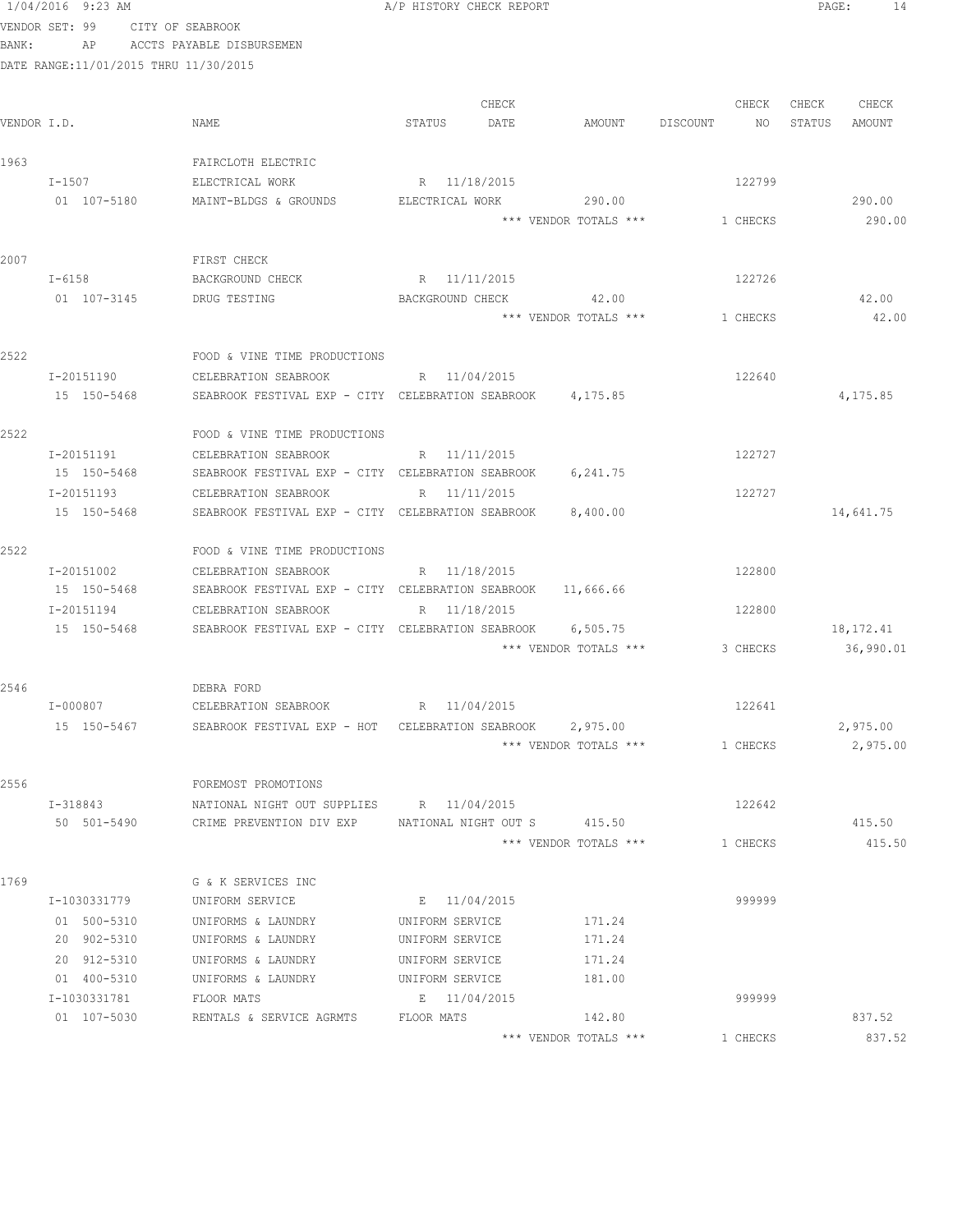# 1/04/2016 9:23 AM **A**/P HISTORY CHECK REPORT **PAGE:** 15 VENDOR SET: 99 CITY OF SEABROOK

BANK: AP ACCTS PAYABLE DISBURSEMEN

| VENDOR I.D. |                               | NAME                                                                                  | STATUS                   | CHECK<br>DATE | AMOUNT                                               | DISCOUNT | CHECK<br>NO | CHECK<br>STATUS | CHECK<br>AMOUNT      |
|-------------|-------------------------------|---------------------------------------------------------------------------------------|--------------------------|---------------|------------------------------------------------------|----------|-------------|-----------------|----------------------|
| 0081        | I-004251157<br>01 200-5310    | GALLS LLC<br>UNIFORMS<br>UNIFORMS & LAUNDRY                                           | UNIFORMS                 | R 11/04/2015  | 98.00                                                |          | 122643      |                 | 98.00                |
| 0081        | I-004260079                   | GALLS LLC<br>UNIFORMS                                                                 | R 11/11/2015             |               |                                                      |          | 122728      |                 |                      |
|             | 01 200-5310<br>I-004299772    | UNIFORMS & LAUNDRY<br>UNIFORMS                                                        | UNIFORMS<br>R 11/11/2015 |               | 109.00                                               |          | 122728      |                 |                      |
|             | 01 200-5310                   | UNIFORMS & LAUNDRY                                                                    | UNIFORMS                 |               | 119.85                                               |          |             |                 | 228.85               |
| 0081        | I-004315560                   | GALLS LLC<br>UNIFORMS                                                                 | R 11/18/2015             |               |                                                      |          | 122801      |                 |                      |
|             | 01 200-5310                   | UNIFORMS & LAUNDRY                                                                    | UNIFORMS                 |               | 39.00<br>*** VENDOR TOTALS ***                       |          | 3 CHECKS    |                 | 39.00<br>365.85      |
| 2101        |                               | SAUL GARCIA                                                                           |                          |               |                                                      |          |             |                 |                      |
|             | I-201511100699<br>01 107-5295 | SAFETY BOOTS<br>SAFETY COMMITTEE                                                      | SAFETY BOOTS             | R 11/11/2015  | 100.00                                               |          | 122729      |                 | 100.00               |
|             |                               |                                                                                       |                          |               | *** VENDOR TOTALS ***                                |          | 1 CHECKS    |                 | 100.00               |
| 2575        | I-11142015                    | GENESIS TRAVEL ZONE<br>CELEBRATION SEABROOK                                           | R 11/11/2015             |               |                                                      |          | 122730      |                 |                      |
|             | 15 150-5468                   | SEABROOK FESTIVAL EXP - CITY CELEBRATION SEABROOK 2,975.00                            |                          |               | *** VENDOR TOTALS ***                                |          | 1 CHECKS    |                 | 2,975.00<br>2,975.00 |
| 2566        |                               | GOLD STAR PETROLEUM INC                                                               |                          |               |                                                      |          |             |                 |                      |
|             | I-85972                       | FUEL                                                                                  |                          | R 11/11/2015  |                                                      |          | 122731      |                 |                      |
|             | 01 107-4050                   | BULK PETROLEUM PURCHASES                                                              | FUEL                     |               | 3,951.41<br>*** VENDOR TOTALS ***                    |          | 1 CHECKS    |                 | 3,951.41<br>3,951.41 |
| 2572        | $I-1$                         | MELISSA GUGGISBERG<br>CELEBRATION SEABROOK                                            | R 11/11/2015             |               |                                                      |          | 122732      |                 |                      |
|             | 15 150-5468                   | SEABROOK FESTIVAL EXP - CITY CELEBRATION SEABROOK                                     |                          |               | 240.00<br>*** VENDOR TOTALS ***                      |          | 1 CHECKS    |                 | 240.00<br>240.00     |
| 1540        |                               | GULF COAST GFOA                                                                       |                          |               |                                                      |          |             |                 |                      |
|             |                               | I-201511180725 NOV15 MEETING<br>01 102-5300 TRAINING & CONFERENCE NOV15 MEETING 40.00 | R 11/18/2015             |               |                                                      |          | 122802      |                 | 40.00                |
|             |                               |                                                                                       |                          |               | *** VENDOR TOTALS ***                                |          | 1 CHECKS    |                 | 40.00                |
| 0087        | I-591562                      | GULF COAST LIMESTONE, INC<br>POLICE PARKING LOT                                       | R 11/04/2015             |               |                                                      |          | 122644      |                 |                      |
|             | 01 200-5180                   | MAINT-BLDGS & GROUNDS                                                                 |                          |               | POLICE PARKING LOT 2,863.20<br>*** VENDOR TOTALS *** |          | 1 CHECKS    |                 | 2,863.20<br>2,863.20 |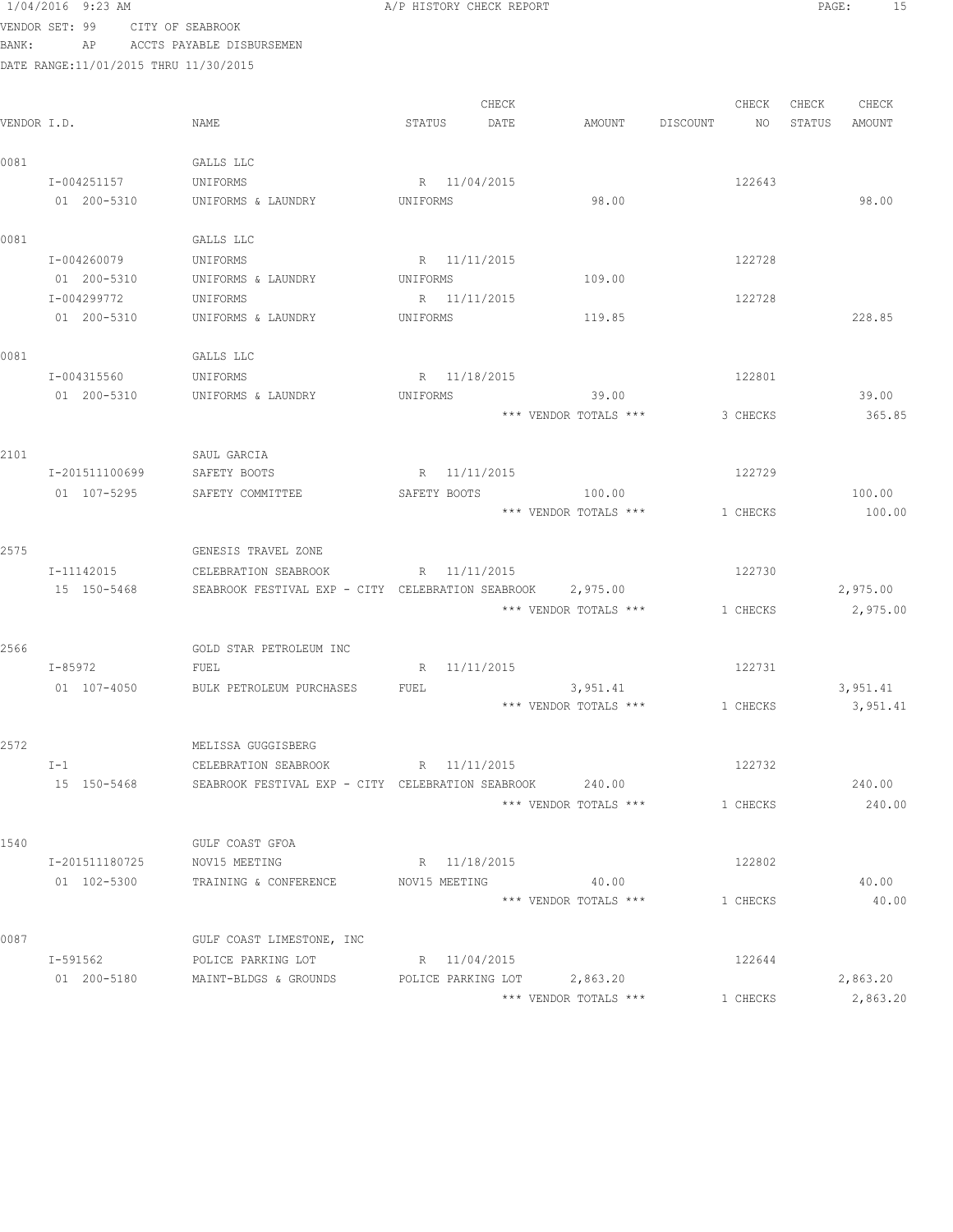VENDOR SET: 99 CITY OF SEABROOK BANK: AP ACCTS PAYABLE DISBURSEMEN

DATE RANGE:11/01/2015 THRU 11/30/2015

|  | /P HISTORY CHECK REPORT |  |  |
|--|-------------------------|--|--|
|  |                         |  |  |

CHECK CHECK CHECK CHECK CHECK CHECK CHECK CHECK CHECK CHECK CHECK CHECK CHECK CHECK CHECK CHECK CHECK CHECK CHECK CHECK CHECK CHECK CHECK CHECK CHECK CHECK CHECK CHECK CHECK CHECK CHECK CHECK CHECK CHECK CHECK CHECK CHECK VENDOR I.D. NAME STATUS DATE AMOUNT DISCOUNT NO STATUS AMOUNT 0088 GULF COAST WASTE DISPOSAL AUTH I-056391 AUG15 LAB TESTING E 11/04/2015 999999 20 912-5285 LABORATORY FEES AUG15 LAB TESTING 524.16 524.16 \*\*\* VENDOR TOTALS \*\*\* 1 CHECKS 524.16 1192 HARRIS COUNTY TREASURER<br>I-16236 HADIO SERVICE RADIO SERVICE **R** 11/11/2015 122733 01 200-5170 MAINT-RADIO EQUIPMENT RADIO SERVICE 714.00 714.00 714.00 1192 HARRIS COUNTY TREASURER<br>I-16319 HADIO SERVICE I-16319 RADIO SERVICE R 11/11/2015 122734 01 106-5170 MAINTENANCE - RADIOS RADIO SERVICE 331.50 331.50 \*\*\* VENDOR TOTALS \*\*\* 2 CHECKS 1,045.50 2476 HARRIS COUNTY TAX ASSESSOR-COL I-201511180726 REGISTRATION FEE R 11/18/2015 122803 01 200-5110 MAINT-AUTOS & EQUIPMENT REGISTRATION FEE 14.25 14.25 2476 HARRIS COUNTY TAX ASSESSOR-COL I-201511180727 REGISTRATION FEE R 11/18/2015 20 902-5110 MAINT-AUTOS & EQUIPMENT REGISTRATION FEE 14.25 14.25 \*\*\* VENDOR TOTALS \*\*\* 2 CHECKS 28.50 1544 HD SUPPLY WATERWORKS, LTD I-E699797 PARTS E 11/18/2015 999999 20 902-5130 MAINT-WATER SYSTEM MINOR PARTS 2,026.00 I-E716161 PARTS E 11/18/2015 999999 20 902-6021 METER REPLACEMENT PROGRAM PARTS 1,917.12 I-E739489 PARTS E 11/18/2015 999999 20 912-5120 MAINT-SEWER SYSTEM MINOR PARTS 420.33 4,363.45 \*\*\* VENDOR TOTALS \*\*\* 1 CHECKS 4,363.45 2561 HMNS I-SF100876 CELEBRATION SEABROOK R 11/04/2015 122645 15 150-5468 SEABROOK FESTIVAL EXP - CITY CELEBRATION SEABROOK 545.00 545.00 \*\*\* VENDOR TOTALS \*\*\* 1 CHECKS 545.00 0100 **HOME DEPOT CREDIT SERVICES** I-201511100700 STATEMENT R 11/11/2015 122735

|     | 1-201911100700 | STATEMENT                | K 11/11/2013 |                       | 122 I 33 |          |
|-----|----------------|--------------------------|--------------|-----------------------|----------|----------|
| 01  | 500-4150       | SMALL TOOLS & EQUIP      | STATEMENT    | 114.57                |          |          |
|     | 41 410-5180    | MAINT-BLDG AND GROUNDS   | STATEMENT    | 68.94                 |          |          |
| 01. | 400-4400       | MISC SUPPLIES            | STATEMENT    | 171.95                |          |          |
| 01  | 400-4150       | SMALL EQUIPMENT OR TOOLS | STATEMENT    | 20.91                 |          |          |
|     | 01 001-0710    | PREPAID EXPENSE          | STATEMENT    | 1,526.59              |          | 1,902.96 |
|     |                |                          |              | *** VENDOR TOTALS *** | CHECKS   | 1,902.96 |
|     |                |                          |              |                       |          |          |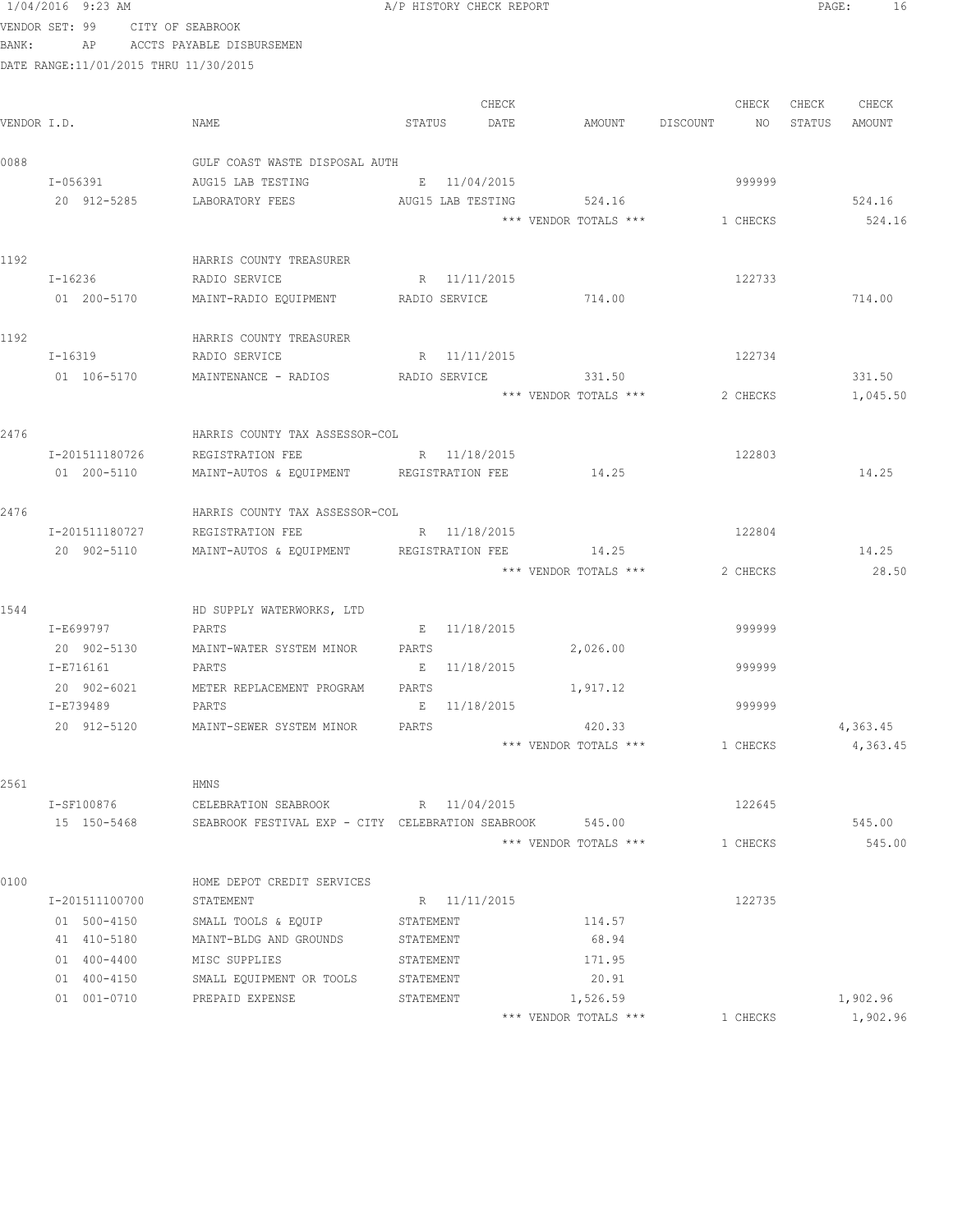|             | VENDOR SET: 99                              | CITY OF SEABROOK                                             |              |                                              |                                |          |               |
|-------------|---------------------------------------------|--------------------------------------------------------------|--------------|----------------------------------------------|--------------------------------|----------|---------------|
| BANK:       | AP<br>DATE RANGE:11/01/2015 THRU 11/30/2015 | ACCTS PAYABLE DISBURSEMEN                                    |              |                                              |                                |          |               |
|             |                                             |                                                              |              |                                              |                                |          |               |
|             |                                             |                                                              |              | CHECK                                        |                                | CHECK    | CHECK CHECK   |
| VENDOR I.D. |                                             | NAME                                                         | STATUS       | DATE                                         | AMOUNT DISCOUNT                | NO 11    | STATUS AMOUNT |
|             |                                             |                                                              |              |                                              |                                |          |               |
| 2174        |                                             | HORTICARE LAWN MAINTENANCE                                   |              |                                              |                                |          |               |
|             | I-9476                                      | CAROTHERS LAWN SERVICE                                       | R 11/11/2015 |                                              |                                | 122736   |               |
|             | 41 410-5240                                 | CONTRACT SVCS-MOWING                                         |              |                                              | CAROTHERS LAWN SERVI 870.00    |          | 870.00        |
|             |                                             |                                                              |              |                                              | *** VENDOR TOTALS *** 1 CHECKS |          | 870.00        |
|             |                                             |                                                              |              |                                              |                                |          |               |
| 0864        | I-3009531115                                | HOUSTON COMMUNITY NEWSPAPERS<br>ADVERTISING                  | R 11/11/2015 |                                              |                                | 122737   |               |
|             | 15 150-5467                                 | SEABROOK FESTIVAL EXP - HOT ADVERTISING                      |              |                                              | 1, 291.70                      |          | 1,291.70      |
|             |                                             |                                                              |              |                                              |                                |          |               |
| 0864        |                                             | HOUSTON COMMUNITY NEWSPAPERS                                 |              |                                              |                                |          |               |
|             | I-1812521015                                | ADVERTISING                                                  | R 11/18/2015 |                                              |                                | 122805   |               |
|             | 01 107-5010                                 | ADVERTISING                                                  |              |                                              | ADVERTISING 1,314.00           |          | 1,314.00      |
|             |                                             |                                                              |              |                                              | *** VENDOR TOTALS ***          | 2 CHECKS | 2,605.70      |
|             |                                             |                                                              |              |                                              |                                |          |               |
| 2520        |                                             | HSA BANK                                                     |              |                                              |                                |          |               |
|             | I-HS 201511020627<br>01 001-1023            | EMPLOYEE DEDUCTIONS TO HSA R 11/04/2015                      |              |                                              | 87.00                          | 122646   |               |
|             |                                             | HSA PAYABLE                                                  |              | EMPLOYEE DEDUCTIONS                          |                                |          | 87.00         |
| 2520        |                                             | HSA BANK                                                     |              |                                              |                                |          |               |
|             |                                             | I-HS 201511170716 EMPLOYEE DEDUCTIONS TO HSA R 11/18/2015    |              |                                              |                                | 122806   |               |
|             | 01 001-1023                                 | HSA PAYABLE                                                  |              |                                              | EMPLOYEE DEDUCTIONS 87.00      |          | 87.00         |
|             |                                             |                                                              |              |                                              | *** VENDOR TOTALS ***          | 2 CHECKS | 174.00        |
|             |                                             |                                                              |              |                                              |                                |          |               |
| 0105        |                                             | ICMA RETIREMENT TRUST-457                                    |              |                                              |                                |          |               |
|             | I-ICM201511020627                           | EMPLOYEE DEDUCTS- PLAN 303302 R 11/04/2015                   |              |                                              |                                | 122647   |               |
|             | 01 001-1031                                 | ICMA INSURANCE DEDUCTS EMPLOYEE DEDUCTS- PL 1,612.00         |              |                                              |                                |          | 1,612.00      |
| 0105        |                                             | ICMA RETIREMENT TRUST-457                                    |              |                                              |                                |          |               |
|             |                                             | I-ICM201511170716 EMPLOYEE DEDUCTS- PLAN 303302 R 11/18/2015 |              |                                              |                                | 122807   |               |
|             | 01 001-1031                                 | ICMA INSURANCE DEDUCTS                                       |              | EMPLOYEE DEDUCTS- PL 1,612.00                |                                |          | 1,612.00      |
|             |                                             |                                                              |              |                                              | *** VENDOR TOTALS ***          | 2 CHECKS | 3,224.00      |
|             |                                             |                                                              |              |                                              |                                |          |               |
| 2509        |                                             | IPS ADVISORS LLP                                             |              |                                              |                                |          |               |
|             | $I-1806$                                    | NOV15 BENEFIT CONNECTOR FEE R 11/11/2015                     |              |                                              |                                | 122738   |               |
|             | 01 100-3120                                 | HOSPITALIZATION                                              |              | NOV15 BENEFIT CONNEC                         | 7.00                           |          |               |
|             | 01 102-3120<br>01 106-3120                  | HOSPITALIZATION<br>HOSPITALIZATION                           |              | NOV15 BENEFIT CONNEC<br>NOV15 BENEFIT CONNEC | 24.50<br>3.50                  |          |               |
|             | 01 103-3120                                 | HOSPITALIZATION                                              |              | NOV15 BENEFIT CONNEC                         | 7.00                           |          |               |
|             | 01 200-3120                                 | HOSPITALIZATION                                              |              | NOV15 BENEFIT CONNEC                         | 126.00                         |          |               |
|             | 01 210-3120                                 | HOSPITALIZATION                                              |              | NOV15 BENEFIT CONNEC                         | 3.50                           |          |               |
|             | 01 400-3120                                 | HOSPITALIZATION                                              |              | NOV15 BENEFIT CONNEC                         | 24.50                          |          |               |
|             | 01 500-3120                                 | HOSPITALIZATION                                              |              | NOV15 BENEFIT CONNEC                         | 24.50                          |          |               |
|             | 01 600-3120                                 | HOSPITALIZATION                                              |              | NOV15 BENEFIT CONNEC                         | 17.50                          |          |               |
|             | 01 700-3120                                 | HOSPITALIZATION                                              |              | NOV15 BENEFIT CONNEC                         | 14.00                          |          |               |
|             | 20 902-3120                                 | HOSPITALIZATION                                              |              | NOV15 BENEFIT CONNEC                         | 31.50                          |          |               |
|             | 20 905-3120                                 | HOSPITALIZATION                                              |              | NOV15 BENEFIT CONNEC                         | 10.50                          |          |               |
|             | 20 912-3120                                 | HOSPITALIZATION                                              |              | NOV15 BENEFIT CONNEC                         | 10.50                          |          | 304.50        |

\*\*\* VENDOR TOTALS \*\*\* 1 CHECKS 304.50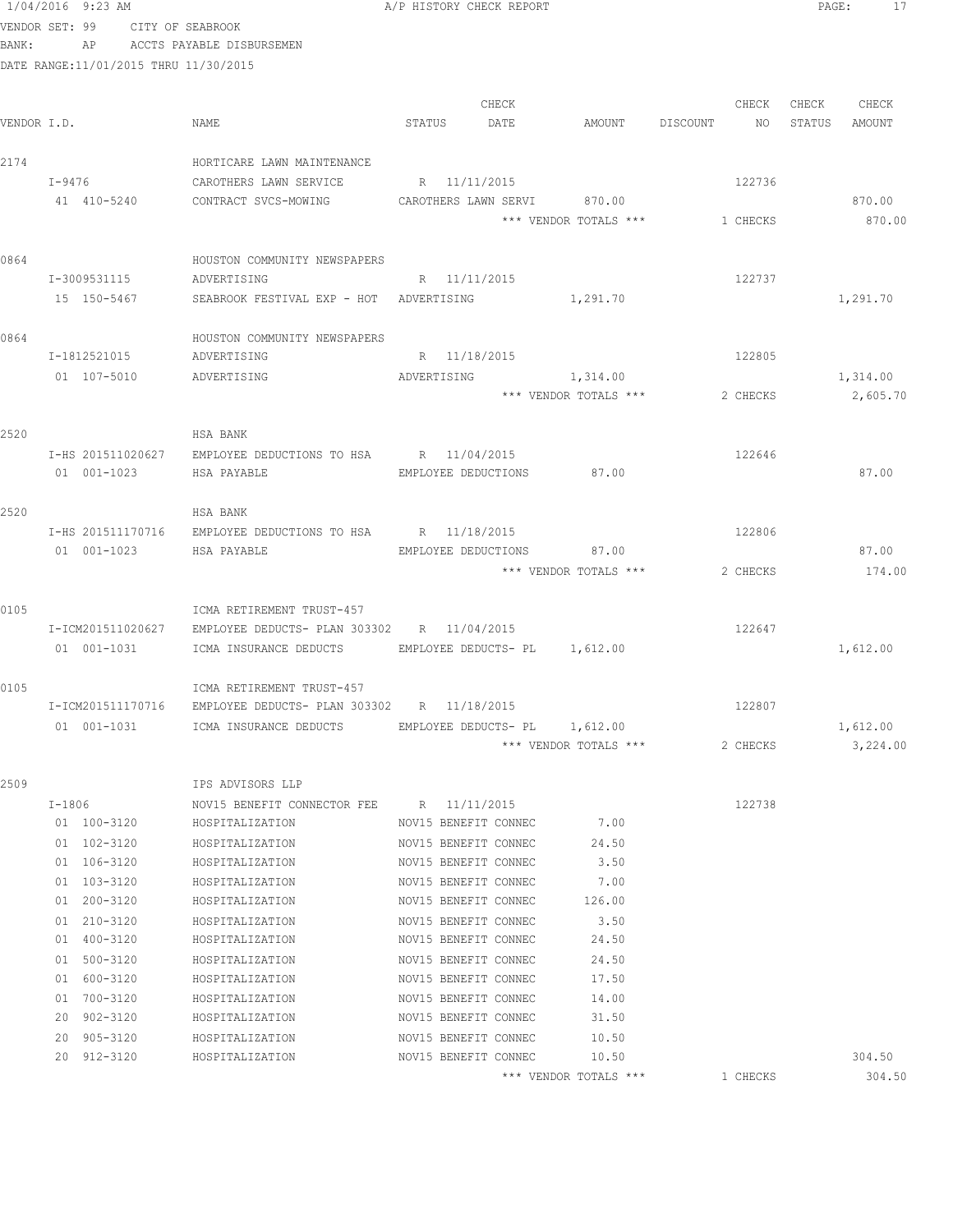| 1/04/2016 9:23 AM |  |  |  |
|-------------------|--|--|--|
|-------------------|--|--|--|

A/P HISTORY CHECK REPORT PAGE: 18

VENDOR SET: 99 CITY OF SEABROOK BANK: AP ACCTS PAYABLE DISBURSEMEN

|             |                |                                                   |           | CHECK               |                       |          | CHECK    | CHECK  | CHECK    |
|-------------|----------------|---------------------------------------------------|-----------|---------------------|-----------------------|----------|----------|--------|----------|
| VENDOR I.D. |                | NAME                                              | STATUS    | DATE                | AMOUNT                | DISCOUNT | NO       | STATUS | AMOUNT   |
| 0109        |                | IRON MOUNTAIN                                     |           |                     |                       |          |          |        |          |
|             | I-LYS9397      | RECORDS RETENTION E 11/11/2015                    |           |                     |                       |          | 999999   |        |          |
|             | 01 700-5030    | RENTALS & SERVICE AGRMTS RECORDS RETENTION        |           |                     | 89.01                 |          |          |        | 89.01    |
| 0109        |                | IRON MOUNTAIN                                     |           |                     |                       |          |          |        |          |
|             | I-LYT4411      | RECORDS RETENTION E 11/18/2015                    |           |                     |                       |          | 999999   |        |          |
|             | 01 107-5030    | RENTALS & SERVICE AGRMTS RECORDS RETENTION        |           |                     | 274.84                |          |          |        |          |
|             | I-LYV8844      | RECORDS RETENTION                                 |           | E 11/18/2015        |                       |          | 999999   |        |          |
|             | 01 107-5030    | RENTALS & SERVICE AGRMTS                          |           | RECORDS RETENTION   | 1,182.20              |          |          |        |          |
|             | I-LZF3499      | RECORDS RETENTION                                 |           | E 11/18/2015        |                       |          | 999999   |        |          |
|             | 01 200-5030    | RENTALS & SERVICE AGRMTS                          |           | RECORDS RETENTION   | 59.06                 |          |          |        | 1,516.10 |
|             |                |                                                   |           |                     | *** VENDOR TOTALS *** |          | 2 CHECKS |        | 1,605.11 |
| 0672        |                | JO/NEL ENTERPRISES                                |           |                     |                       |          |          |        |          |
|             | I-6252201      | CLOTHING FOR MILLER & ROYAL R 11/11/2015          |           |                     |                       |          | 122740   |        |          |
|             | 01 100-5465    | MISC EXPENDITURES                                 |           | CLOTHING FOR MILLER | 170.00                |          |          |        | 170.00   |
|             |                |                                                   |           |                     | *** VENDOR TOTALS *** |          | 1 CHECKS |        | 170.00   |
| 1586        |                | K & K TRACTOR SERVICE                             |           |                     |                       |          |          |        |          |
|             | I-5692         | MOWING 1829 ELMAR                                 |           | R 11/04/2015        |                       |          | 122648   |        |          |
|             | 01 600-5240    | CONTRACT SVCS-MOWING/DEMOLITIOMOWING 1829 ELMAR   |           |                     | 250.00                |          |          |        |          |
|             | I-5693         | MOWING 1735/1737 EL MAR                           |           | R 11/04/2015        |                       |          | 122648   |        |          |
|             | 01 600-5240    | CONTRACT SVCS-MOWING/DEMOLITIOMOWING 1735/1737 EL |           |                     | 350.00                |          |          |        | 600.00   |
|             |                |                                                   |           |                     | *** VENDOR TOTALS *** |          | 1 CHECKS |        | 600.00   |
| 0116        |                | KEMAH HARDWARE & LUMBER                           |           |                     |                       |          |          |        |          |
|             | I-201511030645 | OCT15 STATEMENT                                   |           | R 11/04/2015        |                       |          | 122649   |        |          |
|             | 01 400-4400    | MISC SUPPLIES                                     |           | OCT15 STATEMENT     | 103.09                |          |          |        |          |
|             | 01 400-4150    | SMALL EQUIPMENT OR TOOLS OCT15 STATEMENT          |           |                     | 51.77                 |          |          |        |          |
|             | 01 400-5165    | MAINT-RECREATION EQUIP OCT15 STATEMENT            |           |                     | 1,015.05              |          |          |        |          |
|             | 20 902-4400    | MISC SUPPLIES                                     |           | OCT15 STATEMENT     | 32.30                 |          |          |        |          |
|             | 20 902-4150    | SMALL EQUIPMENT OR TOOLS OCT15 STATEMENT          |           |                     | 28.32                 |          |          |        |          |
|             | 01 500-5140    | MAINT STREETS                                     |           | OCT15 STATEMENT     | 671.46                |          |          |        |          |
|             | 01 400-5464    | EVENTS                                            |           | OCT15 STATEMENT     | 444.20                |          |          |        |          |
|             | 20 912-5120    | MAINT-SEWER SYSTEM MINOR                          |           | OCT15 STATEMENT     | 14.95                 |          |          |        |          |
|             | 01 500-4150    | SMALL TOOLS & EQUIP                               |           | OCT15 STATEMENT     | 87.00                 |          |          |        | 2,448.14 |
|             |                |                                                   |           |                     | *** VENDOR TOTALS *** |          | 1 CHECKS |        | 2,448.14 |
| 1244        |                | KEMAH KOPIES                                      |           |                     |                       |          |          |        |          |
|             | I-201511100701 | ENVELOPES                                         |           | R 11/11/2015        |                       |          | 122742   |        |          |
|             | 01 400-4400    | MISC SUPPLIES                                     | ENVELOPES |                     | 231.93                |          |          |        | 231.93   |
|             |                |                                                   |           |                     | *** VENDOR TOTALS *** |          | 1 CHECKS |        | 231.93   |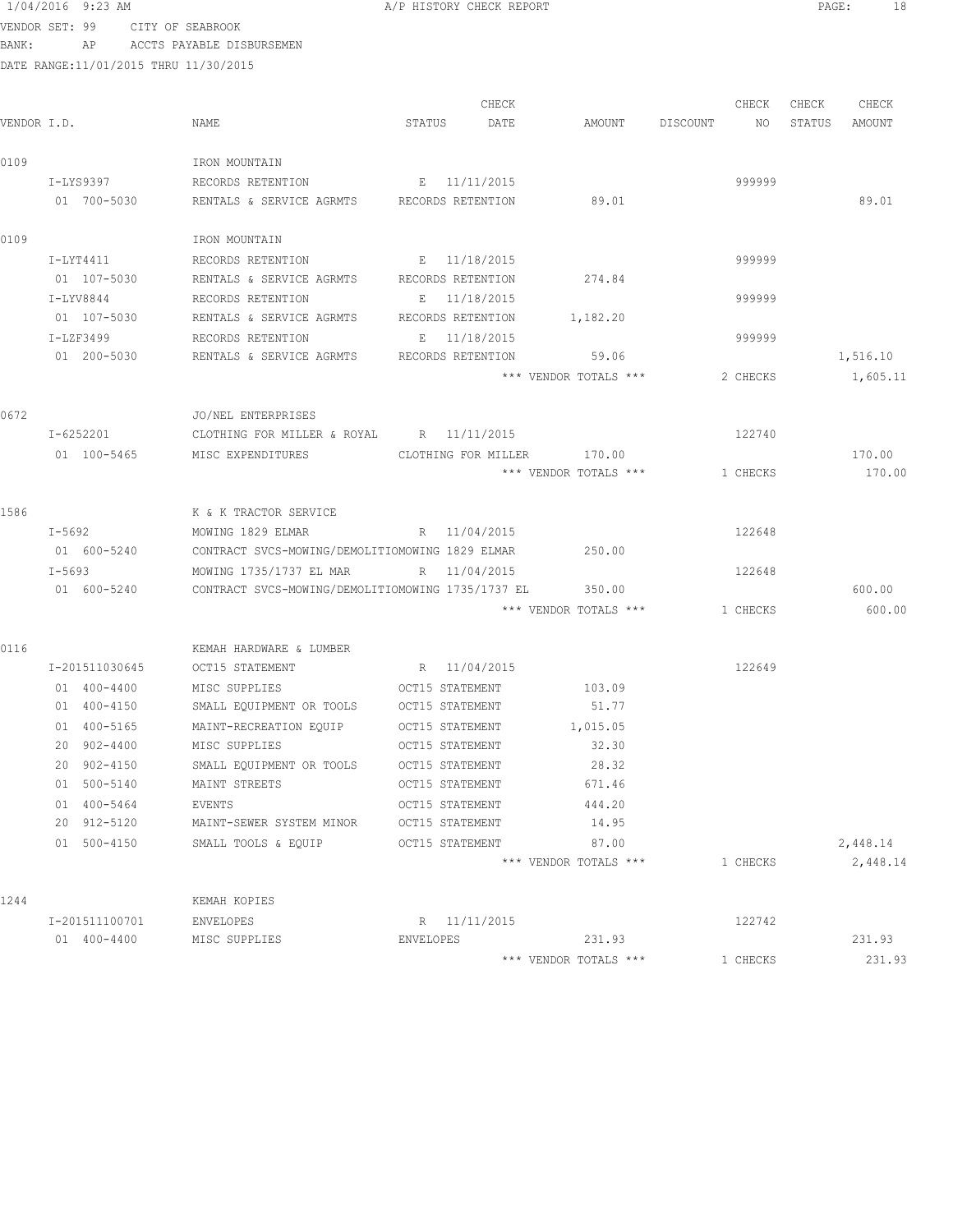|             | 1/04/2016 9:23 AM                      |                                                   | A/P HISTORY CHECK REPORT |                                    |                 | 19<br>PAGE:            |
|-------------|----------------------------------------|---------------------------------------------------|--------------------------|------------------------------------|-----------------|------------------------|
|             | VENDOR SET: 99                         | CITY OF SEABROOK                                  |                          |                                    |                 |                        |
| BANK:       | AP                                     | ACCTS PAYABLE DISBURSEMEN                         |                          |                                    |                 |                        |
|             | DATE RANGE: 11/01/2015 THRU 11/30/2015 |                                                   |                          |                                    |                 |                        |
|             |                                        |                                                   | CHECK                    |                                    | CHECK           | CHECK<br>CHECK         |
| VENDOR I.D. |                                        | NAME                                              | STATUS<br>DATE           | AMOUNT                             | DISCOUNT<br>NO. | STATUS<br>AMOUNT       |
|             |                                        |                                                   |                          |                                    |                 |                        |
| 2568        |                                        | LANNY KIBBEY                                      |                          |                                    |                 |                        |
|             | I-SEABROOK111415                       | CELEBRATION SEABROOK                              | R 11/11/2015             |                                    | 122743          |                        |
|             | 15 150-5468                            | SEABROOK FESTIVAL EXP - CITY CELEBRATION SEABROOK |                          | 600.00<br>*** VENDOR TOTALS ***    | 1 CHECKS        | 600.00<br>600.00       |
|             |                                        |                                                   |                          |                                    |                 |                        |
| 0120        |                                        | KROGER'S                                          |                          |                                    |                 |                        |
|             | I-125022                               | OCT15 STATEMENT                                   | E 11/18/2015             |                                    | 999999          |                        |
|             | 01 200-5465                            | MISC EXPENSE                                      | OCT15 STATEMENT          | 51.20                              |                 | 51.20                  |
|             |                                        |                                                   |                          | *** VENDOR TOTALS ***              | 1 CHECKS        | 51.20                  |
| 2499        |                                        | KTRK                                              |                          |                                    |                 |                        |
|             | I-H115100207                           | CHECK THIS OUT                                    | R 11/04/2015             |                                    | 122650          |                        |
|             | 15 150-5010                            | ADVERTISING                                       | CHECK THIS OUT 7,650.00  |                                    |                 | 7,650.00               |
|             |                                        |                                                   |                          | *** VENDOR TOTALS ***              | 1 CHECKS        | 7,650.00               |
|             |                                        |                                                   |                          |                                    |                 |                        |
| 1480        |                                        | L3 MOBILE-VISION INC                              |                          |                                    |                 |                        |
|             | I-0229245IN                            | DIGITAL VIDEO SYSTEM                              | R 11/04/2015             |                                    | 122651          |                        |
|             | 01 200-6020                            | EQUIPMENT                                         | DIGITAL VIDEO SYSTEM     | 71,439.75                          |                 | 71,439.75              |
|             |                                        |                                                   |                          |                                    |                 |                        |
| 1480        |                                        | L3 MOBILE-VISION INC                              |                          |                                    |                 |                        |
|             | I-0231045IN                            | BODYCAM EQUIPMENT                                 | R 11/18/2015             |                                    | 122808          |                        |
|             | 01 200-6020                            | EQUIPMENT                                         | BODYCAM EQUIPMENT        | 6,953.00                           |                 |                        |
|             | I-0232107IN                            | BODYCAM EQUIPMENT                                 | R 11/18/2015             |                                    | 122808          |                        |
|             | 01 200-6020                            | EQUIPMENT                                         | BODYCAM EQUIPMENT        | 19,313.04<br>*** VENDOR TOTALS *** | 2 CHECKS        | 26,266.04<br>97,705.79 |
|             |                                        |                                                   |                          |                                    |                 |                        |
| 0433        |                                        | PAM LAB                                           |                          |                                    |                 |                        |
|             | I-201511030646                         | <b>GFOA MILEAGE</b>                               | R 11/04/2015             |                                    | 122652          |                        |
|             | 01 102-5300                            | TRAINING & CONFERENCE                             | GFOA MILEAGE             | 78.66                              |                 | 78.66                  |
|             |                                        |                                                   |                          | *** VENDOR TOTALS ***              | 1 CHECKS        | 78.66                  |
|             |                                        |                                                   |                          |                                    |                 |                        |
| 0498        |                                        | LAKEWOOD YACHT CLUB                               | R 11/11/2015             |                                    |                 |                        |
|             | I-201511100703                         | DEPOSIT REFUND                                    |                          | 50.00                              | 122744          |                        |
|             | 01 001-1525                            | COMMUNITY HOUSE DEPOSITS                          | DEPOSIT REFUND           | *** VENDOR TOTALS ***              | 1 CHECKS        | 50.00<br>50.00         |
|             |                                        |                                                   |                          |                                    |                 |                        |
| 0125        |                                        | LANSDOWNE-MOODY CO, INC                           |                          |                                    |                 |                        |
|             | I-IW93188                              | PARTS                                             | R 11/18/2015             |                                    | 122809          |                        |
|             | 01 500-5110                            | MAINT-AUTOS & EQUIP                               | PARTS                    | 584.80                             |                 | 584.80                 |
|             |                                        |                                                   |                          | *** VENDOR TOTALS ***              | 1 CHECKS        | 584.80                 |
| 2000        |                                        | LEAGUE CITY OUTDOOR POWER EQUI                    |                          |                                    |                 |                        |
|             | I-15545                                | CHAIN SAW REPAIR                                  | R 11/11/2015             |                                    | 122745          |                        |
|             | 01 400-5110                            | MAINT-AUTOS & EQUIPMENT                           | CHAIN SAW REPAIR         | 191.45                             |                 |                        |
|             | I-15546                                | CHAIN SAW REPAIR                                  | R 11/11/2015             |                                    | 122745          |                        |
|             | 01 400-5110                            | MAINT-AUTOS & EQUIPMENT CHAIN SAW REPAIR          |                          | 277.51                             |                 | 468.96                 |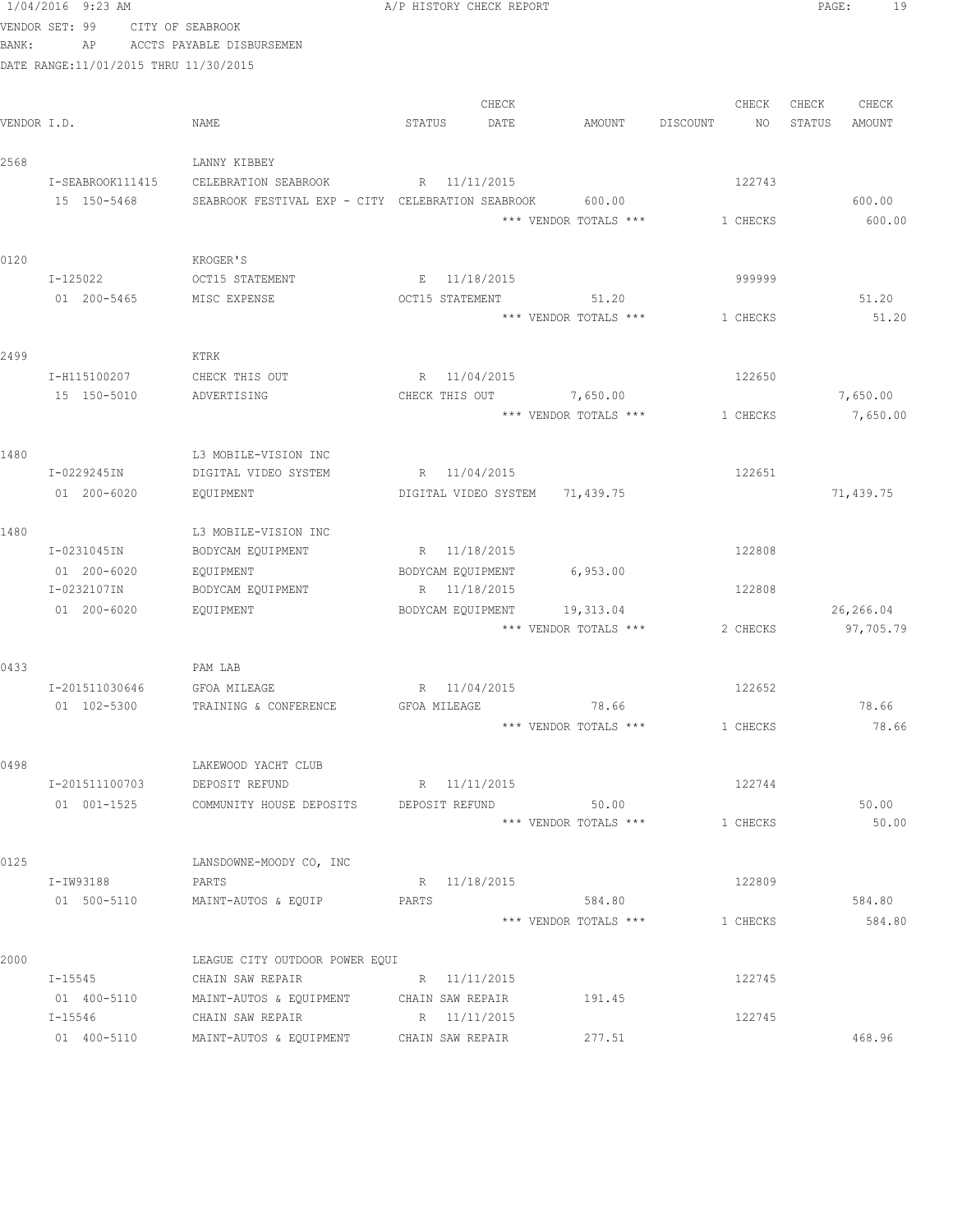| 1/04/2016 | 9:23 AM |  |
|-----------|---------|--|
|           |         |  |

A/P HISTORY CHECK REPORT **PAGE:** 20

VENDOR SET: 99 CITY OF SEABROOK BANK: AP ACCTS PAYABLE DISBURSEMEN

|             |                |                                          |                 | CHECK                       |                               |          | CHECK    | CHECK  | CHECK     |
|-------------|----------------|------------------------------------------|-----------------|-----------------------------|-------------------------------|----------|----------|--------|-----------|
| VENDOR I.D. |                | NAME                                     | STATUS          | DATE                        | AMOUNT                        | DISCOUNT | NO       | STATUS | AMOUNT    |
| 2000        |                | LEAGUE CITY OUTDOOR POWER EQUI           |                 |                             |                               |          |          |        |           |
|             | I-50559        | 2 ECHO TRIMMERS                          |                 | R 11/18/2015                |                               |          | 122810   |        |           |
|             | 01 500-4150    | SMALL TOOLS & EQUIP                      | 2 ECHO TRIMMERS |                             | 655.58                        |          |          |        |           |
|             | I-51211        | WIRE HARNESS                             | R 11/18/2015    |                             |                               |          | 122810   |        |           |
|             | 20 912-5110    | MAINT-AUTOS & EQUIPMENT                  | WIRE HARNESS    |                             | 291.49                        |          |          |        | 947.07    |
|             |                |                                          |                 |                             | *** VENDOR TOTALS ***         |          | 2 CHECKS |        | 1,416.03  |
| 1832        |                | KAREN LEMAY                              |                 |                             |                               |          |          |        |           |
|             | I-201511030628 | TMC EDUCATION CONF EXPENSES E 11/04/2015 |                 |                             |                               |          | 999999   |        |           |
|             | 01 700-5300    | TRAINING & CONFERENCE                    |                 | TMC EDUCATION CONF E 291.90 |                               |          |          |        |           |
|             | I-201511030629 | JUROR BREAKFAST EXPENSE                  |                 | E 11/04/2015                |                               |          | 999999   |        |           |
|             | 01 700-5465    | MISC EXPENSE                             |                 | JUROR BREAKFAST EXPE        | 24.46                         |          |          |        | 316.36    |
|             |                |                                          |                 |                             | *** VENDOR TOTALS ***         |          | 1 CHECKS |        | 316.36    |
| 0980        |                | LETCO GROUP, LLC                         |                 |                             |                               |          |          |        |           |
|             | I-2965297IN    | MULCH                                    |                 | R 11/11/2015                |                               |          | 122746   |        |           |
|             | 01 400-4095    | NURSERY SUPPLIES                         | MULCH           |                             | 47.00                         |          |          |        | 47.00     |
|             |                |                                          |                 |                             | *** VENDOR TOTALS ***         |          | 1 CHECKS |        | 47.00     |
| 0783        |                | LOGIX COMMUNICATIONS                     |                 |                             |                               |          |          |        |           |
|             | I-201511100704 | TELEPHONE                                | R 11/11/2015    |                             |                               |          | 122747   |        |           |
|             | 01 107-5400    | TELEPHONE                                | TELEPHONE       |                             | 47.65                         |          |          |        | 47.65     |
| 0783        |                | LOGIX COMMUNICATIONS                     |                 |                             |                               |          |          |        |           |
|             | I-201511180728 | TELEPHONE                                |                 | R 11/18/2015                |                               |          | 122811   |        |           |
|             | 01 107-5400    | TELEPHONE                                | TELEPHONE       |                             | 566.27                        |          |          |        | 566.27    |
|             |                |                                          |                 |                             | *** VENDOR TOTALS ***         |          | 2 CHECKS |        | 613.92    |
| 2563        |                | JOSE LOPEZ II                            |                 |                             |                               |          |          |        |           |
|             | I-201511090675 | SPECIAL COMMISSIONER FEES R 11/09/2015   |                 |                             |                               |          | 122688   |        |           |
|             | 13 130-6070    | LAND ACQUISITIONS                        |                 |                             | SPECIAL COMMISSIONER 1,100.00 |          |          |        | 1,100.00  |
|             |                |                                          |                 |                             | *** VENDOR TOTALS ***         |          | 1 CHECKS |        | 1,100.00  |
| 1107        |                | LYC CONCOURS CORPORATION                 |                 |                             |                               |          |          |        |           |
|             | I-201511180733 | 2016 KEELS & WHEELS                      |                 | R 11/18/2015                |                               |          | 122841   |        |           |
|             | 15 150-5466    | EVENTS                                   |                 | 2016 KEELS & WHEELS         | 50,000.00                     |          |          |        | 50,000.00 |
|             |                |                                          |                 |                             | *** VENDOR TOTALS ***         |          | 1 CHECKS |        | 50,000.00 |
| 2554        |                | JEFF MANSOOR                             |                 |                             |                               |          |          |        |           |
|             | I-201501       | TRAIL MAP                                |                 | R 11/04/2015                |                               |          | 122653   |        |           |
|             | 15 150-5010    | ADVERTISING                              | TRAIL MAP       |                             | 225.00                        |          |          |        | 225.00    |
|             |                |                                          |                 |                             | *** VENDOR TOTALS ***         |          | 1 CHECKS |        | 225.00    |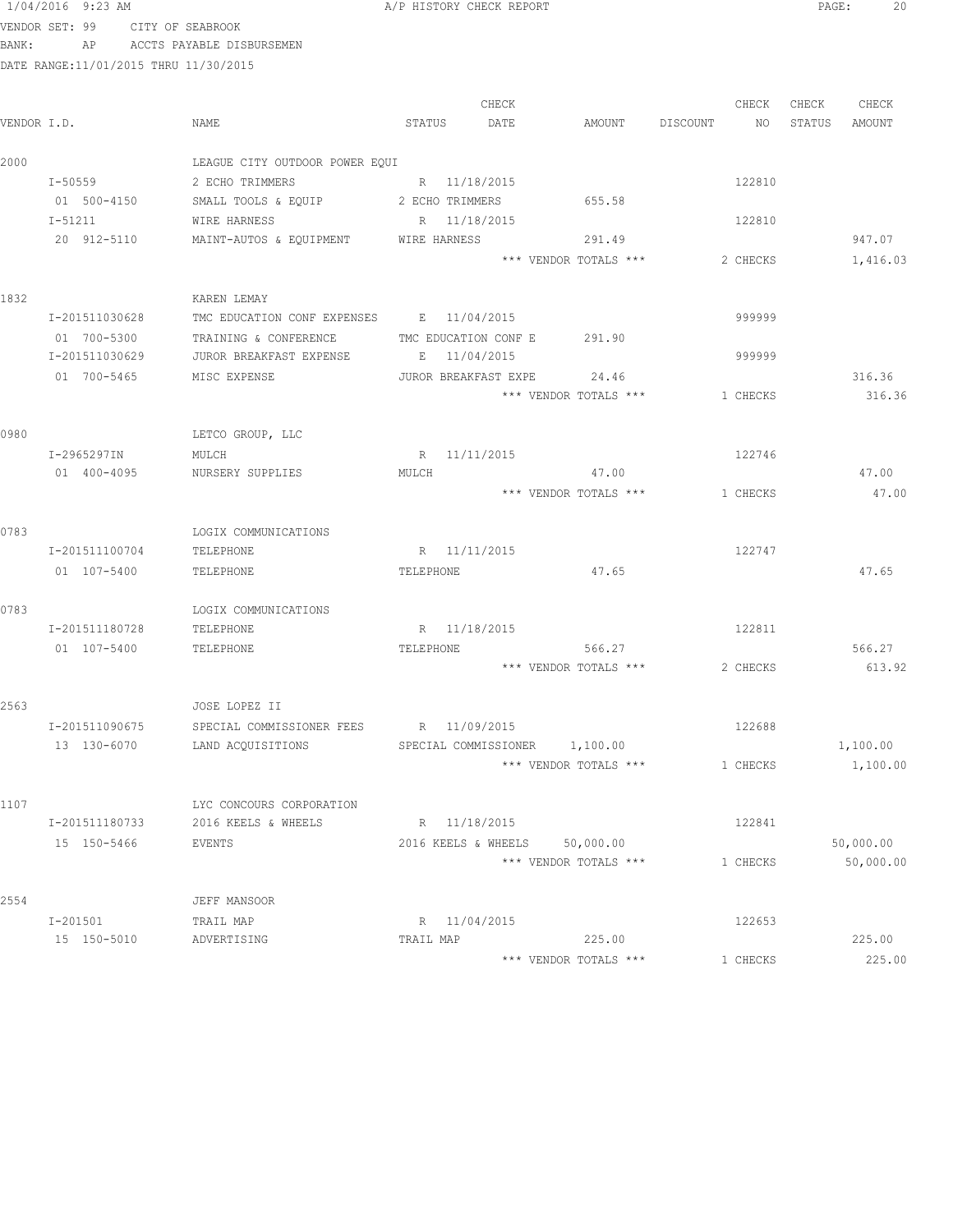|              | 1/04/2016 9:23 AM                      |                               | A/P HISTORY CHECK REPORT |       |                                 |          |          | PAGE:  | 21               |
|--------------|----------------------------------------|-------------------------------|--------------------------|-------|---------------------------------|----------|----------|--------|------------------|
|              | VENDOR SET: 99 CITY OF SEABROOK        |                               |                          |       |                                 |          |          |        |                  |
| BANK:        | AP                                     | ACCTS PAYABLE DISBURSEMEN     |                          |       |                                 |          |          |        |                  |
|              | DATE RANGE: 11/01/2015 THRU 11/30/2015 |                               |                          |       |                                 |          |          |        |                  |
|              |                                        |                               |                          |       |                                 |          |          |        |                  |
|              |                                        |                               |                          | CHECK |                                 |          | CHECK    | CHECK  | CHECK            |
| VENDOR I.D.  |                                        | NAME                          | STATUS                   | DATE  | AMOUNT                          | DISCOUNT | NO       | STATUS | AMOUNT           |
|              |                                        |                               |                          |       |                                 |          |          |        |                  |
| 0130         |                                        | MARBURGER'S                   |                          |       |                                 |          |          |        |                  |
|              | I-H6050                                | CORROSION X                   | R 11/18/2015             |       |                                 |          | 122812   |        |                  |
|              | 50 501-5503                            | MARINE PATROL                 | CORROSION X              |       | 17.99                           |          |          |        |                  |
|              | I-H6063                                | AMMO                          | R 11/18/2015             |       |                                 |          | 122812   |        |                  |
|              | 01 200-5311                            | HANDGUN TRAINING EXPENSE      | AMMO                     |       | 49.98                           |          |          |        | 67.97            |
|              |                                        |                               |                          |       | *** VENDOR TOTALS ***           |          | 1 CHECKS |        | 67.97            |
|              |                                        |                               |                          |       |                                 |          |          |        |                  |
| 1386         |                                        | MATTHEW BENDER & CO., INC.    |                          |       |                                 |          |          |        |                  |
|              | I-74923498                             | MEMBERSHIP                    | R 11/11/2015             |       |                                 |          | 122748   |        |                  |
|              | 01 700-5020                            | DUES & SUBSCRIPTIONS          | MEMBERSHIP               |       | 90.98                           |          |          |        | 90.98            |
|              |                                        |                               |                          |       | *** VENDOR TOTALS ***           |          | 1 CHECKS |        | 90.98            |
|              |                                        |                               |                          |       |                                 |          |          |        |                  |
| 0851         |                                        | MEADOR STAFFING SERVICES INC  |                          |       |                                 |          |          |        |                  |
|              | I-57661                                | VICKIE WALKER                 | R 11/11/2015             |       |                                 |          | 122749   |        |                  |
|              | 01 102-3015                            | CONTRACT LABOR                | VICKIE WALKER            |       | 864.00                          |          |          |        | 864.00           |
|              |                                        |                               |                          |       |                                 |          |          |        |                  |
| 0851         |                                        | MEADOR STAFFING SERVICES INC  |                          |       |                                 |          |          |        |                  |
|              | I-58044                                | VICKIE WALKER                 | R 11/18/2015             |       |                                 |          | 122813   |        |                  |
|              | 01 102-3015                            | CONTRACT LABOR                | VICKIE WALKER            |       | 965.25                          |          |          |        | 965.25           |
|              |                                        |                               |                          |       | *** VENDOR TOTALS ***           |          | 2 CHECKS |        | 1,829.25         |
|              |                                        |                               |                          |       |                                 |          |          |        |                  |
| 2145         |                                        | MEN IN BLACK PEST CONTROL INC |                          |       |                                 |          |          |        |                  |
|              | I-14994                                | PEST CONTROL                  | R 11/11/2015             |       |                                 |          | 122750   |        |                  |
|              | 01 400-5180<br>$I - 15854$             | MAINT-BLDGS & GROUNDS         | PEST CONTROL             |       | 150.00                          |          |          |        |                  |
|              |                                        | PEST CONTROL                  | R 11/11/2015             |       |                                 |          | 122750   |        |                  |
|              | 01 400-5180                            | MAINT-BLDGS & GROUNDS         | PEST CONTROL             |       | 300.00<br>*** VENDOR TOTALS *** |          | 1 CHECKS |        | 450.00<br>450.00 |
|              |                                        |                               |                          |       |                                 |          |          |        |                  |
|              |                                        | CHARLES GRAVES                |                          |       |                                 |          |          |        |                  |
|              | I-201510270608                         | LAND LEASE                    | $V = 10/28/2015$         |       |                                 |          | 122525   |        | 100.00           |
|              |                                        |                               |                          |       |                                 |          |          |        |                  |
| $\mathbf{1}$ |                                        | SHARELLE ABDALLA              |                          |       |                                 |          |          |        |                  |
|              | I-201511030649                         | REFUND                        | R 11/04/2015             |       |                                 |          | 122661   |        |                  |
|              | 41 041-1525                            | DEPOSITS - CAROTHER'S         | SHARELLE ABDALLA: REF    |       | 500.00                          |          |          |        | 500.00           |
|              |                                        |                               |                          |       |                                 |          |          |        |                  |
| 1.           |                                        | KIMBERLY VILLARREAL           |                          |       |                                 |          |          |        |                  |
|              | I-201511040657                         | REFUND                        | R 11/04/2015             |       |                                 |          | 122674   |        |                  |
|              | 01 001-1525                            | COMMUNITY HOUSE DEPOSITS      | KIMBERLY VILLARREAL:     |       | 100.00                          |          |          |        |                  |
|              | 01 100-8620                            | PARK FEES                     | KIMBERLY VILLARREAL:     |       | 75.00                           |          |          |        | 175.00           |
|              |                                        |                               |                          |       |                                 |          |          |        |                  |
|              |                                        | MALLORY SEALY                 |                          |       |                                 |          |          |        |                  |
|              | I-201511040659                         | REFUND                        | R 11/04/2015             |       |                                 |          | 122675   |        |                  |
|              | 01 001-1525                            | COMMUNITY HOUSE DEPOSITS      | MALLORY SEALY: REFUND    |       | 50.00                           |          |          |        | 50.00            |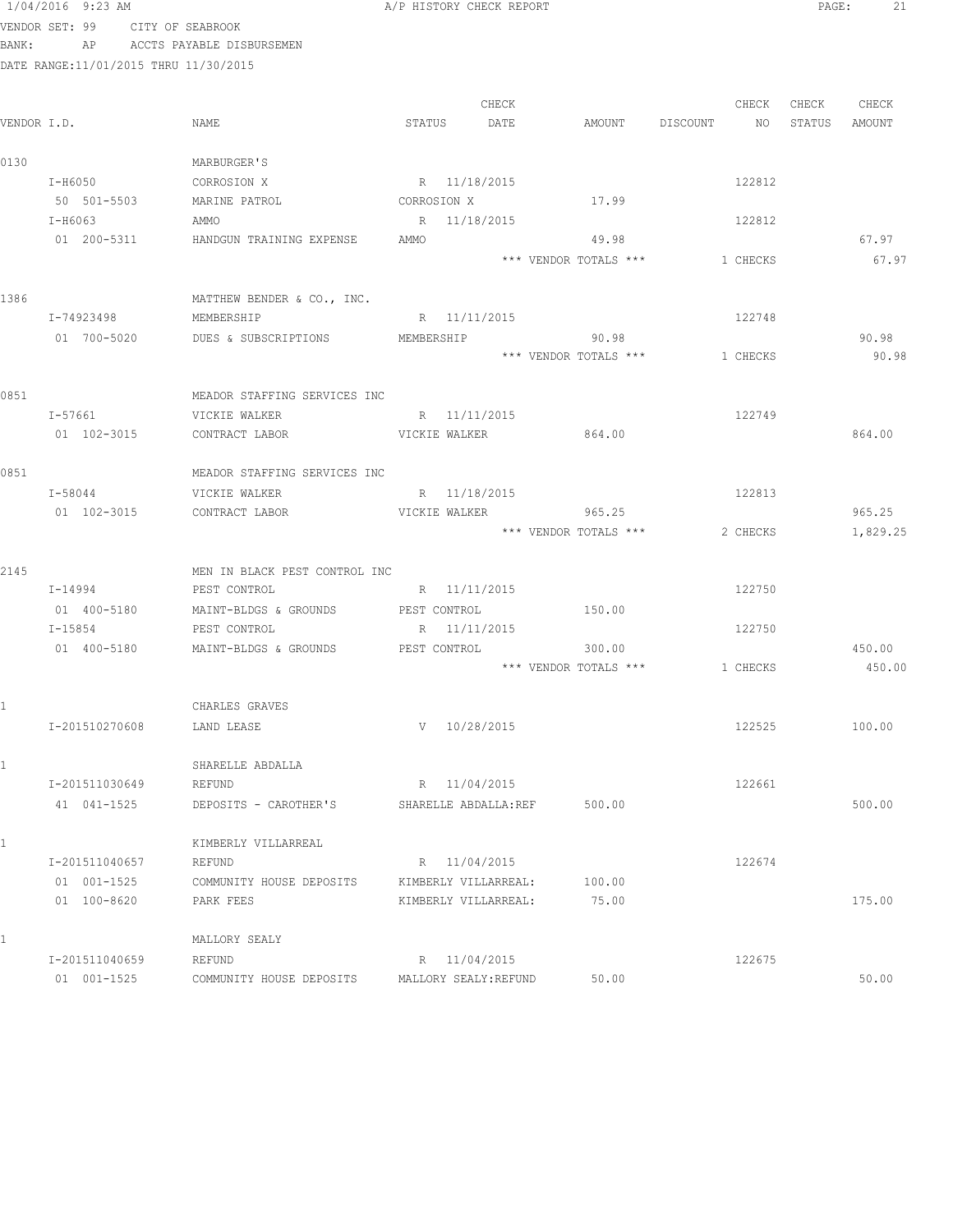### 1/04/2016 9:23 AM **A**/P HISTORY CHECK REPORT **PAGE:** 22 VENDOR SET: 99 CITY OF SEABROOK

BANK: AP ACCTS PAYABLE DISBURSEMEN

|             |                |                           |                      | CHECK                 |        |          | CHECK  | CHECK  | CHECK  |
|-------------|----------------|---------------------------|----------------------|-----------------------|--------|----------|--------|--------|--------|
| VENDOR I.D. |                | NAME                      | STATUS               | DATE                  | AMOUNT | DISCOUNT | NO     | STATUS | AMOUNT |
|             |                | POINTE ON TAYLOR LAKE POA |                      |                       |        |          |        |        |        |
|             | I-201511040658 | REF                       |                      | R 11/04/2015          |        |          | 122676 |        |        |
|             | 01 001-1525    | COMMUNITY HOUSE DEPOSITS  |                      | POINTE ON TAYLOR LAK  | 50.00  |          |        |        | 50.00  |
|             |                | AARON WILLIAMS            |                      |                       |        |          |        |        |        |
|             | I-201511090674 | REFUND                    |                      | R 11/09/2015          |        |          | 122677 |        |        |
|             | 01 001-1011    | BAIL BONDS PAYABLE        |                      | AARON WILLIAMS: REFUN | 51.00  |          |        |        | 51.00  |
|             |                | ALBERTO CRUZ              |                      |                       |        |          |        |        |        |
|             | I-201511090666 | REFUND                    |                      | R 11/09/2015          |        |          | 122678 |        |        |
|             | 01 001-1011    | BAIL BONDS PAYABLE        | ALBERTO CRUZ: REFUND |                       | 175.90 |          |        |        | 175.90 |
|             |                | AMANDA RUBIO              |                      |                       |        |          |        |        |        |
|             | I-201511090663 | REFUND                    |                      | R 11/09/2015          |        |          | 122679 |        |        |
|             | 01 001-1011    | BAIL BONDS PAYABLE        | AMANDA RUBIO:REFUND  |                       | 150.00 |          |        |        | 150.00 |
|             |                | ANDREW LOOTENS            |                      |                       |        |          |        |        |        |
|             | I-201511090673 | REFUND                    |                      | R 11/09/2015          |        |          | 122680 |        |        |
|             | 01 001-1011    | BAIL BONDS PAYABLE        |                      | ANDREW LOOTENS: REFUN | 275.00 |          |        |        | 275.00 |
|             |                | ANNETTE BAKER             |                      |                       |        |          |        |        |        |
|             | I-201511090671 | REFUND                    |                      | R 11/09/2015          |        |          | 122681 |        |        |
|             | 01 001-1011    | BAIL BONDS PAYABLE        |                      | ANNETTE BAKER: REFUND | 325.00 |          |        |        | 325.00 |
|             |                | DEBRA BRANCH              |                      |                       |        |          |        |        |        |
|             | I-201511090662 | REFUND                    |                      | R 11/09/2015          |        |          | 122683 |        |        |
|             | 01 001-1011    | BAIL BONDS PAYABLE        | DEBRA BRANCH: REFUND |                       | 85.00  |          |        |        | 85.00  |
|             |                | FAJARDO FORTINO           |                      |                       |        |          |        |        |        |
|             | I-201511090660 | REFUND                    |                      | R 11/09/2015          |        |          | 122685 |        |        |
|             | 01 001-1011    | BAIL BONDS PAYABLE        |                      | FAJARDO FORTINO: REFU | 550.00 |          |        |        | 550.00 |
|             |                | <b>JACK PARNELL</b>       |                      |                       |        |          |        |        |        |
|             | I-201511090672 | REFUND                    |                      | R 11/09/2015          |        |          | 122686 |        |        |
|             | 01 001-1011    | BAIL BONDS PAYABLE        | JACK PARNELL: REFUND |                       | 100.00 |          |        |        | 100.00 |
|             |                | JOHN ROSSLEY              |                      |                       |        |          |        |        |        |
|             | I-201511090661 | REFUND                    |                      | R 11/09/2015          |        |          | 122687 |        |        |
|             | 01 001-1011    | BAIL BONDS PAYABLE        | JOHN ROSSLEY: REFUND |                       | 400.00 |          |        |        | 400.00 |
| 1           |                | MICHAEL ZUPON             |                      |                       |        |          |        |        |        |
|             | I-201511090668 | REFUND                    |                      | R 11/09/2015          |        |          | 122689 |        |        |
|             | 01 001-1011    | BAIL BONDS PAYABLE        |                      | MICHAEL ZUPON: REFUND | 600.00 |          |        |        | 600.00 |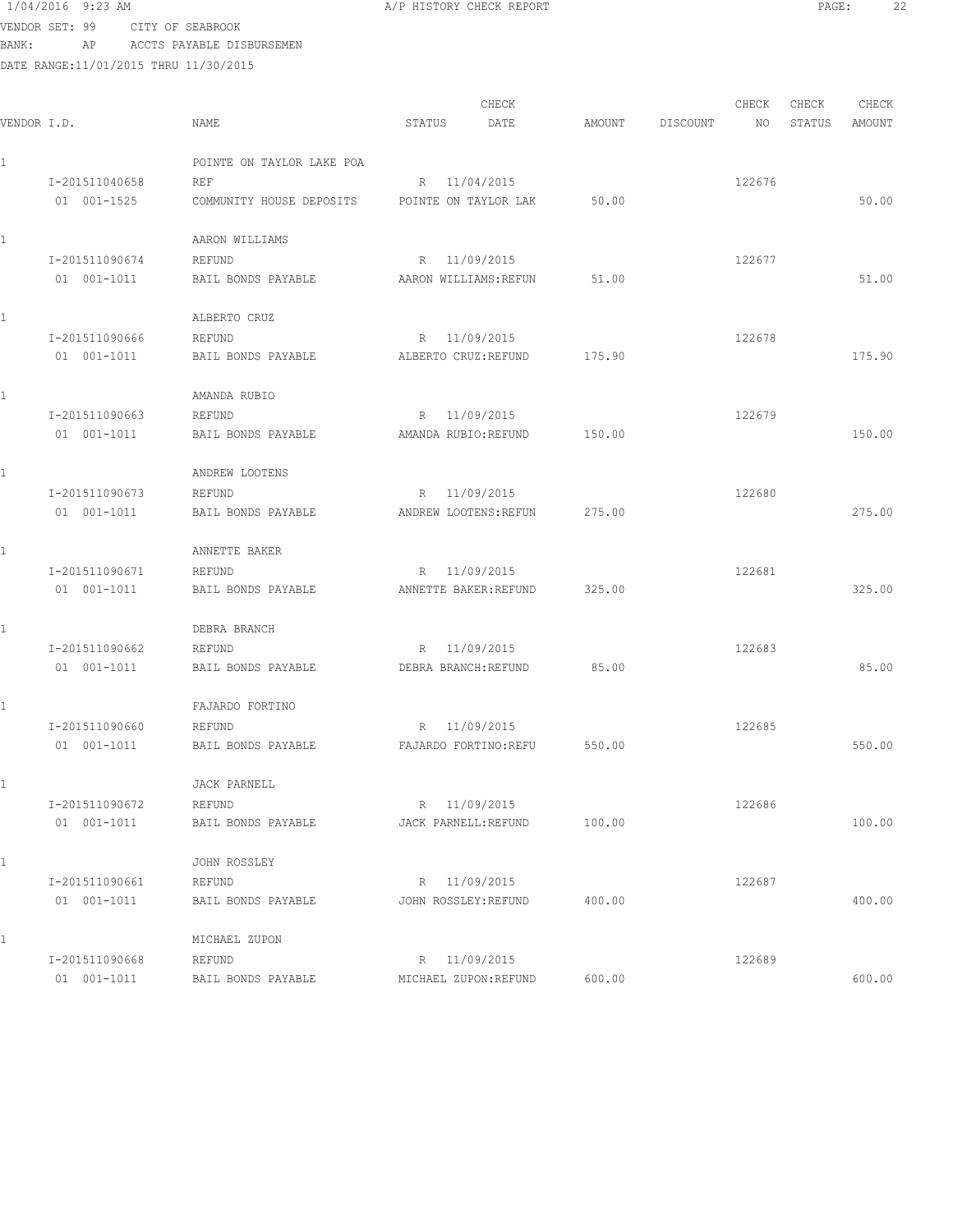1/04/2016 9:23 AM **A/P HISTORY CHECK REPORT PAGE:** 23 VENDOR SET: 99 CITY OF SEABROOK

BANK: AP ACCTS PAYABLE DISBURSEMEN

| VENDOR I.D. |                            | NAME                                                                               | CHECK<br>STATUS<br>DATE | AMOUNT                | CHECK<br>DISCOUNT | CHECK<br>NO<br>STATUS | CHECK<br>AMOUNT   |
|-------------|----------------------------|------------------------------------------------------------------------------------|-------------------------|-----------------------|-------------------|-----------------------|-------------------|
|             |                            | MISTY PAGE                                                                         |                         |                       |                   |                       |                   |
|             | I-201511090665             | REFUND                                                                             | R 11/09/2015            |                       |                   | 122690                |                   |
|             | 01 001-1011                | BAIL BONDS PAYABLE                                                                 | MISTY PAGE:REFUND       | 24.00                 |                   |                       | 24.00             |
|             |                            | PEGGY RAVEY                                                                        |                         |                       |                   |                       |                   |
|             | I-201511090667             | REFUND                                                                             | R 11/09/2015            |                       |                   | 122691                |                   |
|             | 01 001-1011                | BAIL BONDS PAYABLE                                                                 | PEGGY RAVEY: REFUND     | 116.00                |                   |                       | 116.00            |
|             |                            | ROGER CASILLAS                                                                     |                         |                       |                   |                       |                   |
|             | I-201511090664             | REFUND                                                                             | R 11/09/2015            |                       |                   | 122692                |                   |
|             | 01 001-1011                | BAIL BONDS PAYABLE                                                                 | ROGER CASILLAS: REFUN   | 225.00                |                   |                       | 225.00            |
|             |                            | ROSALINDA GARZA                                                                    |                         |                       |                   |                       |                   |
|             | I-201511090670             | REFUND                                                                             | R 11/09/2015            |                       |                   | 122693                |                   |
|             | 01 001-1011                | BAIL BONDS PAYABLE                                                                 | ROSALINDA GARZA: REFU   | 566.00                |                   |                       | 566.00            |
|             |                            | TROY HOGAN                                                                         |                         |                       |                   |                       |                   |
|             | I-201511090669             | REFUND                                                                             | R 11/09/2015            |                       |                   | 122695                |                   |
|             | 01 001-1011                | BAIL BONDS PAYABLE                                                                 | TROY HOGAN: REFUND      | 200.00                |                   |                       | 200.00            |
|             |                            | KATHY MCINTYRE                                                                     |                         |                       |                   |                       |                   |
|             | I-201511100702             | REFUND                                                                             | R 11/11/2015            |                       |                   | 122741                |                   |
|             | 01 001-1525                | COMMUNITY HOUSE DEPOSITS                                                           | KATHY MCINTYRE: REFUN   | 500.00                |                   |                       | 500.00            |
|             |                            | CHRISTA GRAYSON                                                                    |                         |                       |                   |                       |                   |
|             | I-201511110714             | REFUND                                                                             | R 11/11/2015            |                       |                   | 122778                |                   |
|             | 01 001-1525                | COMMUNITY HOUSE DEPOSITS                                                           | CHRISTA GRAYSON: REFU   | 150.00                |                   |                       | 150.00            |
|             |                            | ANTHONY JAMBRIK                                                                    |                         |                       |                   |                       |                   |
|             | I-201511120715             | REFUND                                                                             | 11/12/2015<br>R         |                       |                   | 122779                |                   |
|             | 01 001-1525                | COMMUNITY HOUSE DEPOSITS                                                           | ANTHONY JAMBRIK:REFU    | 100.00                |                   |                       | 100.00            |
|             |                            | AMANDA VERMILLION                                                                  |                         |                       |                   |                       |                   |
|             | I-201511180724             | REFUND                                                                             | R 11/18/2015            |                       | 122786            |                       |                   |
|             | 15 150-5468                | SEABROOK FESTIVAL EXP - CITY AMANDA VERMILLION:RE 25.00                            |                         | *** VENDOR TOTALS *** | 23 CHECKS         |                       | 25.00<br>5,392.90 |
|             |                            |                                                                                    |                         |                       |                   |                       |                   |
| 1459        |                            | MONUMENT CHEVROLET                                                                 |                         |                       |                   |                       |                   |
|             | $I - 45000$<br>01 200-5110 | AUTO REPAIR PARTS R 11/11/2015<br>MAINT-AUTOS & EQUIPMENT AUTO REPAIR PARTS 193.55 |                         |                       | 122751            |                       | 193.55            |
|             |                            |                                                                                    |                         | *** VENDOR TOTALS *** | 1 CHECKS          |                       | 193.55            |
| 0144        |                            | NORTH SIDE ELECTRIC MOTORS                                                         |                         |                       |                   |                       |                   |
|             | I-0069232IN                | ELECTRIC MOTOR                                                                     | R 11/11/2015            |                       | 122752            |                       |                   |
|             | 20 912-6100                | SEWER SYSTEM-REPAIR/MAINT ELECTRIC MOTOR 6,215.00                                  |                         |                       |                   |                       | 6,215.00          |
|             |                            |                                                                                    |                         | *** VENDOR TOTALS *** | 1 CHECKS          |                       | 6, 215.00         |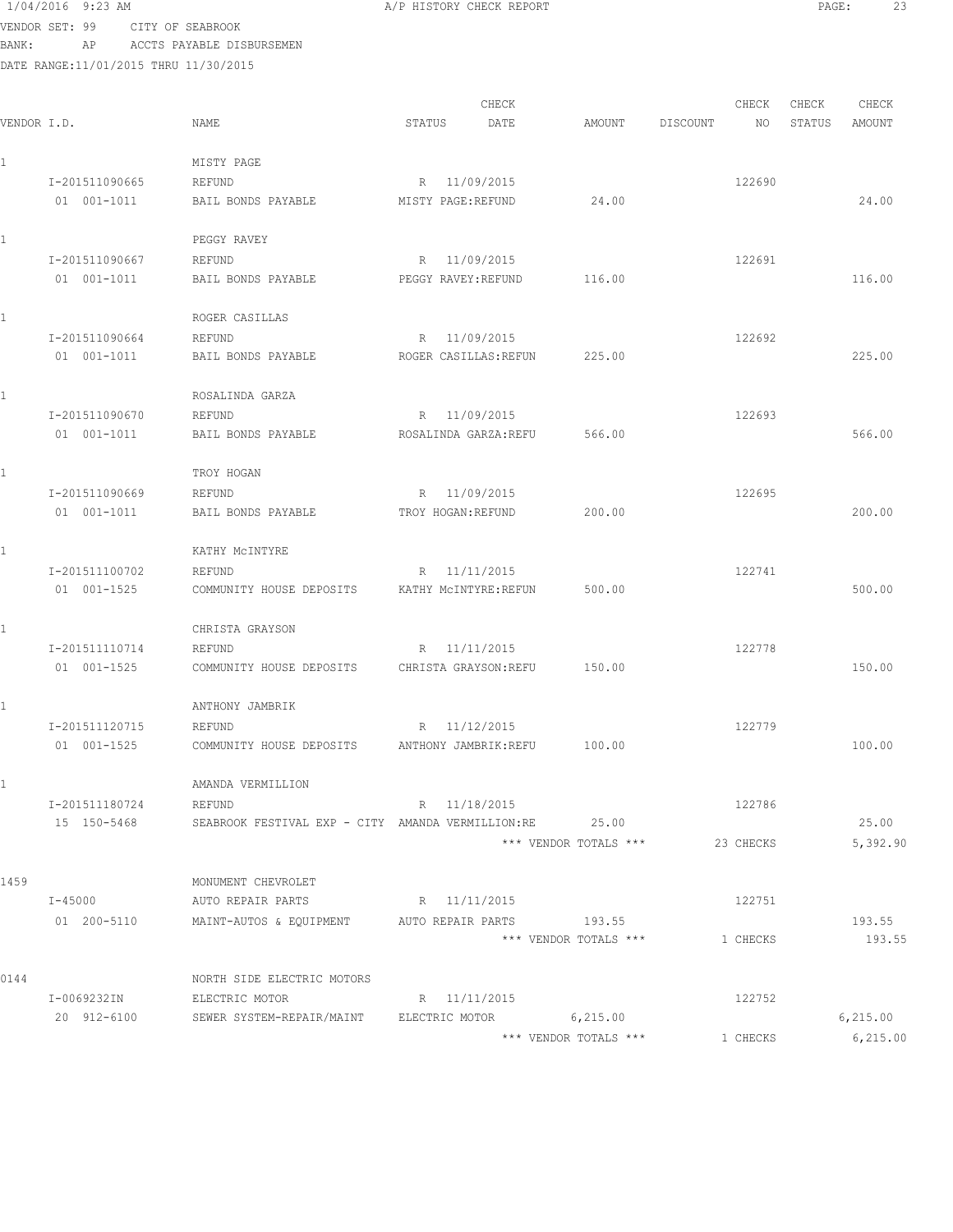|                |                                                                                                                                                                                                     |                                                                                                                                                                                                                                                                                                                                                                                                                                                                              |        |                                                                                                                                                                                                                                                                                                                                                                               |                                                                                                                                                                                                                                                                       |                                                                                                              | PAGE:                                                                                                                                   | 24               |
|----------------|-----------------------------------------------------------------------------------------------------------------------------------------------------------------------------------------------------|------------------------------------------------------------------------------------------------------------------------------------------------------------------------------------------------------------------------------------------------------------------------------------------------------------------------------------------------------------------------------------------------------------------------------------------------------------------------------|--------|-------------------------------------------------------------------------------------------------------------------------------------------------------------------------------------------------------------------------------------------------------------------------------------------------------------------------------------------------------------------------------|-----------------------------------------------------------------------------------------------------------------------------------------------------------------------------------------------------------------------------------------------------------------------|--------------------------------------------------------------------------------------------------------------|-----------------------------------------------------------------------------------------------------------------------------------------|------------------|
|                |                                                                                                                                                                                                     |                                                                                                                                                                                                                                                                                                                                                                                                                                                                              |        |                                                                                                                                                                                                                                                                                                                                                                               |                                                                                                                                                                                                                                                                       |                                                                                                              |                                                                                                                                         |                  |
| AP             |                                                                                                                                                                                                     |                                                                                                                                                                                                                                                                                                                                                                                                                                                                              |        |                                                                                                                                                                                                                                                                                                                                                                               |                                                                                                                                                                                                                                                                       |                                                                                                              |                                                                                                                                         |                  |
|                |                                                                                                                                                                                                     |                                                                                                                                                                                                                                                                                                                                                                                                                                                                              |        |                                                                                                                                                                                                                                                                                                                                                                               |                                                                                                                                                                                                                                                                       |                                                                                                              |                                                                                                                                         |                  |
|                |                                                                                                                                                                                                     |                                                                                                                                                                                                                                                                                                                                                                                                                                                                              |        |                                                                                                                                                                                                                                                                                                                                                                               |                                                                                                                                                                                                                                                                       |                                                                                                              |                                                                                                                                         |                  |
|                |                                                                                                                                                                                                     |                                                                                                                                                                                                                                                                                                                                                                                                                                                                              |        |                                                                                                                                                                                                                                                                                                                                                                               |                                                                                                                                                                                                                                                                       |                                                                                                              |                                                                                                                                         | CHECK            |
|                |                                                                                                                                                                                                     |                                                                                                                                                                                                                                                                                                                                                                                                                                                                              |        |                                                                                                                                                                                                                                                                                                                                                                               |                                                                                                                                                                                                                                                                       |                                                                                                              |                                                                                                                                         | AMOUNT           |
|                |                                                                                                                                                                                                     |                                                                                                                                                                                                                                                                                                                                                                                                                                                                              |        |                                                                                                                                                                                                                                                                                                                                                                               |                                                                                                                                                                                                                                                                       |                                                                                                              |                                                                                                                                         |                  |
|                |                                                                                                                                                                                                     |                                                                                                                                                                                                                                                                                                                                                                                                                                                                              |        |                                                                                                                                                                                                                                                                                                                                                                               |                                                                                                                                                                                                                                                                       |                                                                                                              |                                                                                                                                         |                  |
| 01 100-5030    | RENTALS & SERVICE AGRMTS                                                                                                                                                                            |                                                                                                                                                                                                                                                                                                                                                                                                                                                                              |        |                                                                                                                                                                                                                                                                                                                                                                               |                                                                                                                                                                                                                                                                       |                                                                                                              |                                                                                                                                         | 3,510.00         |
|                |                                                                                                                                                                                                     |                                                                                                                                                                                                                                                                                                                                                                                                                                                                              |        |                                                                                                                                                                                                                                                                                                                                                                               |                                                                                                                                                                                                                                                                       |                                                                                                              |                                                                                                                                         | 3,510.00         |
|                |                                                                                                                                                                                                     |                                                                                                                                                                                                                                                                                                                                                                                                                                                                              |        |                                                                                                                                                                                                                                                                                                                                                                               |                                                                                                                                                                                                                                                                       |                                                                                                              |                                                                                                                                         |                  |
|                | NTS MIKEDON LLC                                                                                                                                                                                     |                                                                                                                                                                                                                                                                                                                                                                                                                                                                              |        |                                                                                                                                                                                                                                                                                                                                                                               |                                                                                                                                                                                                                                                                       |                                                                                                              |                                                                                                                                         |                  |
| I-0434818      | ROD W/SLIDE                                                                                                                                                                                         |                                                                                                                                                                                                                                                                                                                                                                                                                                                                              |        |                                                                                                                                                                                                                                                                                                                                                                               |                                                                                                                                                                                                                                                                       | 122753                                                                                                       |                                                                                                                                         |                  |
| 01 500-4150    | SMALL TOOLS & EQUIP                                                                                                                                                                                 |                                                                                                                                                                                                                                                                                                                                                                                                                                                                              |        | 185.00                                                                                                                                                                                                                                                                                                                                                                        |                                                                                                                                                                                                                                                                       |                                                                                                              |                                                                                                                                         | 185.00           |
|                |                                                                                                                                                                                                     |                                                                                                                                                                                                                                                                                                                                                                                                                                                                              |        |                                                                                                                                                                                                                                                                                                                                                                               |                                                                                                                                                                                                                                                                       |                                                                                                              |                                                                                                                                         | 185.00           |
|                |                                                                                                                                                                                                     |                                                                                                                                                                                                                                                                                                                                                                                                                                                                              |        |                                                                                                                                                                                                                                                                                                                                                                               |                                                                                                                                                                                                                                                                       |                                                                                                              |                                                                                                                                         |                  |
|                |                                                                                                                                                                                                     |                                                                                                                                                                                                                                                                                                                                                                                                                                                                              |        |                                                                                                                                                                                                                                                                                                                                                                               |                                                                                                                                                                                                                                                                       |                                                                                                              |                                                                                                                                         |                  |
|                |                                                                                                                                                                                                     |                                                                                                                                                                                                                                                                                                                                                                                                                                                                              |        |                                                                                                                                                                                                                                                                                                                                                                               |                                                                                                                                                                                                                                                                       |                                                                                                              |                                                                                                                                         |                  |
|                |                                                                                                                                                                                                     |                                                                                                                                                                                                                                                                                                                                                                                                                                                                              |        |                                                                                                                                                                                                                                                                                                                                                                               |                                                                                                                                                                                                                                                                       |                                                                                                              |                                                                                                                                         |                  |
|                |                                                                                                                                                                                                     |                                                                                                                                                                                                                                                                                                                                                                                                                                                                              |        |                                                                                                                                                                                                                                                                                                                                                                               |                                                                                                                                                                                                                                                                       |                                                                                                              |                                                                                                                                         |                  |
|                |                                                                                                                                                                                                     |                                                                                                                                                                                                                                                                                                                                                                                                                                                                              |        |                                                                                                                                                                                                                                                                                                                                                                               |                                                                                                                                                                                                                                                                       |                                                                                                              |                                                                                                                                         |                  |
| 20 912-5110    |                                                                                                                                                                                                     |                                                                                                                                                                                                                                                                                                                                                                                                                                                                              |        | 274.10                                                                                                                                                                                                                                                                                                                                                                        |                                                                                                                                                                                                                                                                       |                                                                                                              |                                                                                                                                         | 1,410.40         |
|                |                                                                                                                                                                                                     |                                                                                                                                                                                                                                                                                                                                                                                                                                                                              |        |                                                                                                                                                                                                                                                                                                                                                                               |                                                                                                                                                                                                                                                                       |                                                                                                              |                                                                                                                                         | 1,410.40         |
|                |                                                                                                                                                                                                     |                                                                                                                                                                                                                                                                                                                                                                                                                                                                              |        |                                                                                                                                                                                                                                                                                                                                                                               |                                                                                                                                                                                                                                                                       |                                                                                                              |                                                                                                                                         |                  |
|                | OFFICE DEPOT CARD PLAN                                                                                                                                                                              |                                                                                                                                                                                                                                                                                                                                                                                                                                                                              |        |                                                                                                                                                                                                                                                                                                                                                                               |                                                                                                                                                                                                                                                                       |                                                                                                              |                                                                                                                                         |                  |
| I-796600532001 | OFFICE SUPPLIES                                                                                                                                                                                     |                                                                                                                                                                                                                                                                                                                                                                                                                                                                              |        |                                                                                                                                                                                                                                                                                                                                                                               |                                                                                                                                                                                                                                                                       | 122656                                                                                                       |                                                                                                                                         |                  |
| 01 200-4010    | OFFICE SUPPLIES                                                                                                                                                                                     |                                                                                                                                                                                                                                                                                                                                                                                                                                                                              |        | 253.22                                                                                                                                                                                                                                                                                                                                                                        |                                                                                                                                                                                                                                                                       |                                                                                                              |                                                                                                                                         |                  |
| I-797135717001 | OFFICE SUPPLIES                                                                                                                                                                                     |                                                                                                                                                                                                                                                                                                                                                                                                                                                                              |        |                                                                                                                                                                                                                                                                                                                                                                               |                                                                                                                                                                                                                                                                       | 122656                                                                                                       |                                                                                                                                         |                  |
| 01 200-4010    | OFFICE SUPPLIES                                                                                                                                                                                     |                                                                                                                                                                                                                                                                                                                                                                                                                                                                              |        | 187.48                                                                                                                                                                                                                                                                                                                                                                        |                                                                                                                                                                                                                                                                       |                                                                                                              |                                                                                                                                         | 440.70           |
|                |                                                                                                                                                                                                     |                                                                                                                                                                                                                                                                                                                                                                                                                                                                              |        |                                                                                                                                                                                                                                                                                                                                                                               |                                                                                                                                                                                                                                                                       |                                                                                                              |                                                                                                                                         | 440.70           |
|                |                                                                                                                                                                                                     |                                                                                                                                                                                                                                                                                                                                                                                                                                                                              |        |                                                                                                                                                                                                                                                                                                                                                                               |                                                                                                                                                                                                                                                                       |                                                                                                              |                                                                                                                                         |                  |
|                |                                                                                                                                                                                                     |                                                                                                                                                                                                                                                                                                                                                                                                                                                                              |        |                                                                                                                                                                                                                                                                                                                                                                               |                                                                                                                                                                                                                                                                       |                                                                                                              |                                                                                                                                         |                  |
| 01 001-1032    |                                                                                                                                                                                                     |                                                                                                                                                                                                                                                                                                                                                                                                                                                                              |        | 138.46                                                                                                                                                                                                                                                                                                                                                                        |                                                                                                                                                                                                                                                                       |                                                                                                              |                                                                                                                                         | 138.46           |
|                |                                                                                                                                                                                                     |                                                                                                                                                                                                                                                                                                                                                                                                                                                                              |        |                                                                                                                                                                                                                                                                                                                                                                               |                                                                                                                                                                                                                                                                       |                                                                                                              |                                                                                                                                         |                  |
|                | OFFICE OF AG CHILD S UNIT                                                                                                                                                                           |                                                                                                                                                                                                                                                                                                                                                                                                                                                                              |        |                                                                                                                                                                                                                                                                                                                                                                               |                                                                                                                                                                                                                                                                       |                                                                                                              |                                                                                                                                         |                  |
|                |                                                                                                                                                                                                     |                                                                                                                                                                                                                                                                                                                                                                                                                                                                              |        |                                                                                                                                                                                                                                                                                                                                                                               |                                                                                                                                                                                                                                                                       | 000000                                                                                                       |                                                                                                                                         |                  |
| 01 001-1032    | OTHER PAYROLL DEDUCTIONS                                                                                                                                                                            |                                                                                                                                                                                                                                                                                                                                                                                                                                                                              |        | 138.46                                                                                                                                                                                                                                                                                                                                                                        |                                                                                                                                                                                                                                                                       |                                                                                                              |                                                                                                                                         | 138.46           |
|                |                                                                                                                                                                                                     |                                                                                                                                                                                                                                                                                                                                                                                                                                                                              |        |                                                                                                                                                                                                                                                                                                                                                                               |                                                                                                                                                                                                                                                                       |                                                                                                              |                                                                                                                                         | 276.92           |
|                |                                                                                                                                                                                                     |                                                                                                                                                                                                                                                                                                                                                                                                                                                                              |        |                                                                                                                                                                                                                                                                                                                                                                               |                                                                                                                                                                                                                                                                       |                                                                                                              |                                                                                                                                         |                  |
|                |                                                                                                                                                                                                     |                                                                                                                                                                                                                                                                                                                                                                                                                                                                              |        |                                                                                                                                                                                                                                                                                                                                                                               |                                                                                                                                                                                                                                                                       |                                                                                                              |                                                                                                                                         |                  |
|                |                                                                                                                                                                                                     |                                                                                                                                                                                                                                                                                                                                                                                                                                                                              |        |                                                                                                                                                                                                                                                                                                                                                                               |                                                                                                                                                                                                                                                                       |                                                                                                              |                                                                                                                                         |                  |
|                |                                                                                                                                                                                                     |                                                                                                                                                                                                                                                                                                                                                                                                                                                                              |        |                                                                                                                                                                                                                                                                                                                                                                               |                                                                                                                                                                                                                                                                       |                                                                                                              |                                                                                                                                         | 215.01<br>215.01 |
|                |                                                                                                                                                                                                     |                                                                                                                                                                                                                                                                                                                                                                                                                                                                              |        |                                                                                                                                                                                                                                                                                                                                                                               |                                                                                                                                                                                                                                                                       |                                                                                                              |                                                                                                                                         |                  |
|                | P & M ENTERTAINMENT                                                                                                                                                                                 |                                                                                                                                                                                                                                                                                                                                                                                                                                                                              |        |                                                                                                                                                                                                                                                                                                                                                                               |                                                                                                                                                                                                                                                                       |                                                                                                              |                                                                                                                                         |                  |
| I-0324         | CELEBRATION SEABROOK                                                                                                                                                                                |                                                                                                                                                                                                                                                                                                                                                                                                                                                                              |        |                                                                                                                                                                                                                                                                                                                                                                               |                                                                                                                                                                                                                                                                       | 122755                                                                                                       |                                                                                                                                         |                  |
| 15 150-5468    |                                                                                                                                                                                                     |                                                                                                                                                                                                                                                                                                                                                                                                                                                                              |        | 800.00                                                                                                                                                                                                                                                                                                                                                                        |                                                                                                                                                                                                                                                                       |                                                                                                              |                                                                                                                                         | 800.00           |
|                |                                                                                                                                                                                                     |                                                                                                                                                                                                                                                                                                                                                                                                                                                                              |        |                                                                                                                                                                                                                                                                                                                                                                               |                                                                                                                                                                                                                                                                       |                                                                                                              |                                                                                                                                         | 800.00           |
|                | $1/04/2016$ 9:23 AM<br>VENDOR SET: 99<br>VENDOR I.D.<br>I-23798<br>I-201511030647<br>20 902-5110<br>01 500-5110<br>01 400-5110<br>01 200-5110<br>I-RA 201511020627<br>I-201511110706<br>01 001-1204 | CITY OF SEABROOK<br>ACCTS PAYABLE DISBURSEMEN<br>DATE RANGE:11/01/2015 THRU 11/30/2015<br>NAME<br>NOVUSOLUTIONS<br>NOVUS UPGRADES<br>O'REILLY AUTO PARTS<br>OCT15 STATEMENT<br>MAINT-AUTOS & EQUIPMENT<br>MAINT-AUTOS & EQUIP<br>MAINT-AUTOS & EQUIPMENT<br>MAINT-AUTOS & EQUIPMENT<br>MAINT-AUTOS & EQUIPMENT<br>OFFICE OF AG CHILD S UNIT<br>CHILD SUPPORT<br>I-RA 201511170716 CHILD SUPPORT<br>OMNIBASE SERVICES OF TEXAS<br>QRTLY ACTIVITY PAYMENT<br>OMNI FEES PAYABLE | STATUS | CHECK<br>DATE<br>R 11/04/2015<br>NOVUS UPGRADES<br>R 11/11/2015<br>ROD W/SLIDE<br>R 11/04/2015<br>OCT15 STATEMENT<br>OCT15 STATEMENT<br>OCT15 STATEMENT<br>OCT15 STATEMENT<br>OCT15 STATEMENT<br>R 11/04/2015<br>OFFICE SUPPLIES<br>R 11/04/2015<br>OFFICE SUPPLIES<br>D 11/02/2015<br>OTHER PAYROLL DEDUCTIONS CHILD SUPPORT<br>D 11/17/2015<br>R 11/11/2015<br>R 11/11/2015 | A/P HISTORY CHECK REPORT<br>AMOUNT<br>3,510.00<br>294.37<br>278.90<br>538.05<br>24.98<br>*** VENDOR TOTALS ***<br>*** VENDOR TOTALS ***<br>CHILD SUPPORT<br>*** VENDOR TOTALS ***<br>QRTLY ACTIVITY PAYME 215.01<br>SEABROOK FESTIVAL EXP - CITY CELEBRATION SEABROOK | DISCOUNT<br>*** VENDOR TOTALS ***<br>*** VENDOR TOTALS ***<br>*** VENDOR TOTALS ***<br>*** VENDOR TOTALS *** | CHECK<br>NO<br>122654<br>1 CHECKS<br>1 CHECKS<br>122655<br>1 CHECKS<br>1 CHECKS<br>000000<br>2 CHECKS<br>122754<br>1 CHECKS<br>1 CHECKS | CHECK<br>STATUS  |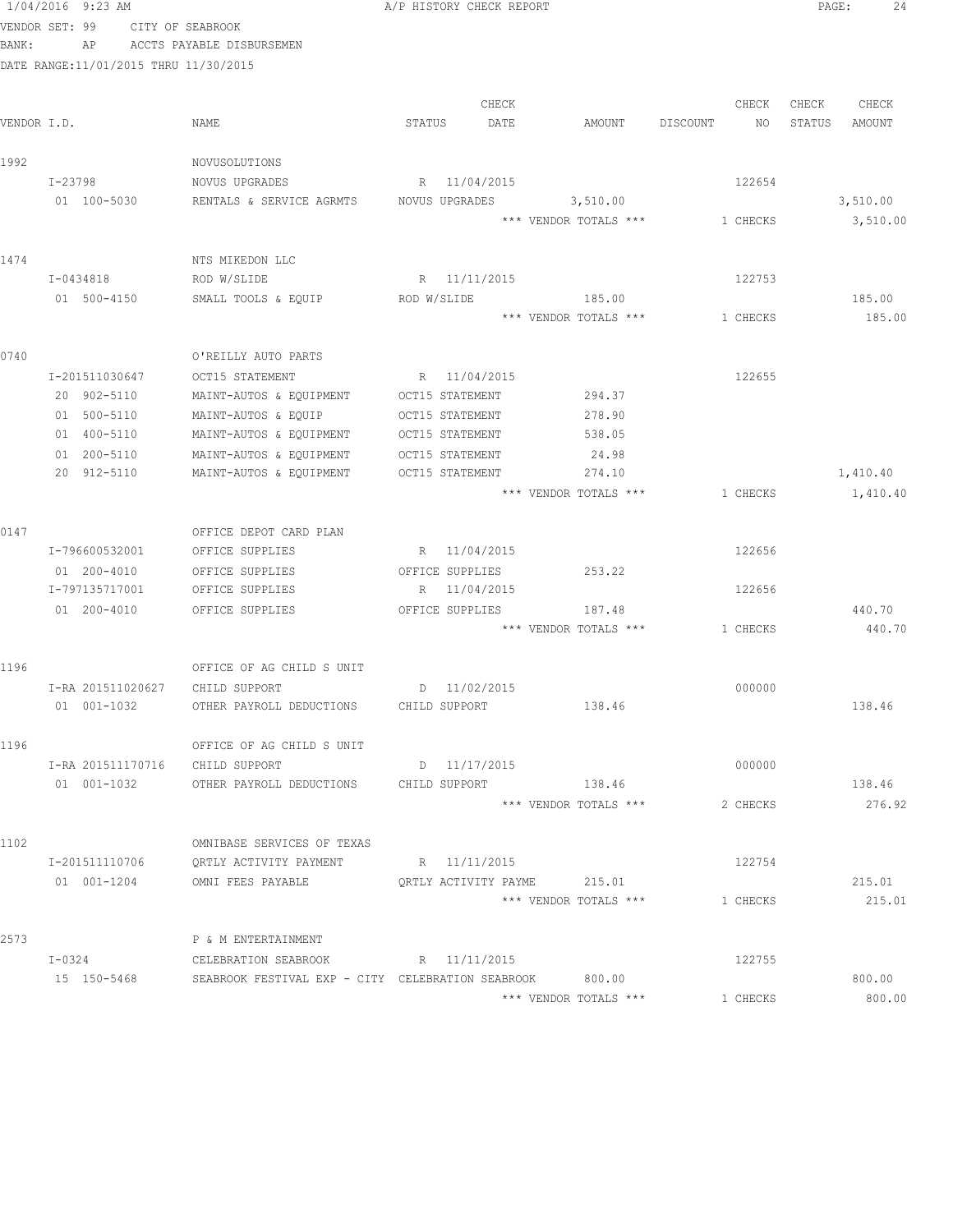|       | 1/04/2016 9:23 AM                     |                                                        | A/P HISTORY CHECK REPORT |                  |                                   |                                | $\mathtt{PAGE}$ :    | 25 |
|-------|---------------------------------------|--------------------------------------------------------|--------------------------|------------------|-----------------------------------|--------------------------------|----------------------|----|
|       | VENDOR SET: 99 CITY OF SEABROOK       |                                                        |                          |                  |                                   |                                |                      |    |
| BANK: |                                       | AP ACCTS PAYABLE DISBURSEMEN                           |                          |                  |                                   |                                |                      |    |
|       | DATE RANGE:11/01/2015 THRU 11/30/2015 |                                                        |                          |                  |                                   |                                |                      |    |
|       |                                       |                                                        |                          |                  |                                   |                                |                      |    |
|       |                                       |                                                        |                          | CHECK            |                                   | CHECK                          | CHECK<br>CHECK       |    |
|       | VENDOR I.D.                           | NAME                                                   | STATUS                   | DATE             | AMOUNT                            | DISCOUNT<br>NO                 | STATUS<br>AMOUNT     |    |
|       |                                       |                                                        |                          |                  |                                   |                                |                      |    |
| 2210  |                                       | PIERCE GOODWIN ALEXANDER & LIN                         |                          |                  |                                   |                                |                      |    |
|       | I-10039439                            | PUBLIC WORKS COMPLEX                                   | R 11/04/2015             |                  |                                   | 122657                         |                      |    |
|       | 32 321-5212                           | PROF FEES-ARCHITECTURAL PUBLIC WORKS COMPLEX 30,228.53 |                          |                  |                                   |                                | 30,228.53            |    |
|       |                                       |                                                        |                          |                  | *** VENDOR TOTALS ***             | 1 CHECKS                       | 30,228.53            |    |
|       |                                       |                                                        |                          |                  |                                   |                                |                      |    |
| 2445  |                                       | PHONOSCOPE LIGHT WAVE INC                              |                          |                  |                                   |                                |                      |    |
|       | I-0025680IN                           | ETHERNET                                               | R 11/18/2015             |                  |                                   | 122814                         |                      |    |
|       | 01 200-5030                           | RENTALS & SERVICE AGRMTS                               | ETHERNET                 |                  | 657.57                            |                                | 657.57               |    |
|       |                                       |                                                        |                          |                  | *** VENDOR TOTALS ***             | 1 CHECKS                       | 657.57               |    |
|       |                                       |                                                        |                          |                  |                                   |                                |                      |    |
| 0155  |                                       | PITNEY BOWES                                           |                          |                  |                                   |                                |                      |    |
|       | I-23117040T15                         | POSTAGE METER LEASE THE R 11/04/2015                   |                          |                  |                                   | 122658                         |                      |    |
|       | 01 200-5030                           | RENTALS & SERVICE AGRMTS  POSTAGE METER LEASE  108.00  |                          |                  |                                   |                                | 108.00               |    |
|       |                                       |                                                        |                          |                  | *** VENDOR TOTALS ***             | 1 CHECKS                       | 108.00               |    |
|       |                                       |                                                        |                          |                  |                                   |                                |                      |    |
| 1537  |                                       | POOLSURE                                               |                          |                  |                                   |                                |                      |    |
|       | I-14129550523                         | BLEACH                                                 | R 11/18/2015             |                  |                                   | 122815                         |                      |    |
|       | 20 912-5280<br>I-14129550704          | CHEMICAL SUPPLIES                                      | BLEACH<br>R 11/18/2015   |                  | 2,944.00                          | 122815                         |                      |    |
|       |                                       | SODIUM BISULFITE                                       |                          |                  |                                   |                                |                      |    |
|       | 20 912-5280                           | CHEMICAL SUPPLIES                                      |                          | SODIUM BISULFITE | 1,112.00<br>*** VENDOR TOTALS *** | 1 CHECKS                       | 4,056.00<br>4,056.00 |    |
|       |                                       |                                                        |                          |                  |                                   |                                |                      |    |
| 0156  |                                       | POSTMASTER SEABROOK                                    |                          |                  |                                   |                                |                      |    |
|       | I-201511110707                        | WATER BILL POSTAGE                                     | R 11/11/2015             |                  |                                   | 122756                         |                      |    |
|       | 20 905-4011                           | POSTAGE                                                |                          |                  | WATER BILL POSTAGE 1,200.00       |                                | 1,200.00             |    |
|       |                                       |                                                        |                          |                  |                                   | *** VENDOR TOTALS *** 1 CHECKS | 1,200.00             |    |
|       |                                       |                                                        |                          |                  |                                   |                                |                      |    |
| 2508  |                                       | PRODUCTIVITY PLUS-CITIBANK                             |                          |                  |                                   |                                |                      |    |
|       | I-C63891                              | BUCKET FOR FORK HOOKS                                  | R 11/11/2015             |                  |                                   | 122701                         |                      |    |
|       | 20 902-5110                           | MAINT-AUTOS & EQUIPMENT                                | BUCKET FOR FORK HOOK     |                  | 117.00                            |                                |                      |    |
|       | 20 912-5110                           | MAINT-AUTOS & EQUIPMENT                                | BUCKET FOR FORK HOOK     |                  | 117.00                            |                                |                      |    |
|       | I-E09099                              | BACKHOE                                                | R 11/11/2015             |                  |                                   | 122701                         |                      |    |
|       | 01 500-6020                           | EQUIPMENT                                              | BACKHOE                  |                  | 94,021.00                         |                                | 94,255.00            |    |
|       |                                       |                                                        |                          |                  |                                   |                                |                      |    |
| 2508  |                                       | PRODUCTIVITY PLUS-CITIBANK                             |                          |                  |                                   |                                |                      |    |
|       | I-C59248                              | WAFERS                                                 | R 11/18/2015             |                  |                                   | 122788                         |                      |    |
|       | 01 500-5140                           | MAINT STREETS                                          | WAFERS                   |                  | 807.05                            |                                | 807.05               |    |
|       |                                       |                                                        |                          |                  | *** VENDOR TOTALS ***             | 2 CHECKS                       | 95,062.05            |    |
|       |                                       |                                                        |                          |                  |                                   |                                |                      |    |
| 0159  |                                       | PROJECT SURVEILLANCE INC                               |                          |                  |                                   |                                |                      |    |
|       | I-888498                              | FIELD OBSERVATION SERVICES                             | R 11/18/2015             |                  |                                   | 122816                         |                      |    |
|       | 01 107-5211                           | PROF FEES - INSPECTIONS                                | FIELD OBSERVATION SE     |                  | 2,094.50                          |                                | 2,094.50             |    |
|       |                                       |                                                        |                          |                  | *** VENDOR TOTALS ***             | 1 CHECKS                       | 2,094.50             |    |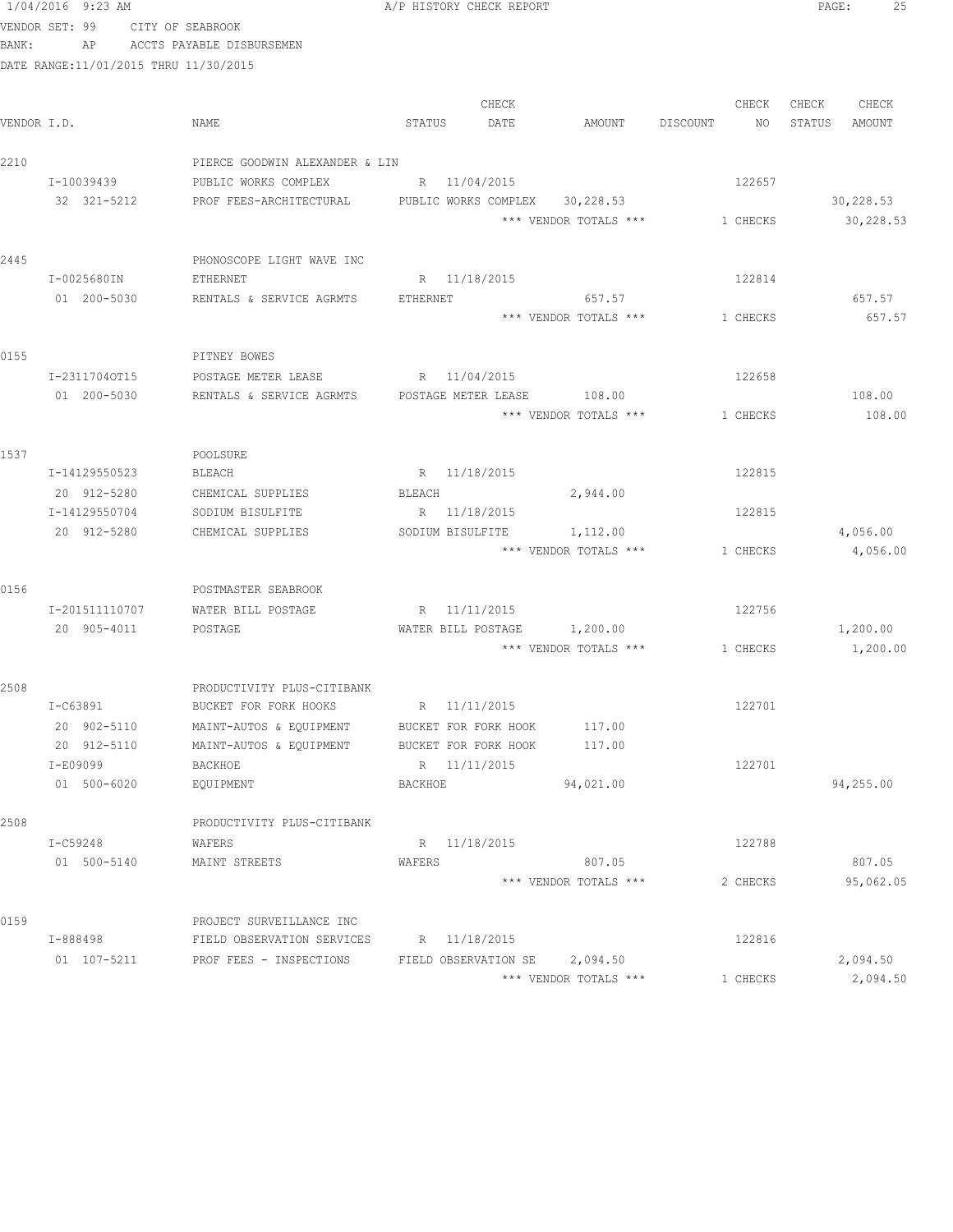|       | 1/04/2016 9:23 AM                     |                                                   | A/P HISTORY CHECK REPORT    |                      |                       |                                |        | PAGE:  | 26       |
|-------|---------------------------------------|---------------------------------------------------|-----------------------------|----------------------|-----------------------|--------------------------------|--------|--------|----------|
|       | VENDOR SET: 99                        | CITY OF SEABROOK                                  |                             |                      |                       |                                |        |        |          |
| BANK: | AP                                    | ACCTS PAYABLE DISBURSEMEN                         |                             |                      |                       |                                |        |        |          |
|       | DATE RANGE:11/01/2015 THRU 11/30/2015 |                                                   |                             |                      |                       |                                |        |        |          |
|       |                                       |                                                   |                             |                      |                       |                                |        |        |          |
|       |                                       |                                                   |                             | CHECK                |                       |                                | CHECK  | CHECK  | CHECK    |
|       | VENDOR I.D.                           | NAME                                              | STATUS                      | DATE                 | AMOUNT                | DISCOUNT                       | NO     | STATUS | AMOUNT   |
|       |                                       |                                                   |                             |                      |                       |                                |        |        |          |
| 1350  |                                       | PUMP SOLUTIONS INC                                |                             |                      |                       |                                |        |        |          |
|       | I-20151107                            | VAPEX REPAIR                                      | R 11/11/2015                |                      |                       |                                | 122757 |        |          |
|       | 20 912-5120                           | MAINT-SEWER SYSTEM MINOR                          | VAPEX REPAIR                |                      | 2,682.00              |                                |        |        | 2,682.00 |
|       |                                       |                                                   |                             |                      | *** VENDOR TOTALS *** | 1 CHECKS                       |        |        | 2,682.00 |
|       |                                       |                                                   |                             |                      |                       |                                |        |        |          |
| 0749  |                                       | PURCHASE POWER                                    |                             |                      |                       |                                |        |        |          |
|       | I-201511030648                        | POSTAGE FOR METER                                 | R 11/04/2015                |                      |                       | 122659                         |        |        |          |
|       | 01 200-4011                           | POSTAGE                                           | POSTAGE FOR METER           |                      | 36.44                 |                                |        |        | 36.44    |
|       |                                       |                                                   |                             |                      | *** VENDOR TOTALS *** | 1 CHECKS                       |        |        | 36.44    |
|       |                                       |                                                   |                             |                      |                       |                                |        |        |          |
| 2144  |                                       | RANDY RATLIFF                                     |                             |                      |                       |                                |        |        |          |
|       | I-201511180729                        | REFUND                                            | R 11/18/2015                |                      |                       |                                | 122817 |        |          |
|       | 01 001-1525                           | COMMUNITY HOUSE DEPOSITS                          | REFUND                      |                      | 150.00                |                                |        |        | 150.00   |
|       |                                       |                                                   |                             |                      | *** VENDOR TOTALS *** | 1 CHECKS                       |        |        | 150.00   |
|       |                                       |                                                   |                             |                      |                       |                                |        |        |          |
| 2569  |                                       | RAWR PARTY                                        |                             |                      |                       |                                |        |        |          |
|       | $I-469$                               | CELEBRATION SEABROOK                              |                             | R 11/11/2015         |                       |                                | 122758 |        |          |
|       | 15 150-5468                           | SEABROOK FESTIVAL EXP - CITY CELEBRATION SEABROOK |                             |                      | 525.00                |                                |        |        | 525.00   |
|       |                                       |                                                   |                             |                      | *** VENDOR TOTALS *** | 1 CHECKS                       |        |        | 525.00   |
| 1289  |                                       | READY REFRESH                                     |                             |                      |                       |                                |        |        |          |
|       | I-15J0115909111                       | BOTTLED WATER                                     | R 11/04/2015                |                      |                       | 122660                         |        |        |          |
|       | 01 200-5465                           | MISC EXPENSE                                      | BOTTLED WATER               |                      | 234.35                |                                |        |        | 234.35   |
|       |                                       |                                                   |                             |                      |                       | *** VENDOR TOTALS *** 1 CHECKS |        |        | 234.35   |
|       |                                       |                                                   |                             |                      |                       |                                |        |        |          |
| 1857  |                                       | STEPHEN M RUTHSTROM                               |                             |                      |                       |                                |        |        |          |
|       | I-201511030630                        | 10/30/15 FIRE INSPECTOR FEE B 11/04/2015          |                             |                      |                       |                                | 999999 |        |          |
|       | 01 600-3015                           | CONTRACT LABOR                                    | 10/30/15 FIRE INSPEC 350.00 |                      |                       |                                |        |        | 350.00   |
|       |                                       |                                                   |                             |                      |                       |                                |        |        |          |
| 1857  |                                       | STEPHEN M RUTHSTROM                               |                             |                      |                       |                                |        |        |          |
|       | I-201511100679                        | $11/06/15$ FIRE INSPECTOR FEE B $11/11/2015$      |                             |                      |                       |                                | 999999 |        |          |
|       | 01 600-3015                           | CONTRACT LABOR                                    |                             | 11/06/15 FIRE INSPEC | 350.00                |                                |        |        | 350.00   |
|       |                                       |                                                   |                             |                      |                       |                                |        |        |          |
| 1857  |                                       | STEPHEN M RUTHSTROM                               |                             |                      |                       |                                |        |        |          |
|       | I-201511180717                        | 11/13/15 FIRE INSPECTOR FEE B 11/18/2015          |                             |                      |                       |                                | 999999 |        |          |
|       | 01 600-3015                           | CONTRACT LABOR                                    |                             | 11/13/15 FIRE INSPEC | 315.00                |                                |        |        | 315.00   |
|       |                                       |                                                   |                             |                      | *** VENDOR TOTALS *** | 3 CHECKS                       |        |        | 1,015.00 |
|       |                                       |                                                   |                             |                      |                       |                                |        |        |          |
| 2095  |                                       | S & A MOONWALKS                                   |                             |                      |                       |                                |        |        |          |
|       | I-12498                               | CELEBRATION SEABROOK                              | R 11/11/2015                |                      |                       |                                | 122759 |        |          |
|       | 15 150-5468                           | SEABROOK FESTIVAL EXP - CITY CELEBRATION SEABROOK |                             |                      | 360.29                |                                |        |        | 360.29   |
|       |                                       |                                                   |                             |                      | *** VENDOR TOTALS *** | 1 CHECKS                       |        |        | 360.29   |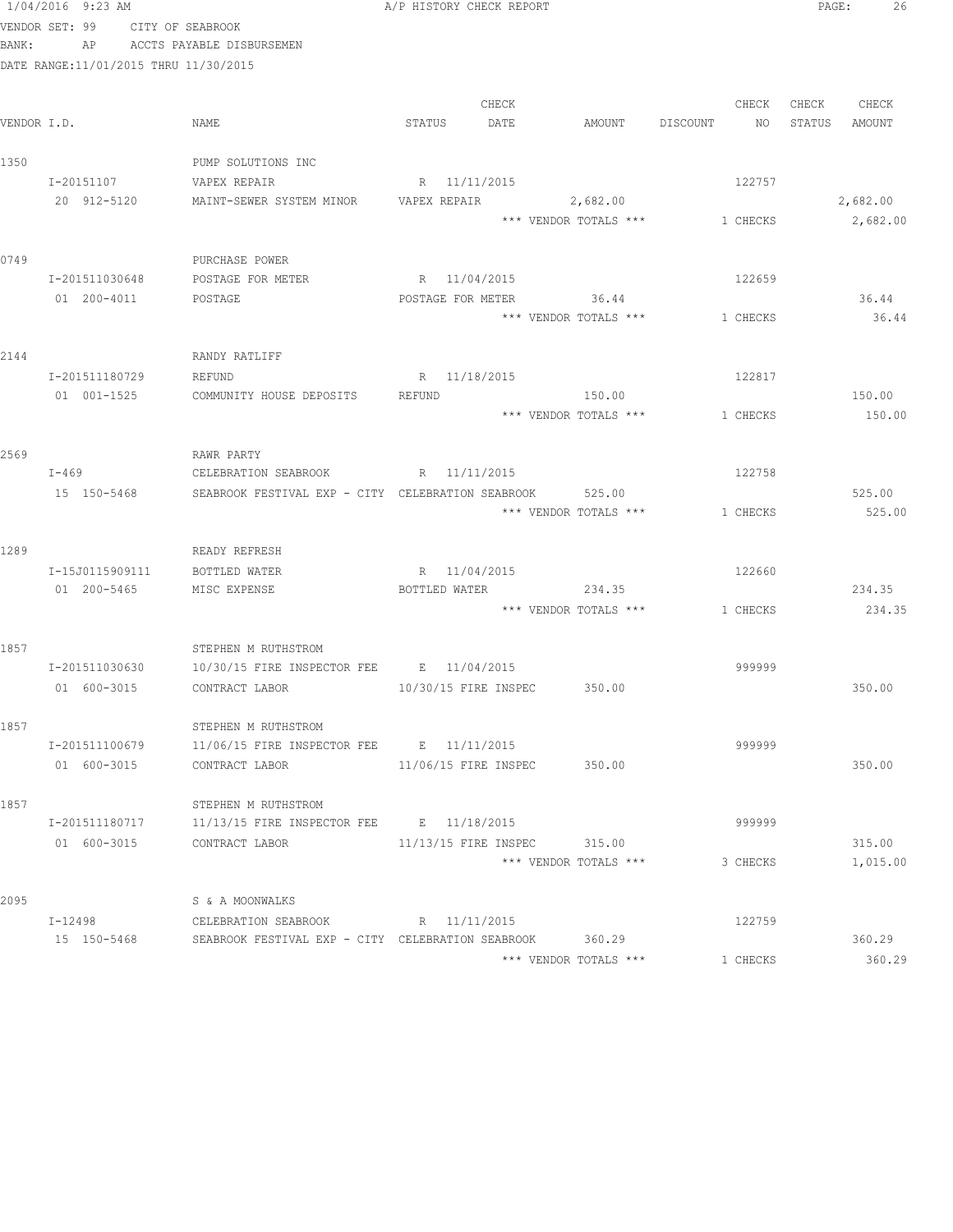VENDOR SET: 99 CITY OF SEABROOK BANK: AP ACCTS PAYABLE DISBURSEMEN

|             |                   |                                                     | CHECK                      |                       |          | CHECK    | CHECK  | CHECK      |
|-------------|-------------------|-----------------------------------------------------|----------------------------|-----------------------|----------|----------|--------|------------|
| VENDOR I.D. |                   | NAME                                                | DATE<br>STATUS             | AMOUNT                | DISCOUNT | NO       | STATUS | AMOUNT     |
| 0227        |                   | SAM'S CLUB/GECRB                                    |                            |                       |          |          |        |            |
|             | I-201511180731    | OCT15 STATEMENT                                     | R 11/18/2015               |                       |          | 122818   |        |            |
|             | 01 400-5020       | DUES & SUBSCRIPTIONS                                | OCT15 STATEMENT            | 135.00                |          |          |        |            |
|             | 01 102-5020       | DUES & SUBSCRIPTIONS                                | OCT15 STATEMENT            | 90.00                 |          |          |        |            |
|             | 20 902-5020       | DUES & SUBSCRIPTIONS                                | OCT15 STATEMENT            | 45.00                 |          |          |        |            |
|             | 01 200-5020       | DUES & SUBSCRIPTIONS                                | OCT15 STATEMENT            | 45.00                 |          |          |        |            |
|             | 01 103-5020       | DUES & SUBSCRIPTIONS                                | OCT15 STATEMENT            | 45.00                 |          |          |        |            |
|             | 20 902-5020       | DUES & SUBSCRIPTIONS                                | OCT15 STATEMENT            | 45.00                 |          |          |        |            |
|             | 01 107-5020       | DUES & SUBSCRIPTIONS                                | OCT15 STATEMENT            | 79.76                 |          |          |        |            |
|             | 50 501-5340       | DETENTION SUPPLIES                                  | OCT15 STATEMENT            | 276.36                |          |          |        | 761.12     |
|             |                   |                                                     |                            | *** VENDOR TOTALS *** |          | 1 CHECKS |        | 761.12     |
| 1083        |                   | VICTOR O SCHINNERER & CO INC                        |                            |                       |          |          |        |            |
|             | I-R110155943      | D CUNNINGHAM BOND                                   | R 11/11/2015               |                       |          | 122760   |        |            |
|             | 01 107-5330       | INSURANCE-MISC                                      | D CUNNINGHAM BOND          | 200.00                |          |          |        |            |
|             | I-R110156003      | JESSICA ANCIRA BOND                                 | R 11/11/2015               |                       |          | 122760   |        |            |
|             | 01 107-5330       | INSURANCE-MISC                                      | JESSICA ANCIRA BOND        | 200.00                |          |          |        |            |
|             | I-R110156004      | KAREN LEMAY BOND                                    | R 11/11/2015               |                       |          | 122760   |        |            |
|             | 01 107-5330       | INSURANCE-MISC                                      | KAREN LEMAY BOND           | 200.00                |          |          |        |            |
|             | I-R110156080      | MARIA DURAN BOND                                    | R 11/11/2015               |                       |          | 122760   |        |            |
|             | 01 107-5330       | INSURANCE-MISC                                      | MARIA DURAN BOND           | 200.00                |          |          |        | 800.00     |
|             |                   |                                                     |                            | *** VENDOR TOTALS *** |          | 1 CHECKS |        | 800.00     |
| 0438        |                   | SEABROOK POLICE OFFICERS ASSOC                      |                            |                       |          |          |        |            |
|             | I-SPA201511020627 | EMPLOYEE DEDUCTIONS                                 | E 11/04/2015               |                       |          | 999999   |        |            |
|             | 01 001-1032       | OTHER PAYROLL DEDUCTIONS EMPLOYEE DEDUCTIONS 145.00 |                            |                       |          |          |        | 145.00     |
| 0438        |                   | SEABROOK POLICE OFFICERS ASSOC                      |                            |                       |          |          |        |            |
|             | I-SPA201511170716 | EMPLOYEE DEDUCTIONS                                 | E 11/18/2015               |                       |          | 999999   |        |            |
|             | 01 001-1032       | OTHER PAYROLL DEDUCTIONS                            | EMPLOYEE DEDUCTIONS 145.00 |                       |          |          |        | 145.00     |
|             |                   |                                                     |                            | *** VENDOR TOTALS *** |          | 2 CHECKS |        | 290.00     |
| 2425        |                   | SEABROOK SALT WATER DERBY                           |                            |                       |          |          |        |            |
|             | I-201511180730    | SALT WATER DERBY                                    | R 11/18/2015               |                       |          | 122819   |        |            |
|             | 15 150-5466       | EVENTS                                              | SALT WATER DERBY           | 5,000.00              |          |          |        | 5,000.00   |
|             |                   |                                                     |                            | *** VENDOR TOTALS *** |          | 1 CHECKS |        | 5,000.00   |
| 0180        |                   | SEABROOK VOL. FIRE DEPT                             |                            |                       |          |          |        |            |
|             | I-201511110709    | NOV15 CONTRACT FEE                                  | R 11/11/2015               |                       |          | 122761   |        |            |
|             | 01 230-5235       | PROF FEES-SVFD CONTRACT                             | NOV15 CONTRACT FEE         | 55,860.35             |          |          |        |            |
|             | 01 100-8605       | DISPATCH & ANIMAL CONTROL                           | NOV15 CONTRACT FEE         | 833.33CR              |          |          |        |            |
|             | 01 100-8605       | DISPATCH & ANIMAL CONTROL                           | NOV15 CONTRACT FEE         | 583.26CR              |          |          |        |            |
|             | 01 100-8606       | LEASE OF FIRE STATION                               | NOV15 CONTRACT FEE         | 27,765.35CR           |          |          |        |            |
|             | 01 230-4040       | GAS & OIL/CITY SUPPLY                               | NOV15 CONTRACT FEE         | 299.18CR              |          |          |        |            |
|             | I-201511110710    | REFUND                                              | R 11/11/2015               |                       |          | 122761   |        |            |
|             | 01 230-5400       | TELEPHONE                                           | REFUND                     | 210.46                |          |          |        |            |
|             | 01 230-5410       | UTILITIES                                           | REFUND                     | 528.56                |          |          |        | 27,118.25  |
|             |                   |                                                     |                            | *** VENDOR TOTALS *** |          | 1 CHECKS |        | 27, 118.25 |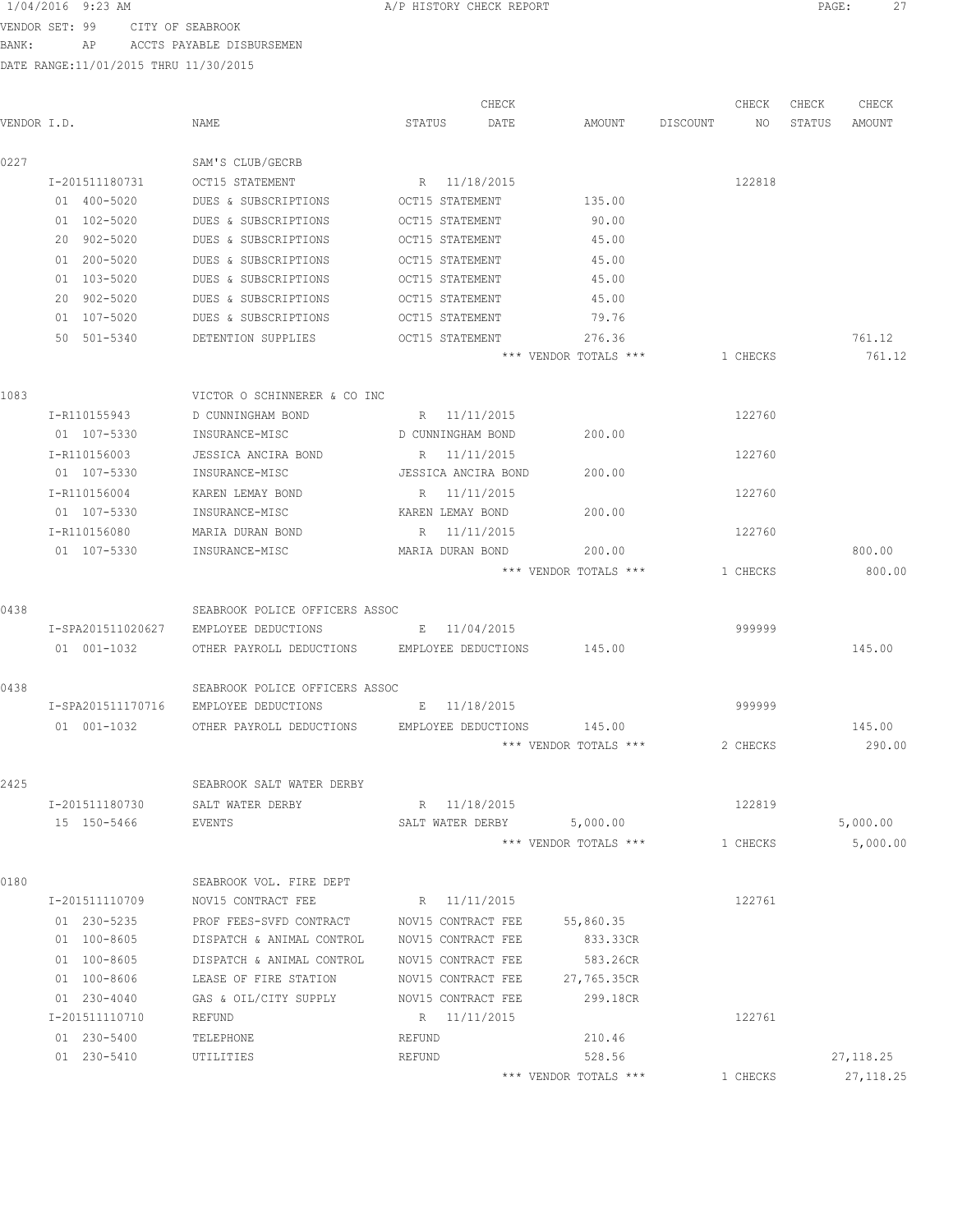|             | 1/04/2016 9:23 AM                     |                                                      | A/P HISTORY CHECK REPORT |                                 |          | PAGE:<br>28      |
|-------------|---------------------------------------|------------------------------------------------------|--------------------------|---------------------------------|----------|------------------|
|             | VENDOR SET: 99                        | CITY OF SEABROOK                                     |                          |                                 |          |                  |
| BANK:       | AP                                    | ACCTS PAYABLE DISBURSEMEN                            |                          |                                 |          |                  |
|             | DATE RANGE:11/01/2015 THRU 11/30/2015 |                                                      |                          |                                 |          |                  |
|             |                                       |                                                      |                          |                                 |          |                  |
|             |                                       |                                                      | CHECK                    |                                 | CHECK    | CHECK CHECK      |
| VENDOR I.D. |                                       | NAME                                                 | STATUS<br>DATE           | AMOUNT DISCOUNT                 | NO       | STATUS<br>AMOUNT |
| 0183        |                                       | SHERWIN WILLIAMS                                     |                          |                                 |          |                  |
|             | $I - 82619$                           | PAINT SUPPLIES                                       | R 11/04/2015             |                                 | 122662   |                  |
|             | 01 107-5180                           | MAINT-BLDGS & GROUNDS                                | PAINT SUPPLIES           | 207.36                          |          | 207.36           |
|             |                                       |                                                      |                          | *** VENDOR TOTALS *** 1 CHECKS  |          | 207.36           |
|             |                                       |                                                      |                          |                                 |          |                  |
| 0843        |                                       | SIGN QUICK                                           |                          |                                 |          |                  |
|             | $I - 38719$                           | MARSH AREA SIGN                                      | R 11/11/2015             |                                 | 122762   |                  |
|             | 01 400-4400                           | MISC SUPPLIES                                        | MARSH AREA SIGN 130.05   |                                 |          | 130.05           |
|             |                                       |                                                      |                          |                                 |          |                  |
| 0843        |                                       | SIGN QUICK                                           |                          |                                 |          |                  |
|             | I-38851                               | CELEBRATION SEABROOK                                 | R 11/18/2015             |                                 | 122820   |                  |
|             | 15 150-5468                           | SEABROOK FESTIVAL EXP - CITY CELEBRATION SEABROOK    |                          | 2,500.00                        |          | 2,500.00         |
|             |                                       |                                                      |                          | *** VENDOR TOTALS ***           | 2 CHECKS | 2,630.05         |
|             |                                       |                                                      |                          |                                 |          |                  |
| 0436        |                                       | SIRCHIE FINGER PRINT LABS                            |                          |                                 |          |                  |
|             | I-0228753IN                           | POLICE SEAL LABEL                                    | R 11/11/2015             |                                 | 122763   |                  |
|             | 01 200-4005                           | SUPPLIES-POLICE OPERATION                            | POLICE SEAL LABEL        | 36.20                           |          | 36.20            |
| 0436        |                                       |                                                      |                          |                                 |          |                  |
|             | I-0229561IN                           | SIRCHIE FINGER PRINT LABS<br>GLOVES                  | R 11/18/2015             |                                 | 122821   |                  |
|             | 01 200-4005                           | SUPPLIES-POLICE OPERATION                            | <b>GLOVES</b>            | 43.28                           |          | 43.28            |
|             |                                       |                                                      |                          | *** VENDOR TOTALS ***           | 2 CHECKS | 79.48            |
|             |                                       |                                                      |                          |                                 |          |                  |
| 1364        |                                       | JASON SMITH                                          |                          |                                 |          |                  |
|             | I-201511110711                        | TRAVEL EXPENSES                                      | R 11/11/2015             |                                 | 122764   |                  |
|             |                                       | 01  200-5300  TRAINING & CONFERENCE  TRAVEL EXPENSES |                          | 653.75                          |          | 653.75           |
|             |                                       |                                                      |                          | *** VENDOR TOTALS *** 1 CHECKS  |          | 653.75           |
|             |                                       |                                                      |                          |                                 |          |                  |
| 1999        |                                       | SOLIDS RECOVERY SERVICES INC                         |                          |                                 |          |                  |
|             | I-211675                              | SLUDGE DISPOSAL                                      | R 11/04/2015             |                                 | 122663   |                  |
|             | 20 912-5455                           | SLUDGE DISPOSAL                                      |                          | SLUDGE DISPOSAL 7,274.11        |          | 7,274.11         |
|             |                                       |                                                      |                          | *** VENDOR TOTALS ***           | 1 CHECKS | 7,274.11         |
|             |                                       |                                                      |                          |                                 |          |                  |
| 2559        |                                       | JOSE SORTO                                           |                          |                                 |          |                  |
|             | I-201511030650                        | SAFETY BOOTS                                         | R 11/04/2015             |                                 | 122664   |                  |
|             | 01 107-5295                           | SAFETY COMMITTEE                                     | SAFETY BOOTS             | 100.00<br>*** VENDOR TOTALS *** | 1 CHECKS | 100.00<br>100.00 |
|             |                                       |                                                      |                          |                                 |          |                  |
| 1851        |                                       | SOUTHEAST REGIONAL LEPC                              |                          |                                 |          |                  |
|             | I-201511030652                        | 2016 MEMBERSHIP                                      | R 11/04/2015             |                                 | 122665   |                  |
|             | 01 106-5020                           | DUES & SUBSCRIPTIONS                                 | 2016 MEMBERSHIP          | 250.00                          |          | 250.00           |
|             |                                       |                                                      |                          | *** VENDOR TOTALS ***           | 1 CHECKS | 250.00           |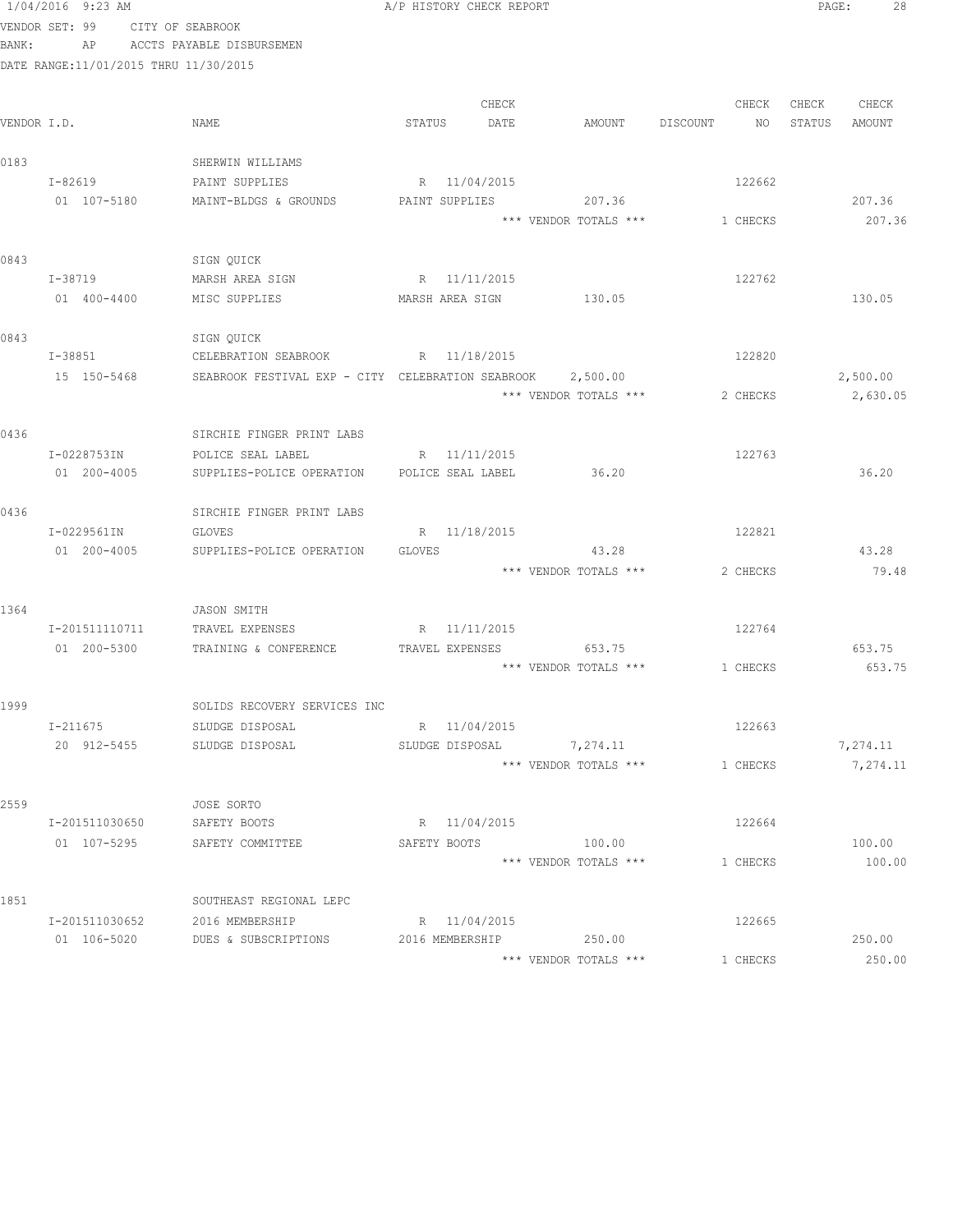|       | VENDOR SET: 99                         | CITY OF SEABROOK                                         |        |                      |                        |          |       |               |
|-------|----------------------------------------|----------------------------------------------------------|--------|----------------------|------------------------|----------|-------|---------------|
| BANK: |                                        | AP ACCTS PAYABLE DISBURSEMEN                             |        |                      |                        |          |       |               |
|       | DATE RANGE: 11/01/2015 THRU 11/30/2015 |                                                          |        |                      |                        |          |       |               |
|       |                                        |                                                          |        | CHECK                |                        | CHECK    | CHECK | CHECK         |
|       | VENDOR I.D.                            | NAME                                                     | STATUS | DATE                 | AMOUNT DISCOUNT        | NO       |       | STATUS AMOUNT |
|       |                                        |                                                          |        |                      |                        |          |       |               |
| 0743  |                                        | SPACE CITY ACE HARDWARE                                  |        |                      |                        |          |       |               |
|       | I-201511030653                         | SETP15 STATEMENT                                         |        | R 11/04/2015         |                        | 122666   |       |               |
|       | 20 912-5120                            | MAINT-SEWER SYSTEM MINOR SETP15 STATEMENT                |        |                      | 46.88                  |          |       |               |
|       | 20 912-4400                            | MISC SUPPLIES                                            |        | SETP15 STATEMENT     | 5.97                   |          |       |               |
|       | 20 902-5130                            | MAINT-WATER SYSTEM MINOR SETP15 STATEMENT                |        |                      | 17.80                  |          |       |               |
|       | 01 400-4400                            | MISC SUPPLIES                                            |        | SETP15 STATEMENT     | 47.97                  |          |       |               |
|       | 20 902-4400                            | MISC SUPPLIES                                            |        | SETP15 STATEMENT     | 34.02                  |          |       | 152.64        |
|       |                                        |                                                          |        |                      | *** VENDOR TOTALS ***  | 1 CHECKS |       | 152.64        |
| 1387  |                                        | SPARKLETTS & SIERRA SPRINGS                              |        |                      |                        |          |       |               |
|       | I-14182004103115                       | COFFEE SUPPLIES                                          |        | R 11/18/2015         |                        | 122822   |       |               |
|       | 01 200-5465                            | MISC EXPENSE                                             |        | COFFEE SUPPLIES      | 254.36                 |          |       | 254.36        |
|       |                                        |                                                          |        |                      | *** VENDOR TOTALS ***  | 1 CHECKS |       | 254.36        |
| 2576  |                                        | SPEEDPRO IMAGING                                         |        |                      |                        |          |       |               |
|       | I-11102023                             | CELEBRATION SEABROOK B R 11/18/2015                      |        |                      |                        | 122823   |       |               |
|       | 15 150-5468                            | SEABROOK FESTIVAL EXP - CITY CELEBRATION SEABROOK 919.00 |        |                      |                        |          |       | 919.00        |
|       |                                        |                                                          |        |                      | *** VENDOR TOTALS ***  | 1 CHECKS |       | 919.00        |
|       |                                        |                                                          |        |                      |                        |          |       |               |
| 2236  |                                        | STAN STANART, HARRIS COUNTY CL                           |        |                      |                        |          |       |               |
|       | I-201511090678                         | DEFENDANTS CAUSE 1,061,125 R 11/09/2015                  |        |                      |                        | 122694   |       |               |
|       | 13 130-6070                            | LAND ACQUISITIONS DEFENDANTS CAUSE 1,0 312,400.00        |        |                      |                        |          |       | 312,400.00    |
|       |                                        |                                                          |        |                      | *** VENDOR TOTALS ***  | 1 CHECKS |       | 312,400.00    |
| 1681  |                                        | STAPLES ADVANTAGE                                        |        |                      |                        |          |       |               |
|       | I-3281463303                           | OFFICE SUPPLIES                                          |        | R 11/04/2015         |                        | 122667   |       |               |
|       | 01 107-4010                            | OFFICE SUPPLIES                                          |        |                      | OFFICE SUPPLIES 158.18 |          |       | 158.18        |
| 1681  |                                        | STAPLES ADVANTAGE                                        |        |                      |                        |          |       |               |
|       | I-3282147961                           | OFFICE SUPPLIES                                          |        | R 11/11/2015         |                        | 122765   |       |               |
|       | 01 107-4010                            | OFFICE SUPPLIES                                          |        | OFFICE SUPPLIES      | 31.99                  |          |       |               |
|       | I-3282209060                           | OFFICE SUPPLIES                                          |        | R 11/11/2015         |                        | 122765   |       |               |
|       | 01 107-4010                            | OFFICE SUPPLIES                                          |        | OFFICE SUPPLIES      | 206.76                 |          |       |               |
|       | I-3282209061                           | OFFICE SUPPLIES                                          |        | R 11/11/2015         |                        | 122765   |       |               |
|       | 01 107-4010                            | OFFICE SUPPLIES                                          |        | OFFICE SUPPLIES      | 69.77                  |          |       |               |
|       | I-3282286343                           | OFFICE SUPPLIES                                          |        | R 11/11/2015         |                        | 122765   |       |               |
|       | 01 107-4010                            | OFFICE SUPPLIES                                          |        | OFFICE SUPPLIES      | 235.58                 |          |       | 544.10        |
|       |                                        |                                                          |        |                      | *** VENDOR TOTALS ***  | 2 CHECKS |       | 702.28        |
| 0854  |                                        | STAR BUSINESS PRODUCTS                                   |        |                      |                        |          |       |               |
|       | I-29345                                | FIRE MARSHAL INSPECTION REPORT R 11/04/2015              |        |                      |                        | 122668   |       |               |
|       | 01 600-4010                            | OFFICE SUPPLIES                                          |        | FIRE MARSHAL INSPECT | 188.52                 |          |       |               |
|       | I-29356                                | RED INSPECTION STICKERS                                  |        | R 11/04/2015         |                        | 122668   |       |               |
|       | 01 600-4010                            | OFFICE SUPPLIES                                          |        | RED INSPECTION STICK | 431.53                 |          |       | 620.05        |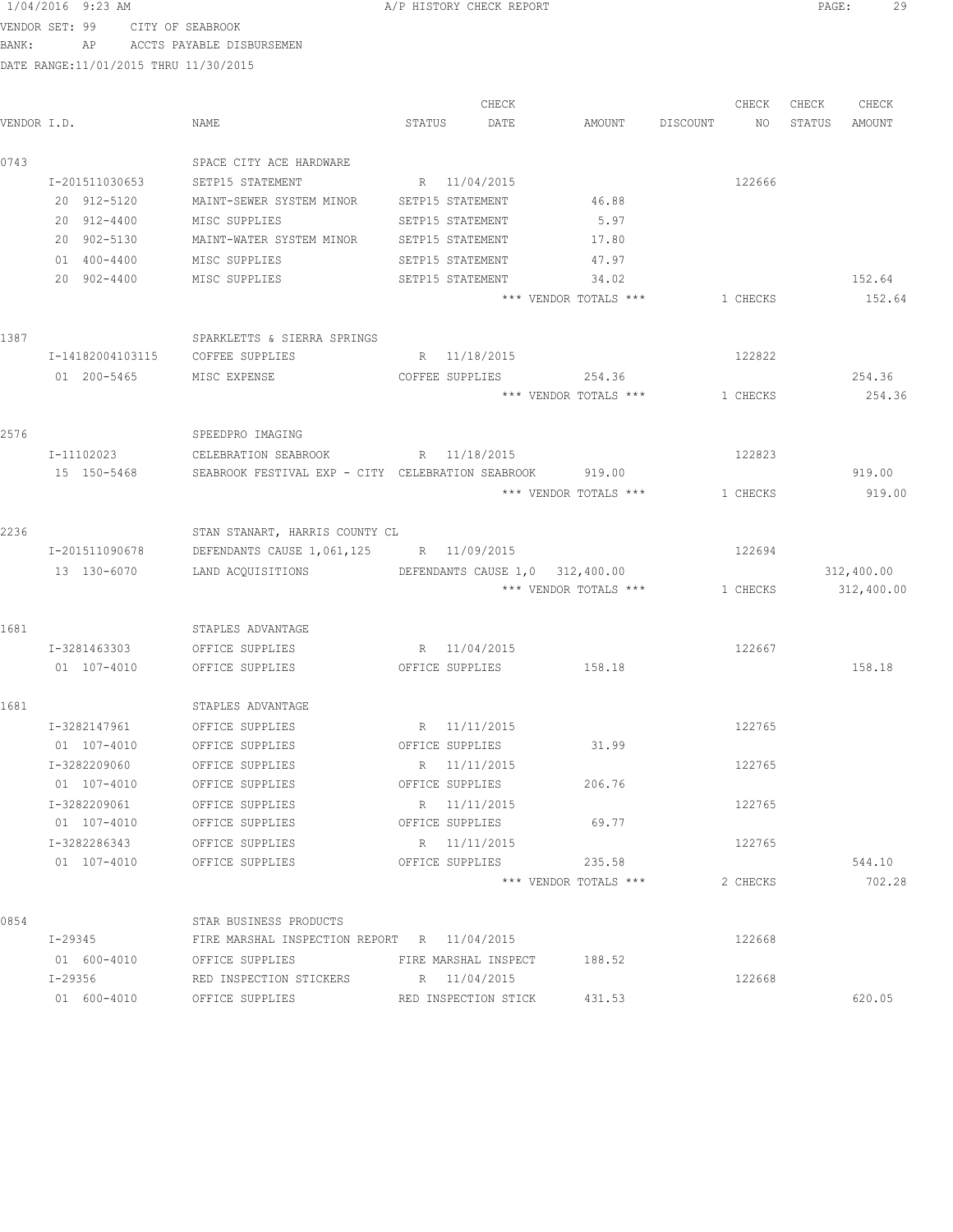|             | 1/04/2016 9:23 AM                     |                                                     | A/P HISTORY CHECK REPORT         |                                |                          | PAGE:<br>30                  |
|-------------|---------------------------------------|-----------------------------------------------------|----------------------------------|--------------------------------|--------------------------|------------------------------|
|             | VENDOR SET: 99 CITY OF SEABROOK       |                                                     |                                  |                                |                          |                              |
|             |                                       | BANK: AP ACCTS PAYABLE DISBURSEMEN                  |                                  |                                |                          |                              |
|             | DATE RANGE:11/01/2015 THRU 11/30/2015 |                                                     |                                  |                                |                          |                              |
|             |                                       |                                                     |                                  |                                |                          |                              |
| VENDOR I.D. |                                       | NAME                                                | CHECK<br>STATUS DATE             | AMOUNT DISCOUNT                | CHECK<br>NO <sub>1</sub> | CHECK CHECK<br>STATUS AMOUNT |
|             |                                       |                                                     |                                  |                                |                          |                              |
| 0854        |                                       | STAR BUSINESS PRODUCTS                              |                                  |                                |                          |                              |
|             | I-29274                               | BLANK BUSINESS CARDS                                | R 11/11/2015                     |                                | 122766                   |                              |
|             |                                       | 01 200-4010 OFFICE SUPPLIES                         | BLANK BUSINESS CARDS 175.00      |                                |                          |                              |
|             | I-29391                               | GREEN INSPECTION STICKERS                           | R 11/11/2015                     |                                | 122766                   |                              |
|             | 01 600-4010                           | OFFICE SUPPLIES                                     | GREEN INSPECTION STI             | 452.17                         |                          | 627.17                       |
|             |                                       |                                                     |                                  | *** VENDOR TOTALS ***          | 2 CHECKS                 | 1,247.22                     |
|             |                                       |                                                     |                                  |                                |                          |                              |
| 2430        |                                       | SUNGARD PUBLIC SECTOR INC                           |                                  |                                |                          |                              |
|             | I-110177                              | DISPATCH LICENSES                                   | R 11/18/2015                     |                                | 122824                   |                              |
|             | 01 200-5030                           | RENTALS & SERVICE AGRMTS DISPATCH LICENSES 1,439.88 |                                  |                                |                          | 1,439.88                     |
|             |                                       |                                                     |                                  | *** VENDOR TOTALS *** 1 CHECKS |                          | 1,439.88                     |
|             |                                       |                                                     |                                  |                                |                          |                              |
| 1441        |                                       | SYMBOL ARTS                                         |                                  |                                |                          |                              |
|             | I-0245002IN                           | PROMOTIONAL COINS                                   | R 11/11/2015                     |                                | 122767                   |                              |
|             | 50 501-5465                           | MISC EXPENDITURES                                   |                                  | PROMOTIONAL COINS 895.00       |                          | 895.00                       |
|             |                                       |                                                     |                                  | *** VENDOR TOTALS ***          | 1 CHECKS                 | 895.00                       |
|             |                                       |                                                     |                                  |                                |                          |                              |
| 2015        |                                       | SYSCO HOUSTON, INC.                                 |                                  |                                |                          |                              |
|             | I-511040519                           | SUPPLIES                                            | R 11/11/2015                     |                                | 122768                   |                              |
|             | 01 400-4400                           | MISC SUPPLIES                                       | SUPPLIES                         | 561.17                         |                          | 561.17                       |
|             |                                       |                                                     |                                  |                                |                          |                              |
| 2015        |                                       | SYSCO HOUSTON, INC.                                 |                                  |                                |                          |                              |
|             | I-511040520                           | SUPPLIES                                            | R 11/18/2015                     |                                | 122825                   |                              |
|             | 01 200-4010                           | OFFICE SUPPLIES                                     | SUPPLIES                         | 210.37                         |                          | 210.37                       |
|             |                                       |                                                     |                                  | *** VENDOR TOTALS ***          | 2 CHECKS                 | 771.54                       |
|             |                                       |                                                     |                                  |                                |                          |                              |
| 1068        |                                       | TCEQ                                                |                                  |                                |                          |                              |
|             | I-CWQ0046701 PERMIT                   |                                                     | R 11/04/2015                     |                                | 122669                   |                              |
|             | 20 912-5290                           | PERMIT FEES                                         | PERMIT                           | 21, 126.45                     |                          | 21, 126.45                   |
| 1068        |                                       |                                                     |                                  |                                |                          |                              |
|             |                                       | TCEQ                                                |                                  |                                |                          |                              |
|             | I-PHS0159479<br>20 902-5290           | WATER SYSTEM FEE<br>PERMIT FEES                     | R 11/18/2015<br>WATER SYSTEM FEE | 13,046.20                      | 122826                   | 13,046.20                    |
|             |                                       |                                                     |                                  | *** VENDOR TOTALS ***          | 2 CHECKS                 | 34, 172.65                   |
|             |                                       |                                                     |                                  |                                |                          |                              |
| 0038        |                                       | TERMINIX INTERNATIONAL                              |                                  |                                |                          |                              |
|             | I-349720686                           | PEST CONTROL                                        | R 11/11/2015                     |                                | 122769                   |                              |
|             | 01 200-5180                           | MAINT-BLDGS & GROUNDS                               | PEST CONTROL                     | 57.00                          |                          |                              |
|             | 01 107-5180                           | MAINT-BLDGS & GROUNDS                               | PEST CONTROL                     | 42.00                          |                          |                              |
|             | 01 210-5180                           | MAINT-BLDGS & GROUNDS                               | PEST CONTROL                     | 58.00                          |                          |                              |
|             | 01 400-5180                           | MAINT-BLDGS & GROUNDS                               | PEST CONTROL                     | 87.00                          |                          | 244.00                       |
|             |                                       |                                                     |                                  |                                |                          |                              |

\*\*\* VENDOR TOTALS \*\*\* 1 CHECKS 244.00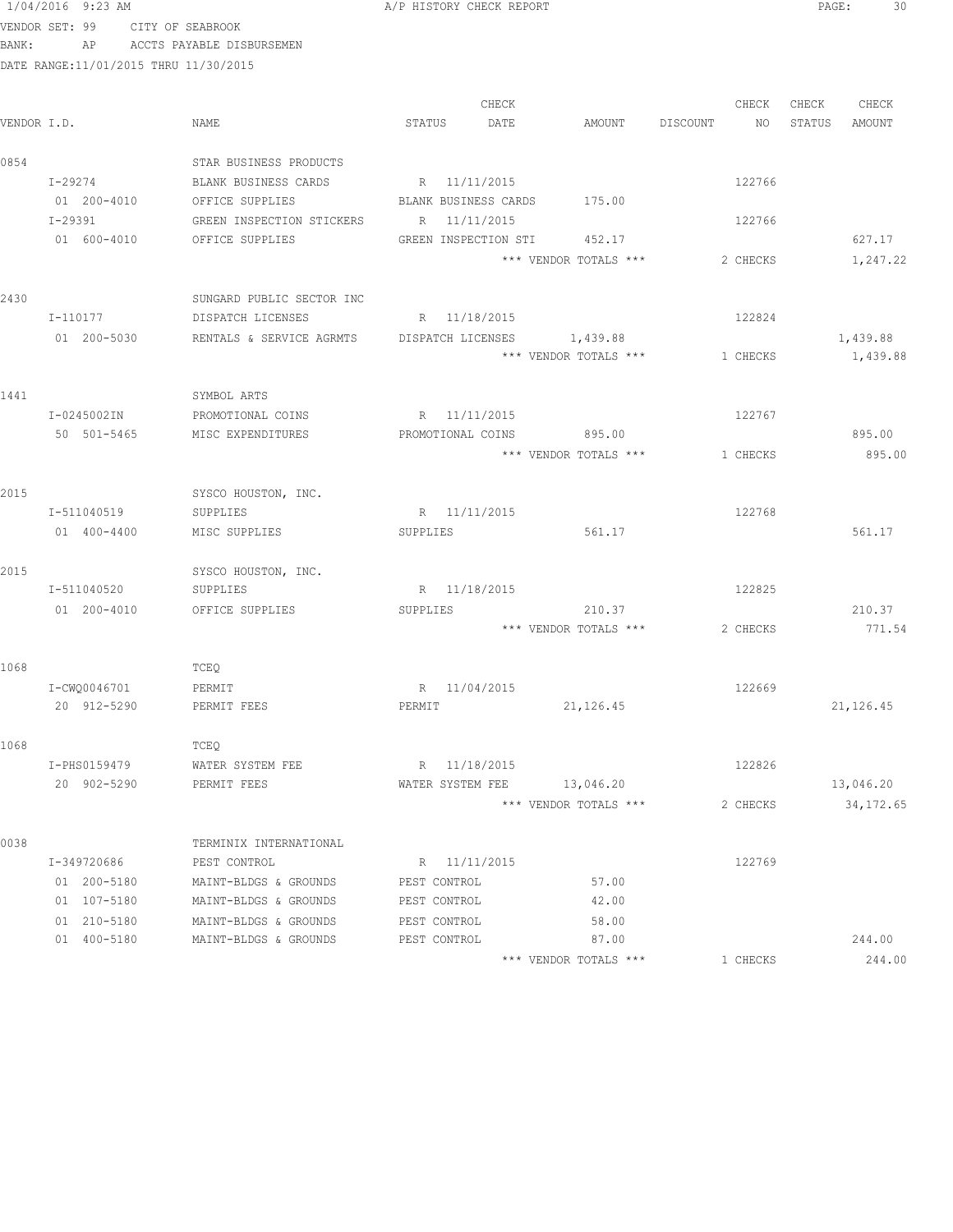|             | 1/04/2016 9:23 AM                      |                                                         | A/P HISTORY CHECK REPORT                      |                                   |                | 31<br>PAGE:           |
|-------------|----------------------------------------|---------------------------------------------------------|-----------------------------------------------|-----------------------------------|----------------|-----------------------|
|             | VENDOR SET: 99<br>CITY OF SEABROOK     |                                                         |                                               |                                   |                |                       |
| BANK:       | AP                                     | ACCTS PAYABLE DISBURSEMEN                               |                                               |                                   |                |                       |
|             | DATE RANGE: 11/01/2015 THRU 11/30/2015 |                                                         |                                               |                                   |                |                       |
|             |                                        |                                                         |                                               |                                   |                |                       |
|             |                                        |                                                         | CHECK                                         |                                   | CHECK          | CHECK<br>CHECK        |
| VENDOR I.D. |                                        | NAME                                                    | STATUS<br>DATE                                | AMOUNT                            | DISCOUNT<br>NO | STATUS<br>AMOUNT      |
| 2380        |                                        | TEXAS CIVIL SERVICE                                     |                                               |                                   |                |                       |
|             | I-ASYCTATTY1015                        | SUBSCRIPTION                                            | R 11/18/2015                                  |                                   | 122827         |                       |
|             | 01 102-5020                            | DUES & SUBSCRIPTIONS                                    | SUBSCRIPTION                                  | 99.28                             |                | 99.28                 |
|             |                                        |                                                         |                                               | *** VENDOR TOTALS ***             | 1 CHECKS       | 99.28                 |
|             |                                        |                                                         |                                               |                                   |                |                       |
| 0404        | I-201511030654                         | TEXAS MUNICIPAL LEAGUE<br>2016 MEMBERSHIP               | R 11/04/2015                                  |                                   | 122670         |                       |
|             |                                        |                                                         |                                               |                                   |                |                       |
|             | 01 107-5020                            | DUES & SUBSCRIPTIONS                                    | 2016 MEMBERSHIP                               | 2,450.00<br>*** VENDOR TOTALS *** |                | 2,450.00<br>2,450.00  |
|             |                                        |                                                         |                                               |                                   | 1 CHECKS       |                       |
| 0200        |                                        | TEXAS MUNICIPAL                                         |                                               |                                   |                |                       |
|             | I-TMR201511020627                      | CITY & EMPLOYEE PORTIONS                                | R 11/18/2015                                  |                                   | 122828         |                       |
|             | $01 001 - 1028$                        | RETIREMENT PAYABLE                                      | CITY & EMPLOYEE PORT                          | 14,304.39                         |                |                       |
|             | 01 100-3110                            | RETIREMENT                                              | CITY & EMPLOYEE PORT                          | 780.23                            |                |                       |
|             | 01 102-3110                            | RETIREMENT                                              | CITY & EMPLOYEE PORT                          | 3,357.87                          |                |                       |
|             | 01 103-3110                            | RETIREMENT                                              | CITY & EMPLOYEE PORT                          | 867.73                            |                |                       |
|             | 01 106-3110                            | RETIREMENT                                              | CITY & EMPLOYEE PORT                          | 391.57                            |                |                       |
|             | 01 200-3110                            | RETIREMENT                                              | CITY & EMPLOYEE PORT                          | 11,450.67                         |                |                       |
|             | 01 210-3110                            | RETIREMENT                                              | CITY & EMPLOYEE PORT                          | 235.98                            |                |                       |
|             | 01 400-3110                            | RETIREMENT                                              | CITY & EMPLOYEE PORT                          | 1,338.46                          |                |                       |
|             | 01 500-3110                            | RETIREMENT                                              | CITY & EMPLOYEE PORT                          | 2,090.13                          |                |                       |
|             | 01 600-3110                            | RETIREMENT                                              | CITY & EMPLOYEE PORT                          | 1,348.47                          |                |                       |
|             | 01 700-3110                            | RETIREMENT                                              | CITY & EMPLOYEE PORT                          | 1,164.80                          |                |                       |
|             | 09 901-3110                            | RETIREMENT                                              | CITY & EMPLOYEE PORT                          | 68.22                             |                |                       |
|             | 15 150-3110                            | RETIREMENT                                              | CITY & EMPLOYEE PORT                          | 209.74                            |                |                       |
|             | $902 - 3110$<br>20                     | RETIREMENT                                              | CITY & EMPLOYEE PORT                          | 2,185.46                          |                |                       |
|             | 905-3110<br>20                         | RETIREMENT                                              | CITY & EMPLOYEE PORT                          | 690.72                            |                |                       |
|             | 20 912-3110                            | RETIREMENT                                              | CITY & EMPLOYEE PORT                          | 1,468.17                          |                |                       |
|             | 50 501-3110                            | RETIREMENT                                              | CITY & EMPLOYEE PORT 1,348.85                 |                                   |                | 43,301.46             |
| 0200        |                                        | TEXAS MUNICIPAL                                         |                                               |                                   |                |                       |
|             |                                        | I-TMR201511170716 CITY & EMPLOYEE PORTIONS V 11/18/2015 |                                               |                                   |                | 122830<br>42,891.71   |
| 0200        |                                        | TEXAS MUNICIPAL                                         |                                               |                                   |                |                       |
|             | M-CHECK                                | TEXAS MUNICIPAL                                         | VOIDED V 11/18/2015                           |                                   |                | 122830<br>42,891.71CR |
|             |                                        |                                                         |                                               |                                   |                |                       |
| 0200        |                                        | TEXAS MUNICIPAL                                         |                                               |                                   |                |                       |
|             | I-TMR201511170716                      |                                                         | CITY & EMPLOYEE PORTIONS R 11/18/2015 Reissue |                                   | 122837         |                       |
|             | 01 001-1028                            | RETIREMENT PAYABLE                                      | CITY & EMPLOYEE PORT                          | 14,169.00                         |                |                       |
|             | 01 100-3110                            | RETIREMENT                                              | CITY & EMPLOYEE PORT                          | 753.38                            |                |                       |
|             | 01 102-3110                            | RETIREMENT                                              | CITY & EMPLOYEE PORT                          | 3,357.87                          |                |                       |
|             | 01 103-3110                            | RETIREMENT                                              | CITY & EMPLOYEE PORT                          | 867.73                            |                |                       |
|             | 01 106-3110                            | RETIREMENT                                              | CITY & EMPLOYEE PORT                          | 391.57                            |                |                       |
|             | 01 200-3110                            | RETIREMENT                                              | CITY & EMPLOYEE PORT                          | 11,034.18                         |                |                       |
|             | 01 210-3110                            | RETIREMENT                                              | CITY & EMPLOYEE PORT                          | 245.50                            |                |                       |
|             | 01 400-3110                            | RETIREMENT                                              | CITY & EMPLOYEE PORT                          | 1,359.39                          |                |                       |
|             | 01 500-3110                            | RETIREMENT                                              | CITY & EMPLOYEE PORT                          | 2,345.68                          |                |                       |

01 600-3110 RETIREMENT CITY & EMPLOYEE PORT 1,348.47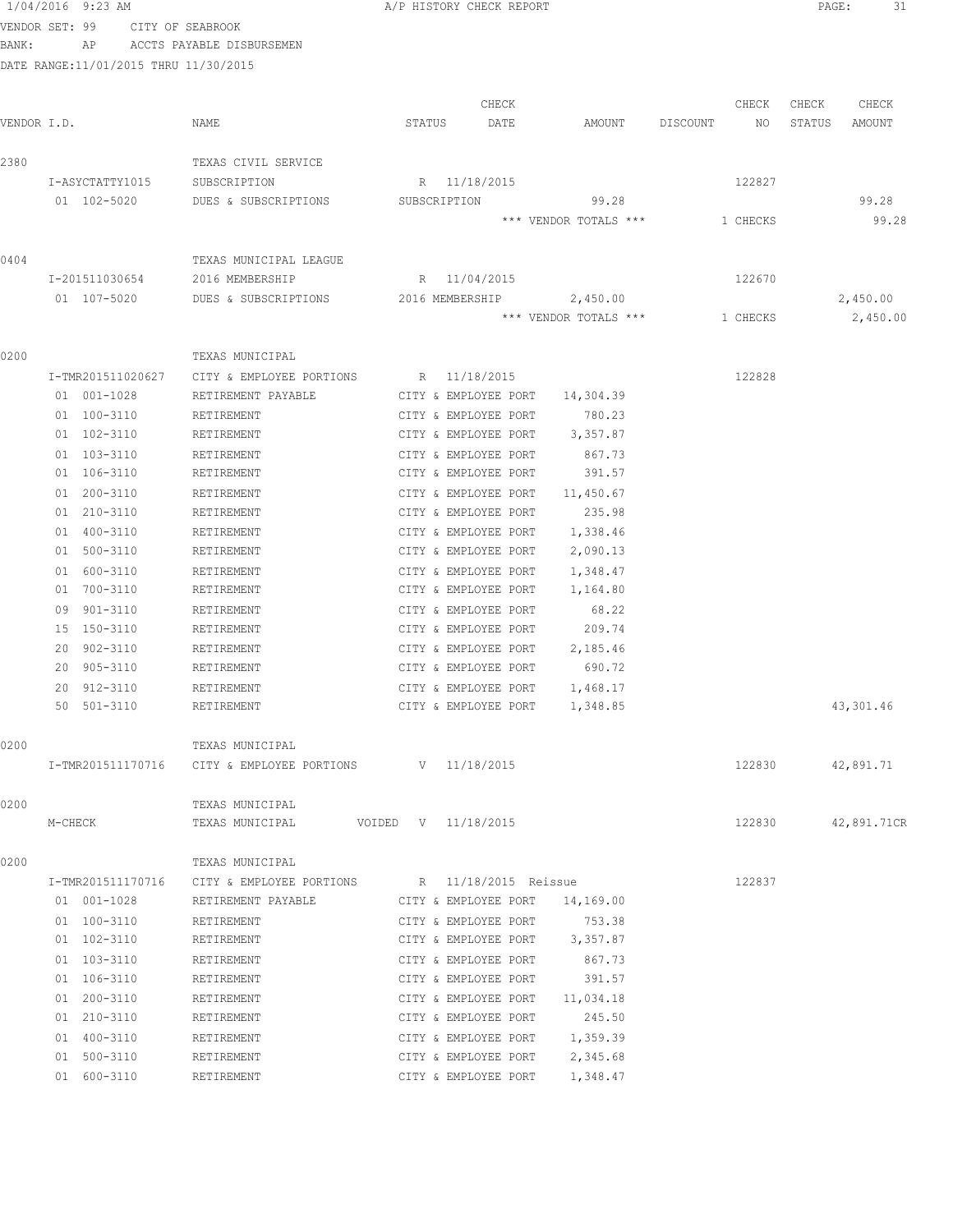### 1/04/2016 9:23 AM

A/P HISTORY CHECK REPORT

PAGE: 32

VENDOR SET: 99 CITY OF SEABROOK BANK: AP ACCTS PAYABLE DISBURSEMEN

|             |                                 |                                                    |               | <b>CHECK</b>         |                       |                 | CHECK    | <b>CHECK</b>  | <b>CHECK</b>  |
|-------------|---------------------------------|----------------------------------------------------|---------------|----------------------|-----------------------|-----------------|----------|---------------|---------------|
| VENDOR I.D. |                                 | NAME                                               | <b>STATUS</b> | <b>DATE</b>          | AMOUNT                | <b>DISCOUNT</b> | NO       | <b>STATUS</b> | <b>AMOUNT</b> |
| 0200        |                                 | <b>TEXAS MUNICIPAL</b><br>CONT                     |               |                      |                       |                 |          |               |               |
|             | I-TMR201511170716               | CITY & EMPLOYEE PORTIONS                           |               | R 11/18/2015 Reissue |                       |                 | 122837   |               |               |
|             | 01 700-3110                     | <b>RETIREMENT</b>                                  |               | CITY & EMPLOYEE PORT | 1,001.68              |                 |          |               |               |
|             | 09 901-3110                     | <b>RETIREMENT</b>                                  |               | CITY & EMPLOYEE PORT | 40.93                 |                 |          |               |               |
|             | 12 120-3110                     | <b>RETIREMENT</b>                                  |               | CITY & EMPLOYEE PORT | 37.47                 |                 |          |               |               |
|             | 15 150-3110                     | RETIREMENT                                         |               | CITY & EMPLOYEE PORT | 209.74                |                 |          |               |               |
|             | 20 902-3110                     | RETIREMENT                                         |               | CITY & EMPLOYEE PORT | 2,218.04              |                 |          |               |               |
|             | 20 905-3110                     | <b>RETIREMENT</b>                                  |               | CITY & EMPLOYEE PORT | 690.72                |                 |          |               |               |
|             | 20 912-3110                     | RETIREMENT                                         |               | CITY & EMPLOYEE PORT | 1,564.06              |                 |          |               |               |
|             | 50 501-3110                     | RETIREMENT                                         |               | CITY & EMPLOYEE PORT | 1,256.30              |                 |          |               | 42,891.71     |
|             |                                 |                                                    |               |                      | *** VENDOR TOTALS *** |                 | 2 CHECKS |               | 86, 193. 17   |
| 2241        |                                 | TEXAS SOCIAL SECURITY PROGRAM                      |               |                      |                       |                 |          |               |               |
|             | I-201511180732                  | ADMINISTRATIVE FEE                                 |               | $V = 11/18/2015$     |                       |                 | 122832   |               | 35.00         |
| 2241        |                                 | TEXAS SOCIAL SECURITY PROGRAM                      |               |                      |                       |                 |          |               |               |
|             | M-CHECK                         | TEXAS SOCIAL SECURITY PRVOIDED V 11/18/2015        |               |                      |                       |                 | 122832   |               | 35,00CR       |
| 2241        |                                 | TEXAS SOCIAL SECURITY PROGRAM                      |               |                      |                       |                 |          |               |               |
|             | I-201511180732                  | ADMINISTRATIVE FEE                                 |               | R 11/18/2015 Reissue |                       |                 | 122839   |               |               |
|             | 01 107-5465                     | MISC EXPENSE                                       |               | ADMINISTRATIVE FEE   | 35.00                 |                 |          |               | 35.00         |
|             |                                 |                                                    |               |                      | *** VENDOR TOTALS *** |                 | 1 CHECKS |               | 35.00         |
| 2089        |                                 |                                                    |               |                      |                       |                 |          |               |               |
|             |                                 |                                                    | $\mathbf R$   |                      |                       |                 |          |               |               |
|             |                                 |                                                    |               |                      |                       |                 |          |               |               |
|             |                                 |                                                    |               |                      |                       |                 |          |               |               |
|             |                                 |                                                    |               |                      |                       |                 |          |               |               |
| 2254        |                                 | TRANSUNION RISK AND ALTERNATIV                     |               |                      |                       |                 |          |               |               |
|             | I-201511110712                  | <b>INVESTIGATIONS</b>                              |               | R 11/11/2015         |                       |                 | 122771   |               |               |
|             | 50 501-5497                     | C.I.D.                                             |               | INVESTIGATIONS       | 110.00                |                 |          |               | 110.00        |
|             |                                 |                                                    |               |                      | *** VENDOR TOTALS *** |                 | 1 CHECKS |               | 110.00        |
| 1799        |                                 | TRIPLE H CARPORTS PATIO COVERS                     |               |                      |                       |                 |          |               |               |
|             | I-1022151                       | <b>CUSTOM COVER</b>                                |               | R 11/11/2015         |                       |                 | 122772   |               |               |
|             | 34 341-6050                     | <b>BLDGS/RENOVATIONS</b>                           | CUSTOM COVER  |                      | 2,895.00              |                 |          |               | 2,895.00      |
|             |                                 |                                                    |               |                      | *** VENDOR TOTALS *** |                 | 1 CHECKS |               | 2,895.00      |
| 0748        |                                 | TX CHILD SUPPORT DISBURSE                          |               |                      |                       |                 |          |               |               |
|             | I-CS6201511020627 CHILD SUPPORT |                                                    |               | D 11/02/2015         |                       |                 | 000000   |               |               |
|             |                                 | 01 001-1032 OPHER PAYROLL DEDICTIONS CHILD SUPPORT |               |                      | 166 15                |                 |          |               | 166 15        |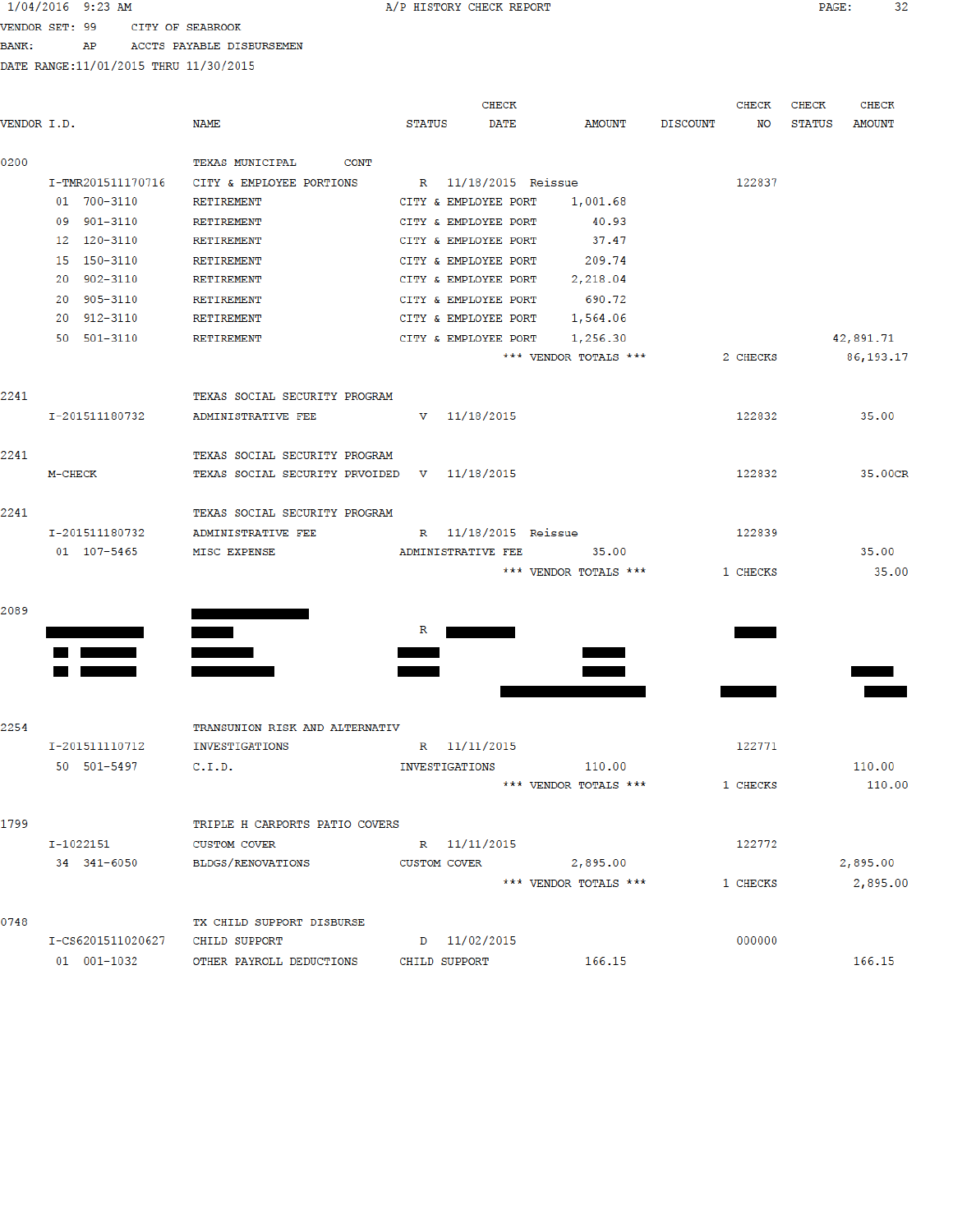|             | 1/04/2016 9:23 AM                     |                                                                                              | A/P HISTORY CHECK REPORT   |       |                       |          |          | PAGE: | 33            |  |
|-------------|---------------------------------------|----------------------------------------------------------------------------------------------|----------------------------|-------|-----------------------|----------|----------|-------|---------------|--|
|             | VENDOR SET: 99 CITY OF SEABROOK       |                                                                                              |                            |       |                       |          |          |       |               |  |
| BANK:       |                                       | AP ACCTS PAYABLE DISBURSEMEN                                                                 |                            |       |                       |          |          |       |               |  |
|             | DATE RANGE:11/01/2015 THRU 11/30/2015 |                                                                                              |                            |       |                       |          |          |       |               |  |
|             |                                       |                                                                                              |                            |       |                       |          |          |       |               |  |
|             |                                       |                                                                                              |                            | CHECK |                       |          | CHECK    | CHECK | CHECK         |  |
| VENDOR I.D. |                                       | NAME                                                                                         | STATUS                     | DATE  | AMOUNT                | DISCOUNT | NO       |       | STATUS AMOUNT |  |
| 0748        |                                       |                                                                                              |                            |       |                       |          |          |       |               |  |
|             | I-CS6201511170716 CHILD SUPPORT       | TX CHILD SUPPORT DISBURSE                                                                    | D 11/17/2015               |       |                       |          | 000000   |       |               |  |
|             | 01 001-1032                           | OTHER PAYROLL DEDUCTIONS CHILD SUPPORT                                                       |                            |       | 166.15                |          |          |       | 166.15        |  |
|             |                                       |                                                                                              |                            |       | *** VENDOR TOTALS *** |          | 2 CHECKS |       | 332.30        |  |
|             |                                       |                                                                                              |                            |       |                       |          |          |       |               |  |
| 1628        |                                       | TX CHILD SUPPORT DISBURSEMENT                                                                |                            |       |                       |          |          |       |               |  |
|             | I-CS2201511020627                     | CHILD SUPPORT                                                                                | D 11/02/2015               |       |                       |          | 000000   |       |               |  |
|             | 01 001-1032                           | OTHER PAYROLL DEDUCTIONS CHILD SUPPORT                                                       |                            |       | 293.06                |          |          |       | 293.06        |  |
|             |                                       |                                                                                              |                            |       |                       |          |          |       |               |  |
| 1628        |                                       | TX CHILD SUPPORT DISBURSEMENT                                                                |                            |       |                       |          |          |       |               |  |
|             | I-CS2201511170716 CHILD SUPPORT       |                                                                                              | D 11/17/2015               |       |                       |          | 000000   |       |               |  |
|             | 01 001-1032                           | OTHER PAYROLL DEDUCTIONS CHILD SUPPORT 600 293.06                                            |                            |       |                       |          |          |       | 293.06        |  |
|             |                                       |                                                                                              |                            |       | *** VENDOR TOTALS *** |          | 2 CHECKS |       | 586.12        |  |
| 0217        |                                       | TX MUNICIPAL POLICE ASSN                                                                     |                            |       |                       |          |          |       |               |  |
|             | I-TPA201511020627                     | EMPLOYEE DEDUCTIONS                                                                          | R 11/04/2015               |       |                       |          | 122671   |       |               |  |
|             | 01 001-1032                           | OTHER PAYROLL DEDUCTIONS                                                                     | EMPLOYEE DEDUCTIONS 284.24 |       |                       |          |          |       | 284.24        |  |
|             |                                       |                                                                                              |                            |       |                       |          |          |       |               |  |
| 0217        |                                       | TX MUNICIPAL POLICE ASSN                                                                     |                            |       |                       |          |          |       |               |  |
|             | I-TPA201511170716                     | EMPLOYEE DEDUCTIONS                                                                          | V 11/18/2015               |       |                       |          | 122833   |       | 284.24        |  |
|             |                                       |                                                                                              |                            |       |                       |          |          |       |               |  |
| 0217        |                                       | TX MUNICIPAL POLICE ASSN                                                                     |                            |       |                       |          |          |       |               |  |
|             | M-CHECK                               | TX MUNICIPAL POLICE ASSNVOIDED V 11/18/2015                                                  |                            |       |                       |          | 122833   |       | 284.24CR      |  |
|             |                                       |                                                                                              |                            |       |                       |          |          |       |               |  |
| 0217        |                                       | TX MUNICIPAL POLICE ASSN                                                                     |                            |       |                       |          |          |       |               |  |
|             | 01 001-1032                           | I-TPA201511170716 EMPLOYEE DEDUCTIONS<br>OTHER PAYROLL DEDUCTIONS EMPLOYEE DEDUCTIONS 284.24 | R 11/18/2015 Reissue       |       |                       |          | 122840   |       | 284.24        |  |
|             |                                       |                                                                                              |                            |       | *** VENDOR TOTALS *** |          | 2 CHECKS |       | 568.48        |  |
|             |                                       |                                                                                              |                            |       |                       |          |          |       |               |  |
| 1426        |                                       | TYLER TECHNOLOGIES - INCODE DI                                                               |                            |       |                       |          |          |       |               |  |
|             | I-025139166                           | TCM TRAINING                                                                                 | R 11/11/2015               |       |                       |          | 122773   |       |               |  |
|             | 01 100-5300                           | TRAINING & CONFERENCE                                                                        | TCM TRAINING               |       | 437.50                |          |          |       | 437.50        |  |
|             |                                       |                                                                                              |                            |       | *** VENDOR TOTALS *** |          | 1 CHECKS |       | 437.50        |  |
|             |                                       |                                                                                              |                            |       |                       |          |          |       |               |  |
| 0919        |                                       | VERIZON WIRELESS                                                                             |                            |       |                       |          |          |       |               |  |
|             | I-9754776017                          | TELEPHONE                                                                                    | R 11/11/2015               |       |                       |          | 122774   |       |               |  |
|             | 01 106-5405                           | PHONE NETWORK NOTIFICATION SYSTELEPHONE                                                      |                            |       | 20.80                 |          |          |       |               |  |
|             | I-9754843649                          | TELEPHONE                                                                                    | R 11/11/2015               |       |                       |          | 122774   |       |               |  |
|             | 01 100-5400                           | TELEPHONE                                                                                    | TELEPHONE                  |       | 325.47                |          |          |       |               |  |
|             | 01 102-5400                           | TELEPHONE                                                                                    | TELEPHONE                  |       | 699.83                |          |          |       |               |  |
|             | 15 150-5400                           | TELEPHONE                                                                                    | TELEPHONE                  |       | 37.99                 |          |          |       |               |  |
|             | 01 103-5400                           | TELEPHONE                                                                                    | TELEPHONE                  |       | 343.23                |          |          |       |               |  |
|             | 01 107-5400                           | TELEPHONE                                                                                    | TELEPHONE                  |       | 37.99                 |          |          |       |               |  |
|             | 01 700-5400                           | TELEPHONE                                                                                    | TELEPHONE                  |       | 91.82                 |          |          |       |               |  |
|             | 01 001-0507                           | DUE FROM EDC                                                                                 | TELEPHONE                  |       | 50.72                 |          |          |       |               |  |
|             | 01 400-5400<br>01 500-5400            | TELEPHONE<br>TELEPHONE                                                                       | TELEPHONE<br>TELEPHONE     |       | 102.74<br>118.75      |          |          |       |               |  |
|             | 01 600-5400                           | TELEPHONE                                                                                    | TELEPHONE                  |       | 89.36                 |          |          |       |               |  |
|             |                                       |                                                                                              |                            |       |                       |          |          |       |               |  |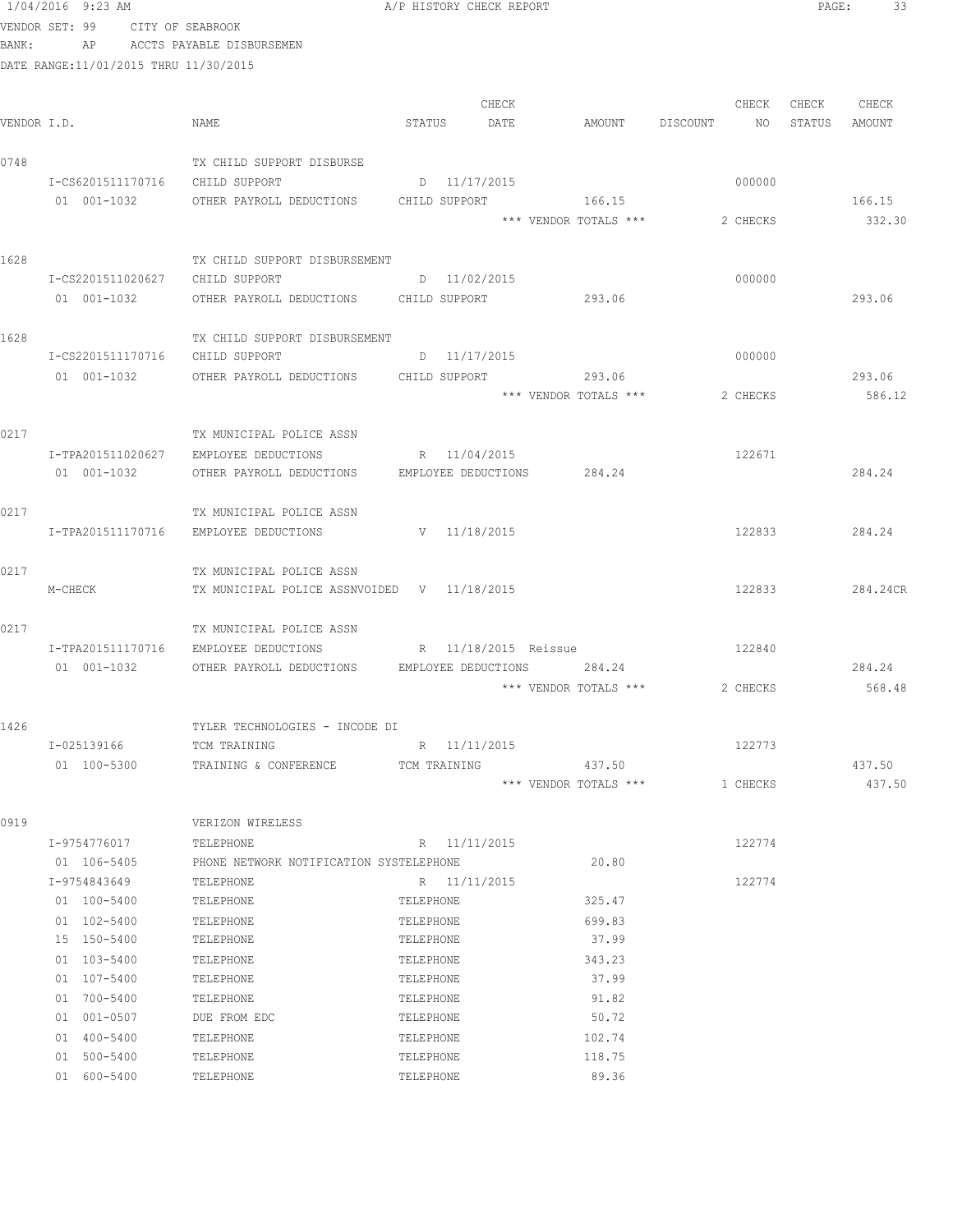VENDOR SET: 99 CITY OF SEABROOK BANK: AP ACCTS PAYABLE DISBURSEMEN

| VENDOR I.D. |                   | NAME                                    | STATUS         | CHECK<br>DATE | AMOUNT                | DISCOUNT | CHECK<br>NO | CHECK<br>STATUS | CHECK<br>AMOUNT |
|-------------|-------------------|-----------------------------------------|----------------|---------------|-----------------------|----------|-------------|-----------------|-----------------|
|             |                   |                                         |                |               |                       |          |             |                 |                 |
| 0919        |                   | VERIZON WIRELESS<br>CONT                |                |               |                       |          |             |                 |                 |
|             | I-9754843649      | TELEPHONE                               | R 11/11/2015   |               |                       |          | 122774      |                 |                 |
|             | 20 902-5400       | TELEPHONE                               | TELEPHONE      |               | 182.56                |          |             |                 |                 |
|             | 20 912-5400       | TELEPHONE                               | TELEPHONE      |               | 128.73                |          |             |                 |                 |
|             | I-9754845041      | TELEPHONE                               | R 11/11/2015   |               |                       |          | 122774      |                 |                 |
|             | 01 106-5405       | PHONE NETWORK NOTIFICATION SYSTELEPHONE |                |               | 37.99                 |          |             |                 | 2,267.98        |
| 0919        |                   | VERIZON WIRELESS                        |                |               |                       |          |             |                 |                 |
|             | I-9754129156      | TELEPHONE                               | R 11/18/2015   |               |                       |          | 122834      |                 |                 |
|             | 01 200-5400       | TELEPHONE                               | TELEPHONE      |               | 1,296.20              |          |             |                 | 1,296.20        |
|             |                   |                                         |                |               | *** VENDOR TOTALS *** |          | 2 CHECKS    |                 | 3,564.18        |
| 0035        |                   | WASTE MANAGEMENT OF TEXAS INC           |                |               |                       |          |             |                 |                 |
|             | I-201511110713    | <b>DUMPSTERS</b>                        | R 11/11/2015   |               |                       |          | 122776      |                 |                 |
|             | 20 922-5479       | COMMERCIAL SANIT SERVICE                | DUMPSTERS      |               | 61,094.14             |          |             |                 |                 |
|             | 20 922-7210       | FRANCHISE FEES                          | DUMPSTERS      |               | 20,804.27CR           |          |             |                 |                 |
|             | 20 922-9535       | SANITATION BILLING FEES                 | DUMPSTERS      |               | 11,095.61CR           |          |             |                 |                 |
|             | 20 922-5469       | RESIDENTIAL SANIT SERVICE               | DUMPSTERS      |               | 77,600.98             |          |             |                 |                 |
|             | 20 922-5467       | RECYCLING CHARGES                       | DUMPSTERS      |               | 6,418.17              |          |             |                 | 113,213.41      |
|             |                   |                                         |                |               | *** VENDOR TOTALS *** |          | 1 CHECKS    |                 | 113, 213.41     |
|             |                   |                                         |                |               |                       |          |             |                 |                 |
| 1849        |                   | WAUKESHA-PEARCE INDUSTRIES INC          |                |               |                       |          |             |                 |                 |
|             | I-25485774        | CARTRIDGE ASSY                          | R 11/18/2015   |               |                       |          | 122835      |                 |                 |
|             | 20 902-5110       | MAINT-AUTOS & EQUIPMENT                 | CARTRIDGE ASSY |               | 27.60                 |          |             |                 |                 |
|             | 20 912-5110       | MAINT-AUTOS & EQUIPMENT                 | CARTRIDGE ASSY |               | 27.60                 |          |             |                 | 55.20           |
|             |                   |                                         |                |               | *** VENDOR TOTALS *** |          | 1 CHECKS    |                 | 55.20           |
| 0031        |                   | WELLS FARGO                             |                |               |                       |          |             |                 |                 |
|             | I-T3 201511020627 | FICA TAXES                              | D 11/02/2015   |               |                       |          | 000000      |                 |                 |
|             | 01 001-1025       | FICA TAX PAYABLE                        | FICA TAXES     |               | 12,302.51             |          |             |                 |                 |
|             | 01 100-3100       | FICA TAXES                              | FICA TAXES     |               | 338.18                |          |             |                 |                 |
|             | $01 102 - 3100$   | FICA TAXES                              | FICA TAXES     |               | 1,064.16              |          |             |                 |                 |
|             | 01 103-3100       | FICA TAXES                              | FICA TAXES     |               | 342.52                |          |             |                 |                 |
|             | 01 106-3100       | FICA TAXES                              | FICA TAXES     |               | 167.06                |          |             |                 |                 |
|             | 01 200-3100       | FICA TAXES                              | FICA TAXES     |               | 4,839.01              |          |             |                 |                 |
|             | 01 210-3100       | PAYROLL TAX                             | FICA TAXES     |               | 103.11                |          |             |                 |                 |
|             | 01 400-3100       | FICA TAXES                              | FICA TAXES     |               | 620.00                |          |             |                 |                 |
|             | 01 500-3100       | PAYROLL TAX                             | FICA TAXES     |               | 874.43                |          |             |                 |                 |
|             | 01 600-3100       | PAYROLL TAX                             | FICA TAXES     |               | 566.22                |          |             |                 |                 |
|             | 01 700-3100       | FICA TAXES                              | FICA TAXES     |               | 893.96                |          |             |                 |                 |
|             | 09 901-3100       | FICA                                    | FICA TAXES     |               | 28.32                 |          |             |                 |                 |
|             | 15 150-3100       | FICA                                    | FICA TAXES     |               | 87.59                 |          |             |                 |                 |
|             | 20 902-3100       | FICA TAXES                              | FICA TAXES     |               | 900.15                |          |             |                 |                 |
|             | 20 905-3100       | FICA TAXES                              | FICA TAXES     |               | 284.64                |          |             |                 |                 |
|             | 20 912-3100       | FICA TAXES                              | FICA TAXES     |               | 615.33                |          |             |                 |                 |
|             | 50 501-3100       | FICA TAXES                              | FICA TAXES     |               | 577.83                |          |             |                 |                 |
|             | I-T4 201511020627 | MEDICARE WH                             | D 11/02/2015   |               |                       |          | 000000      |                 |                 |
|             | 01 001-1025       | FICA TAX PAYABLE                        | MEDICARE WH    |               | 2,960.53              |          |             |                 |                 |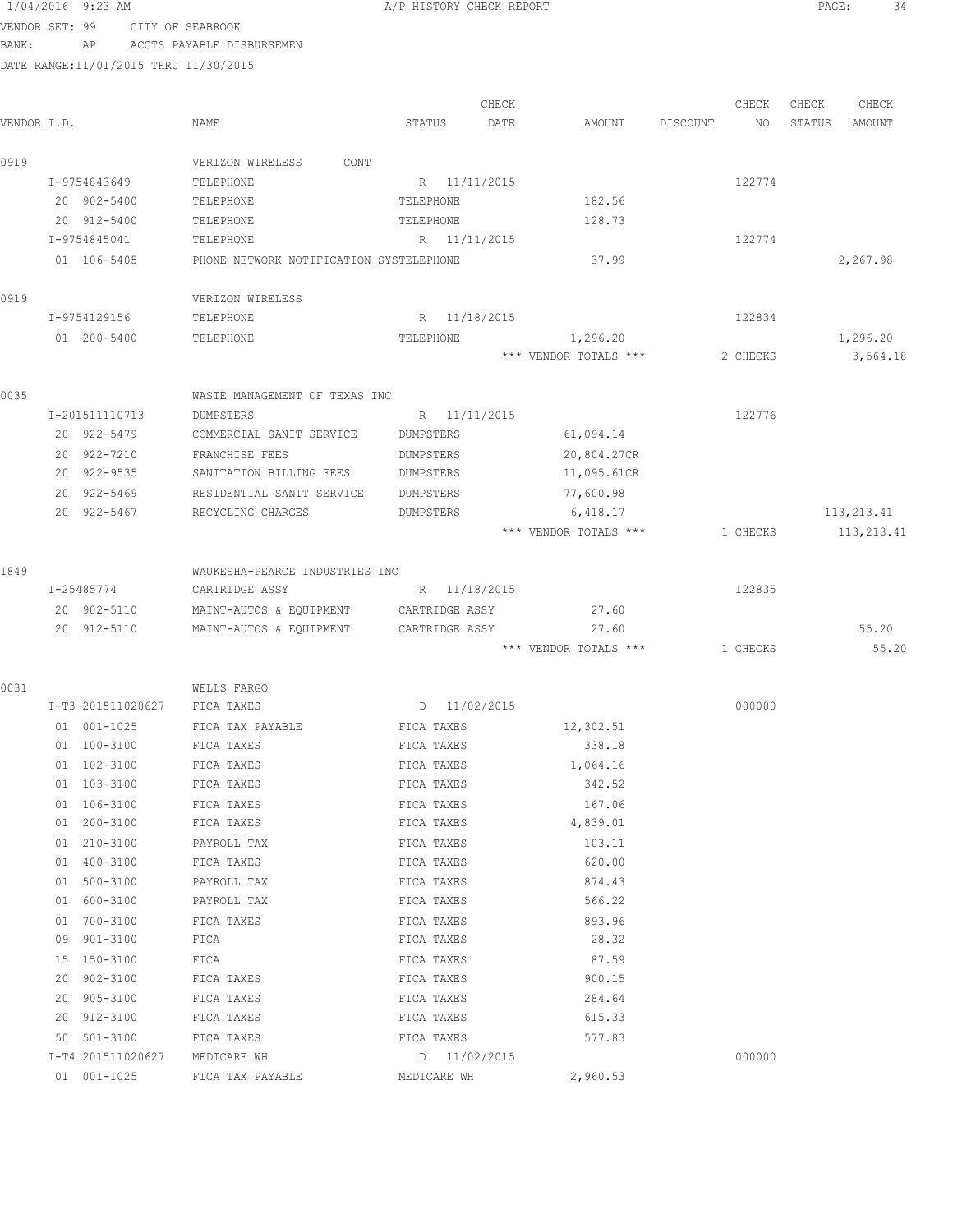VENDOR SET: 99 CITY OF SEABROOK BANK: AP ACCTS PAYABLE DISBURSEMEN

|             |    |                   |                  |      |              | CHECK |           |          | CHECK  | CHECK  | CHECK     |
|-------------|----|-------------------|------------------|------|--------------|-------|-----------|----------|--------|--------|-----------|
| VENDOR I.D. |    |                   | NAME             |      | STATUS       | DATE  | AMOUNT    | DISCOUNT | NO     | STATUS | AMOUNT    |
| 0031        |    |                   | WELLS FARGO      | CONT |              |       |           |          |        |        |           |
|             |    | I-T4 201511020627 | MEDICARE WH      |      | D 11/02/2015 |       |           |          | 000000 |        |           |
|             |    | 01 100-3100       | FICA TAXES       |      | MEDICARE WH  |       | 79.09     |          |        |        |           |
|             |    | 01 102-3100       | FICA TAXES       |      | MEDICARE WH  |       | 332.20    |          |        |        |           |
|             |    | 01 103-3100       | FICA TAXES       |      | MEDICARE WH  |       | 80.11     |          |        |        |           |
|             |    | 01 106-3100       | FICA TAXES       |      | MEDICARE WH  |       | 39.07     |          |        |        |           |
|             |    | 01 200-3100       | FICA TAXES       |      | MEDICARE WH  |       | 1,131.66  |          |        |        |           |
|             |    | 01 210-3100       | PAYROLL TAX      |      | MEDICARE WH  |       | 24.11     |          |        |        |           |
|             |    | 01 400-3100       | FICA TAXES       |      | MEDICARE WH  |       | 145.01    |          |        |        |           |
|             |    | 01 500-3100       | PAYROLL TAX      |      | MEDICARE WH  |       | 204.51    |          |        |        |           |
|             | 01 | 600-3100          | PAYROLL TAX      |      | MEDICARE WH  |       | 132.43    |          |        |        |           |
|             | 01 | 700-3100          | FICA TAXES       |      | MEDICARE WH  |       | 209.08    |          |        |        |           |
|             | 09 | 901-3100          | FICA             |      | MEDICARE WH  |       | 6.63      |          |        |        |           |
|             | 15 | 150-3100          | FICA             |      | MEDICARE WH  |       | 20.49     |          |        |        |           |
|             | 20 | 902-3100          | FICA TAXES       |      | MEDICARE WH  |       | 210.53    |          |        |        |           |
|             |    | 20 905-3100       | FICA TAXES       |      | MEDICARE WH  |       | 66.57     |          |        |        |           |
|             |    | 20 912-3100       | FICA TAXES       |      | MEDICARE WH  |       | 143.90    |          |        |        |           |
|             |    | 50 501-3100       | FICA TAXES       |      | MEDICARE WH  |       | 135.14    |          |        |        | 30,526.08 |
| 0031        |    |                   | WELLS FARGO      |      |              |       |           |          |        |        |           |
|             |    | I-T3 201511170716 | FICA TAXES       |      | D 11/17/2015 |       |           |          | 000000 |        |           |
|             |    | 01 001-1025       | FICA TAX PAYABLE |      | FICA TAXES   |       | 12,069.02 |          |        |        |           |
|             |    | 01 100-3100       | FICA TAXES       |      | FICA TAXES   |       | 326.45    |          |        |        |           |
|             |    | 01 102-3100       | FICA TAXES       |      | FICA TAXES   |       | 1,064.16  |          |        |        |           |
|             |    | 01 103-3100       | FICA TAXES       |      | FICA TAXES   |       | 342.52    |          |        |        |           |
|             |    | 01 106-3100       | FICA TAXES       |      | FICA TAXES   |       | 167.06    |          |        |        |           |
|             |    | 01 200-3100       | FICA TAXES       |      | FICA TAXES   |       | 4,657.13  |          |        |        |           |
|             |    | 01 210-3100       | PAYROLL TAX      |      | FICA TAXES   |       | 107.27    |          |        |        |           |
|             |    | 01 400-3100       | FICA TAXES       |      | FICA TAXES   |       | 599.22    |          |        |        |           |
|             |    | 01 500-3100       | PAYROLL TAX      |      | FICA TAXES   |       | 985.31    |          |        |        |           |
|             |    | 01 600-3100       | PAYROLL TAX      |      | FICA TAXES   |       | 566.22    |          |        |        |           |
|             | 01 | 700-3100          | FICA TAXES       |      | FICA TAXES   |       | 739.76    |          |        |        |           |
|             |    | 09 901-3100       | FICA             |      | FICA TAXES   |       | 16.94     |          |        |        |           |
|             |    | 12 120-3100       | FICA             |      | FICA TAXES   |       | 15.66     |          |        |        |           |
|             |    | 15 150-3100       | FICA             |      | FICA TAXES   |       | 87.59     |          |        |        |           |
|             |    | 20 902-3100       | FICA TAXES       |      | FICA TAXES   |       | 914.39    |          |        |        |           |
|             |    | 20 905-3100       | FICA TAXES       |      | FICA TAXES   |       | 284.64    |          |        |        |           |
|             |    | 20 912-3100       | FICA TAXES       |      | FICA TAXES   |       | 657.22    |          |        |        |           |
|             |    | 50 501-3100       | FICA TAXES       |      | FICA TAXES   |       | 537.48    |          |        |        |           |
|             |    | I-T4 201511170716 | MEDICARE WH      |      | D 11/17/2015 |       |           |          | 000000 |        |           |
|             |    | 01 001-1025       | FICA TAX PAYABLE |      | MEDICARE WH  |       | 2,905.95  |          |        |        |           |
|             |    | 01 100-3100       | FICA TAXES       |      | MEDICARE WH  |       | 76.35     |          |        |        |           |
|             |    | 01 102-3100       | FICA TAXES       |      | MEDICARE WH  |       | 332.20    |          |        |        |           |
|             |    | 01 103-3100       | FICA TAXES       |      | MEDICARE WH  |       | 80.11     |          |        |        |           |
|             |    | 01 106-3100       | FICA TAXES       |      | MEDICARE WH  |       | 39.07     |          |        |        |           |
|             |    | 01 200-3100       | FICA TAXES       |      | MEDICARE WH  |       | 1,089.14  |          |        |        |           |
|             |    | 01 210-3100       | PAYROLL TAX      |      | MEDICARE WH  |       | 25.09     |          |        |        |           |
|             |    | 01 400-3100       | FICA TAXES       |      | MEDICARE WH  |       | 140.16    |          |        |        |           |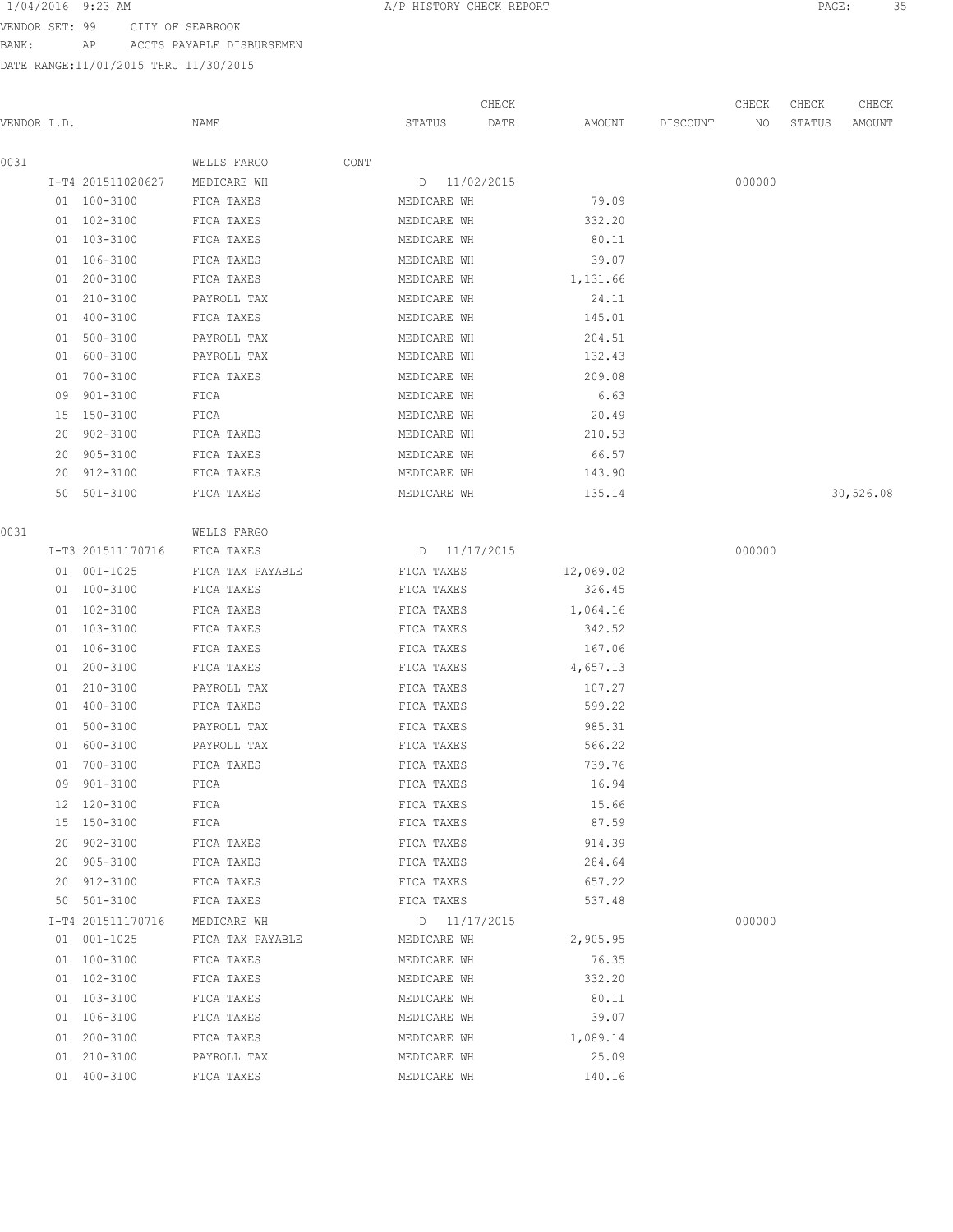VENDOR SET: 99 CITY OF SEABROOK

BANK: AP ACCTS PAYABLE DISBURSEMEN

|             |             |                   |                          |      |              | CHECK             |                       |          | CHECK    | CHECK  | CHECK      |
|-------------|-------------|-------------------|--------------------------|------|--------------|-------------------|-----------------------|----------|----------|--------|------------|
| VENDOR I.D. |             |                   | NAME                     |      | STATUS       | DATE              | AMOUNT                | DISCOUNT | NO       | STATUS | AMOUNT     |
| 0031        |             |                   | WELLS FARGO              | CONT |              |                   |                       |          |          |        |            |
|             |             | I-T4 201511170716 | MEDICARE WH              |      |              | D 11/17/2015      |                       |          | 000000   |        |            |
|             | 01          | 500-3100          | PAYROLL TAX              |      | MEDICARE WH  |                   | 230.43                |          |          |        |            |
|             | 01 600-3100 |                   | PAYROLL TAX              |      | MEDICARE WH  |                   | 132.43                |          |          |        |            |
|             | 01 700-3100 |                   | FICA TAXES               |      | MEDICARE WH  |                   | 173.01                |          |          |        |            |
|             | 09 901-3100 |                   | FICA                     |      | MEDICARE WH  |                   | 3.96                  |          |          |        |            |
|             | 12 120-3100 |                   | FICA                     |      | MEDICARE WH  |                   | 3.66                  |          |          |        |            |
|             | 15 150-3100 |                   | FICA                     |      | MEDICARE WH  |                   | 20.49                 |          |          |        |            |
|             | 20          | 902-3100          | FICA TAXES               |      | MEDICARE WH  |                   | 213.87                |          |          |        |            |
|             | 20          | $905 - 3100$      | FICA TAXES               |      | MEDICARE WH  |                   | 66.57                 |          |          |        |            |
|             | 20          | 912-3100          | FICA TAXES               |      | MEDICARE WH  |                   | 153.70                |          |          |        |            |
|             | 50 501-3100 |                   | FICA TAXES               |      | MEDICARE WH  |                   | 125.71                |          |          |        | 29,949.94  |
|             |             |                   |                          |      |              |                   | *** VENDOR TOTALS *** |          | 2 CHECKS |        | 60,476.02  |
| 0032        |             |                   | WELLS FARGO              |      |              |                   |                       |          |          |        |            |
|             |             | I-T1 201511020627 | WITHHOLDING TAXES        |      |              | D 11/02/2015      |                       |          | 000000   |        |            |
|             | 01 001-1020 |                   | WITHHOLDING PAYABLE      |      |              | WITHHOLDING TAXES | 24,479.76             |          |          |        | 24,479.76  |
| 0032        |             |                   | WELLS FARGO              |      |              |                   |                       |          |          |        |            |
|             |             | I-T1 201511170716 | WITHHOLDING TAXES        |      |              | D 11/17/2015      |                       |          | 000000   |        |            |
|             | 01 001-1020 |                   | WITHHOLDING PAYABLE      |      |              | WITHHOLDING TAXES | 23,668.80             |          |          |        | 23,668.80  |
|             |             |                   |                          |      |              |                   | *** VENDOR TOTALS *** |          | 2 CHECKS |        | 48, 148.56 |
| 2131        |             |                   | WILLIAM HEITKAMP         |      |              |                   |                       |          |          |        |            |
|             |             |                   |                          |      | R            | 11/04/2015        |                       |          | 122672   |        |            |
|             | 01 001-1032 |                   | OTHER PAYROLL DEDUCTIONS |      |              |                   | 346.15                |          |          |        |            |
|             |             |                   |                          |      | R            | 11/04/2015        |                       |          | 122672   |        |            |
|             | 01 001-1032 |                   | OTHER PAYROLL DEDUCTIONS |      |              |                   | 630.00                |          |          |        | 976.15     |
| 2131        |             |                   | WILLIAM HEITKAMP         |      |              |                   |                       |          |          |        |            |
|             |             |                   |                          |      | R            | 11/18/2015        |                       |          | 122836   |        |            |
|             | 01 001-1032 |                   | OTHER PAYROLL DEDUCTIONS |      |              |                   | 346.15                |          |          |        |            |
|             |             |                   |                          |      | R            | 11/18/2015        |                       |          | 122836   |        |            |
|             | 01 001-1032 |                   | OTHER PAYROLL DEDUCTIONS |      |              |                   | 630.00                |          |          |        | 976.15     |
|             |             |                   |                          |      |              |                   | *** VENDOR TOTALS *** |          | 2 CHECKS |        | 1,952.30   |
| 0210        |             |                   | XEROX FINANCIAL SERVICES |      |              |                   |                       |          |          |        |            |
|             | I-408952    |                   | COPIER LEASE             |      |              | R 11/11/2015      |                       |          | 122777   |        |            |
|             | 01 107-5030 |                   | RENTALS & SERVICE AGRMTS |      | COPIER LEASE |                   | 707.76                |          |          |        | 707.76     |
|             |             |                   |                          |      |              |                   | *** VENDOR TOTALS *** |          | 1 CHECKS |        | 707.76     |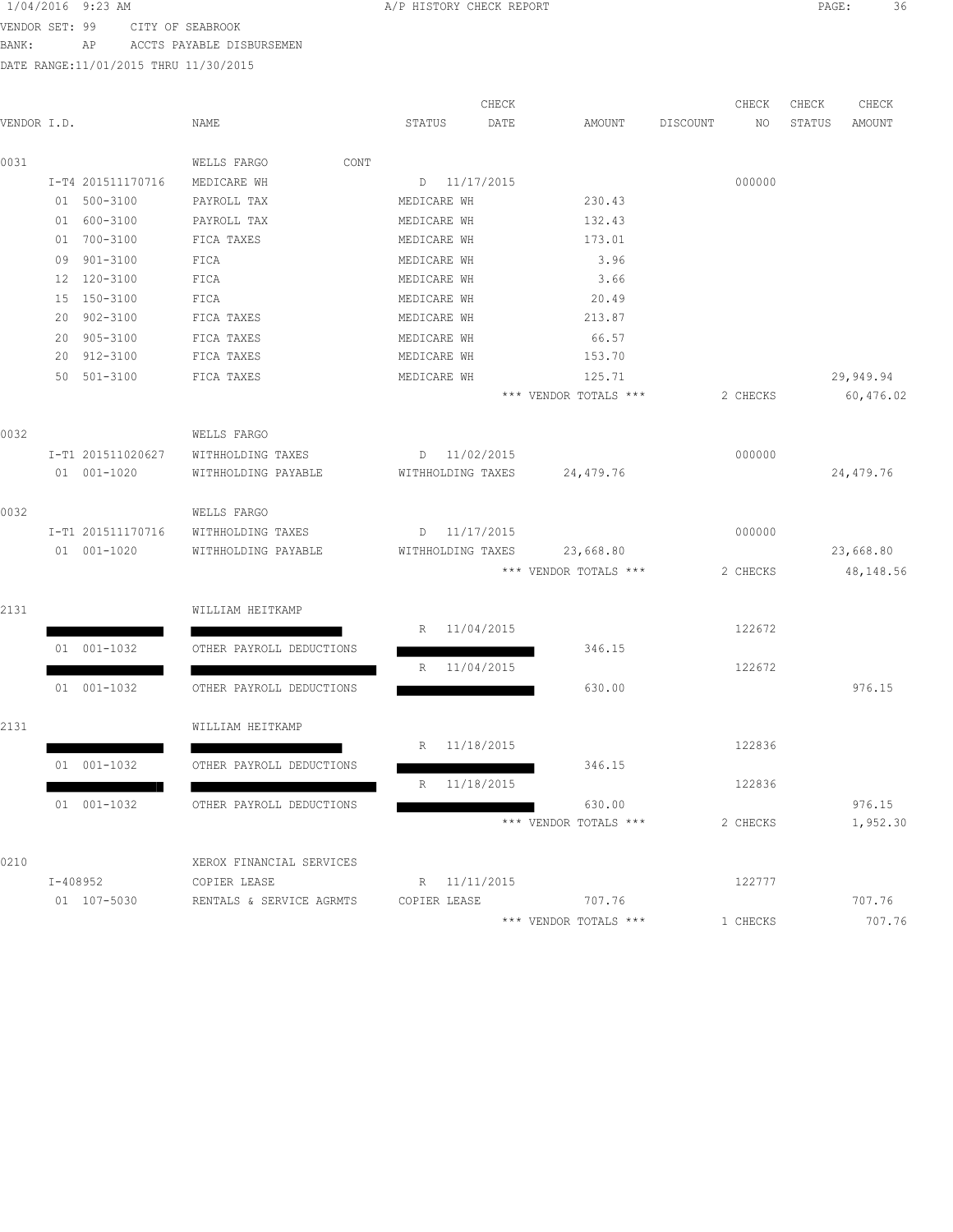VENDOR SET: 99 CITY OF SEABROOK BANK: AP ACCTS PAYABLE DISBURSEMEN

DATE RANGE:11/01/2015 THRU 11/30/2015

|                               |             |               | CHECK          |                | CHECK            | CHECK<br>CHECK   |
|-------------------------------|-------------|---------------|----------------|----------------|------------------|------------------|
| VENDOR I.D.                   | NAME        |               | DATE<br>STATUS | AMOUNT         | DISCOUNT<br>NO.  | STATUS<br>AMOUNT |
|                               |             |               |                |                |                  |                  |
|                               |             |               |                |                |                  |                  |
| TOTALS * *<br>$\star$ $\star$ | NO.         |               |                | INVOICE AMOUNT | <b>DISCOUNTS</b> | CHECK AMOUNT     |
| REGULAR CHECKS:               | 216         |               |                | 1, 165, 322.67 | 0.00             | 1,164,652.67     |
| HAND CHECKS:                  | $\mathbf 0$ |               |                | 0.00           | 0.00             | 0.00             |
| DRAFTS:                       | 12          |               |                | 110,881.46     | 0.00             | 110,881.46       |
| EFT:                          | 16          |               |                | 29, 114. 16    | 0.00             | 29, 114.16       |
| NON CHECKS:                   | 0           |               |                | 0.00           | 0.00             | 0.00             |
| VOID CHECKS:                  |             | 6 VOID DEBITS | 43,210.95      |                |                  |                  |
|                               |             | VOID CREDITS  | 43,980.95CR    | 770.00CR       | 0.00             |                  |
|                               |             |               |                |                |                  |                  |

TOTAL ERRORS: 0

| G/L ACCOUNT | NAME                        |                                       | AMOUNT      |
|-------------|-----------------------------|---------------------------------------|-------------|
|             |                             |                                       |             |
|             | 01  001-0507  DUE FROM EDC  |                                       | 202.44      |
| 01 001-0710 |                             | PREPAID EXPENSE                       | 5,425.86    |
|             |                             | 01 001-1011 BAIL BONDS PAYABLE        | 3,842.90    |
|             |                             | 01  001-1020    WITHHOLDING PAYABLE   | 48,148.56   |
| 01 001-1023 | HSA PAYABLE                 |                                       | 174.00      |
|             |                             | 01 001-1025 FICA TAX PAYABLE          | 30,238.01   |
| 01 001-1028 |                             | RETIREMENT PAYABLE                    | 28, 473.39  |
| 01 001-1030 |                             | AFLAC INSURANCE DEDUCTS               | 1,870.76    |
|             |                             | 01 001-1031 ICMA INSURANCE DEDUCTS    | 3,224.00    |
|             |                             | 01 001-1032 OTHER PAYROLL DEDUCTIONS  | 5,072.66    |
| 01 001-1204 |                             | OMNI FEES PAYABLE                     | 215.01      |
|             |                             | 01 001-1525 COMMUNITY HOUSE DEPOSITS  | 1,150.00    |
|             | 01 100-3100 FICA TAXES      |                                       | 820.07      |
| 01 100-3110 | RETIREMENT                  |                                       | 1,533.61    |
|             | 01 100-3120 HOSPITALIZATION |                                       | 7.00        |
|             |                             | 01 100-5030 RENTALS & SERVICE AGRMTS  | 3,510.00    |
| 01 100-5300 |                             | TRAINING & CONFERENCE                 | 437.50      |
|             | 01  100-5400  TELEPHONE     |                                       | 325.47      |
|             |                             | 01 100-5465 MISC EXPENDITURES         | 170.00      |
| 01 100-7100 | SALES TAX                   |                                       | 240.66      |
|             |                             | 01 100-8605 DISPATCH & ANIMAL CONTROL | 1,416.59CR  |
|             |                             | 01 100-8606 LEASE OF FIRE STATION     | 27,765.35CR |
| 01 100-8620 | PARK FEES                   |                                       | 75.00       |
| 01 102-3015 | CONTRACT LABOR              |                                       | 1,829.25    |
|             | 01 102-3100 FICA TAXES      |                                       | 2,792.72    |
| 01 102-3110 | RETIREMENT                  |                                       | 6,715.74    |
|             | 01 102-3120 HOSPITALIZATION |                                       | 24.50       |
|             |                             | 01 102-5020 DUES & SUBSCRIPTIONS      | 189.28      |
|             |                             | 01 102-5300 TRAINING & CONFERENCE     | 1,165.03    |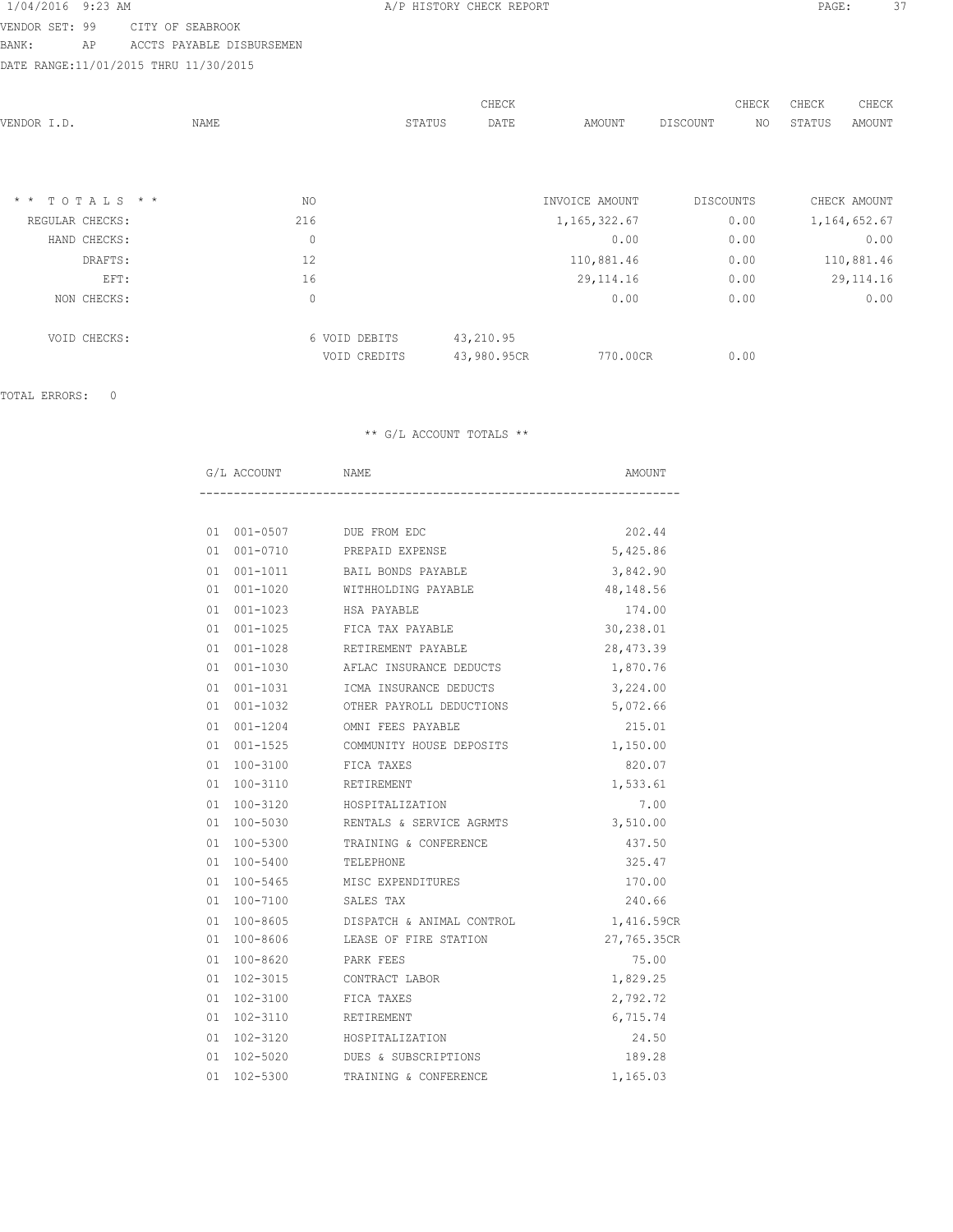DATE RANGE:11/01/2015 THRU 11/30/2015

|  | G/L ACCOUNT     | NAME                           | AMOUNT    |
|--|-----------------|--------------------------------|-----------|
|  |                 |                                |           |
|  | 01 102-5400     | TELEPHONE                      | 699.83    |
|  | 01 103-3100     | FICA TAXES                     | 845.26    |
|  | 01 103-3110     | RETIREMENT                     | 1,735.46  |
|  | 01 103-3120     | HOSPITALIZATION                | 7.00      |
|  | 01 103-5020     | DUES & SUBSCRIPTIONS           | 45.00     |
|  | 01 103-5400     | TELEPHONE                      | 343.23    |
|  | 01 103-5465     | MISC EXPENDITURES              | 55.64     |
|  | 01 106-3100     | FICA TAXES                     | 412.26    |
|  | 01 106-3110     | RETIREMENT                     | 783.14    |
|  | 01 106-3120     | HOSPITALIZATION                | 3.50      |
|  | 01 106-5020     | DUES & SUBSCRIPTIONS           | 250.00    |
|  | 01 106-5170     | MAINTENANCE - RADIOS           | 331.50    |
|  | 01 106-5400     | TELEPHONE                      | 600.88    |
|  | 01 106-5405     | PHONE NETWORK NOTIFICATION SYS | 58.79     |
|  | 01 107-3145     | DRUG TESTING                   | 91.50     |
|  | 01 107-4010     | OFFICE SUPPLIES                | 2,333.08  |
|  | 01 107-4011     | POSTAGE                        | 1,000.00  |
|  | $01 107 - 4050$ | BULK PETROLEUM PURCHASES       | 3,951.41  |
|  | 01 107-4150     | SMALL EQUIPMENT                | 41.99     |
|  | 01 107-5010     | ADVERTISING                    | 1,314.00  |
|  | 01 107-5020     | DUES & SUBSCRIPTIONS           | 2,529.76  |
|  | 01 107-5030     | RENTALS & SERVICE AGRMTS       | 12,609.31 |
|  | 01 107-5175     | JANITORIAL SERVICES            | 1,007.72  |
|  | 01 107-5180     | MAINT-BLDGS & GROUNDS          | 799.36    |
|  | 01 107-5211     | PROF FEES - INSPECTIONS        | 2,094.50  |
|  | 01 107-5230     | CONTRACT-AMBULANCE SERV        | 17,845.58 |
|  | 01 107-5295     | SAFETY COMMITTEE               | 544.35    |
|  | 01 107-5330     | INSURANCE-MISC                 | 800.00    |
|  | 01 107-5400     | TELEPHONE                      | 652.89    |
|  | 01 107-5410     | UTILITIES                      | 4,534.10  |
|  | 01 107-5465     | MISC EXPENSE                   | 243.95    |
|  | 01 107-5466     | FIRE STATION EXPENSE           | 1,217.34  |
|  | 01 200-3100     | FICA TAXES                     | 11,716.94 |
|  | 01 200-3110     | RETIREMENT                     | 22,484.85 |
|  | 01 200-3120     | HOSPITALIZATION                | 126.00    |
|  | 01 200-4005     | SUPPLIES-POLICE OPERATION      | 79.48     |
|  | 01 200-4010     | OFFICE SUPPLIES                | 839.59    |
|  | 01 200-4011     | POSTAGE                        | 36.44     |
|  | 01 200-5020     | DUES & SUBSCRIPTIONS           | 45.00     |
|  | 01 200-5030     | RENTALS & SERVICE AGRMTS       | 2,264.51  |
|  | 01 200-5110     | MAINT-AUTOS & EQUIPMENT        | 967.12    |
|  | 01 200-5170     | MAINT-RADIO EQUIPMENT          | 714.00    |
|  | 01 200-5175     | JANITORIAL SERVICES            | 875.00    |
|  | 01 200-5180     | MAINT-BLDGS & GROUNDS          | 2,920.20  |
|  | 01 200-5300     | TRAINING & CONFERENCE          | 653.75    |
|  | 01 200-5310     | UNIFORMS & LAUNDRY             | 365.85    |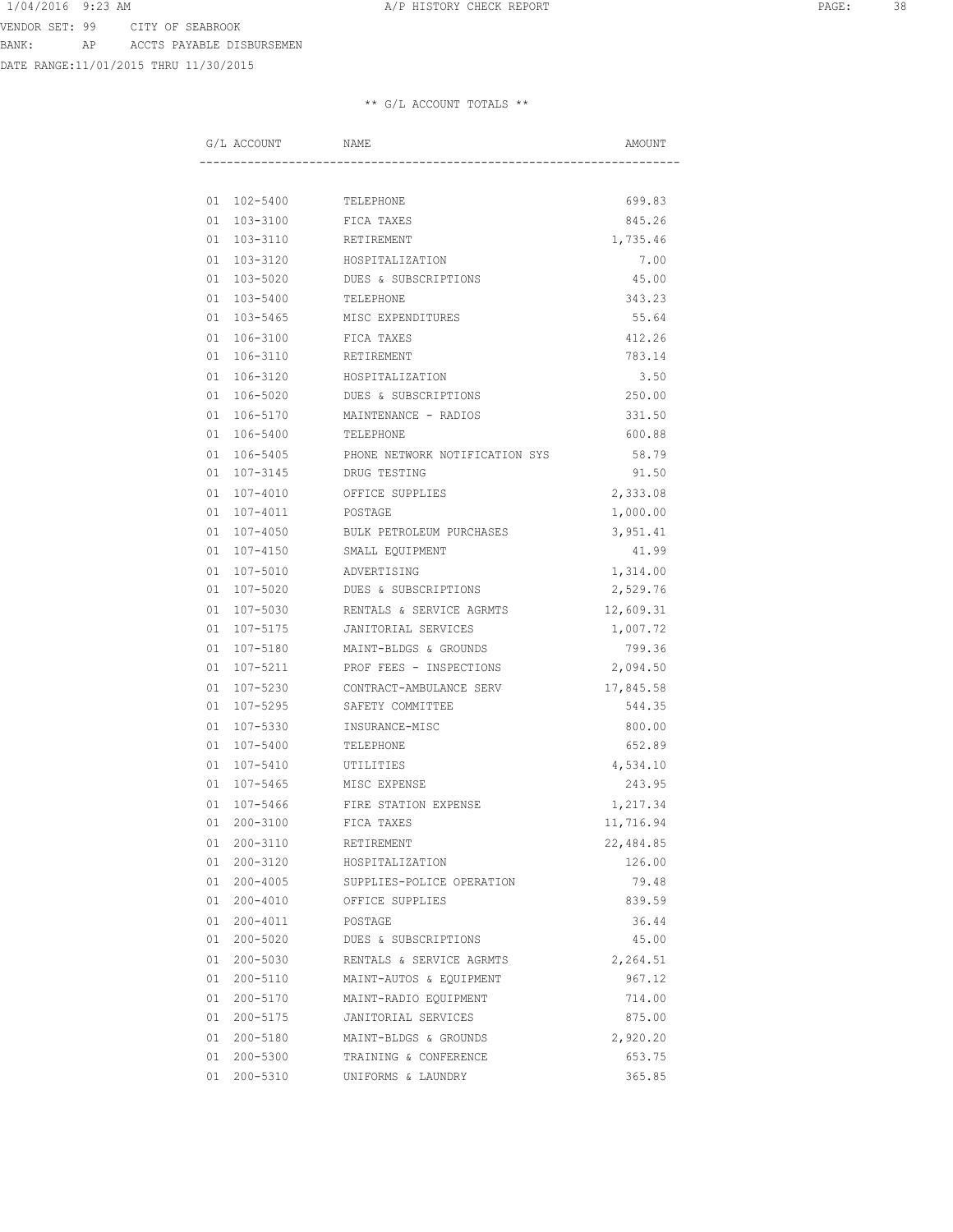DATE RANGE:11/01/2015 THRU 11/30/2015

|  | G/L ACCOUNT | NAME                                 | AMOUNT      |
|--|-------------|--------------------------------------|-------------|
|  |             |                                      |             |
|  |             | 01 200-5311 HANDGUN TRAINING EXPENSE | 49.98       |
|  |             | 01  200-5400  TELEPHONE              | 1,297.17    |
|  |             | 01  200-5410   UTILITIES             | 266.32      |
|  | 01 200-5465 | MISC EXPENSE                         | 1,078.91    |
|  | 01 200-6020 | EQUIPMENT                            | 97,705.79   |
|  | 01 210-3100 | PAYROLL TAX                          | 259.58      |
|  | 01 210-3110 | RETIREMENT                           | 481.48      |
|  | 01 210-3120 | HOSPITALIZATION                      | 3.50        |
|  | 01 210-4400 | MISC SUPPLIES                        | 70.75       |
|  | 01 210-5180 | MAINT-BLDGS & GROUNDS                | 58.00       |
|  | 01 210-5410 | UTILITIES                            | 166.11      |
|  | 01 230-4040 | GAS & OIL/CITY SUPPLY                | 299.18CR    |
|  | 01 230-5030 | RENTALS & SERVICE AGRMTS             | 120.67      |
|  |             | 01 230-5235 PROF FEES-SVFD CONTRACT  | 55,860.35   |
|  | 01 230-5400 | TELEPHONE                            | 420.66      |
|  | 01 230-5410 | UTILITIES                            | 547.24      |
|  | 01 400-3100 | FICA TAXES                           | 1,504.39    |
|  | 01 400-3110 | RETIREMENT                           | 2,697.85    |
|  | 01 400-3120 | HOSPITALIZATION                      | 24.50       |
|  | 01 400-4095 | NURSERY SUPPLIES                     | 94.00       |
|  | 01 400-4150 | SMALL EQUIPMENT OR TOOLS             | 72.68       |
|  | 01 400-4400 | MISC SUPPLIES                        | 1,246.16    |
|  | 01 400-5020 | DUES & SUBSCRIPTIONS                 | 135.00      |
|  | 01 400-5030 | RENTALS & SERVICE AGRMTS             | 148.76      |
|  | 01 400-5110 | MAINT-AUTOS & EQUIPMENT              | 1,308.79    |
|  | 01 400-5165 | MAINT-RECREATION EQUIP               | 1,015.05    |
|  | 01 400-5180 | MAINT-BLDGS & GROUNDS                | 972.70      |
|  | 01 400-5310 | UNIFORMS & LAUNDRY                   | 181.00      |
|  | 01 400-5400 | TELEPHONE                            | 259.38      |
|  | 01 400-5410 | UTILITIES                            | 4,648.64    |
|  | 01 400-5464 | EVENTS                               | 1,408.48    |
|  | 01 500-3100 | PAYROLL TAX                          | 2,294.68    |
|  | 01 500-3110 | RETIREMENT                           | 4,435.81    |
|  | 01 500-3120 | HOSPITALIZATION                      | 24.50       |
|  | 01 500-4150 | SMALL TOOLS & EQUIP                  | 1,042.15    |
|  | 01 500-5030 | RENTALS & SERVICE AGRMTS             | 25.14       |
|  | 01 500-5110 | MAINT-AUTOS & EQUIP                  | 1,165.48    |
|  | 01 500-5140 | MAINT STREETS                        | 1,973.36    |
|  | 01 500-5310 | UNIFORMS & LAUNDRY                   | 171.24      |
|  | 01 500-5400 | TELEPHONE                            | 170.06      |
|  | 01 500-5410 | UTILITIES                            | 314.54      |
|  | 01 500-5411 | UTILITIES - STREET LIGHTS            | 15, 146. 34 |
|  | 01 500-6020 | EQUIPMENT                            | 94,021.00   |
|  | 01 600-3015 | CONTRACT LABOR                       | 1,015.00    |
|  | 01 600-3100 | PAYROLL TAX                          | 1,397.30    |
|  | 01 600-3110 | RETIREMENT                           | 2,696.94    |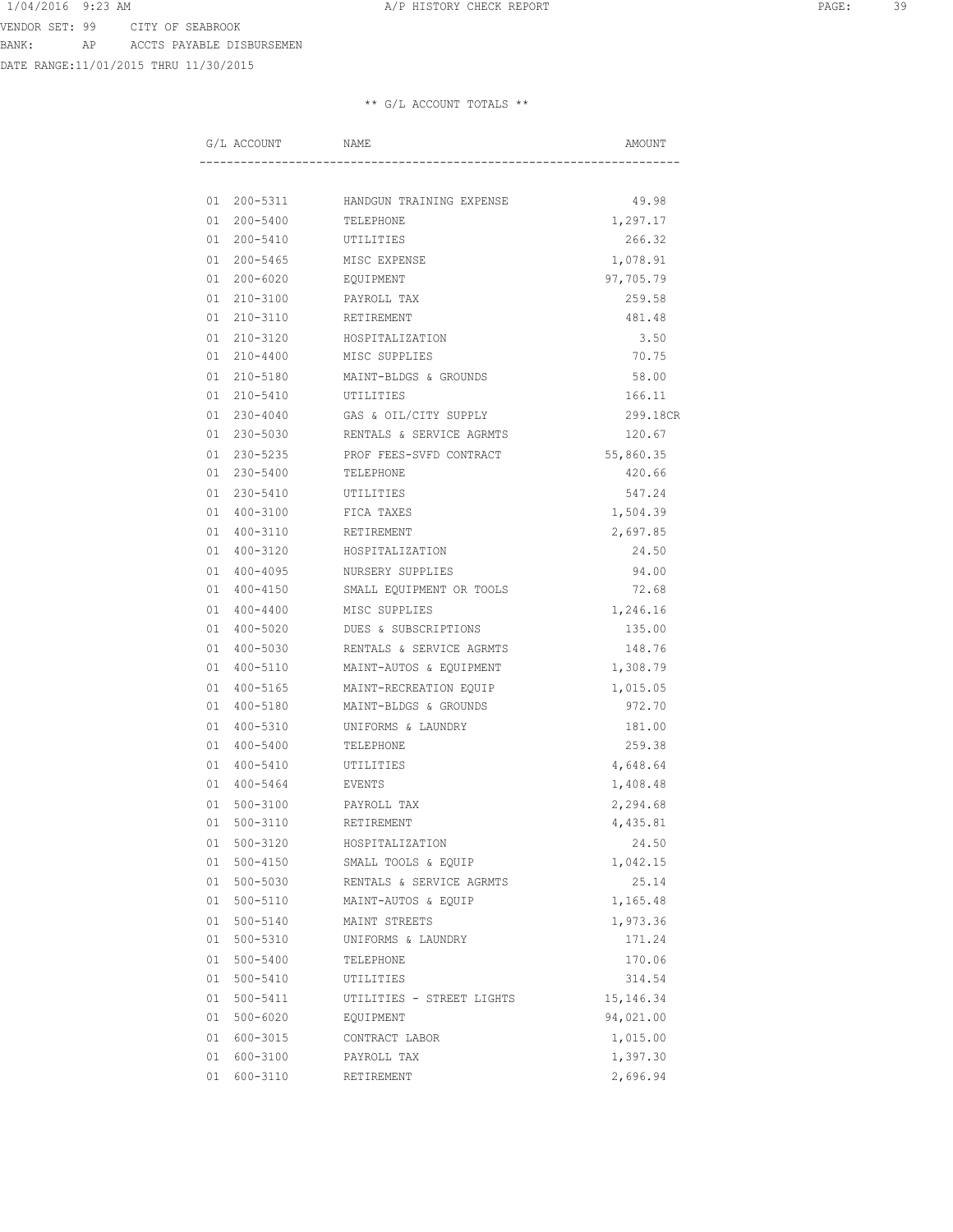DATE RANGE:11/01/2015 THRU 11/30/2015

| G/L ACCOUNT NAME |                                                   | AMOUNT     |
|------------------|---------------------------------------------------|------------|
|                  |                                                   |            |
|                  | 01 600-3120 HOSPITALIZATION                       | 17.50      |
|                  | 01 600-4010 OFFICE SUPPLIES                       | 1,072.22   |
|                  | 01 600-5030 RENTALS & SERVICE AGRMTS              | 241.07     |
|                  | 01 600-5240 CONTRACT SVCS-MOWING/DEMOLITIO 600.00 |            |
|                  | 01 600-5400 TELEPHONE                             | 89.36      |
|                  | 01 600-5465 MISC EXPENDITURES                     | 12.00      |
| 01 700-3100      | FICA TAXES                                        | 2,015.81   |
| 01 700-3110      | RETIREMENT                                        | 2,166.48   |
| 01 700-3120      | HOSPITALIZATION                                   | 14.00      |
| 01 700-4010      | OFFICE SUPPLIES                                   | 92.68      |
| 01 700-5020      | DUES & SUBSCRIPTIONS                              | 450.98     |
| 01 700-5030      | RENTALS & SERVICE AGRMTS                          | 89.01      |
| 01 700-5300      | TRAINING & CONFERENCE                             | 291.90     |
| 01 700-5400      | TELEPHONE                                         | 91.82      |
|                  | 01 700-5465 MISC EXPENSE                          | 24.46      |
|                  | *** FUND TOTAL ***                                | 529,530.08 |
| 09 901-3100 FICA |                                                   | 55.85      |
| 09 901-3110      | RETIREMENT                                        | 109.15     |
| 09 901-5030      | RENTAL & SERVICE AGRMTS                           | 675.00     |
|                  | *** FUND TOTAL ***                                | 840.00     |
| 12 120-3100      | FICA                                              | 19.32      |
| 12 120-3110      | RETIREMENT                                        | 37.47      |
|                  | *** FUND TOTAL ***                                | 56.79      |
|                  | 13 130-6070 LAND ACQUISITIONS                     | 315,700.00 |
|                  | *** FUND TOTAL ***                                | 315,700.00 |
| 15 150-3100 FICA |                                                   | 216.16     |
| 15 150-3110      | RETIREMENT                                        | 419.48     |
| 15 150-5010      | ADVERTISING                                       | 10,090.00  |
| 15 150-5020      | DUES & SUBSCRIPTIONS                              | 375.00     |
| 15 150-5300      | TRAVEL & CONFERENCE                               | 158.21     |
| 15 150-5400      | TELEPHONE                                         | 37.99      |
| 15 150-5466      | EVENTS                                            | 55,000.00  |
| 15 150-5467      | SEABROOK FESTIVAL EXP - HOT                       | 4,966.70   |
| 15 150-5468      | SEABROOK FESTIVAL EXP - CITY                      | 74,479.30  |
|                  | *** FUND TOTAL ***                                | 145,742.84 |
| 19 929-5215      | PROF FEES-ENGINEERING                             | 23,873.00  |
|                  | *** FUND TOTAL ***                                | 23,873.00  |
| 20 902-3100      | FICA TAXES                                        | 2,238.94   |
| 20 902-3110      | RETIREMENT                                        | 4,403.50   |
| 20 902-3120      | HOSPITALIZATION                                   | 31.50      |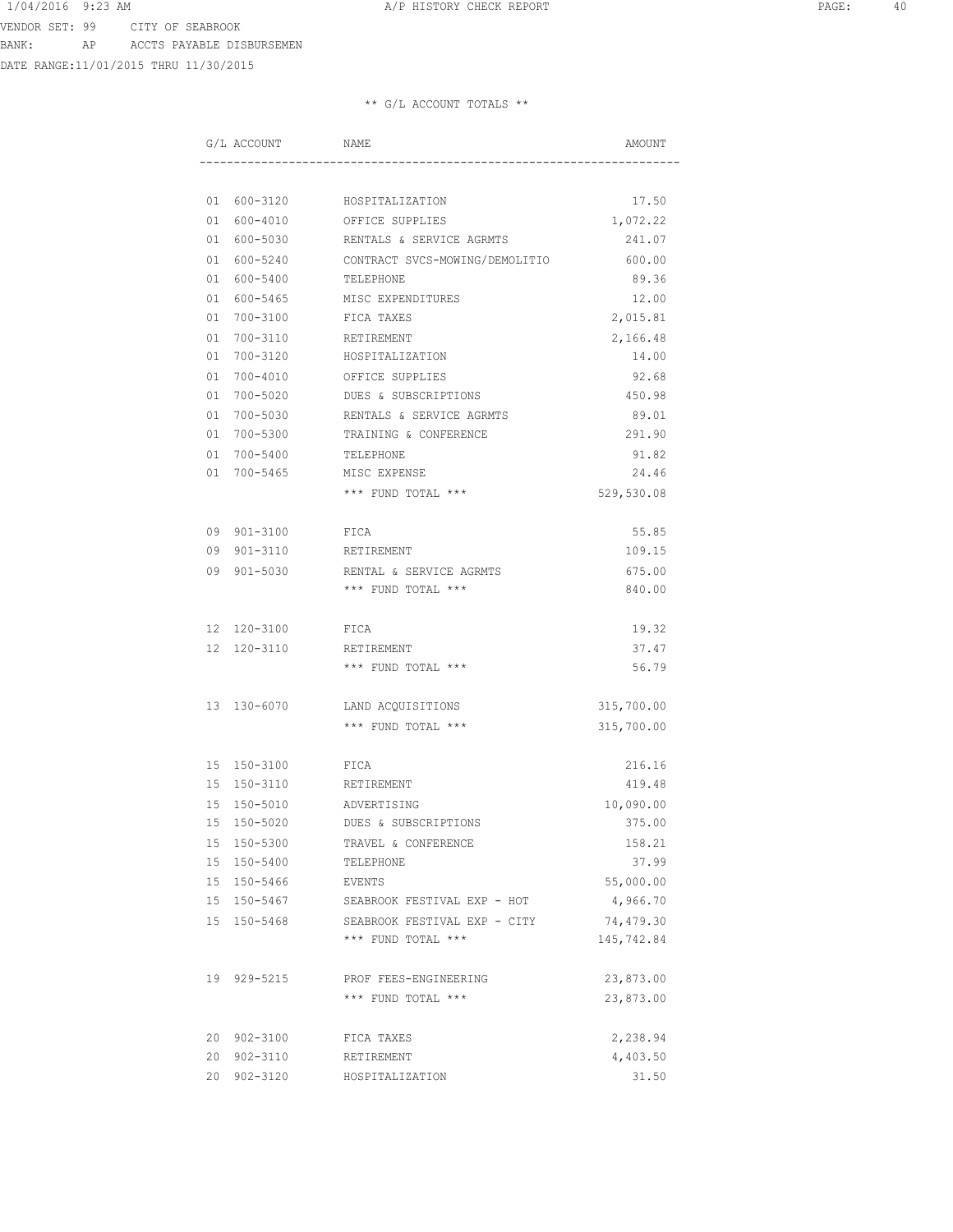DATE RANGE:11/01/2015 THRU 11/30/2015

| G/L ACCOUNT            | NAME                                  | AMOUNT      |
|------------------------|---------------------------------------|-------------|
|                        |                                       |             |
|                        | 20 902-4150 SMALL EQUIPMENT OR TOOLS  | 28.32       |
|                        | 20 902-4400 MISC SUPPLIES             | 66.32       |
| 20 902-5020            | DUES & SUBSCRIPTIONS                  | 90.00       |
| 20 902-5030            | RENTALS & SERVICE AGRMTS              | 73.13       |
| 20 902-5110            | MAINT-AUTOS & EQUIPMENT               | 755.00      |
| 20 902-5130            | MAINT-WATER SYSTEM MINOR              | 2,586.58    |
| 20 902-5285            | LABORATORY FEES                       | 320.00      |
| 20 902-5290            | PERMIT FEES                           | 13,046.20   |
| 20 902-5310            | UNIFORMS & LAUNDRY                    | 171.24      |
| 20 902-5400            | TELEPHONE                             | 256.96      |
| 20 902-5410            | UTILITIES                             | 2,246.59    |
| 20 902-5451            | PASADENA WATER SUPPLY                 | 37,426.32   |
|                        | 20 902-6021 METER REPLACEMENT PROGRAM | 1,917.12    |
| 20 905-3100 FICA TAXES |                                       | 702.42      |
| 20 905-3110            | RETIREMENT                            | 1,381.44    |
| 20 905-3120            | HOSPITALIZATION                       | 10.50       |
| 20 905-4011            | POSTAGE                               | 1,200.00    |
| 20 912-3100            | FICA TAXES                            | 1,570.15    |
| 20 912-3110            | RETIREMENT                            | 3,032.23    |
| 20 912-3120            | HOSPITALIZATION                       | 10.50       |
| 20 912-4400            | MISC SUPPLIES                         | 5.97        |
| 20 912-5030            | RENTALS & SERVICE AGRMTS              | 113.48      |
| 20 912-5110            | MAINT-AUTOS & EQUIPMENT               | 1,011.97    |
| 20 912-5120            | MAINT-SEWER SYSTEM MINOR              | 3,864.16    |
| 20 912-5280            | CHEMICAL SUPPLIES                     | 4,056.00    |
| 20 912-5285            | LABORATORY FEES                       | 1,172.16    |
| 20 912-5290            | PERMIT FEES                           | 21, 126.45  |
| 20<br>912-5310         | UNIFORMS & LAUNDRY                    | 171.24      |
| 20 912-5400            | TELEPHONE                             | 249.33      |
| 20 912-5410            | UTILITIES                             | 13,571.29   |
| 20 912-5455            | SLUDGE DISPOSAL                       | 7,274.11    |
| 20 912-6100            | SEWER SYSTEM-REPAIR/MAINT             | 6, 215.00   |
| 20 922-5467            | RECYCLING CHARGES                     | 6,418.17    |
| 20 922-5469            | RESIDENTIAL SANIT SERVICE             | 77,600.98   |
| 20 922-5479            | COMMERCIAL SANIT SERVICE              | 61,094.14   |
| 20 922-7210            | FRANCHISE FEES                        | 20,804.27CR |
| 20 922-9535            | SANITATION BILLING FEES               | 11,095.61CR |
|                        | *** FUND TOTAL ***                    | 245,609.53  |
| 32 321-5212            | PROF FEES-ARCHITECTURAL               | 30,228.53   |
|                        | *** FUND TOTAL ***                    | 30,228.53   |
| 34 341-6050            | BLDGS/RENOVATIONS                     | 2,895.00    |
|                        | *** FUND TOTAL ***                    | 2,895.00    |
| 41 041-1525            | DEPOSITS - CAROTHER'S                 | 500.00      |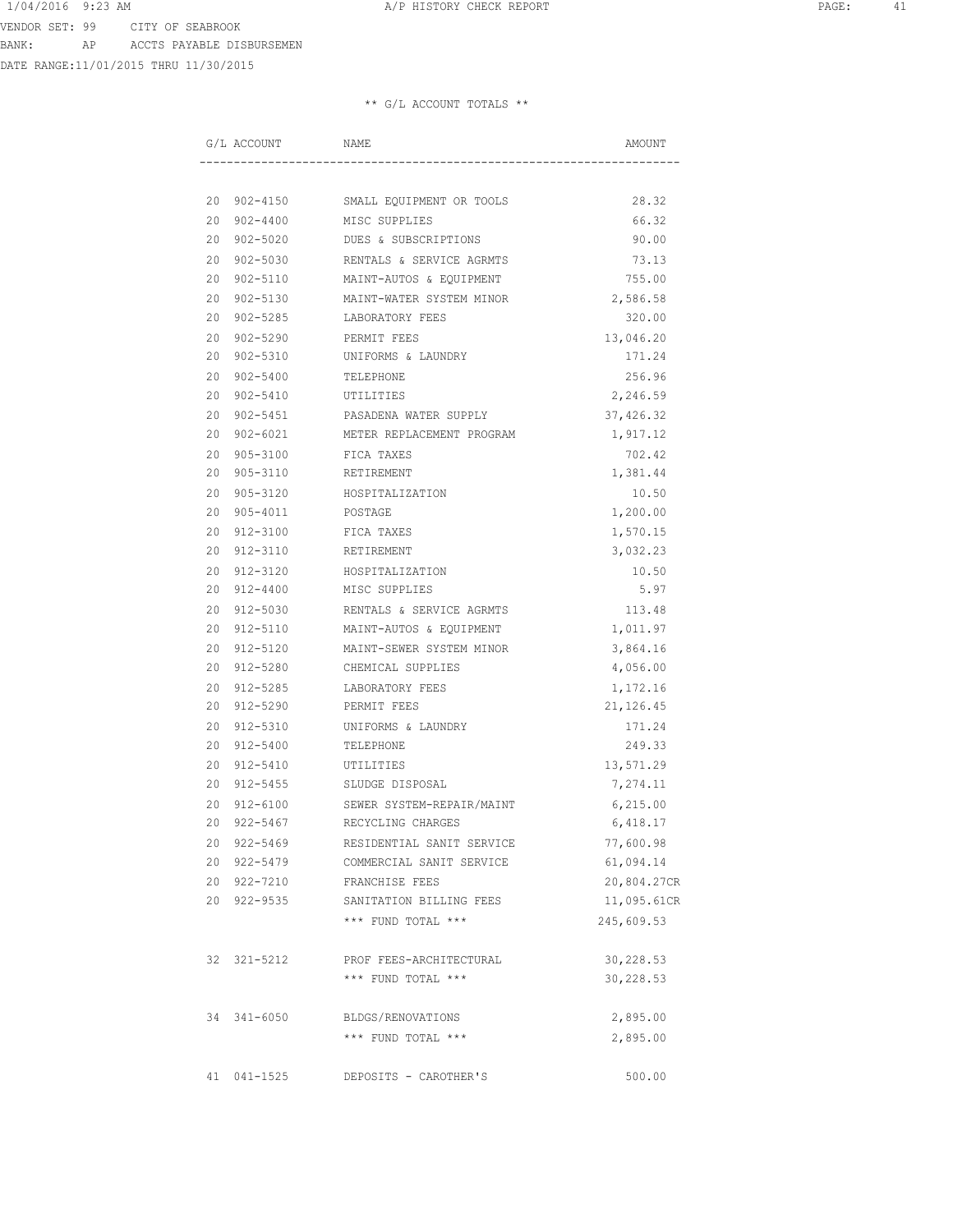DATE RANGE:11/01/2015 THRU 11/30/2015

| G/L ACCOUNT NAME   |                                          | AMOUNT   |
|--------------------|------------------------------------------|----------|
|                    |                                          |          |
|                    | 41 410-5030 RENTALS & SERVICE AGREEMENTS | 169.85   |
| 41 410-5175        | JANITORIAL                               | 690.00   |
|                    | 41 410-5180 MAINT-BLDG AND GROUNDS       | 68.94    |
| 41 410-5240        | CONTRACT SVCS-MOWING                     | 870.00   |
| 41 410-5400        | TELEPHONE                                | 73.93    |
|                    | 41 410-5410 UTILITIES                    | 922.26   |
| 41 410-5465        | MISC EXPENDITURES                        | 21.00    |
|                    | *** FUND TOTAL ***                       | 3,315.98 |
|                    | 50 501-3100 FICA TAXES                   | 1,376.16 |
| 50 501-3110        | RETIREMENT                               | 2,605.15 |
|                    | 50 501-5340 DETENTION SUPPLIES           | 1,011.95 |
| 50 501-5465        | MISC EXPENDITURES                        | 895.00   |
|                    | 50 501-5490 CRIME PREVENTION DIV EXP     | 590.50   |
|                    | 50 501-5491 BIKE PATROL                  | 249.79   |
| 50 501-5497 C.I.D. |                                          | 110.00   |
| 50 501-5503        | MARINE PATROL                            | 17.99    |
|                    | *** FUND TOTAL ***                       | 6,856.54 |

|          |                                 | NΟ  | INVOICE AMOUNT | DISCOUNTS | CHECK AMOUNT |
|----------|---------------------------------|-----|----------------|-----------|--------------|
|          | VENDOR SET: 99 BANK: AP TOTALS: | 250 | 1,304,648.29   | 0.00      | 1,304,648.29 |
| BANK: AP | TOTALS:                         | 250 | 1,304,648.29   | 0.00      | 1,304,648.29 |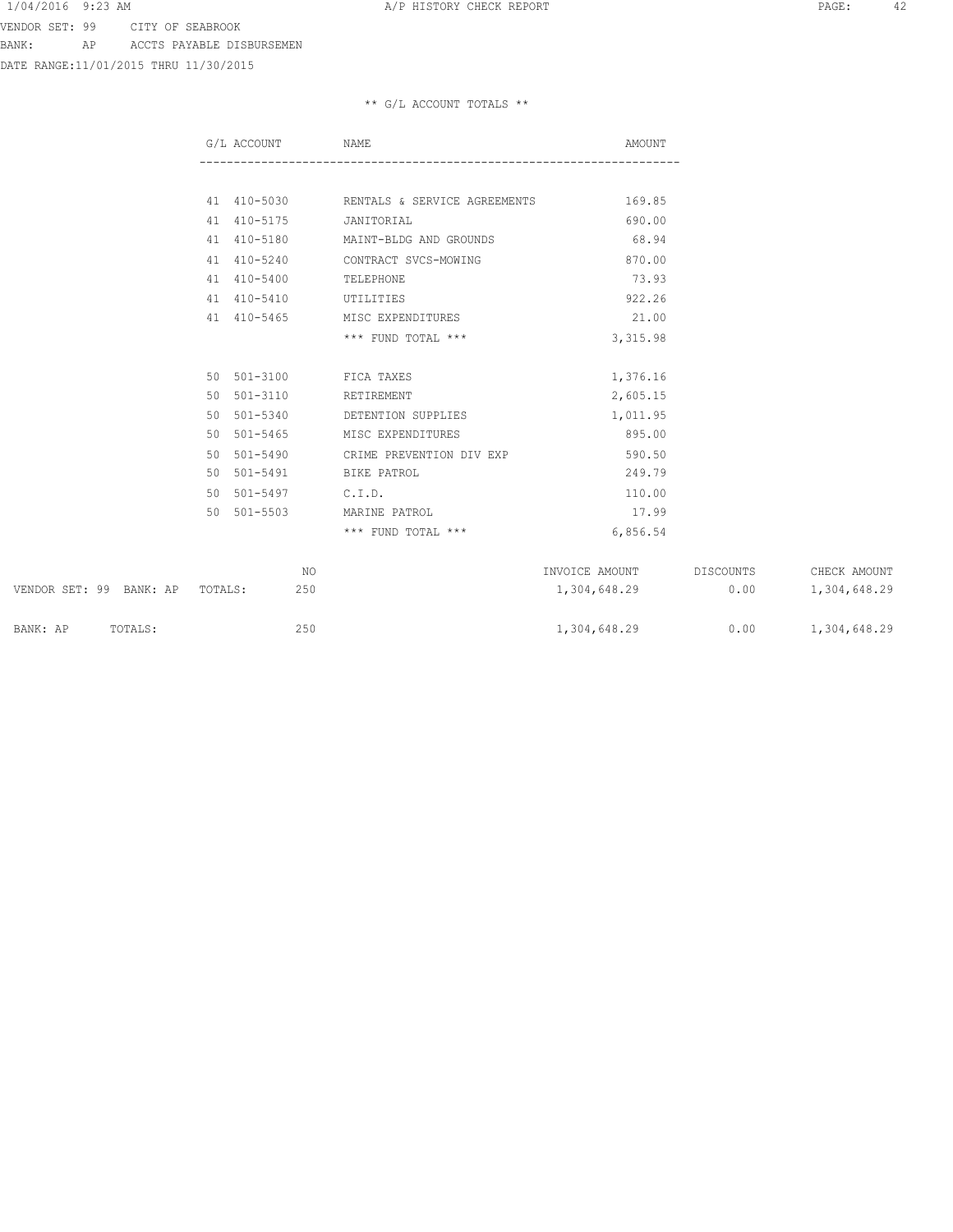VENDOR SET: 01 CITY OF SEABROOK

BANK: IP INSURANCE-EMPLOYEE TRUST

|             |                |                                             |        | CHECK         |                       |          | CHECK    | CHECK  | CHECK    |
|-------------|----------------|---------------------------------------------|--------|---------------|-----------------------|----------|----------|--------|----------|
| VENDOR I.D. |                | NAME                                        | STATUS | DATE          | AMOUNT                | DISCOUNT | NO       | STATUS | AMOUNT   |
| 0000        |                | AETNA                                       |        |               |                       |          |          |        |          |
|             | I-H0417254     | NOV15 PREMIUM                               |        | R 11/04/2015  |                       |          | 100471   |        |          |
|             | 01 001-1036    | DENTAL INSURANCE PAYABLE                    |        | NOV15 PREMIUM | 1,913.20              |          |          |        |          |
|             | 01 001-1036    | DENTAL INSURANCE PAYABLE                    |        | NOV15 PREMIUM | 67.20CR               |          |          |        |          |
|             | 01 001-1036    | DENTAL INSURANCE PAYABLE                    |        | NOV15 PREMIUM | 35.00                 |          |          |        |          |
|             | 01 001-1036    | DENTAL INSURANCE PAYABLE                    |        | NOV15 PREMIUM | 68.50                 |          |          |        |          |
|             | 01 001-1036    | DENTAL INSURANCE PAYABLE                    |        | NOV15 PREMIUM | 47.00CR               |          |          |        |          |
|             | 01 100-3120    | HOSPITALIZATION                             |        | NOV15 PREMIUM | 70.00                 |          |          |        |          |
|             | 01 102-3120    | HOSPITALIZATION                             |        | NOV15 PREMIUM | 227.50                |          |          |        |          |
|             | 01 103-3120    | HOSPITALIZATION                             |        | NOV15 PREMIUM | 70.00                 |          |          |        |          |
|             | 01 106-3120    | HOSPITALIZATION                             |        | NOV15 PREMIUM | 35.00                 |          |          |        |          |
|             | 01 200-3120    | HOSPITALIZATION                             |        | NOV15 PREMIUM | 1,137.50              |          |          |        |          |
|             | 01 001-0501    | DUE FROM CRIME DISTRICT                     |        | NOV15 PREMIUM | 122.50                |          |          |        |          |
|             | 01 210-3120    | HOSPITALIZATION                             |        | NOV15 PREMIUM | 35.00                 |          |          |        |          |
|             | 01 400-3120    | HOSPITALIZATION                             |        | NOV15 PREMIUM | 227.50                |          |          |        |          |
|             | 01 500-3120    | HOSPITALIZATION                             |        | NOV15 PREMIUM | 320.83                |          |          |        |          |
|             | 01 600-3120    | HOSPITALIZATION                             |        | NOV15 PREMIUM | 175.00                |          |          |        |          |
|             | 01 700-3120    | HOSPITALIZATION                             |        | NOV15 PREMIUM | 105.00                |          |          |        |          |
|             | 01 001-0515    | DUE FROM SPECIAL REVENUE FUND NOV15 PREMIUM |        |               | 17.50                 |          |          |        |          |
|             | 01 001-0500    | DUE FROM ENTERPRISE FUND                    |        | NOV15 PREMIUM | 233.33                |          |          |        |          |
|             | 01 001-0500    | DUE FROM ENTERPRISE FUND                    |        | NOV15 PREMIUM | 70.00                 |          |          |        |          |
|             | 01 001-0500    | DUE FROM ENTERPRISE FUND                    |        | NOV15 PREMIUM | 128.34                |          |          |        | 4,877.50 |
|             |                |                                             |        |               | *** VENDOR TOTALS *** |          | 1 CHECKS |        | 4,877.50 |
| 0003        |                | LINA                                        |        |               |                       |          |          |        |          |
|             | I-110115153052 | NOV15 PREMIUM                               |        | E 11/18/2015  |                       |          | 999999   |        |          |
|             | 01 001-1038    | CIGNA INSURANCE PAYABLE                     |        | NOV15 PREMIUM | 1,157.72              |          |          |        |          |
|             | 01 100-3120    | HOSPITALIZATION                             |        | NOV15 PREMIUM | 45.20                 |          |          |        |          |
|             | 01 102-3120    | HOSPITALIZATION                             |        | NOV15 PREMIUM | 192.32                |          |          |        |          |
|             | 01 106-3120    | HOSPITALIZATION                             |        | NOV15 PREMIUM | 20.50                 |          |          |        |          |
|             | 01 103-3120    | HOSPITALIZATION                             |        | NOV15 PREMIUM | 48.80                 |          |          |        |          |
|             | 01 200-3120    | HOSPITALIZATION                             |        | NOV15 PREMIUM | 689.03                |          |          |        |          |
|             | 01 210-3120    | HOSPITALIZATION                             |        | NOV15 PREMIUM | 11.93                 |          |          |        |          |
|             | 01 400-3120    | HOSPITALIZATION                             |        | NOV15 PREMIUM | 84.11                 |          |          |        |          |
|             | 01 500-3120    | HOSPITALIZATION                             |        | NOV15 PREMIUM | 102.85                |          |          |        |          |
|             | 01 600-3120    | HOSPITALIZATION                             |        | NOV15 PREMIUM | 95.94                 |          |          |        |          |
|             | 01 700-3120    | HOSPITALIZATION                             |        | NOV15 PREMIUM | 57.67                 |          |          |        |          |
|             | 01 001-0500    | DUE FROM ENTERPRISE FUND                    |        | NOV15 PREMIUM | 154.94                |          |          |        |          |
|             | 01 001-0500    | DUE FROM ENTERPRISE FUND                    |        | NOV15 PREMIUM | 41.51                 |          |          |        |          |
|             | 01 001-0500    | DUE FROM ENTERPRISE FUND                    |        | NOV15 PREMIUM | 57.80                 |          |          |        | 2,760.32 |
|             |                |                                             |        |               | *** VENDOR TOTALS *** |          | 1 CHECKS |        | 2,760.32 |
| 0002        |                | UNUM LIFE INSURANCE CO OF AMER              |        |               |                       |          |          |        |          |
|             | I-201511180718 | NOV15 PREMIUM                               |        | R 11/18/2015  |                       |          | 100473   |        |          |
|             | 01 100-3120    | HOSPITALIZATION                             |        | NOV15 PREMIUM | 12.30                 |          |          |        |          |
|             | 01 102-3120    | HOSPITALIZATION                             |        | NOV15 PREMIUM | 84.30                 |          |          |        |          |
|             | 01 103-3120    | HOSPITALIZATION                             |        | NOV15 PREMIUM | 79.30                 |          |          |        |          |
|             | 01 106-3120    | HOSPITALIZATION                             |        | NOV15 PREMIUM | 3.50                  |          |          |        |          |
|             |                |                                             |        |               |                       |          |          |        |          |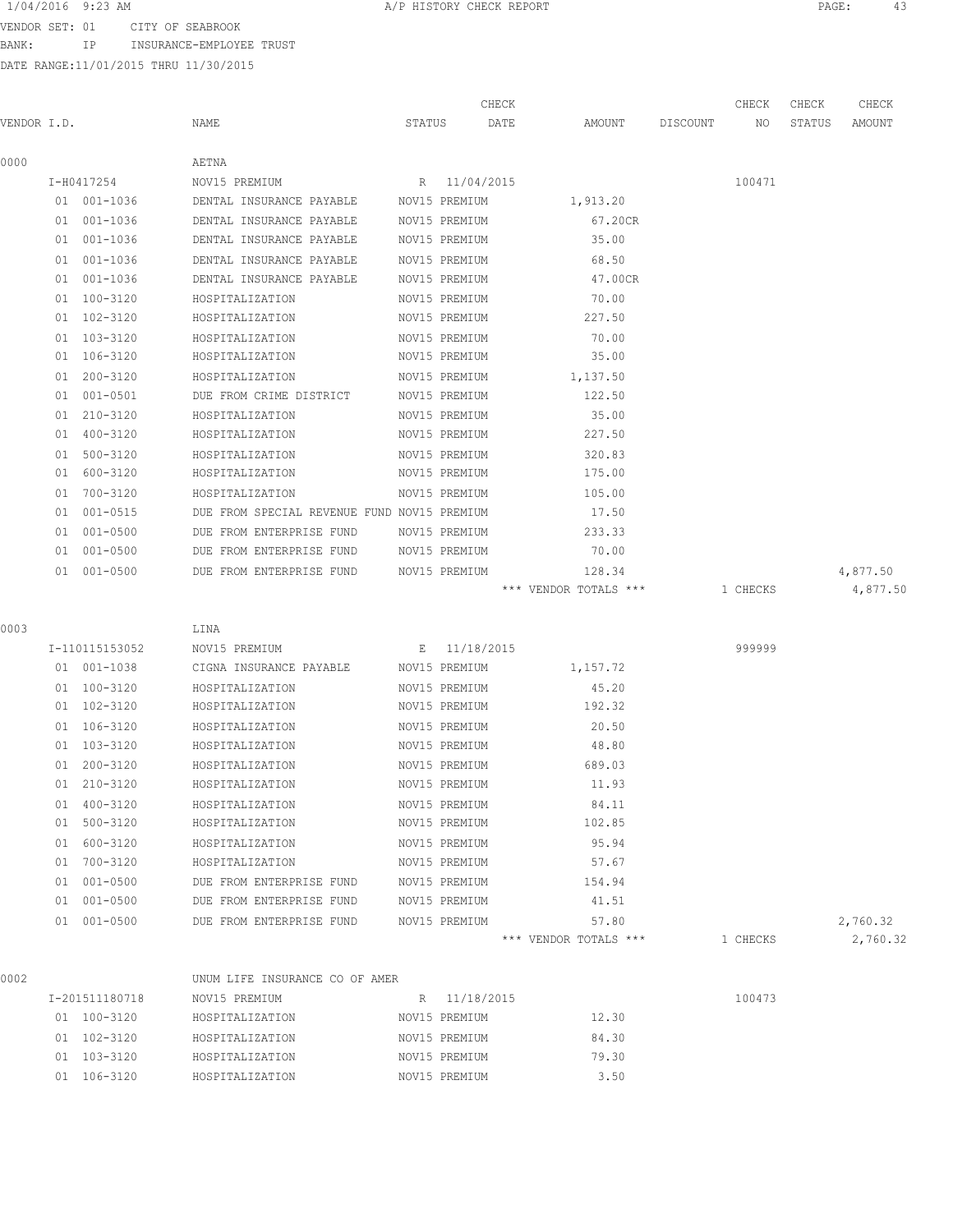VENDOR SET: 01 CITY OF SEABROOK BANK: IP INSURANCE-EMPLOYEE TRUST

DATE RANGE:11/01/2015 THRU 11/30/2015

|             |                 |                                |        |               | CHECK |                       |          | CHECK     | CHECK  | CHECK        |
|-------------|-----------------|--------------------------------|--------|---------------|-------|-----------------------|----------|-----------|--------|--------------|
| VENDOR I.D. |                 | NAME                           | STATUS |               | DATE  | AMOUNT                | DISCOUNT | NO.       | STATUS | AMOUNT       |
| 0002        |                 | UNUM LIFE INSURANCE COCONT     |        |               |       |                       |          |           |        |              |
|             | I-201511180718  | NOV15 PREMIUM                  |        | R 11/18/2015  |       |                       |          | 100473    |        |              |
|             | 01 200-3120     | HOSPITALIZATION                |        | NOV15 PREMIUM |       | 110.60                |          |           |        |              |
|             | 01 210-3120     | HOSPITALIZATION                |        | NOV15 PREMIUM |       | 7.30                  |          |           |        |              |
|             | 01 400-3120     | HOSPITALIZATION                |        | NOV15 PREMIUM |       | 41.10                 |          |           |        |              |
|             | 01 500-3120     | HOSPITALIZATION                |        | NOV15 PREMIUM |       | 33.60                 |          |           |        |              |
|             | 01 600-3120     | HOSPITALIZATION                |        | NOV15 PREMIUM |       | 28.10                 |          |           |        |              |
|             | 01 700-3120     | HOSPITALIZATION                |        | NOV15 PREMIUM |       | 11.40                 |          |           |        |              |
|             | 01 001-0500     | DUE FROM ENTERPRISE FUND       |        | NOV15 PREMIUM |       | 24.90                 |          |           |        |              |
|             | 01 001-0500     | DUE FROM ENTERPRISE FUND       |        | NOV15 PREMIUM |       | 24.10                 |          |           |        |              |
|             | 01 001-0500     | DUE FROM ENTERPRISE FUND       |        | NOV15 PREMIUM |       | 27.50                 |          |           |        |              |
|             | 01 001-0501     | DUE FROM CRIME DISTRICT        |        | NOV15 PREMIUM |       | 21.10                 |          |           |        | 509.10       |
|             |                 |                                |        |               |       | *** VENDOR TOTALS *** |          | 1 CHECKS  |        | 509.10       |
| 0013        |                 | UNUM LIFE INSURANCE CO OF AMER |        |               |       |                       |          |           |        |              |
|             | I-201511180719  | OCT15 PREMIUM                  |        | R 11/18/2015  |       |                       |          | 100475    |        |              |
|             | 01 001-1033     | UNUM INSURANCE DEDUCTS         |        | OCT15 PREMIUM |       | 471.00                |          |           |        | 471.00       |
|             |                 |                                |        |               |       | *** VENDOR TOTALS *** |          | 1 CHECKS  |        | 471.00       |
|             | * * TOTALS * *  | NO.                            |        |               |       | INVOICE AMOUNT        |          | DISCOUNTS |        | CHECK AMOUNT |
|             | REGULAR CHECKS: | 3                              |        |               |       | 5,857.60              |          | 0.00      |        | 5,857.60     |
|             | HAND CHECKS:    | $\mathbf{0}$                   |        |               |       | 0.00                  |          | 0.00      |        | 0.00         |
|             | DRAFTS:         | $\circ$                        |        |               |       | 0.00                  |          | 0.00      |        | 0.00         |
|             | EFT:            | $\mathbf{1}$                   |        |               |       | 2,760.32              |          | 0.00      |        | 2,760.32     |
|             | NON CHECKS:     | $\circ$                        |        |               |       | 0.00                  |          | 0.00      |        | 0.00         |
|             | VOID CHECKS:    | 0 VOID DEBITS                  |        |               | 0.00  |                       |          |           |        |              |
|             |                 | VOID CREDITS                   |        |               | 0.00  | 0.00                  |          | 0.00      |        |              |

TOTAL ERRORS: 0

|    | G/L ACCOUNT  | NAME                          | AMOUNT   |
|----|--------------|-------------------------------|----------|
|    |              |                               |          |
| 01 | $001 - 0500$ | DUE FROM ENTERPRISE FUND      | 762.42   |
| 01 | $001 - 0501$ | DUE FROM CRIME DISTRICT       | 143.60   |
| 01 | $001 - 0515$ | DUE FROM SPECIAL REVENUE FUND | 17.50    |
| 01 | $001 - 1033$ | UNUM INSURANCE DEDUCTS        | 471.00   |
| 01 | 001-1036     | DENTAL INSURANCE PAYABLE      | 1,902.50 |
| 01 | $001 - 1038$ | CIGNA INSURANCE PAYABLE       | 1,157.72 |
| 01 | $100 - 3120$ | HOSPITALIZATION               | 127.50   |
| 01 | $102 - 3120$ | HOSPITALIZATION               | 504.12   |
| 01 | 103-3120     | HOSPITALIZATION               | 198.10   |
| 01 | 106-3120     | HOSPITALIZATION               | 59.00    |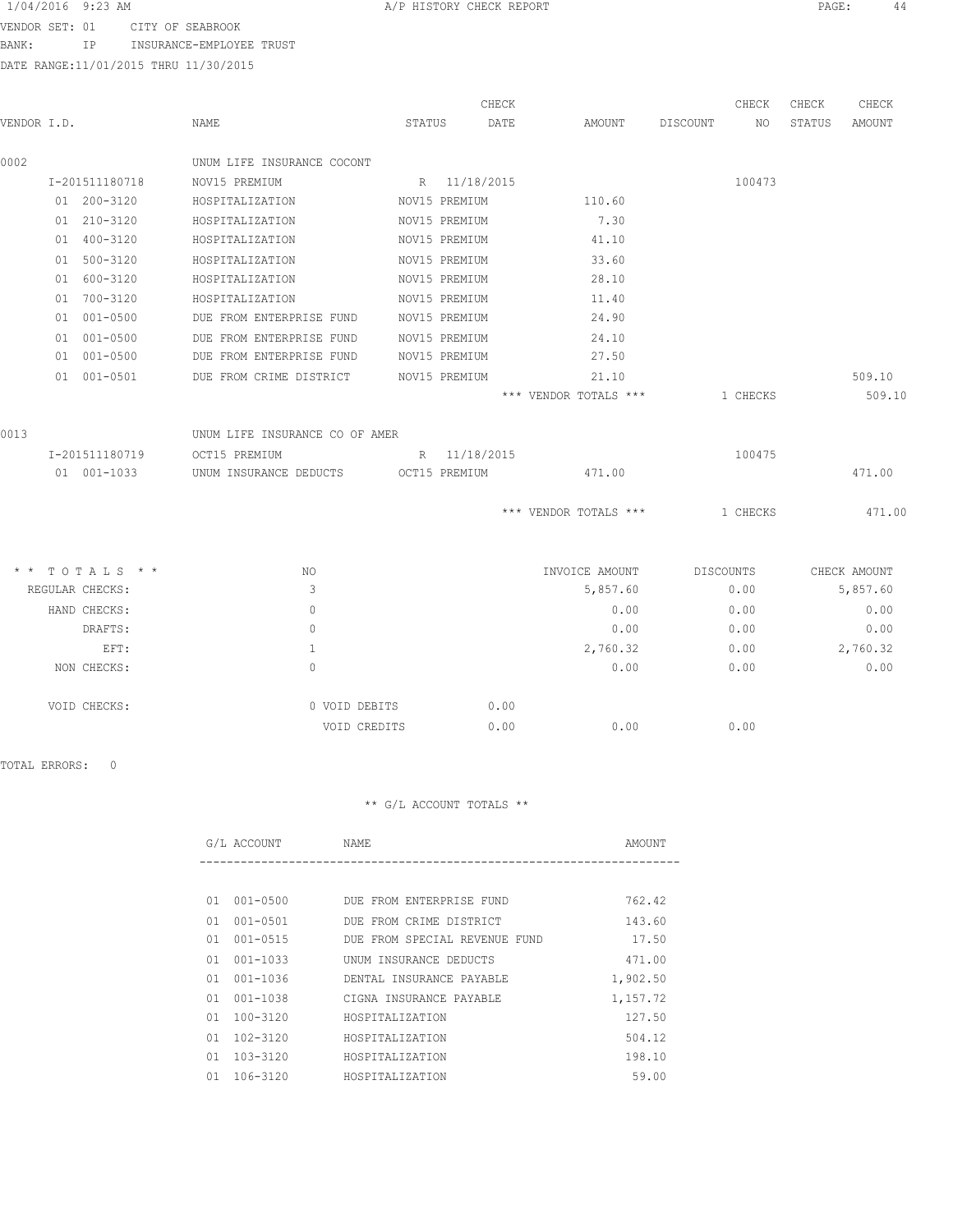VENDOR SET: 01 CITY OF SEABROOK BANK: IP INSURANCE-EMPLOYEE TRUST

DATE RANGE:11/01/2015 THRU 11/30/2015

|                            | G/L ACCOUNT    | NAME                   | AMOUNT         |           |                       |
|----------------------------|----------------|------------------------|----------------|-----------|-----------------------|
|                            |                |                        |                |           |                       |
|                            | 01 200-3120    | HOSPITALIZATION        | 1,937.13       |           |                       |
|                            | 01 210-3120    | HOSPITALIZATION        | 54.23          |           |                       |
|                            | 01 400-3120    | HOSPITALIZATION        | 352.71         |           |                       |
|                            | 01 500-3120    | HOSPITALIZATION        | 457.28         |           |                       |
|                            | 01 600-3120    | HOSPITALIZATION        | 299.04         |           |                       |
|                            | 700-3120<br>01 | HOSPITALIZATION        | 174.07         |           |                       |
|                            |                | $***$ FUND TOTAL $***$ | 8,617.92       |           |                       |
|                            |                | *** FUND TOTAL ***     | 0.00           |           |                       |
|                            | NO.            |                        | INVOICE AMOUNT | DISCOUNTS | CHECK AMOUNT          |
| VENDOR SET: 01<br>BANK: IP | TOTALS:<br>4   |                        | 8,617.92       | 0.00      | 8,617.92              |
| BANK: IP<br>TOTALS:        | 4              |                        | 8,617.92       | 0.00      | 8,617.92              |
| REPORT TOTALS:             | 267            |                        | 1,270,861.35   |           | $0.00$ 1, 315, 412.30 |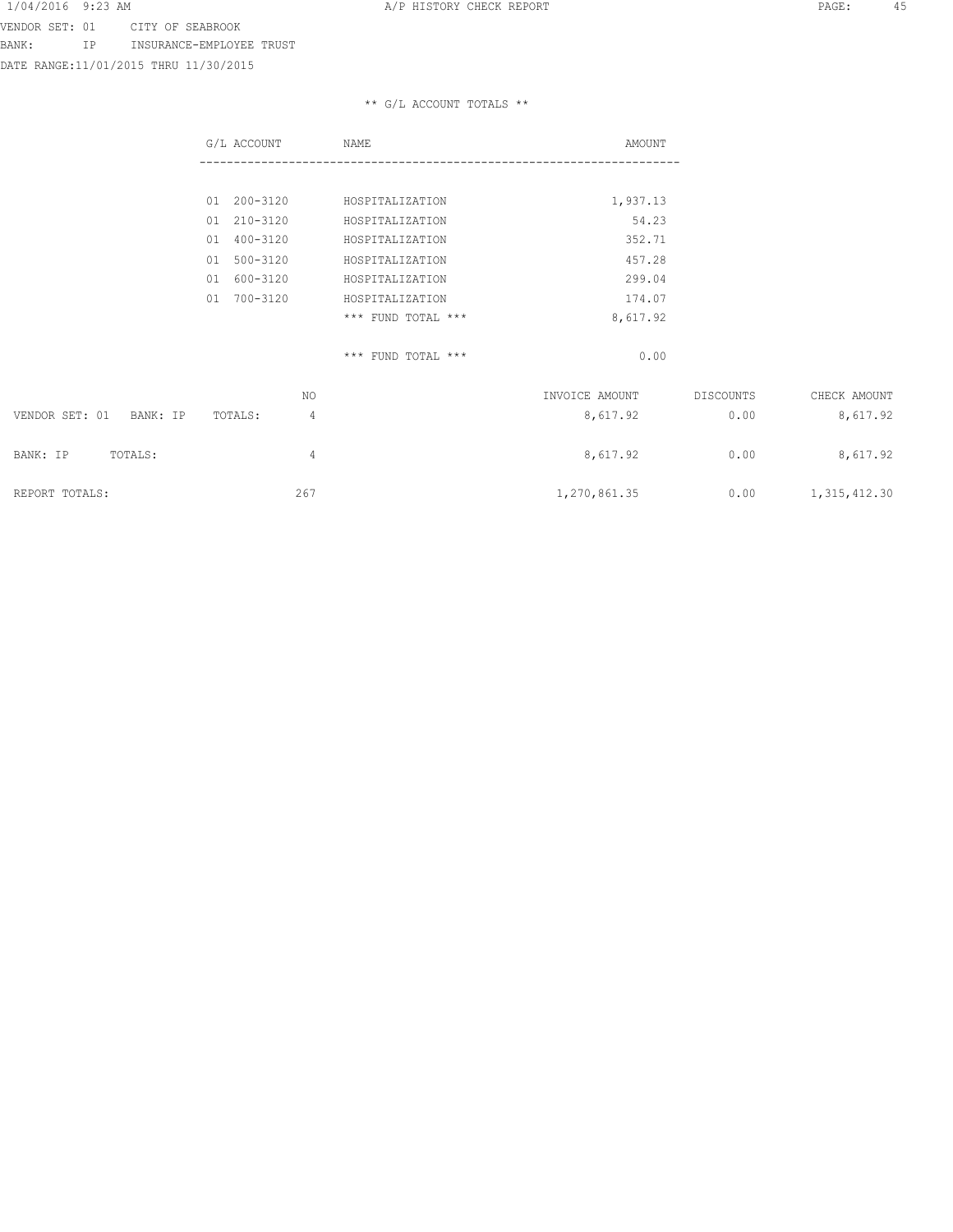| G/L ACCOUNT     | DATE SYS DT REFERENCE   | =======DESCRIPTION========        | AMOUNT       |            |
|-----------------|-------------------------|-----------------------------------|--------------|------------|
| TRANSACTION NO: | B23385 PACKET NO: 03082 | JE NO: 014414                     |              |            |
| 01 001-0001     | 11/03/15 11/05 E.F.T.   | 202553 PAYROLL CASH TRANSFER      | 145,130.08CR |            |
| 01 001-0030     | 11/03/15 11/05 E.F.T.   | 202553 PAYROLL CASH TRANSFER      |              | 145,130.08 |
| TRANSACTION NO: | B23390 PACKET NO: 03082 | JE NO: 014419                     |              |            |
| 20 020-0040     | 11/01/15 11/05          | <b>MONTHLY O&amp;M TRANSFER</b>   | 125,750.50CR |            |
| 20 902-6250     | 11/01/15 11/05          | MONTHLY O&M TRANSFER              |              | 58,833.75  |
| 20 912-6250     | 11/01/15 11/05          | <b>MONTHLY O&amp;M TRANSFER</b>   |              | 63,736.58  |
| 20 922-6250     | 11/01/15 11/05          | MONTHLY O&M TRANSFER              |              | 3,180.17   |
| TRANSACTION NO: | B23392 PACKET NO: 03082 | JE NO: 014421                     |              |            |
| 20 020-0075     | 11/01/15 11/05          | <b>MONTHLY DS TRANSFER</b>        | 35,034.66CR  |            |
| 20 902-6325     | 11/01/15 11/05          | <b>MONTHLY DS TRANSFER</b>        |              | 11,458.33  |
| 20 902-6350     | 11/01/15 11/05          | <b>MONTHLY DS TRANSFER</b>        |              | 6,059.00   |
| 20 912-6325     | 11/01/15 11/05          | <b>MONTHLY DS TRANSFER</b>        |              | 11,458.33  |
| 20 912-6350     | 11/01/15 11/05          | <b>MONTHLY DS TRANSFER</b>        |              | 6,059.00   |
| TRANSACTION NO: | B23393 PACKET NO: 03082 | JE NO: 014422                     |              |            |
| 70 070-0040     | 11/01/15 11/05          | MONTHLY EDC ADMIN TRANSFER        | 16,666.67CR  |            |
| 70 707-6250     | 11/01/15 11/05          | MONTHLY EDC ADMIN TRANSFER        |              | 16,666.67  |
| TRANSACTION NO: | B23395 PACKET NO: 03082 | JE NO: 014424                     |              |            |
| 20 020-0040     | 11/01/15 11/05          | MONTHLY STREET MAINT TRANS        | 20,640.00CR  |            |
| 20 922-6251     | 11/01/15 11/05          | <b>MONTHLY STREET MAINT TRANS</b> |              | 20,640.00  |
| TRANSACTION NO: | B23463 PACKET NO: 03102 | JE NO: 014483                     |              |            |
| 01 001-0001     | 11/02/15 11/11          | ETS MONTHLY POS FEE               |              | 1,353.15   |
| 01 001-0001     | 11/02/15 11/11          | ETS MONTHLY POS FEE               | 1,704.76CR   |            |
| 01 600-5025     | 11/02/15 11/11          | ETS MONTHLY POS FEE               |              | 32.26      |
| 01 700-5025     | 11/02/15 11/11          | ETS MONTHLY POS FEE               |              | 319.35     |
| TRANSACTION NO: | B23464 PACKET NO: 03102 | JE NO: 014484                     |              |            |
| 01 001-0001     | 11/02/15 11/11          | ETS ECOM MONTHLY FEES             |              | 2,700.22   |
| 01 001-0001     | 11/02/15 11/11          | ETS ECOM MONTHLY FEES             | 3,044.49CR   |            |
| 01 700-5025     | 11/02/15 11/11          | ETS ECOM MONTHLY FEES             |              | 344.27     |
| TRANSACTION NO: | B23475 PACKET NO: 03104 | JE NO: 014494                     |              |            |
| 20 020-0001     | 11/12/15 11/12          | <b>SALES TAX PAYMENT</b>          | 8,193.77CR   |            |
| 20 020-1001     | 11/12/15 11/12          | SALES TAX PAYMENT                 |              | 8,193.77   |
| TRANSACTION NO: | B23533 PACKET NO: 03121 | JE NO: 014532                     |              |            |
| 01 001-0001     | 11/23/15 11/23 E.F.T.   | 202563 EBT CASH TRANSFER          | 3,740.42CR   |            |
| 01 001-0016     | 11/23/15 11/23 E.F.T.   | 202563 EBT CASH TRANSFER          |              | 3,740.42   |
| TRANSACTION NO: | B23534 PACKET NO: 03121 | JE NO: 014533                     |              |            |
| 01 001-0001     | 11/12/15 11/23          | <b>CLIENT ANALYSIS</b>            | 1,023.97CR   |            |
| 01 107-5025     | 11/12/15 11/23          | <b>CLIENT ANALYSIS</b>            |              | 1,023.97   |
| TRANSACTION NO: | B23535 PACKET NO: 03121 | JE NO: 014534                     |              |            |
| 70 070-0001     | 11/12/15 11/23 Srv Chg  | 111215 CLIENT ANALYSIS            | 87.36CR      |            |
| 70 707-5465     | 11/12/15 11/23          | <b>CLIENT ANALYSIS</b>            |              | 87.36      |
| TRANSACTION NO: | B23612 PACKET NO: 03136 | JE NO: 014597                     |              |            |
| 01 001-0001     | 11/12/15 12/02          | <b>CLIENT ANALYSIS</b>            | 3.00CR       |            |
| 01 107-5025     | 11/12/15 12/02          | <b>CLIENT ANALYSIS</b>            |              | 3.00       |
| TRANSACTION NO: | B23613 PACKET NO: 03136 | JE NO: 014598                     |              |            |
| 01 001-0001     | 11/30/15 12/02          | RIVERWAY TITLE                    | 2,766.71CR   |            |
| 01 107-6070     | 11/30/15 12/02          | RIVERWAY TITLE                    |              | 2,766.71   |
| TRANSACTION NO: | B23617 PACKET NO: 03137 | JE NO: 014602                     |              |            |